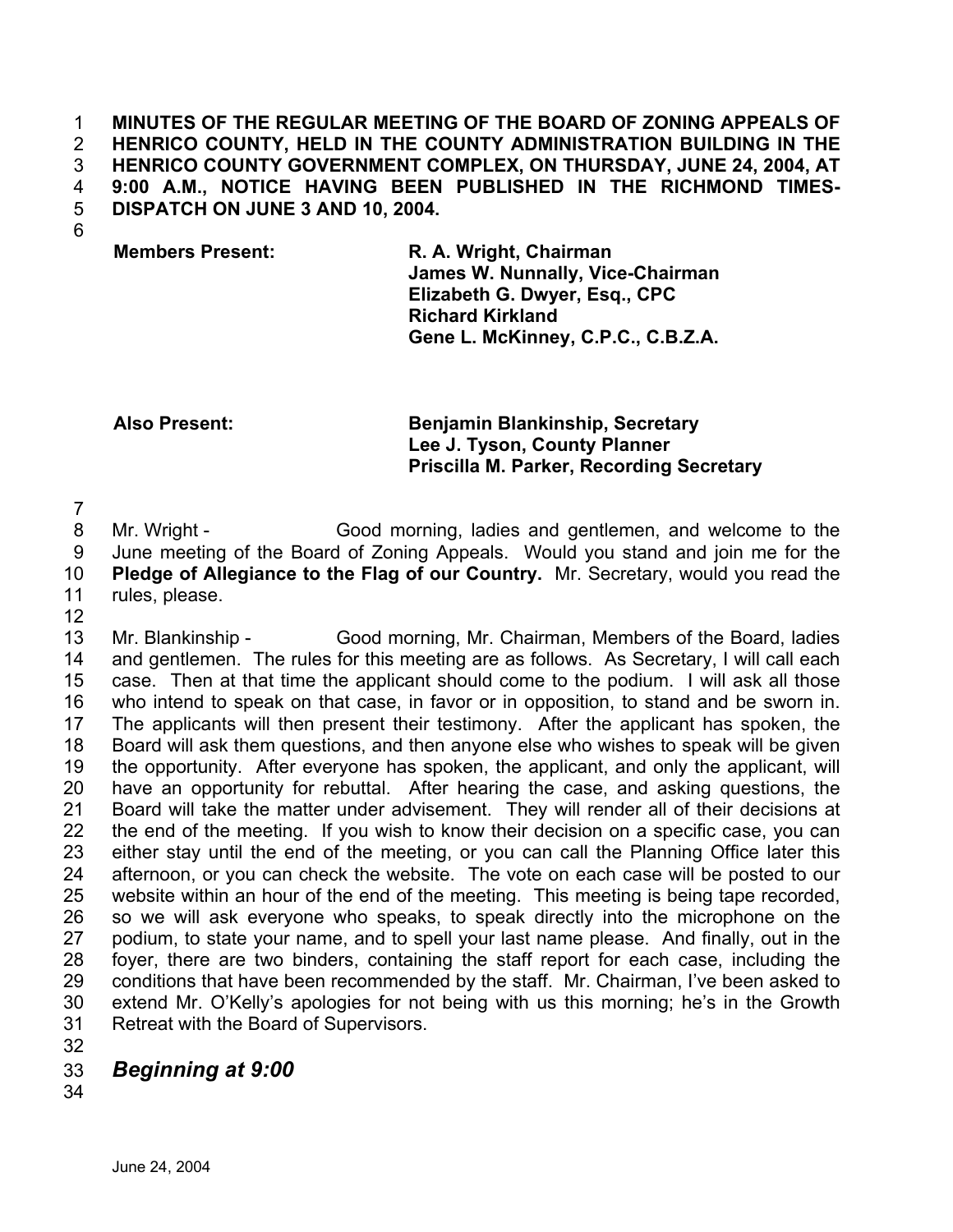36

## 35 **Call for deferrals and withdrawals**

37 38 Mr. Wright - Thank you sir. Do we have any requests for withdrawals or deferrals?

39

51

57

40 41 42 43 44 45 Mr. Blankinship - Yes sir, we have one deferral and two withdrawals on the 9:00 o'clock agenda. **UP-4-2004 The Country Club of Virginia** had a little trouble making up their minds whether to withdraw or defer one more time, and they absolutely assured me that they will be prepared for the July meeting, so they would like to be deferred to July 22.

- 46 47 48 49 50 **UP- 4-2004 COUNTRY CLUB OF VIRGINIA** requests a conditional use permit pursuant to Section 24-12(b) of Chapter 24 of the County Code to add a maintenance building and parking area at 710 S Gaskins Road (Parcel 735-733-6834), zoned R-0, One-family Residence District (Tuckahoe).
- 52 53 54 55 56 Upon a motion by Ms. Dwyer, seconded by Mr. McKinney the Board **deferred** application **UP-4-2004** for a conditional use permit to add a maintenance building and parking area at 710 S Gaskins Road (Parcel 735-733-6834). The case was deferred at the request of the applicant, to allow time to submit revised plans, from the June 24, 2004, until the July 22, 2004, meeting.
- 58 59 60 61 Affirmative: Balfour, Kirkland, McKinney, Nunnally, Wright 5 Negative: 0 Absent: 0
- 62 63 64 Mr. Blankinship - **UP-11-2004 SHOWS BY JUTTA** was withdrawn before we put the packets together, but after the agenda was published.
- 65 66 67 68 **UP- 11-2004 SHOWS BY JUTTA** requests a temporary conditional use permit pursuant to Section 24-116(c)(1) of Chapter 24 of the County Code to hold a carnival at 10101 Brook Road (Parcel 785-771-0111), zoned B-3, Business District (Fairfield).
- 70 71 Because the Board allowed withdrawal without prejudice, the case may be re-filed at any time.
- 73 74 Mr. Blankinship - **A-42-2004 STEPHEN McDANIEL** was withdrawn after we sent your packets.
- 75

69

72

76 77 78 79 80 **A - 42-2004 STEPHEN MCDANIEL** requests a variance from Section 24-94 of Chapter 24 of the County Code to build a sunroom and ramp at 2805 Maplewood Road (Hermitage Park) (Parcel 777-746-7298), zoned R-4, One-family Residence District (Brookland). The front yard setback is not met. The applicant has 23 feet front yard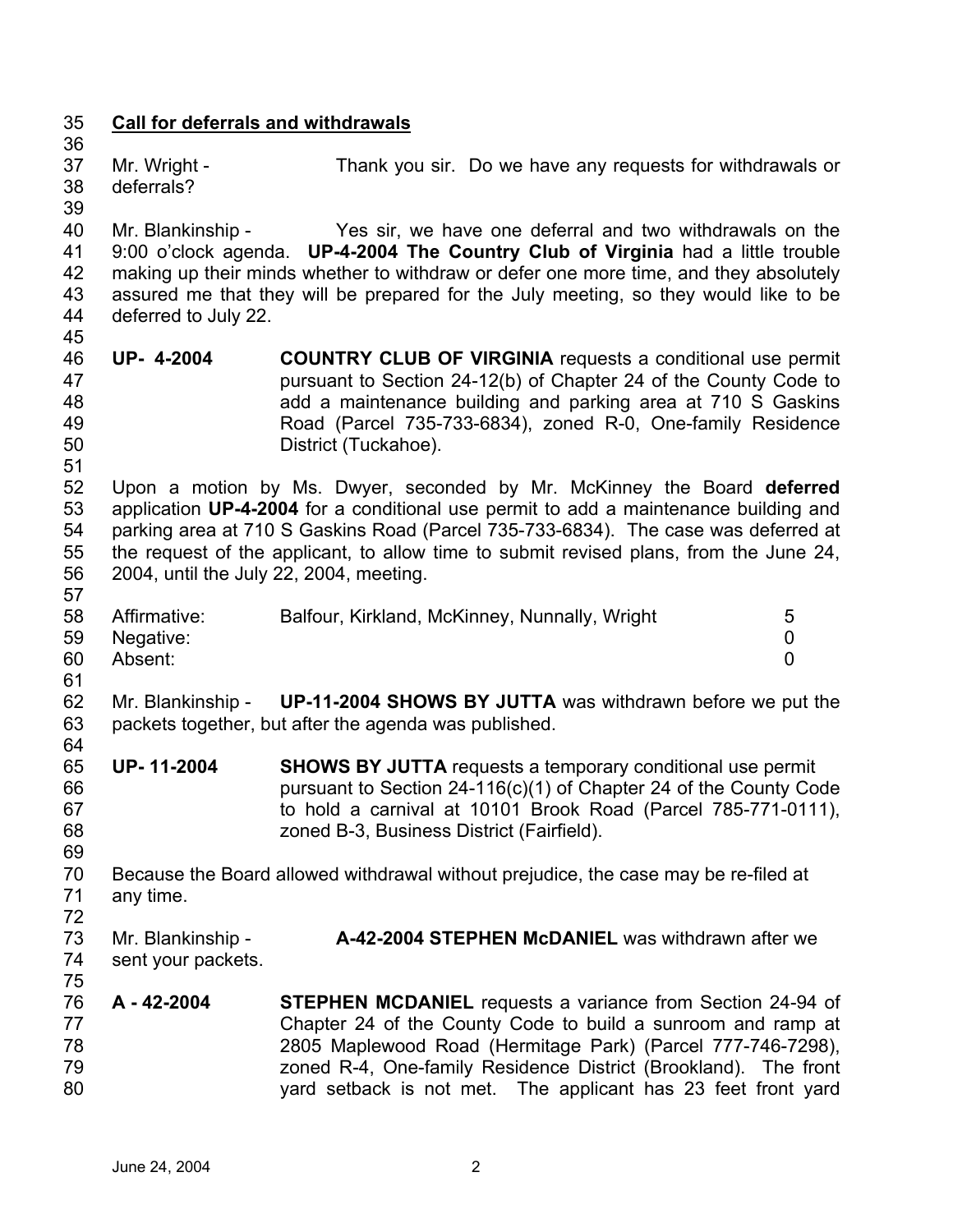| 81<br>82<br>83                                                         |                                                  | setback, where the Code requires 35 feet front yard setback. The<br>applicant requests a variance of 12 feet front yard setback.                                                                                                                                                                                                                                                                                                                                                                                                                                                                                                                                   |
|------------------------------------------------------------------------|--------------------------------------------------|--------------------------------------------------------------------------------------------------------------------------------------------------------------------------------------------------------------------------------------------------------------------------------------------------------------------------------------------------------------------------------------------------------------------------------------------------------------------------------------------------------------------------------------------------------------------------------------------------------------------------------------------------------------------|
| 84<br>85<br>86                                                         | the case may be re-filed at any time.            | Because the Board allowed withdrawal at the request of the applicant, without prejudice,                                                                                                                                                                                                                                                                                                                                                                                                                                                                                                                                                                           |
| 87<br>88                                                               | Mr. Wright -                                     | All right, no action is required on those. Call the first case.                                                                                                                                                                                                                                                                                                                                                                                                                                                                                                                                                                                                    |
| 89                                                                     | <b>Deferred from Previous Meeting</b>            |                                                                                                                                                                                                                                                                                                                                                                                                                                                                                                                                                                                                                                                                    |
| 90<br>91<br>92<br>93<br>94<br>95<br>96<br>97<br>98<br>99<br>100<br>101 | A - 55-2004                                      | <b>BOBBY AND PHYLLIS POORE</b> request a variance from Sections<br>$24-95(c)(4)$ and (1) of Chapter 24 of the County Code to build a<br>covered front porch at 7109 Walford Avenue (Fort Hill) (Parcel 764-<br>744-0521), zoned R-3, One-family Residence District (Three<br>Chopt). The front yard setback and minimum side yard setback are<br>not met. The applicants have 32 feet front yard setback and 5 feet<br>minimum side yard setback, where the Code requires 35 feet front<br>yard setback and 7 feet minimum side yard setback.<br><b>The</b><br>applicants request a variance of 3 feet front yard setback and 2 feet<br>minimum side yard setback. |
| 102<br>103<br>104<br>105                                               | Mr. Wright -<br>please?                          | Is there anyone here on this case? Does anyone else desire<br>to speak with reference to this case? Would you raise your right hand and be sworn                                                                                                                                                                                                                                                                                                                                                                                                                                                                                                                   |
| 106<br>107<br>108                                                      |                                                  | Mr. Blankinship - Do you swear that the testimony you are about to give is the<br>truth, the whole truth, and nothing but the truth, so help you God?                                                                                                                                                                                                                                                                                                                                                                                                                                                                                                              |
| 109<br>110<br>111<br>112<br>113<br>114                                 | Mr. Poore -                                      | I do. I'm Bobby Poore. I want to build a thirteen by eight<br>porch on the front of my house; I had a stoop which disintegrated, and I tore it down in<br>February and ever since then I have been trying to get this passed so I could go ahead<br>and get my porch built. I had the property line done away with, so hopefully you will get<br>the neighbors off my back so I can go ahead and get a porch built on it.                                                                                                                                                                                                                                          |
| 115<br>116<br>117                                                      | Mr. Wright -<br>sort of angled on the lot there. | You want to build a front porch? Looks like your house is                                                                                                                                                                                                                                                                                                                                                                                                                                                                                                                                                                                                          |
| 118<br>119<br>120<br>121                                               | Mr. Poore -<br>build it.                         | Yes sir, it was angled on the lot, and that's the reason I had<br>to have the property line variance done away with, so it would give me room enough to                                                                                                                                                                                                                                                                                                                                                                                                                                                                                                            |
| 122                                                                    | Mr. Wright $-$                                   | What's the size of this proposed porch?                                                                                                                                                                                                                                                                                                                                                                                                                                                                                                                                                                                                                            |
| 123<br>124<br>125<br>126                                               | Mr. Poore -<br>steps going off to the driveway.  | The size will be thirteen long by eight feet deep, with the                                                                                                                                                                                                                                                                                                                                                                                                                                                                                                                                                                                                        |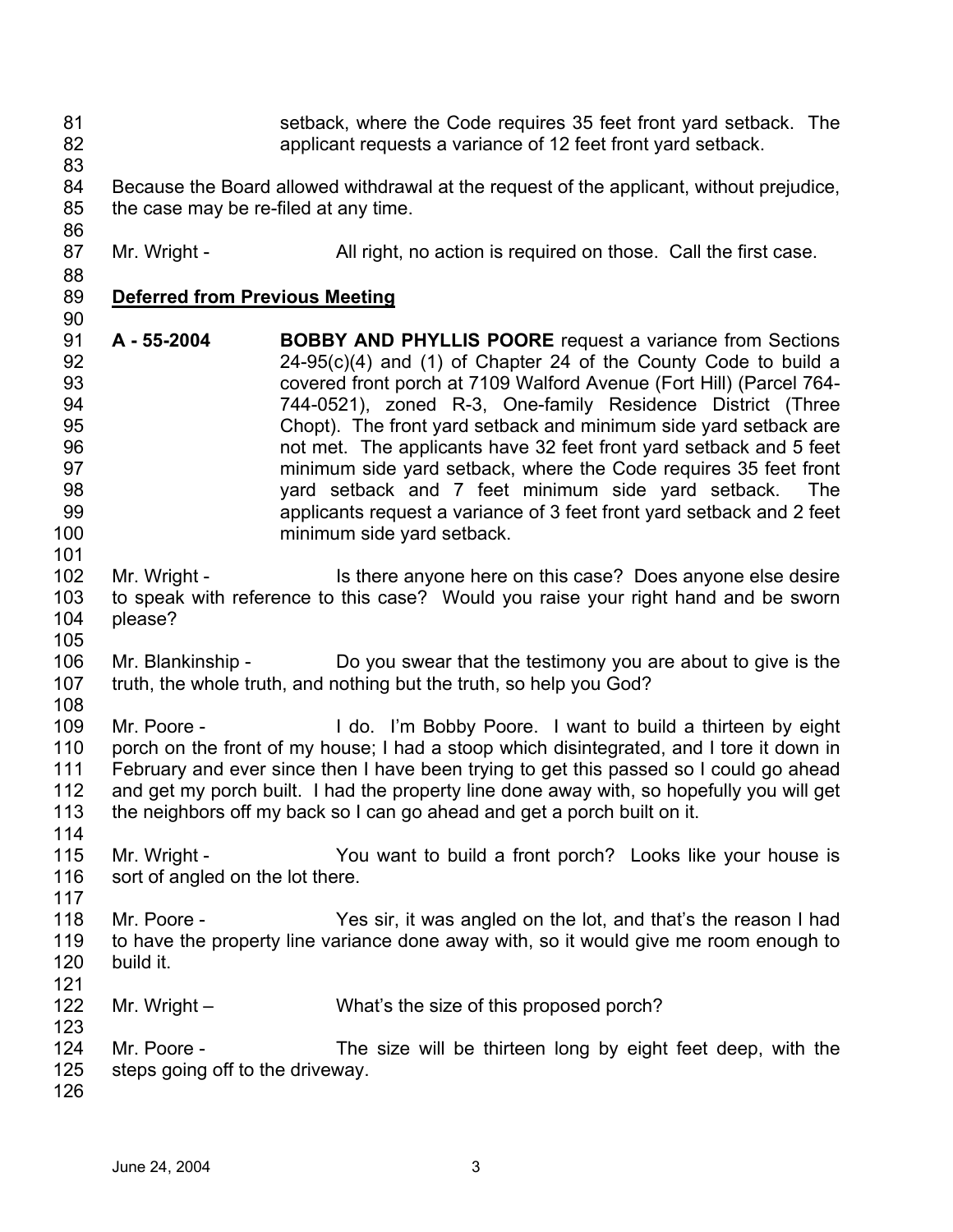| 127<br>128                                    | Mr. Wright -                                                              | The driveway is on which side?                                                                                                                                                                                                                                                                                                                                                                                                                          |
|-----------------------------------------------|---------------------------------------------------------------------------|---------------------------------------------------------------------------------------------------------------------------------------------------------------------------------------------------------------------------------------------------------------------------------------------------------------------------------------------------------------------------------------------------------------------------------------------------------|
| 129<br>130                                    | Mr. Poore -                                                               | The driveway is on the right-hand side facing the house.                                                                                                                                                                                                                                                                                                                                                                                                |
| 131<br>132<br>133                             | Mr. Wright -                                                              | What type of material do you propose to construct this porch<br>out of? It's going to be cinderblock foundation, and everything will be vinyl and wood.                                                                                                                                                                                                                                                                                                 |
| 134<br>135<br>136                             | Mr. Wright -<br>in your area?                                             | Are there any other porches on the houses on your street or                                                                                                                                                                                                                                                                                                                                                                                             |
| 137<br>138                                    | Mr. Poore -                                                               | Yes sir, there are.                                                                                                                                                                                                                                                                                                                                                                                                                                     |
| 139<br>140<br>141                             | Ms. Dwyer -<br>neighbors off your back?                                   | Sir, what did you mean when you said you wanted to get the                                                                                                                                                                                                                                                                                                                                                                                              |
| 142<br>143<br>144<br>145<br>146<br>147        | Mr. Poore -                                                               | I tore my stoop down back in February, thinking that I could<br>get this built with no problem, and my contractor, Herman Blake, told me to go ahead<br>and tear it down, and he would start on it, get the permit on Monday, and he would start<br>on it. I took off Fri., Sat., and Sun., tore everything down, hauled it to the dump, and of<br>course it's still like that; I don't have nothing on the front.                                      |
| 148<br>149<br>150                             | Ms. Dwyer -                                                               | So they don't object to the porch you're proposing; they're<br>just asking you why you haven't built something to replace your stoop.                                                                                                                                                                                                                                                                                                                   |
| 151<br>152                                    | Mr. Wright -                                                              | Do your neighbors object to the porch?                                                                                                                                                                                                                                                                                                                                                                                                                  |
| 153<br>154<br>155<br>156<br>157<br>158<br>159 | Mr. Poore -<br>nothing.                                                   | No, they don't object to it; they just wonder why it's been torn<br>off and just sitting there with nothing. It just looks crummy. I told them I was going to<br>put a ladder up there, and that's all I was going to use. But I would like to go ahead and<br>get it passed if I could and get this thing up and get it over with, because like I said, it's<br>been since February since we started it, and here it is, almost July, and I still have |
| 160<br>161<br>162                             | Ms. Dwyer -                                                               | Just for information, what was the Board of Supervisors<br>vacation of the building line, what was involved with that?                                                                                                                                                                                                                                                                                                                                  |
| 163<br>164<br>165                             | Mr. Poore -                                                               | I think we lacked a foot or two feet of the property line of<br>having the space, and then they said if I have the property line done away with, it would<br>be no problem, and I had that done, I think it was June 6 they passed it.                                                                                                                                                                                                                  |
| 166<br>167<br>168<br>169                      | Mr. Blankinship -<br>vacated as if it were a right-of-way or an easement. | Because the building line is shown on the subdivision plat,<br>that's considered almost like a real property interest to the County, and it has to be                                                                                                                                                                                                                                                                                                   |
| 170<br>171<br>172                             | Ms. Dwyer -                                                               | So that's just something the County used to do when they<br>passed the zoning, they would show that line on the plat?                                                                                                                                                                                                                                                                                                                                   |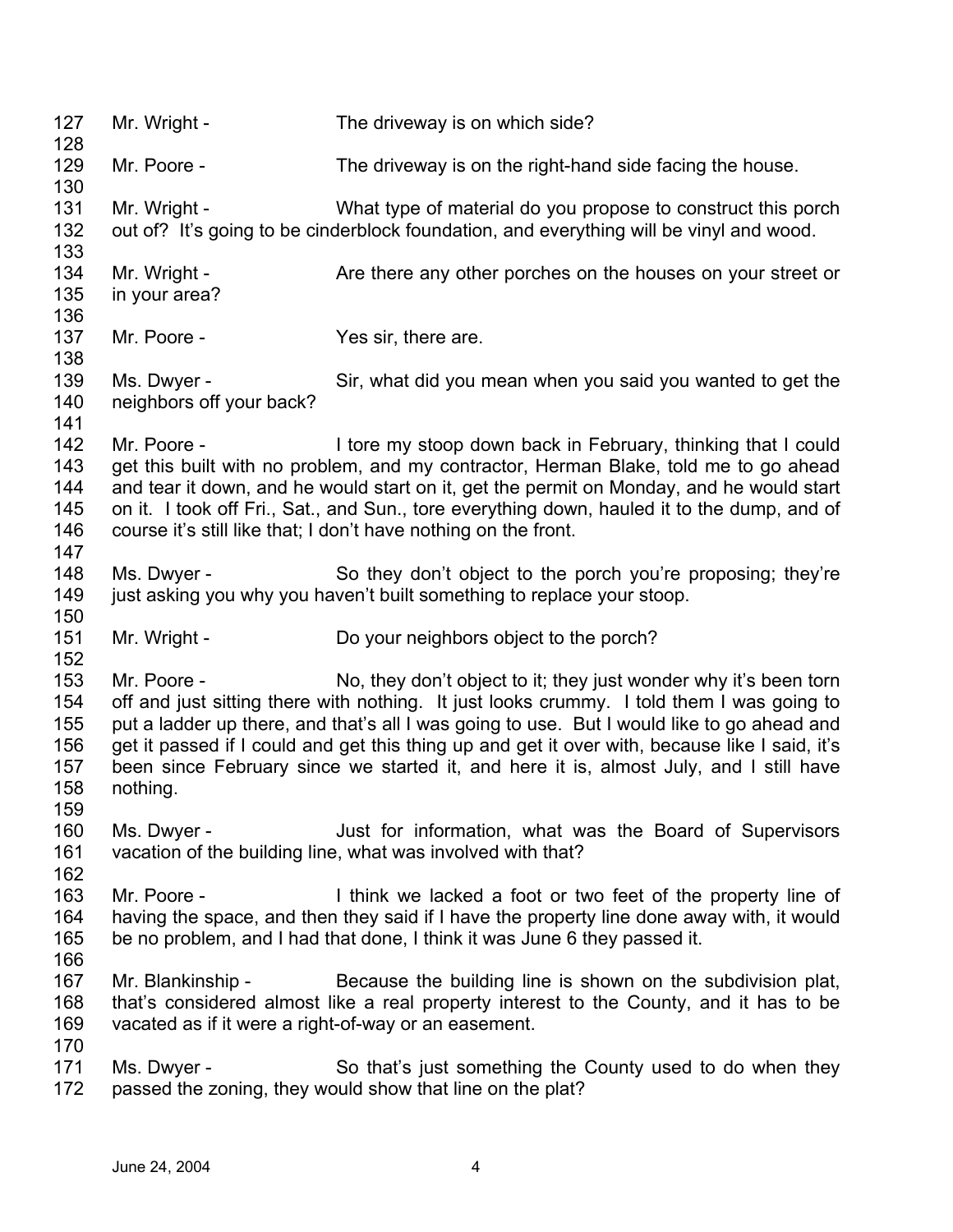173

179

187

174 175 176 Mr. Wright - This is approved, you'll certainly enjoy it; you've been through enough to try to get it.

- 177 178 Mr. Poore - I certainly hope so. I've talked to Mr. Blankinship abut two or three times on it.
- 180 181 Mr. Wright - Any further questions of members of the Board? Do you have anything further to say?
- 182
- 183 184 185 Mr. Poore - No, that's it. I just hope you'll let me build it and get it over with.
- 186 Mr. Wright - Is there anyone here in opposition to this request?
- 188 189 190 191 192 After an advertised public hearing and on a motion by Mr. Nunnally, seconded by Ms. Dwyer, the Board **granted** application **A-55-2004** for a variance to build a covered front porch at 7109 Walford Avenue (Fort Hill) (Parcel 764-744-0521). The Board granted the variance subject to the following conditions:
- 193 194 195 196 197 1. Only the improvements shown on the plan filed with the application may be constructed pursuant to this approval. No substantial changes or additions to the layout may be made without the approval of the Board of Zoning Appeals. Any additional improvements shall comply with the applicable regulations of the County Code.
- 198 199 2. The new construction shall match the existing dwelling as nearly as practical.
- 200 201 202 203 Affirmative: Dwyer, Kirkland, McKinney, Nunnally, Wright 5 Negative: 0 Absent: 0
- 204

205 206 207 208 209 210 The Board granted this request, as it found from the evidence presented that, due to the unique circumstances of the subject property, strict application of the County Code would produce undue hardship not generally shared by other properties in the area, and authorizing this variance will neither cause a substantial detriment to adjacent property nor materially impair the purpose of the zoning regulations.

211 212 213 214 215 216 217 218 **A - 56-2004 MURLE L. VAUGHAN, JR**. requests a variance from Section 24-94 of Chapter 24 of the County Code to build an addition at 10815 Westek Drive (Cross Keys) (Parcel 747-755-4091), zoned R-3, One-family Residence District (Three Chopt). The rear yard setback and total side yard setback are not met. The applicant has 20 feet rear yard setback and 28 feet total side yard setback, where the Code requires 40 feet rear yard setback and 30 feet total side yard setback. The applicant requests a variance of 20 feet rear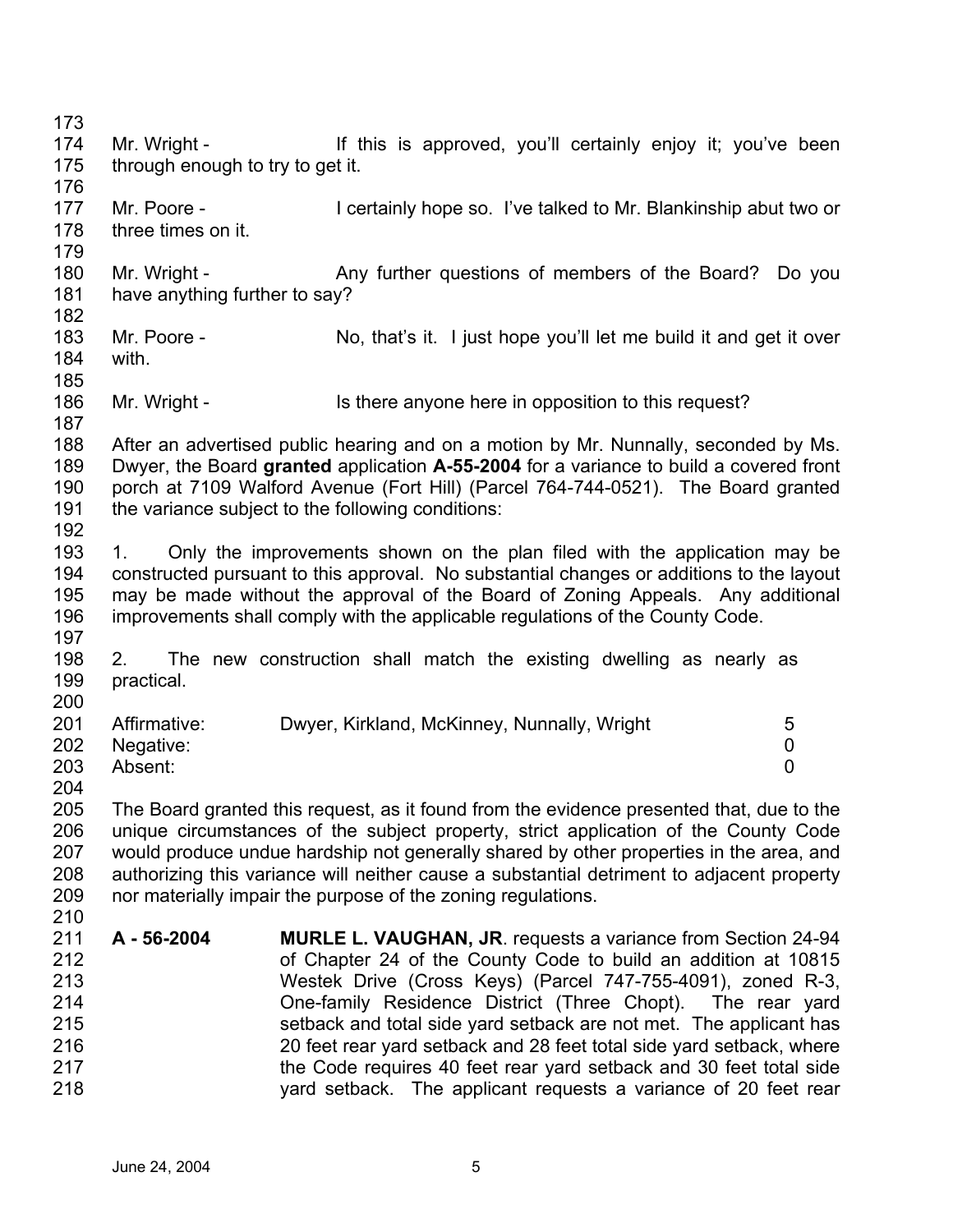| 219<br>220                             |                                                       | yard setback and 2 feet total side yard setback.                                                                                                                                                                                                                                                                                                   |
|----------------------------------------|-------------------------------------------------------|----------------------------------------------------------------------------------------------------------------------------------------------------------------------------------------------------------------------------------------------------------------------------------------------------------------------------------------------------|
| 221<br>222<br>223                      |                                                       | Mr. Wright - Does anyone else desire to speak with reference to this<br>case? Would you raise your right hand and be sworn please?                                                                                                                                                                                                                 |
| 224<br>225<br>226                      |                                                       | Mr. Blankinship - Do you swear that the testimony you are about to give is the<br>truth, the whole truth, and nothing but the truth, so help you God?                                                                                                                                                                                              |
| 227<br>228<br>229<br>230<br>231<br>232 | would be equal to the bedroom on the side.            | Mr. Vaughan - I do. Murle L. Vaughan, Jr. My wife and I would like to build<br>a first-floor master suite on the back of our house with a screened porch and deck<br>attached to that, all across the back part of our house. The bedroom would be sixteen<br>by twenty, and the deck would not exceed the twenty-foot request on the variance. It |
| 233<br>234<br>235                      |                                                       | Ms. Dwyer - It's not clear to me from your drawing, Mr. Vaughan, what<br>the distance is from the rear of the master bath to the rear of the property line.                                                                                                                                                                                        |
| 236<br>237<br>238                      | to the back of the property line.                     | Mr. Vaughan - It's twenty-seven feet from where I'm requesting the variance                                                                                                                                                                                                                                                                        |
| 239<br>240                             | Mr. Blankinship -                                     | So it's the same from the master suite as it is from the deck?                                                                                                                                                                                                                                                                                     |
| 241<br>242                             | Mr. Vaughan -                                         | Yes, yes, all the way across the back.                                                                                                                                                                                                                                                                                                             |
| 243<br>244                             | Ms. Dwyer -                                           | The staff report says twenty feet?                                                                                                                                                                                                                                                                                                                 |
| 245<br>246<br>247                      |                                                       | Mr. Blankinship - I'm not sure that we interpreted that drawing the same way,<br>since the rear line of the house is not parallel to the rear lot line.                                                                                                                                                                                            |
| 248<br>249<br>250<br>251               | master bedroom to the rear line?                      | Mr. Wright - I was having difficulty when I looked at this sketch - the<br>master bedroom, that's twenty feet across the back? What's the distance from the                                                                                                                                                                                        |
| 252<br>253                             | Mr. Blankinship -                                     | The applicant is saying 27 feet.                                                                                                                                                                                                                                                                                                                   |
| 254<br>255<br>256                      | Mr. Wright -<br>is that what we're saying, basically? | So the master bedroom will be on the same line as the deck,                                                                                                                                                                                                                                                                                        |
| 257<br>258<br>259                      | Mr. McKinney -<br>probably be further.                | Looks like that rear line goes on an angle also, so it'd                                                                                                                                                                                                                                                                                           |
| 260<br>261<br>262                      | Mr. Wright -<br>little more distance.                 | The rear line is sort of on an angle somewhat, so it'd be a                                                                                                                                                                                                                                                                                        |
| 263<br>264                             | Mr. Vaughan -                                         | Yes, it kind of curves a little bit; it slants more to the left side<br>of the lot than it does to the right; I have more room to the right where we're building, so                                                                                                                                                                               |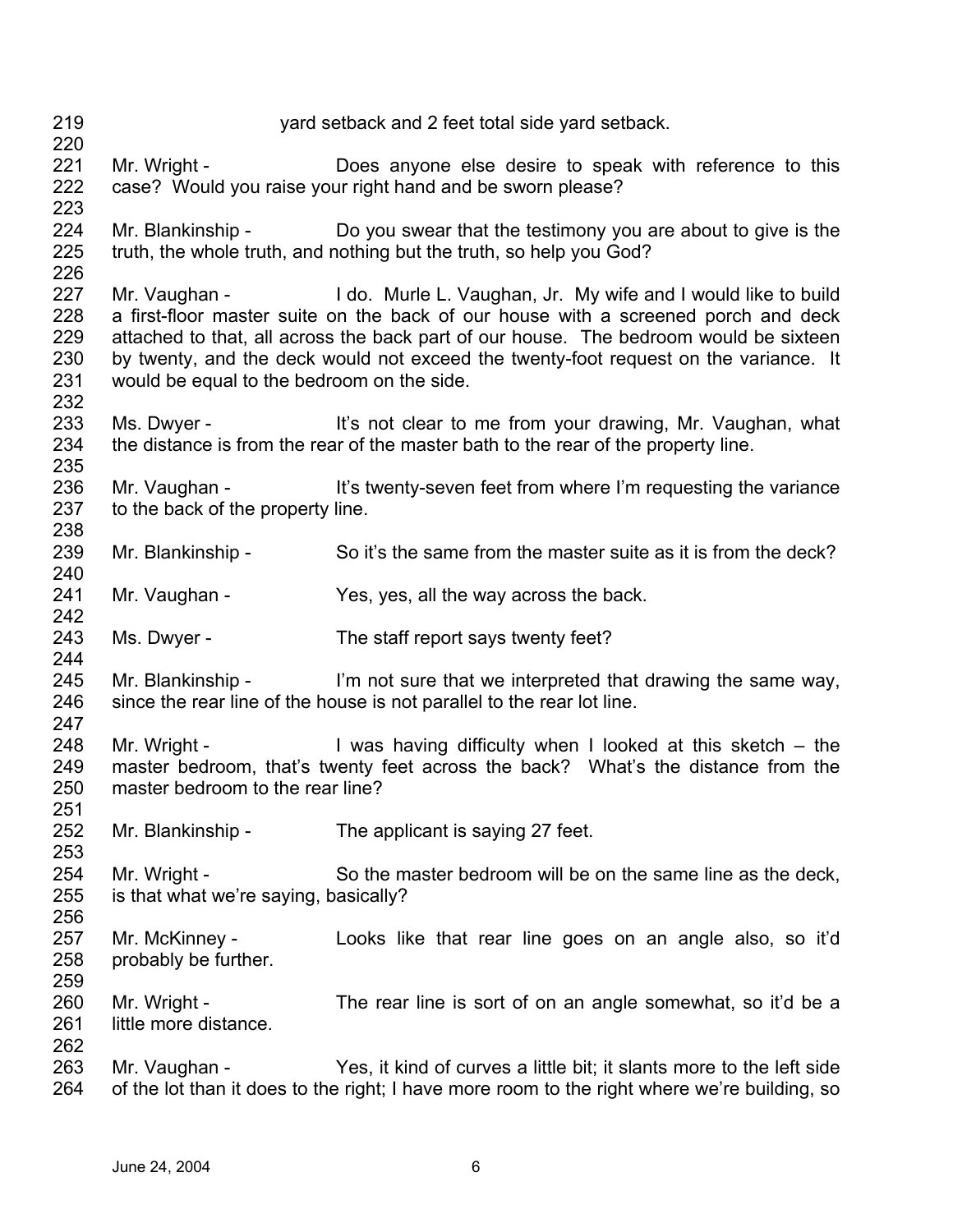265 it will probably be a little farther.

267 268 269 Mr. Wright - Do you plan to leave the screened porch as it is? On your drawing, you show a screened porch, so you're building the deck around the screened porch?

271 272 273 Mr. Vaughan - The master's going to be on the end, the screened porch will be next to that, and the deck will be right where my old existing deck is will come out right next to that, all run together.

274 275 276

266

270

Mr. Blankinship - Is there a screened porch there now?

277 278 Mr. Vaughan - No, just the deck that was originally built onto the house.

279 280 Mr. Wright - So when you say screened porch, that's your proposed screened porch?

281

282 283

301

303

305

307

Mr. Vaughan - Yes sir.

284 285 286 Ms. Dwyer - The You did this drawing yourself, just to give us an idea of where it would all be? Are you going to have a professional?

287 288 289 290 Mr. Vaughan - Yes. Actually, my next-door neighbor who submitted the letter of support in favor of my building, the same builder who built that addition is going to build ours.

291 292 293 Mr. Wright - Is there any screening along the rear line of your property, between your property and the property to the rear?

294 295 296 297 298 Mr. Vaughan - Not yet, sir. I plan to start this weekend; I'm going to put an eight-foot high privacy fence up that my neighbor behind me has requested that I do, and he is going to assist me in building that. I have ordered the materials; they should be here this weekend.

299 300 Mr. Wright - The It looks like you have some trees there though, from this picture.

302 Mr. Blankinship - You meant to say seven-foot high fence?

- 304 Mr. Vaughan - Yes sir. It's going to be landscaped up at the top.
- 306 Mr. Wright - What type of construction will this be?

308 309 310 Mr. Vaughan - It will be brick foundation, right now I have the Masonite siding on it. We will probably either put that or Hardy plank siding on the side of the new addition and go from there.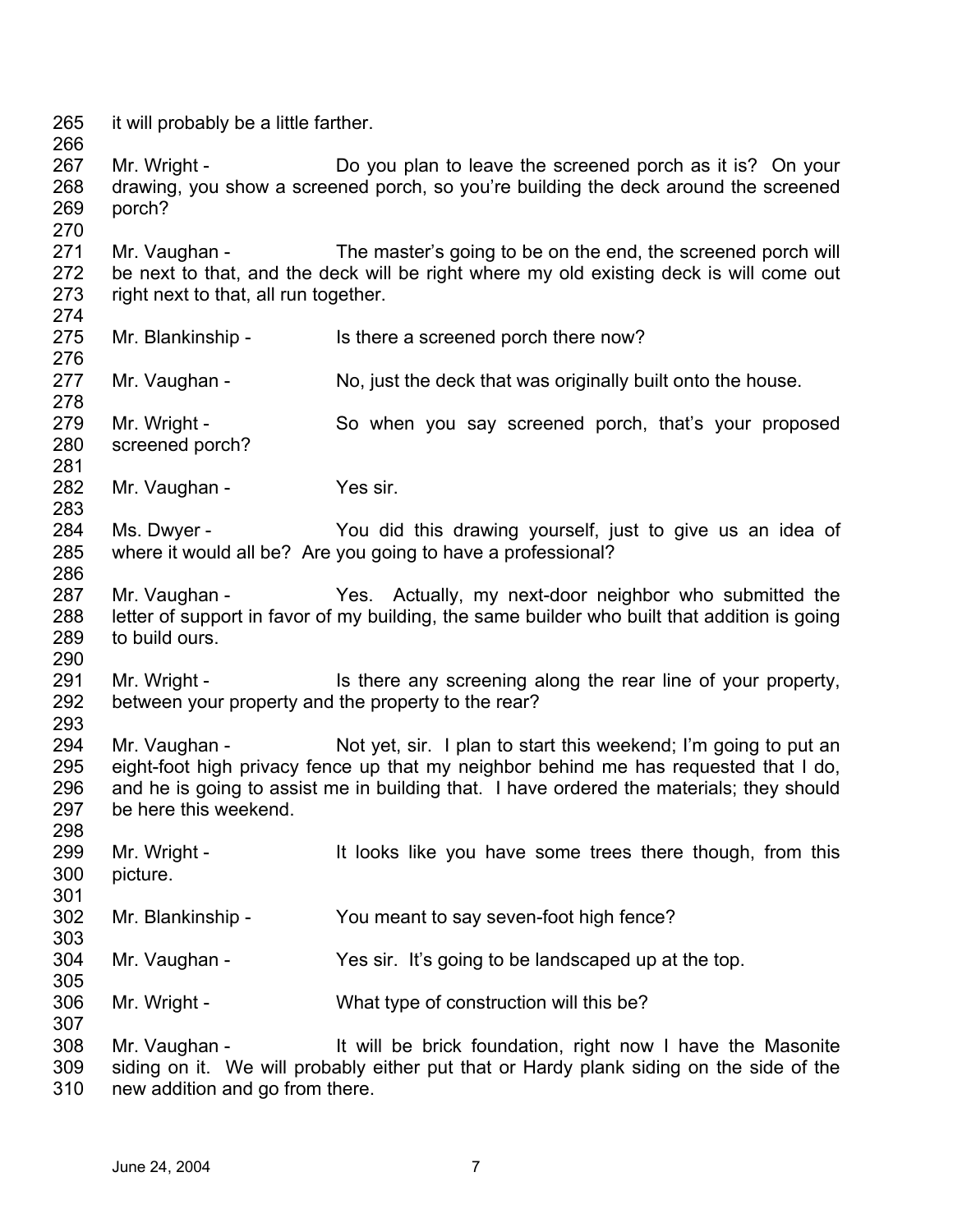311 312 313 314 315 316 317 318 319 320 321 322 323 324 325 326 327 328 329 330 331 332 333 334 335 336 337 338 339 340 341 342 343 344 345 346 347 348 349 350 351 352 353 354 355 356 Mr. Wright - I take it will be compatible with your existing house? Mr. Vaughan - Yes sir, most definitely. Ms. Dwyer - In this photo we're looking at now, is this the neighbor who requested the fence, because your house is quite a bit higher in elevation. Mr. Vaughan - Yes, my lot's slopes from front to back, and he sits down below us, and the only concern that he had was just to give it some more privacy. I agreed to pay for the fence myself, to make everybody happy. Mr. Wright - If this is approved, would you object to our putting that in as a condition? What's the height limit on the rear fence? Mr. Blankinship - Seven feet. Mr. Wright – So you can't build an eight-foot fence. Mr. Vaughan - I've ordered eight-foot boards, but what we're going to do, is we're going to curve it with a scrolling saw to make it look nice. Mr. Wright - Is this a one-story addition? Mr. Vaughan - Yes sir, just a one-story. Ms. Dwyer - **Mr. Blankinship, what's our policy regarding sketches and** drawings that we receive and their accuracy? Mr. Blankinship - We accept pretty much whatever the applicant submits. We do occasionally run into trouble where the Board approves a variance based on a drawing that's in front of them, and when the applicant comes back with a more accurate drawing, it exceeds what was approved by the Board, and we have to ask them to resubmit or redesign at that point. Mr. McKinney - The building inspector's office is going to require a plat, a drawing on a plat, and so forth, before they will issue a permit. Ms. Dwyer - Right, but in this case the staff report says there's a 20-foot setback, and the applicant has testified, and his drawings sort of show a 27-foot, so when we have a discrepancy like that in the application, which would control? I mean, what are we approving? Mr. Wright - The Mort did the applicant request, how much of a variance? You said 20 feet. This says a variance of 20 feet rear yard and two feet total side yard.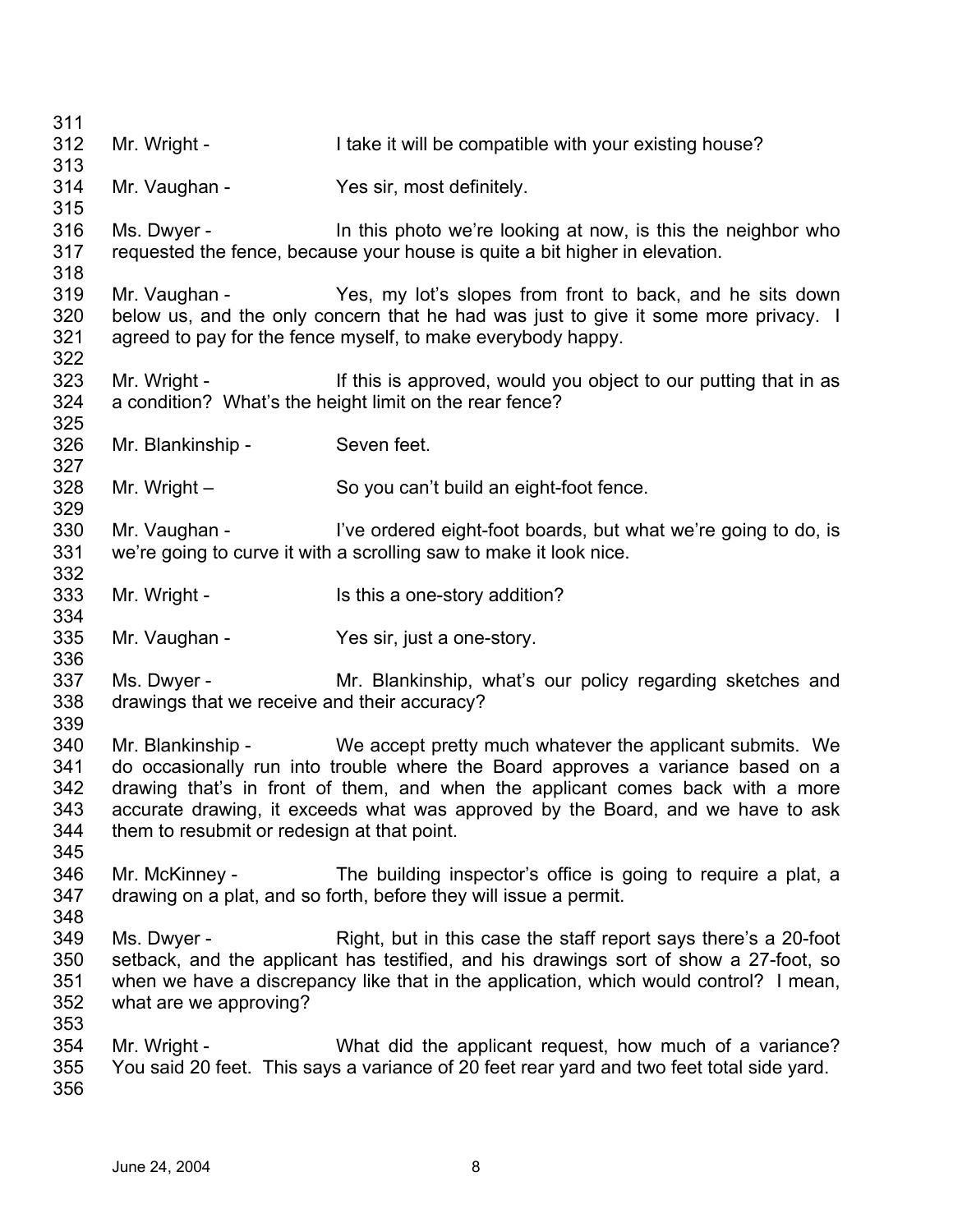357 358 359 360 361 362 363 Mr. Blankinship - I think my concern in a case like this, is to make sure that the discussion before the Board included understanding that there was some lack of clarity of exactly what was in front of you, a fairly narrow range, I would hope, of what it is you're approving. Of course, if there is a doubt, the staff always errs on the side of putting more in front of you, because we can always draw back from that, but we can't approve more than that later. The applicant requested 27 feet on the applicant, but of course that was also filled out before he changed his plans.

- 364
- 365 366

373

379

393

397

Mr. Wright - The Muslim Cooks like he only needs thirteen feet.

367 368 369 370 371 Mr. Blankinship - Requested to have a setback of 27 feet, which would be a variance of 13 feet. This drawing is partly dimensioned, and scales approximately to those dimensions, so as I say, we did err some. I put that twenty feet on to leave some wiggle room, that if it turns out to be twenty-five or twenty-four of a setback.

372 Mr. Wright - But in reality it's going to be about thirteen feet.

374 375 376 Mr. Blankinship - Possibly. We won't know for sure until he has an architect or someone draw a measured drawing.

- 377 378 Ms. Dwyer - But we could approve a thirteen-foot rear setback, which is what the applicant has requested in person and on paper.
- 380 381 Mr. Blankinship - But if it comes out to be thirteen feet, 6 inches, I'd hate to drag him back in here.

382 383 384 385 386 Mr. Wright - We could make it fourteen feet; that's a lot better than twenty feet. Any further questions of members of the Board? Anyone here in opposition to this request?

387 388 389 390 391 After an advertised public hearing and on a motion by Mr. Nunnally, seconded by Mr. McKinney, the Board **granted** application **A-56-2004** for a variance of 14 feet from the rear yard setback, to build an addition at 10815 Westek Drive (Cross Keys) (Parcel 747- 755-4091). The Board granted the variance subject to the following conditions:

392 1. The new construction shall match the existing dwelling as nearly as practical.

394 395 396 2. The property shall be developed in substantial conformance with the plan filed with the application. No substantial changes or additions to the layout may be made without the approval of the Board of Zoning Appeals.

398 399 400 3. [Added] By the time construction of the addition is complete, the owner shall provide a privacy fence seven feet tall along the rear property line.

| 401 | Affirmative:<br>402 Negative: | Dwyer, Kirkland, McKinney, Nunnally, Wright |  |
|-----|-------------------------------|---------------------------------------------|--|
|-----|-------------------------------|---------------------------------------------|--|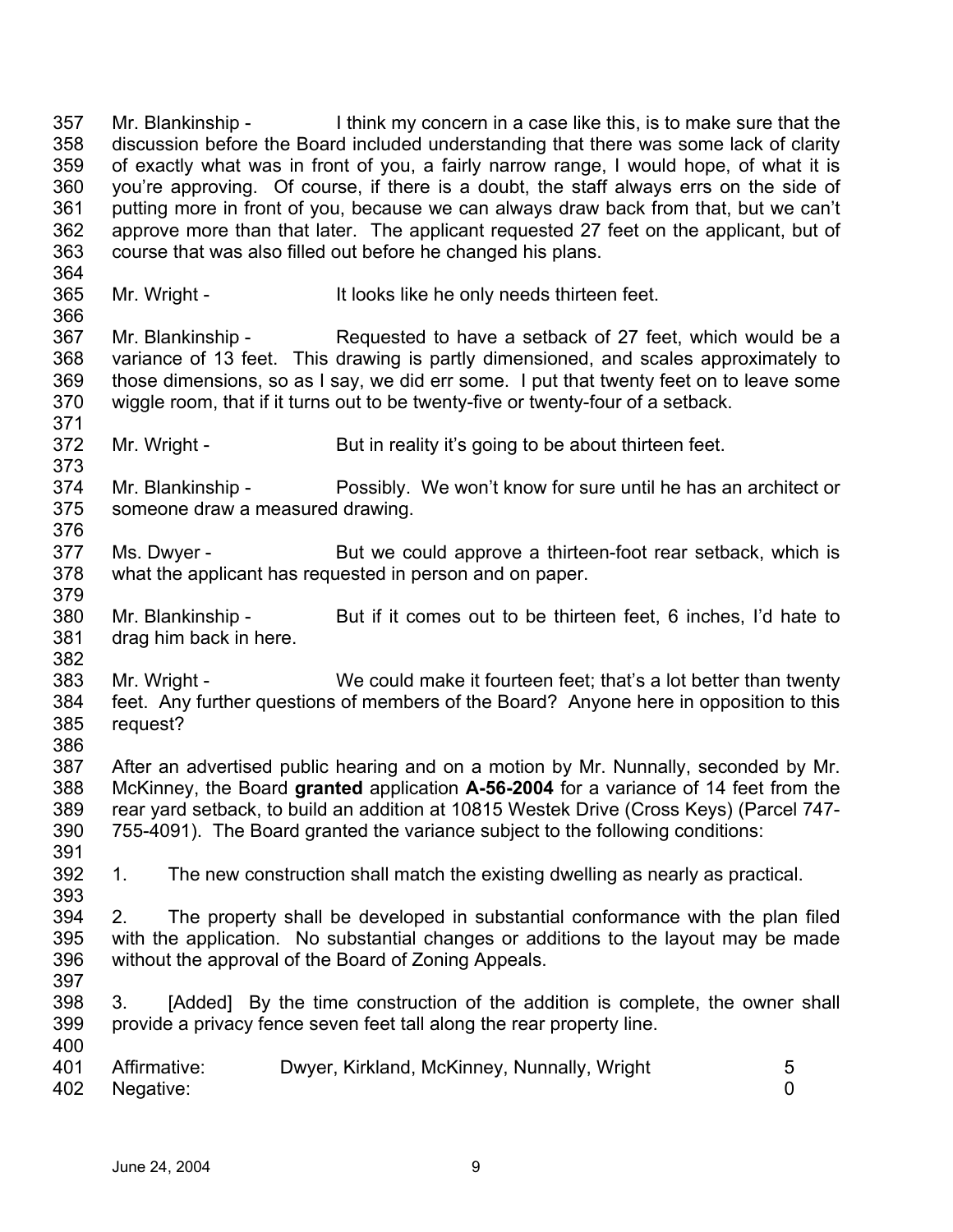403 Absent: 0

404

412

418

405 406 407 408 409 The Board granted this request, as it found from the evidence presented that, due to the unique circumstances of the subject property, strict application of the County Code would produce undue hardship not generally shared by other properties in the area, and authorizing this variance will neither cause a substantial detriment to adjacent property nor materially impair the purpose of the zoning regulations.

### 410 411 **New Applications**

- 413 414 415 416 417 **UP- 14-2004 RICHMOND ELKS LODGE NO. 45** requests a temporary conditional use permit pursuant to Section 24-116(c)(1) of Chapter 24 of the County Code to conduct a turkey shoot at 10022 Elks Pass Lane (Parcel 750-768-4929), zoned A-1, Agricultural District (Three Chopt).
- 419 420 421 Mr. Wright - Does anyone else desire to speak with reference to this case? Would you raise your right hand and be sworn please?
- 422 423 Mr. Blankinship - Do you swear that the testimony you are about to give is the truth, the whole truth, and nothing but the truth, so help you God?
- 424 425 426 427 428 Mr. Nisbet - I do. My name is Basil Nisbet. I'm currently the Exalted Ruler of the Elks Lodge. The Elks have had a turkey shoot at this location since 1984. We have never had any incidents, and we police it as well as we can, and we're asking for an extension of another two years for this permit.
- 429 430

433

438

- Mr. Wright Mr. Secretary, we've had no complaints to your knowledge?
- 431 432 Mr. Blankinship - No sir.
- 434 435 436 437 Mr. Wright - The only little concern we might have is that a lot of development has occurred there since you started, so we have to exercise extreme care, but I believe the conditions set forth are what we consider to be enough protection, is that not right Mr. Blankinship?
- 439 Mr. Blankinship - Yes sir, so far that's done the job.
- 441 442 Mr. Wright - Any questions of members of the Board? Anyone here in opposition to this request?
- 443
- 444 445 446 447 448 Ms. Dwyer - I have a question. It has to do with the conditions, not with the request made by the applicant. Looking at Condition # 2, when it relates to alcoholic beverages, it says may not "be consumed in the area of the turkey shoot," and then it says, "No person under the influence of alcohol may be permitted ….," and I guess just from an enforcement standpoint, those are vague terms in the area of the turkey shoot.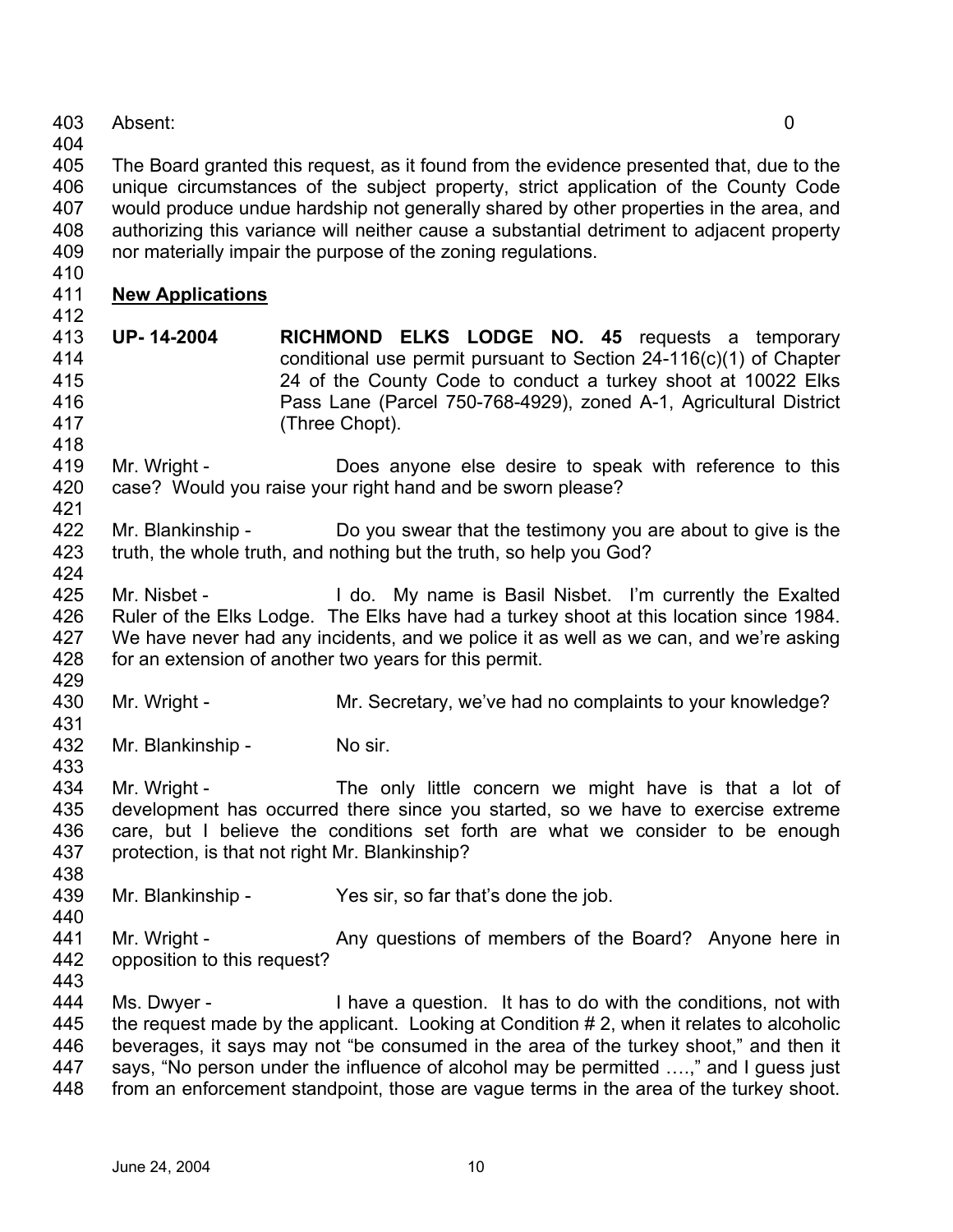449 450 451 452 453 454 455 456 457 458 459 460 461 462 463 464 465 466 467 468 469 470 471 472 473 474 475 476 477 478 479 480 481 482 483 484 485 486 487 488 489 490 491 492 493 494 Does that mean outside the building, or does it mean consumption of alcohol inside the building would be permissible? Mr. Blankinship - That's the way I would read it, yes ma'am. Ms. Dwyer - You'd be able to drink alcohol in the building and then go shoot? Mr. Blankinship - Not and then go shoot. I mean assuming that you drank to the point that you were under the influence of alcohol, you would then not be permitted into the shooting area. Ms. Dwyer - Which leads to my next question, is how do we define "under the influence"? Mr. Blankinship - I guess we would use whatever the police use for the same term for driving under the influence. Mr. McKinney - Mr. Chairman, Mr. Blankinship, under "Suggested Conditions" and under the "Background" of the staff report, you've got the hours of operation. Are they going to automatically carry over into these conditions? Mr. Blankinship - No, they probably should be attached as a condition. Mr. McKinney - As Condition # 6? Mr. Wright - That should be a condition. Ms. Dwyer - I think we should be a little more specific as to what "under the influence" means if there's ever an enforcement issue. Mr. Blankinship - Do you have a suggested language? Ms. Dwyer - If we're going to define it in the same way that we define it for "driving under the influence," for vehicles, we could say that. Mr. Nisbet - May I just say one thing. If people come to do the turkey shoot, and we suspect that they have been drinking, we do not allow them to shoot. We, as a club, fall under the ABC laws, and we have a liquor license for the clubhouse, which is extended to the pavilion. It was grandfather-claused that if we do have functions, we can, if we have people who are members of the club, and their guests can consume alcoholic beverages. That is for specific functions, not for the turkey shoot. Ms. Dwyer - Is the pavilion that area shown that's near the firing line on the picture?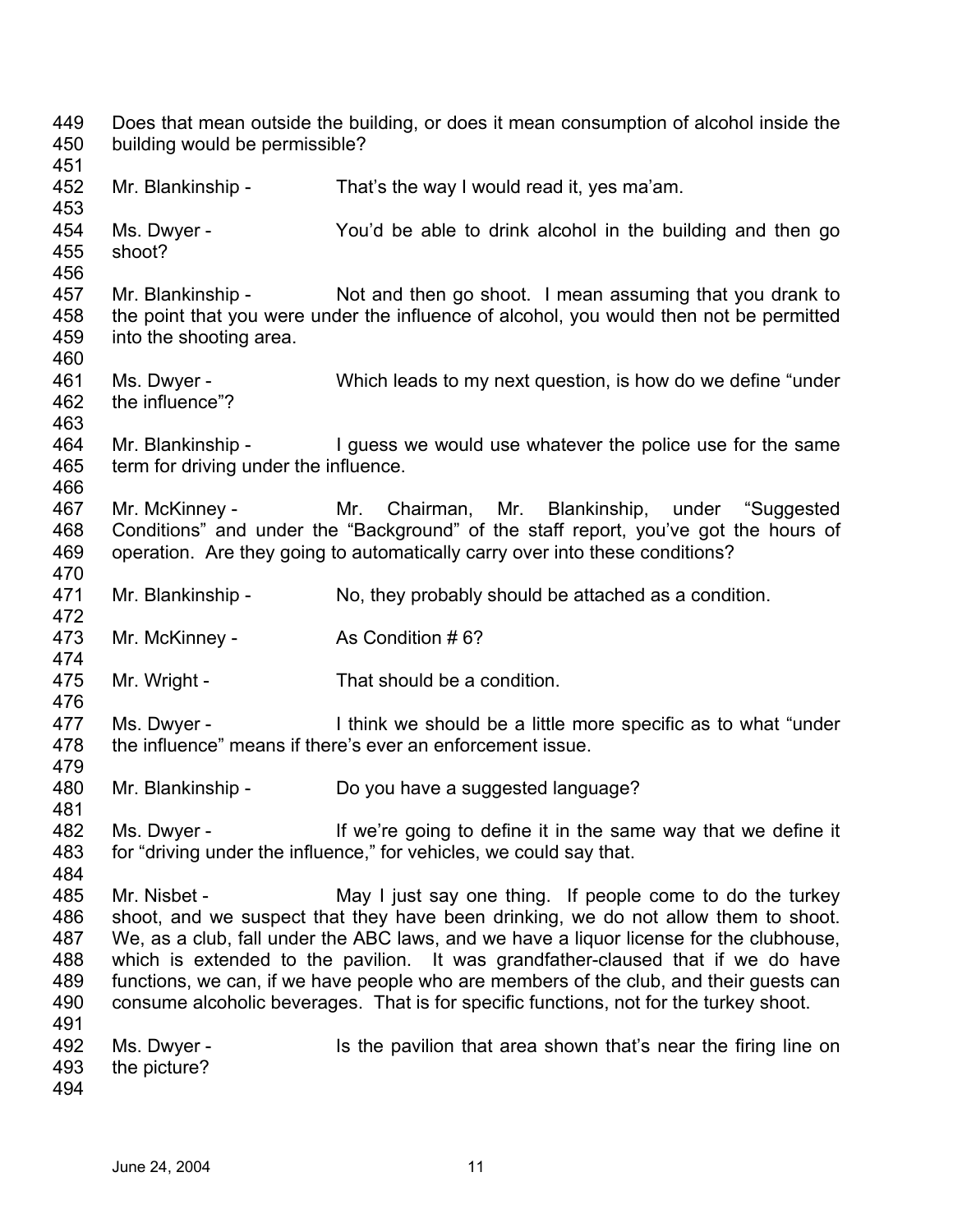495 496 497 498 499 500 501 502 503 504 505 506 507 508 509 510 511 512 513 514 515 516 517 518 519 520 521 522 523 524 525 526 527 528 529 530 531 532 533 534 535 536 537 538 539 540 Mr. Nisbet - Yes. We do have signs in the pavilion saying, no alcoholic beverages allowed. Ms. Dwyer - But the ABC license does allow .................. Mr. Nisbet - The Yes, if we're going to have a picnic, we are allowed to consume alcoholic beverages in the picnic area. Mr. McKinney - Do you have picnics during the turkey shoot? Mr. Nisbet - No we do not. Mr. Blankinship - Do you ever serve alcoholic beverages on the property at the same time as the turkey shoot? Mr. Nisbet - No we don't. Well, in the club itself we do. Mr. Wright - I think the concern is that somebody in the club might imbibe and then go out and engage in the turkey shoot or just wander his way around. What safeguard do you have there – is there somebody in particular who checks people when they come to insure that they're not under the ……………. Mr. Nisbet - What we do is that each person who shoots is supervised by a member of the Lodge, so you go down the line as each person shoots, you hand the individual the shot to shoot, and he stands with him. So we check and monitor the people who are shooting almost the entire evening. There is somebody there. Mr. Wright - Have you ever had any problems with anybody drinking during the turkey shoot? Mr. Nisbet - No, not to my knowledge. Mr. Wright - We can do the best we can to safeguard it. Ms. Dwyer - Think my question goes more to what the County's imposing; we should be clear. Mr. McKinney - Why couldn't we just put a condition in there, "no alcoholic beverages on the grounds outside of the clubhouse during the turkey shoot." That would take care of it. Ms. Dwyer - And then we could define "under the influence" using the Code Section; that would probably be the easiest. I'm not sure which one it is. Mr. Blankinship - I can find it.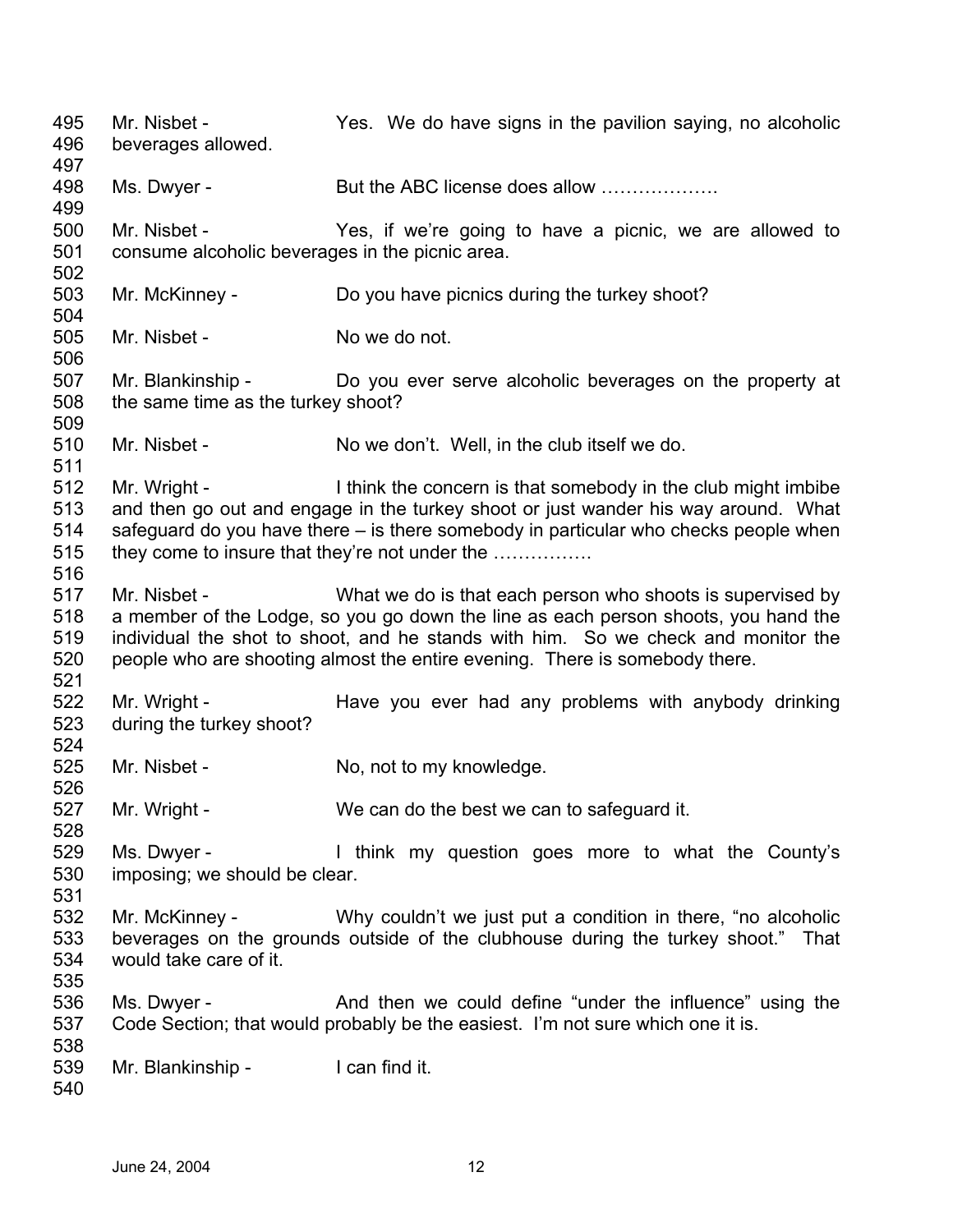541 542 543 544 545 546 547 548 549 550 551 552 553 554 555 556 557 558 559 560 561 562 563 564 565 566 567 568 569 570 571 572 573 574 575 576 577 578 579 580 581 582 583 584 585 586 Mr. Wright - I think those are good suggestions. Anything further? Mr. McKinney - You don't have any problem with that, do you Mr. Nisbet, "no alcoholic beverages on the outside of the clubhouse during the turkey shoot." Mr. Nisbet - That would be acceptable, and we would enforce it. Mr. Wright - Thank you very much; that concludes the case. After an advertised public hearing and on a motion by Mr. Nunnally, seconded by Mr. Kirkland, the Board **granted** application **UP-14-2004** for a temporary conditional use permit to conduct a turkey shoot at 10022 Elks Pass Lane (Parcel 750-768-4929). The Board granted the use permit subject to the following conditions: 1. The land shall be clearly posted to show the particular area where the shooting is to occur and where the impact area is located. 2. [Amended] No alcoholic beverages may be consumed outside of the main building during the turkey shoot. A sign to this effect must be conspicuously posted in the immediate vicinity of the shooting area. No person under the influence of alcohol, as defined in Section 18.2-266 of the Code of Virginia, may be permitted in the shooting area. 3. Restrooms shall be provided. 4. The turkey shoot shall only involve the use of shotguns no larger than 12 gauge and low powered shells containing No. 8 shot. 5. A 6 foot high shot barrier of straw, hay bales, or mounded dirt shall be erected behind the targets as a precaution. This barrier shall be located a maximum of 10 feet behind the targets and extend 10 feet beyond each end of the target line. 6. [Added] The hours of the turkey shoot shall be limited to 5:00 p.m. to 10:00 p.m. Friday and 2:00 p.m. to 10:00 p.m Saturday. Affirmative: Dwyer, Kirkland, McKinney, Nunnally, Wright 5 Negative: 0 Absent: 0 The Board granted the request because it found the proposed use will be in substantial accordance with the general purpose and objectives of Chapter 24 of the County Code. **A - 61-2004 CENTEX HOMES** requests a variance from Section 24-94 of Chapter 24 of the County Code to build a one-family dwelling at 11404 Country Oaks Court (Cobblestone Landing at Twin Hickory) (Parcel 743-765-0237), zoned R-3C, One-family Residence District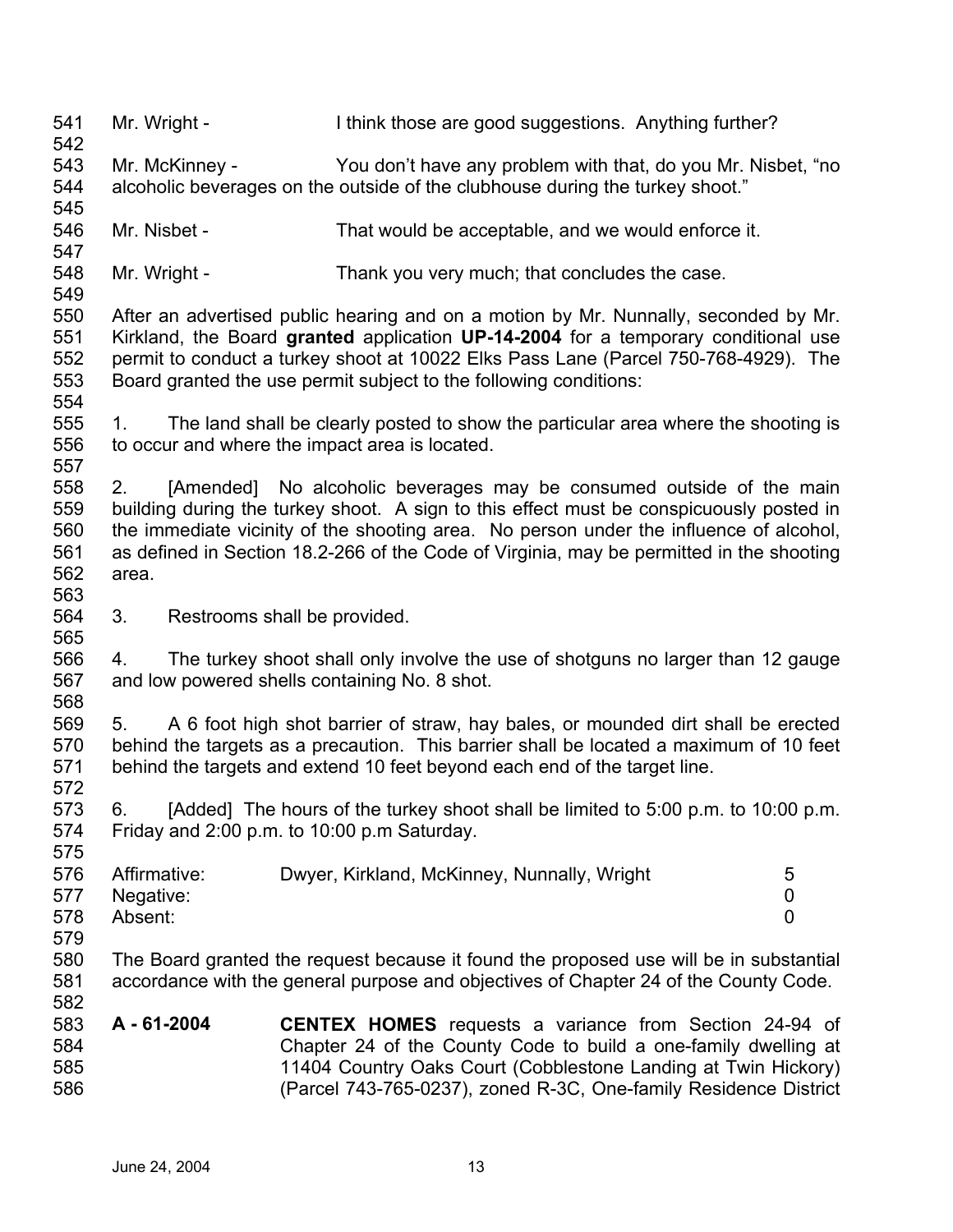587 588 589 590 591 592 593 594 595 596 597 598 599 600 601 602 603 604 605 606 607 608 609 610 611 612 613 614 615 616 617 618 619 620 621 622 623 624 625 626 627 628 629 630 631 632 (Conditional) (Three Chopt). The rear yard setback is not met. The applicant proposes 37 feet rear yard setback, where the Code requires 40 feet rear yard setback. The applicant requests a variance of 3 feet rear yard setback. **A - 62-2004 CENTEX HOMES** requests a variance from Section 24-94 of Chapter 24 of the County Code to build a one-family dwelling at 11504 Country Oaks Way (Cobblestone Landing at Twin Hickory) (Parcel 742-765-7703), zoned R-3C, One-family Residence District (Conditional) (Three Chopt). The rear yard setback is not met. The applicant proposes 31 feet rear yard setback, where the Code requires 40 feet rear yard setback. The applicant requests a variance of 9 feet rear yard setback. Mr. Wright - Does anyone else desire to speak with reference to this case? Would you raise your right hand and be sworn please? Mr. Blankinship - Do you swear that the testimony you are about to give is the truth, the whole truth, and nothing but the truth, so help you God? Mr. James - Yes I do. My name is Sydney James, with Centex Homes. We're requesting rear yard setback for each of these lots so we can build houses compatible with the neighborhood. Mr. Kirkland - Mr. James, there are no other homes built in these cul-desacs, is that correct? Mr. James - Not yet. Mr. Kirkland - In either cul-de-sac? Mr. James - Not to my knowledge. Mr. Wright - It appears to me that if you need a variance to build this home, you may need one to build the other homes around this cul-de-sac, and the other cul-de-sac too. Mr. James - No sir, it's just the configuration of these lots that causes that. Mr. Wright - **How about the configuration of 11500 and the ones right** adjacent to it, 11505? Mr. James - We have no problems with those lots in our fits. Mr. Wright - You say that this particular problem is particular just to these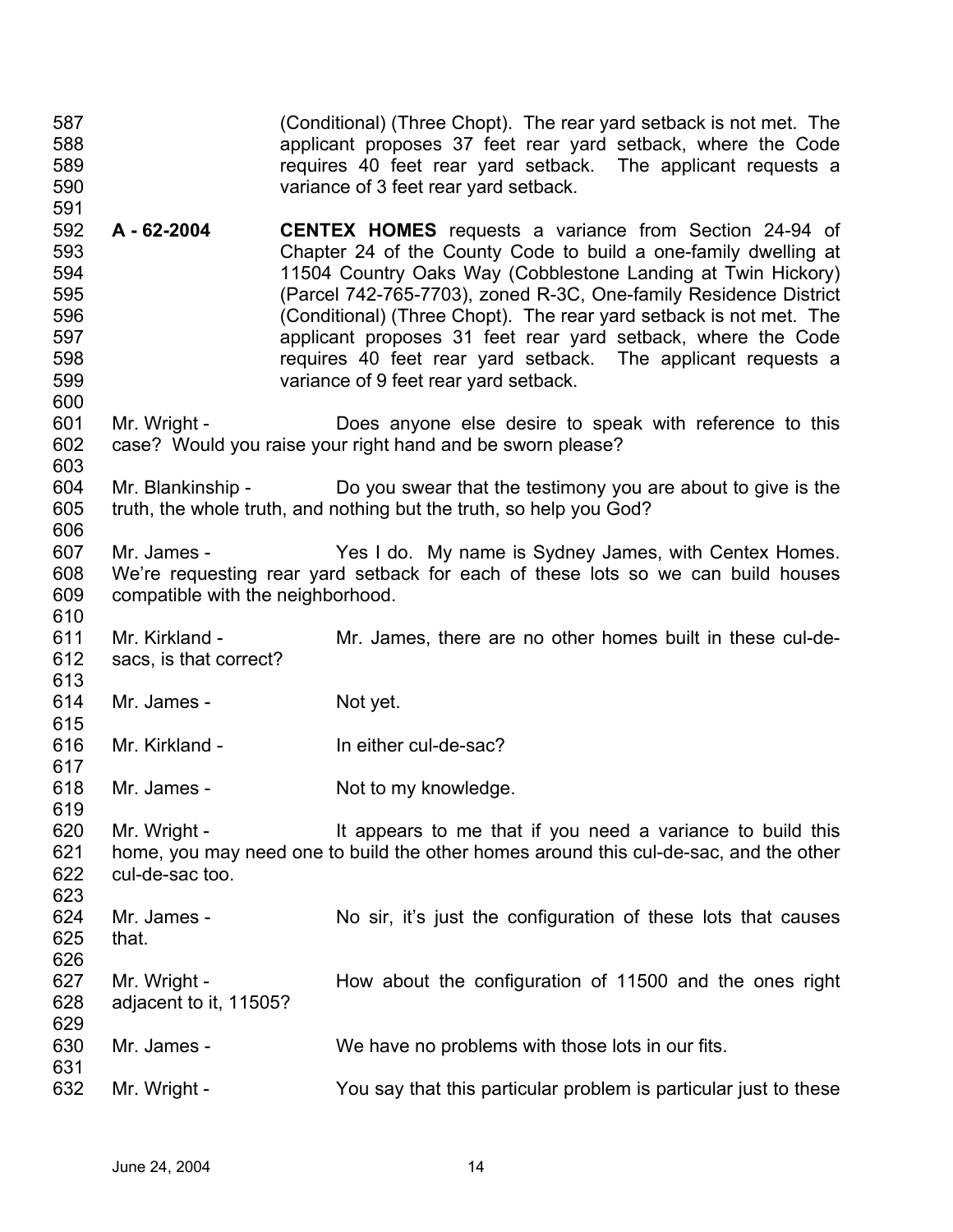633 634 635 636 637 638 639 640 641 642 643 644 645 646 647 648 649 650 651 652 653 654 655 656 657 658 659 660 661 662 663 664 665 666 667 668 669 670 671 672 673 674 675 676 677 678 two lots? Mr. James - These two, yes, and it's really just because in this neighborhood to accommodate the square footage requirements, we're doing a lot of the additions of the backs of the houses. Ms. Dwyer - It looks like you have buildable area that you're not using. Couldn't you change the floor plans so that instead of extending into the setback area, you have a slightly different floor plan that allows an extension into the existing buildable area? Mr. James - We don't have one, and we're a large production builder. In order to do something like that, we'd have to retool our whole system. We don't have anything that would fit like that. The engineers have tried to tweak it, and that's as close as we can come. Ms. Dwyer - Just using your existing floor plans, not building a custom. Mr. James - We do not do custom floor plans; we have a limited menu, so to speak. Ms. Dwyer - But when this was purchased, it was clear that the buildable area had its limitations? Mr. James - This was true, yes. Mr. Wright - This is not just for the deck, is it? Mr. James - No. For that corner you see there, yes. Mr. McKinney - The Mr. James, when Centex bought this property and Youngblood laid it out, that's when you found out, after you had the property under contract? Mr. James - That's correct. Mr. McKinney - So you really didn't know on these two lots? Mr. James - Not up front, no. You take the bad with the good. We typically don't have this problem; once in a while it comes up. Mr. McKinney - To the rear of one there's I-295? On both of them? Mr. James - Both of them, yes, backed up to I-295. Mr. Wright - You have nothing that would interfere to the rear with either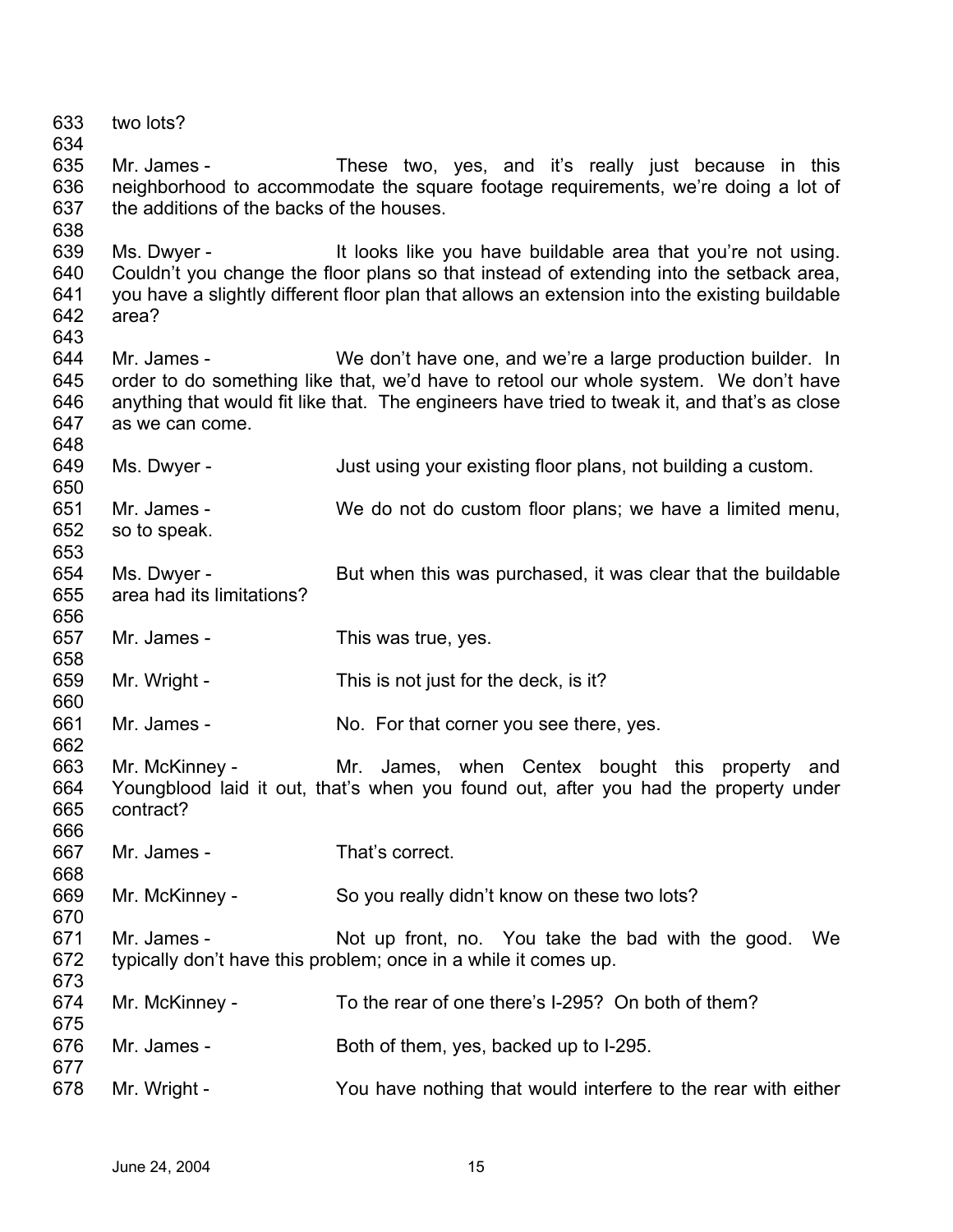679 680 681 682 683 684 685 686 687 688 689 690 691 692 693 694 695 696 697 698 699 700 701 702 703 704 705 706 707 708 709 710 711 712 713 714 715 716 717 718 719 720 721 722 723 724 one of these. Mr. Blankinship, does the deck cause a problem, or is it just the house? Mr. Blankinship - The deck is allowed to extend ten feet into the setback, so I think in both cases, the deck is okay. On A-61 it's very close. Mr. Wright - So we're talking about just a little corner of the house? Mr. Blankinship - Ch A-61 it's a fairly small request, I think 2.2 feet. On A-62 it's more like a little over eight feet, almost nine. Ms. Dwyer - Did you say that you were not aware of the limitations of this lot when you bought it? Because it was noted in the staff report that it's on a subdivision, that it's actually put on the plat. Mr. James - I was not involved in this particular acquisition, but typically how we do this, especially on developed lots, we commit to take X number of lots from the developer. If there's somebody else in the neighborhood with us, we have a lot draw; you take one, I take one, and we find out when we get down to the end of it. Ms. Dwyer - **On a subdivision plat, it says lots marked with an asterisk** have limitations for dwelling shape, size and location. That was at time of subdivision, so that was before you bought the lot. Mr. James - We wouldn't know about that. Mr. McKinney - The Mr. James, we have a minimum square footage on the conditions of a zoning case. Mr. James - There is. I'm standing here today for Steve Miller. I knew it was coming up. My guess is it's going to be 2500 square feet there, but there is a restriction, yes. Mr. McKinney - When the developer rezoned the property, he had a condition in there with a minimum of 2500 square feet. Mr. James - I'm sure. I'm guessing at the 2500, but in that neighborhood; I'm sure it's at least that. Mr. Wright - Any further questions of members of the Board? Anyone here in opposition to this request? After an advertised public hearing and on a motion by Mr. Nunnally, seconded by Mr. McKinney, the Board **granted** application **A-61-2004** for a variance to build a one-family dwelling at 11404 Country Oaks Court (Cobblestone Landing at Twin Hickory (Parcel 743-765-0237). The Board granted the variance subject to the following condition: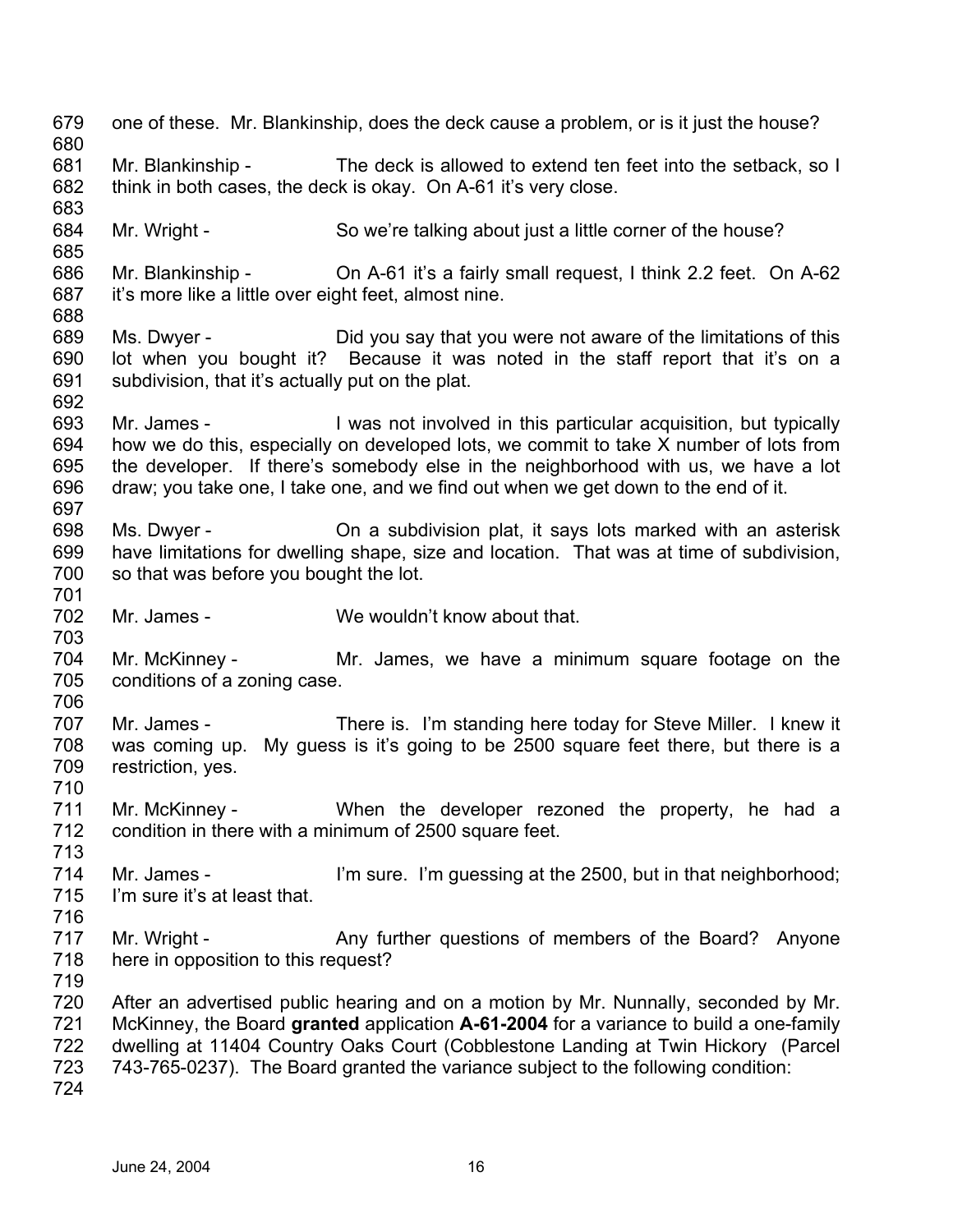725 726 727 728 729 1. Only the improvements shown on the plan filed with the application may be constructed pursuant to this approval. No substantial changes or additions to the layout may be made without the approval of the Board of Zoning Appeals. Any additional improvements shall comply with the applicable regulations of the County Code.

| 730 | Affirmative: | Dwyer, Kirkland, McKinney, Nunnally, Wright | 5 |
|-----|--------------|---------------------------------------------|---|
| 731 | Negative:    |                                             |   |
| 732 | Absent:      |                                             |   |

733

734 735 736 737 738 The Board granted this request, as it found from the evidence presented that, due to the unique circumstances of the subject property, strict application of the County Code would produce undue hardship not generally shared by other properties in the area, and authorizing this variance will neither cause a substantial detriment to adjacent property nor materially impair the purpose of the zoning regulations.

739

740 741 742 743 After an advertised public hearing and on a motion by Mr. Nunnally, seconded by Mr. McKinney, the Board **granted** application **A-62-2004** for a variance to build a one-family dwelling at 11504 Country Oaks Way (Cobblestone Landing at Twin Hickory) (Parcel 742-765-7703). The Board granted the variance subject to the following condition:

744

745 746 747 748 749 1. Only the improvements shown on the plan filed with the application may be constructed pursuant to this approval. No substantial changes or additions to the layout may be made without the approval of the Board of Zoning Appeals. Any additional improvements shall comply with the applicable regulations of the County Code.

| 750 | Affirmative: | Dwyer, Kirkland, McKinney, Nunnally, Wright | 5 |
|-----|--------------|---------------------------------------------|---|
| 751 | Negative:    |                                             |   |
| 752 | Absent:      |                                             |   |
| 753 |              |                                             |   |

754 755 756 757 758 The Board granted this request, as it found from the evidence presented that, due to the unique circumstances of the subject property, strict application of the County Code would produce undue hardship not generally shared by other properties in the area, and authorizing this variance will neither cause a substantial detriment to adjacent property nor materially impair the purpose of the zoning regulations.

- 760 761 762 763 764 765 766 767 **A - 63-2004 RENEE FULLER HALTERMAN** requests a variance from Section 24-94 of Chapter 24 of the County Code to build a one-family dwelling at 410 North Ivy Avenue (Parcel 825-727-2361), zoned R-3, One-family Residence District (Varina). The lot width requirement is not met. The applicant has 50 feet lot width, where the Code requires 80 feet lot width. The applicant requests a variance of 30 feet lot width.
- 768 769 Mr. Wright - **Does anyone else desire to speak with reference to this** case? Would you raise your right hand and be sworn please?

770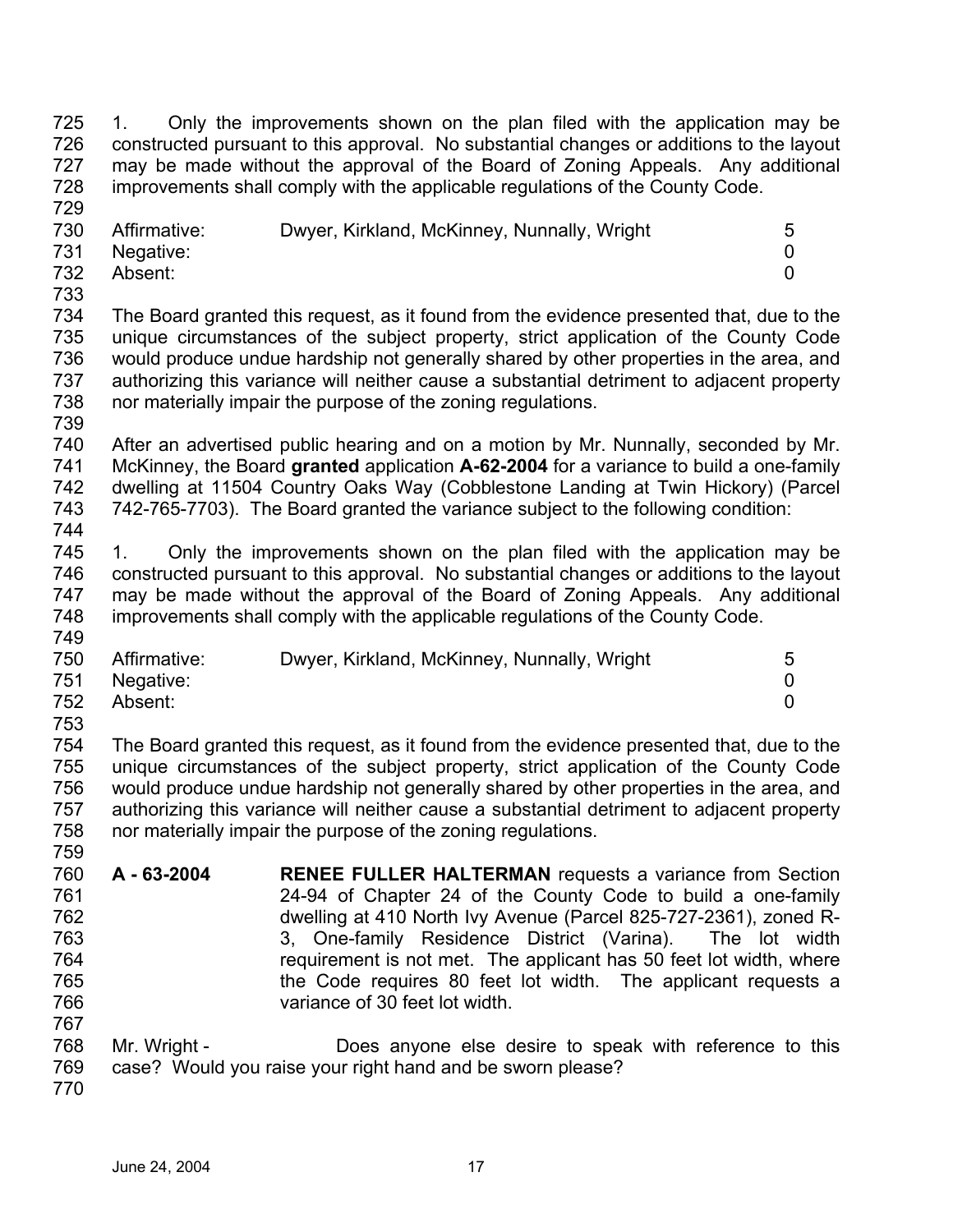771 772 773 Mr. Blankinship - Do you swear that the testimony you are about to give is the truth, the whole truth, and nothing but the truth, so help you God?

774 775 776 777 778 779 780 781 782 Mr. Snipes - I do. I'm Harry Snipes. Renee Fuller's mother works for me. This particular piece of property, or that location where we're trying to go back and build a house, was originally their home site. The house was torn down a couple of years ago because of dilapidation, so she's trying to submit an application to build a new house there. They had left fifty feet there, thinking that we had 190 feet on the front lot. We have two lots, which we have combined together. We inadvertently thought that fifty feet is what the mortgage company required, that we had 200 feet, or 190 feet, in the back there, so when we applied for a building permit, we realized that we didn't have enough.

784 785 Mr. Wright - They measure this at the building line; that's your problem.

786 787 788 789 Mr. Snipes - Being a realtor and having to sell a mortgage, the mortgage companies typically require fifty feet, so we thought we had enough, and the lot is 197 feet, and inadvertently we made a mistake, and we're trying to correct it.

- 790 791 792 Mr. Wright - You've got the fifty-foot road frontage requirement, but you don't have the width at the building line. What's the building line on this lot, Mr. Blankinship?
- 794 Mr. Blankinship - Thirty-five feet I believe.

796 797 798 Mr. Wright - In other words, thirty-five feet from the road you should have the width requirement, and that's the problem.

799 800 801 802 Mr. Snipes - We were looking to put the house on the back lot, you see where that little scribble is on there; so our vision was to put the house back there where it's actually several hundred feet, so we thought that where the house line was met the thirty-five feet requirement.

804 Mr. Nunnally - You going to be back at 450 feet now?

806 Mr. Snipes - Yes.

783

793

795

803

805

807

814

816

808 809 810 Ms. Dwyer - I think at one time that was permissible, wasn't it, that you could have a stem lot like this?

- 811 812 Mr. Blankinship - I want to say 1987.
- 813 Ms. Dwyer I think I remember when that was changed.
- 815 Mr. Wright - How long have you owned this property?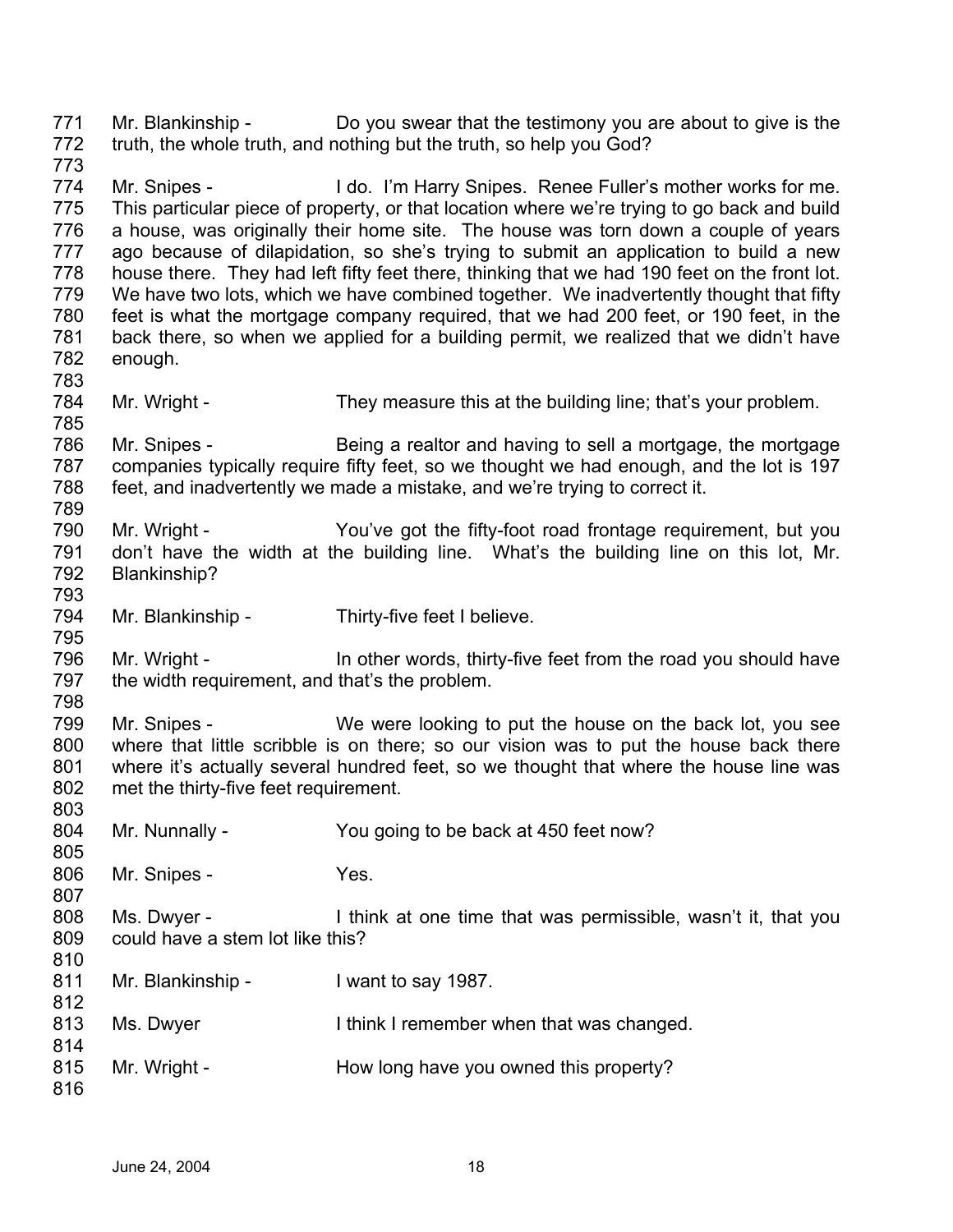817 818 819 820 821 822 823 824 825 826 827 828 829 830 831 832 833 834 835 836 837 838 839 840 841 842 843 844 845 846 847 848 849 850 851 852 853 854 855 856 857 858 859 860 861 862 Mr. Snipes - They inherited it, and I don't really know how long they've owned it. It's been in their family for long as I've been alive. This is Buck Fuller's daughter. Mr. Blankinship - They owned a much larger tract, and when Ivy Springs Subdivision was developed, they cut that out of this, so they left themselves with this situation when they sold the land off for that subdivision. Mr. Nunnally - When was the subdivision created? Mr. Blankinship - 2002. Mr. Nunnally - So that's recently. This lot you have here, the fifty feet there, that's the last lot to the subdivision, right? Mr. Snipes - It's not part of the subdivision. Mr. Nunnally - I know it's not part of it; it's the last lot before you get to the subdivision. Mr. Snipes - Right. Ms. Dwyer - Looking at where you're thinking about locating the house, there's a whole lot of land elsewhere, and I'm wondering first why the location of the house in that front upper corner of the parcel leads me to think that you might be subdividing and wanting to put other houses on this parcel. Mr. Snipes - No, the property's not suited but for one house; it slopes from there. The reason for the house being back there, that's where the original home site was, so they were pretty much going pretty close to the original home site, and it was to look over a bluff, but you can't really build anything in the bulk of that property. Ms. Dwyer - The You'd be surprised. Mr. Snipes - That's basically a view of where the house would sit to the road. Ms. Dwyer - Is this looking towards the front road? Mr. Blankinship - This is looking straight down that fifty-foot stem. Mr. Snipes - That looks like it's pretty much right down the stem of that property. It may not be that it'll sit there, but that picture that you've got up there is probably where they wanted to put the house. Ms. Dwyer - The topography of the land is dictating the location of the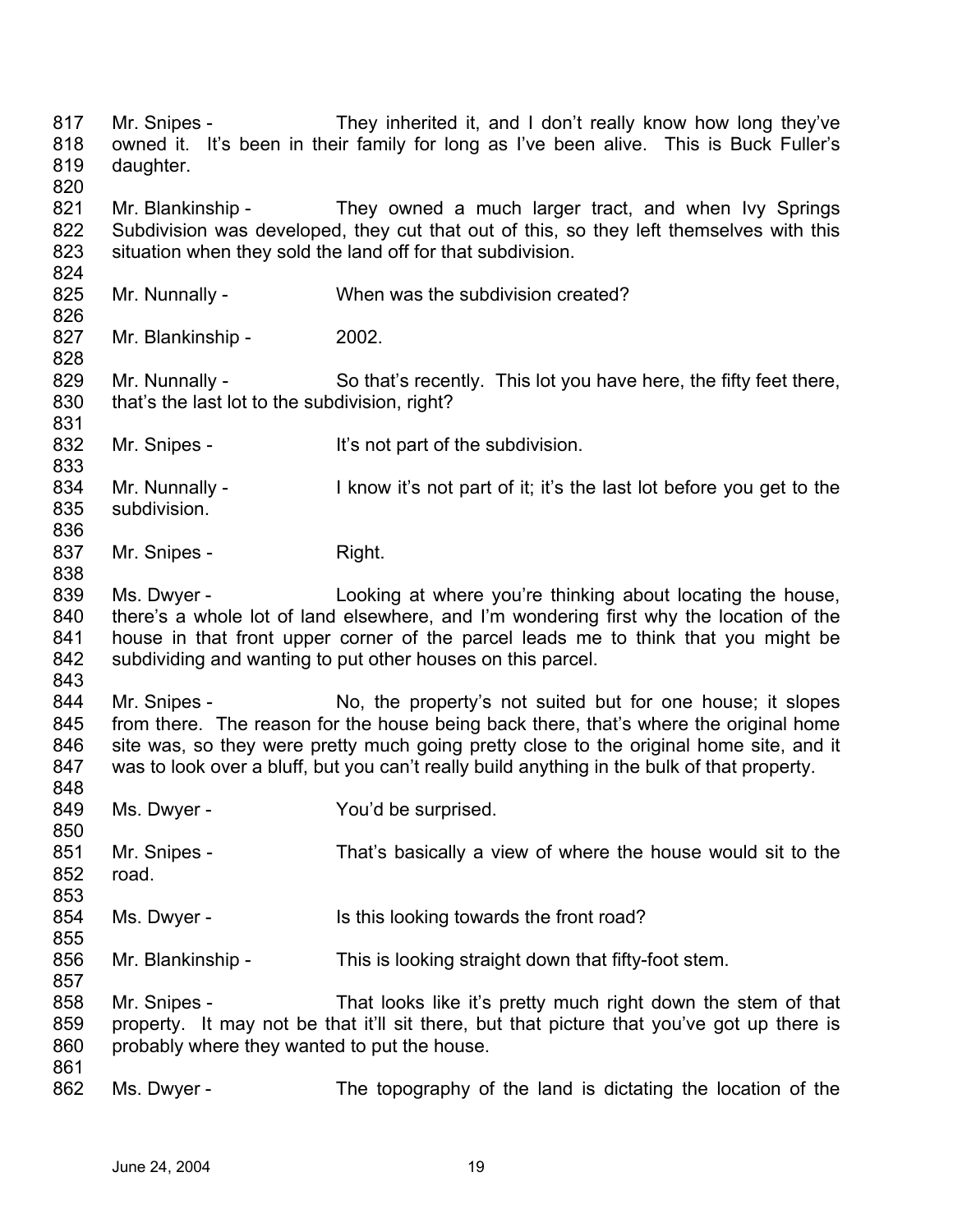- 863 864 house, is what you're saying.
- 865 866 867 Mr. Snipes - We could build a narrow house up there in the front, a 36 by 24 Cape and turn it sideways and put it right up on the front of the road, but the original thought was to put it back where the original home site was.
- 869 Mr. Nunnally - Are you purchasing this land to put a spec home on it?
- 870

868

- 871 872 873 874 875 876 877 878 Mr. Snipes - No, we're not building the house on it. Renee and Valerie, that's the two daughters – Valerie is sick right now, asthmatic and apparently got sent to the doctor, and they shoved this thing down her throat, well she lives in the other house where Buck's father lived. She needs a more environmentally sound house, so the thought was to build this house for her and Renee to kind of take care of her. She's out of work, so that's kind of where we were going with the plan. There were two houses on the property, one at one end which is sitting on fifty acres, and then this house, which got pulled down.
- 879
- 880 881 882 Mr. Wright - All right. Anything further sir? Any further questions of members of the Board? Anyone here in opposition to this request?
- 883 884 885 886 After an advertised public hearing and on a motion by Mr. Nunnally, seconded by Mr. McKinney, the Board **granted** application **A-63-2004** for a variance to build a one-family dwelling at 410 North Ivy Avenue (Parcel 825-727-2361). The Board granted the variance subject to the following conditions:
- 888 889 1. This variance applies only to the public street frontage requirement. All other applicable regulations of the County Code shall remain in force.
- 890

887

891 892 893 894 2. At the time of building permit application, the applicant shall submit the necessary information to the Department of Public Works to ensure compliance with the requirements of the Chesapeake Bay Preservation Act and the code requirements for water quality standards.

895

896 897 3. Connections shall be made to public water and sewer.

| 898 | Affirmative:  | Dwyer, Kirkland, McKinney, Nunnally, Wright | 5 |
|-----|---------------|---------------------------------------------|---|
|     | 899 Negative: |                                             |   |
| 900 | Absent:       |                                             |   |
| 901 |               |                                             |   |

902 903 904 905 906 The Board granted this request, as it found from the evidence presented that, due to the unique circumstances of the subject property, strict application of the County Code would produce undue hardship not generally shared by other properties in the area, and authorizing this variance will neither cause a substantial detriment to adjacent property nor materially impair the purpose of the zoning regulations.

- 907
- 908 **UP- 15-2004 YOSEF GOEL** requests a conditional use permit pursuant to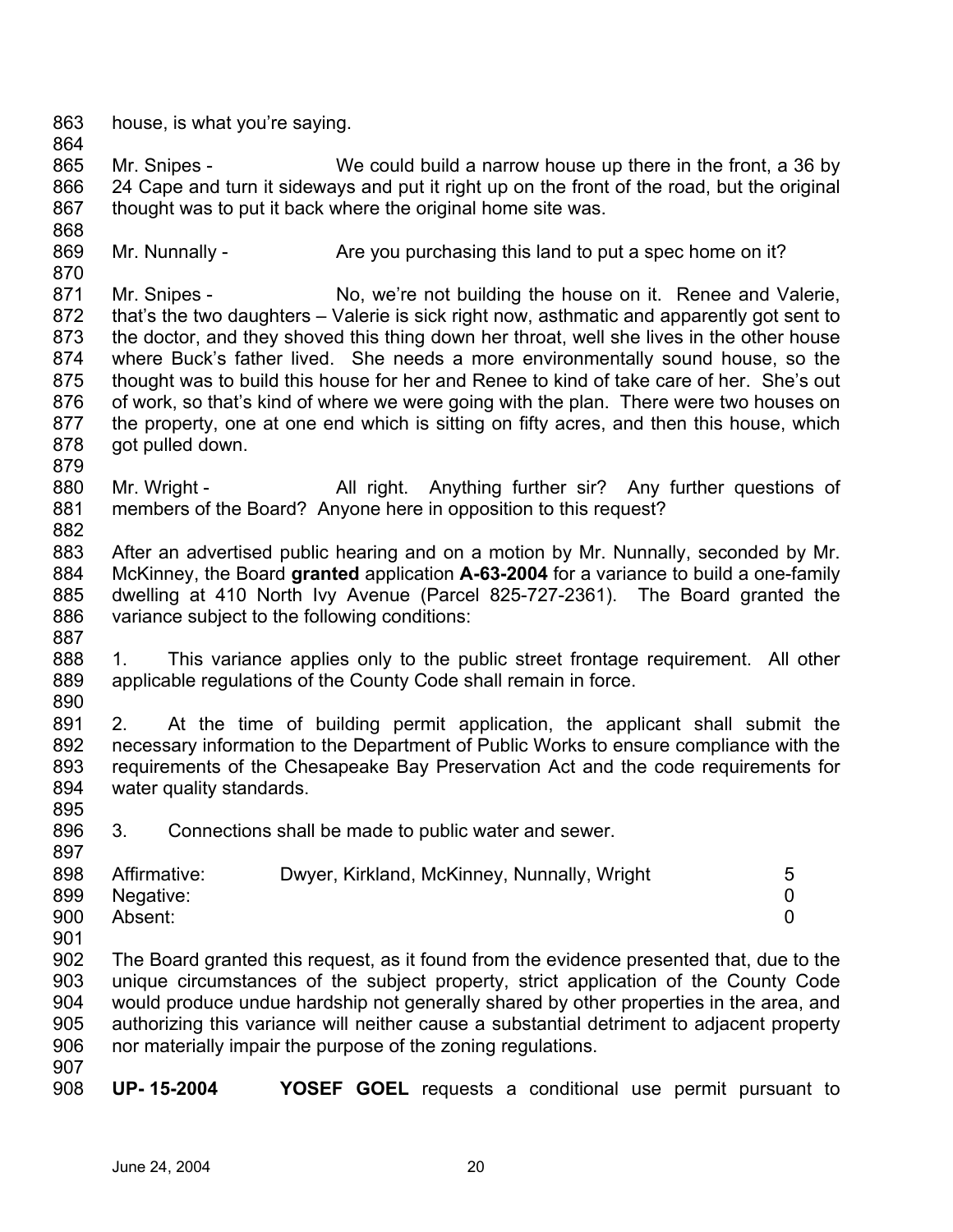909 910 911 912 913 914 915 916 917 918 919 920 921 922 Section 24-50.7(c) of Chapter 24 of the County Code to operate a restaurant at 1602 Rolling Hills Drive (Parcel 759-744-1150), zoned O-2, Office District (Three Chopt). Mr. Wright - **Does anyone else desire to speak with reference to this** case? Would you raise your right hand and be sworn please? Mr. Blankinship - Do you swear that the testimony you are about to give is the truth, the whole truth, and nothing but the truth, so help you God? Mr. Hayward - The I do. My name is Allen Hayward; I'm an attorney, and Mr. Goel has asked me to speak on his behalf. This application is actually for an existing

923 924 925 926 927 928 929 930 use, not a new use or any kind of change. Apparently a use permit was granted in 1975 to the original operator in this building, Mr. Dunst, and this operation has changed hands about three of four times since Mr. Dunst had it, and apparently no one realized that it was non-transferable, and in fact Mr. Goel acquired the operation about five years ago and had a business license. It was only when he decided to incorporate himself and have the business license transferred to his new LLC, that the County discovered that when it was originally granted, it was non-transferable, so that a reapplication would have to be made. It's always been operated in a manner consistent with the original conditions and perfectly consistent with the suggested conditions now, so we're just asking that the Board please grant Mr. Goel the right to continue the operation.

- 932 933 Mr. Wright - The You just want us to approve what they've been doing all along?
- 934

931

935 936

938

- Mr. Hayward Yes sir.
- 937 Mr. Wright - No changes in anything?
- 939 940 Mr. Hayward - No changes are sought, intended or expected.
- 941 942 Mr. Wright - The Any questions of members of the Board? Anyone in opposition to this request?
- 943

944 945 946 947 After an advertised public hearing and on a motion by Mr. Nunnally, seconded by Mr. McKinney, the Board **granted** application **UP-15-2004** for a conditional use permit to operate a restaurant at 1602 Rolling Hills Drive (Parcel 759-744-1150). The Board granted the variance subject to the following conditions:

- 948
- 949 950 951 1. There shall be no entrances directly from the street or parking lot to the restaurant.

952 953 2. There shall be no signs or other evidence indicating the existence of such businesses visible from the outside of the building.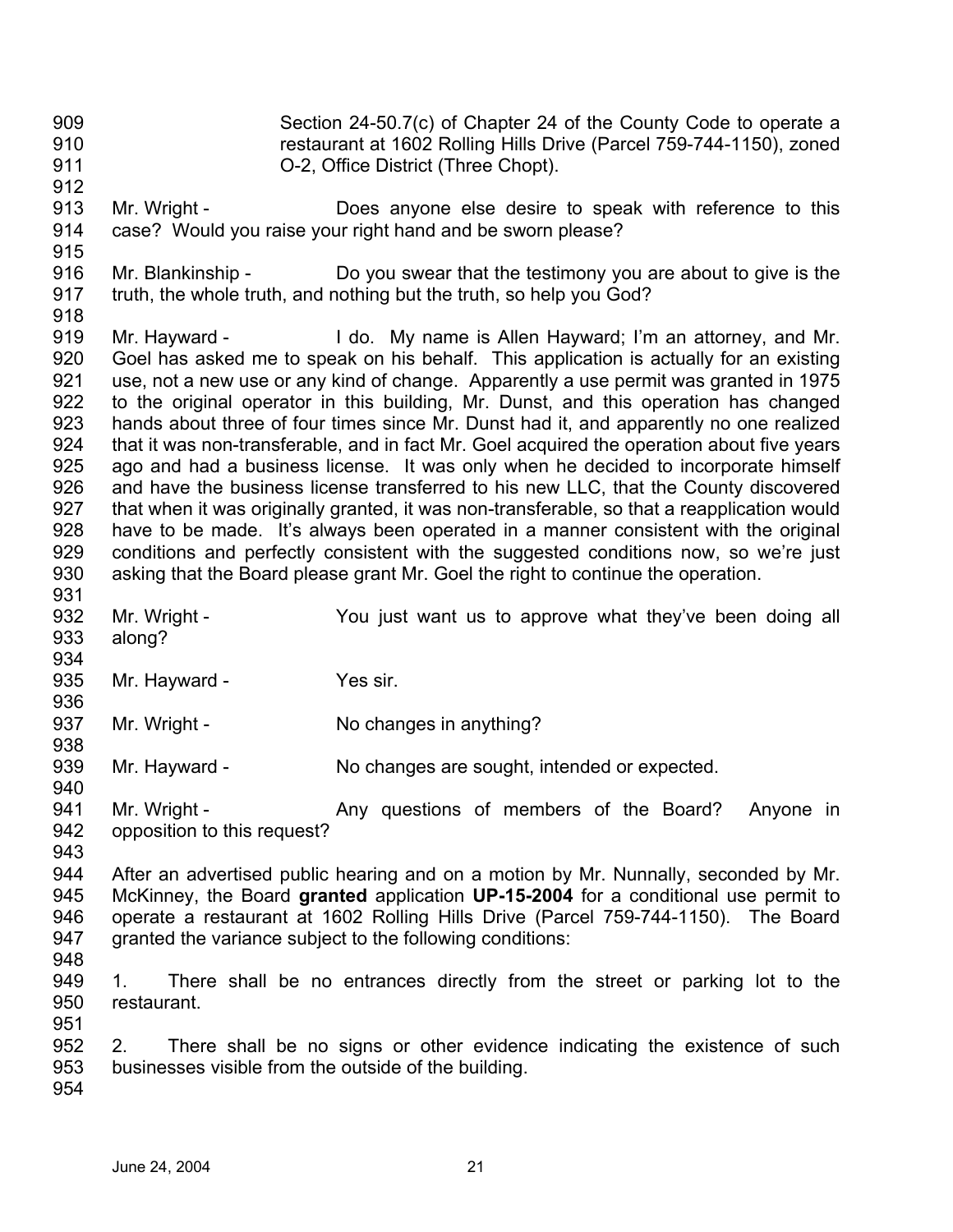955 956 957 958 959 960 961 962 963 964 965 966 967 968 969 970 971 972 973 974 975 976 977 978 979 980 981 982 983 984 985 986 987 988 989 990 991 992 993 994 995 996 997 998 999 1000 3. The restaurant shall remain secondary to the primary use of the building for professional and general office purposes. Affirmative: Dwyer, Kirkland, McKinney, Nunnally, Wright 5 Negative: 0 Absent: 0 The Board granted the request because it found the proposed use will be in substantial accordance with the general purpose and objectives of Chapter 24 of the County Code. **A - 64-2004 STEWART G. FUTCHER** requests a variance from Section 24-94 of Chapter 24 of the County Code to build a screened porch at 11604 Bosworth Drive (Hampshire) (Parcel 743-774-6960), zoned R-2AC, One-family Residence District (Conditional) (Three Chopt). The rear yard setback is not met. The applicant proposes 35 feet rear yard setback, where the Code requires 45 feet rear yard setback. The applicant requests a variance of 10 feet rear yard setback. Mr. Wright - **Does anyone else desire to speak with reference to this** case? Would you raise your right hand and be sworn please? Mr. Blankinship - Do you swear that the testimony you are about to give is the truth, the whole truth, and nothing but the truth, so help you God? Mr. Futcher - The Stewart Futcher. My wife and I desire to build a screened-in porch on the back of our house, 15 by 21. Our variance is 45 feet. We have an existing deck. Our intentions are basically to screen in the existing deck and go eight more feet past the deck on the right. Mr. Wright - The extension would not extend toward the rear line, or would it be on the side? Mr. Futcher - The fifteen feet would go from the house into the variance, into the back yard, from the house, and the 21 feet would be the width of the porch. Ms. Dwyer - The It looks from your drawing that the new porch would extend farther toward the back property line than the existing deck. Mr. Futcher - Correct. Mr. Wright - The Muslim School and Human It would be larger. Mr. Blankinship - Can you say how much farther? It's not labeled. Mr. Futcher - Depending on the pitch, if you can look at the picture of the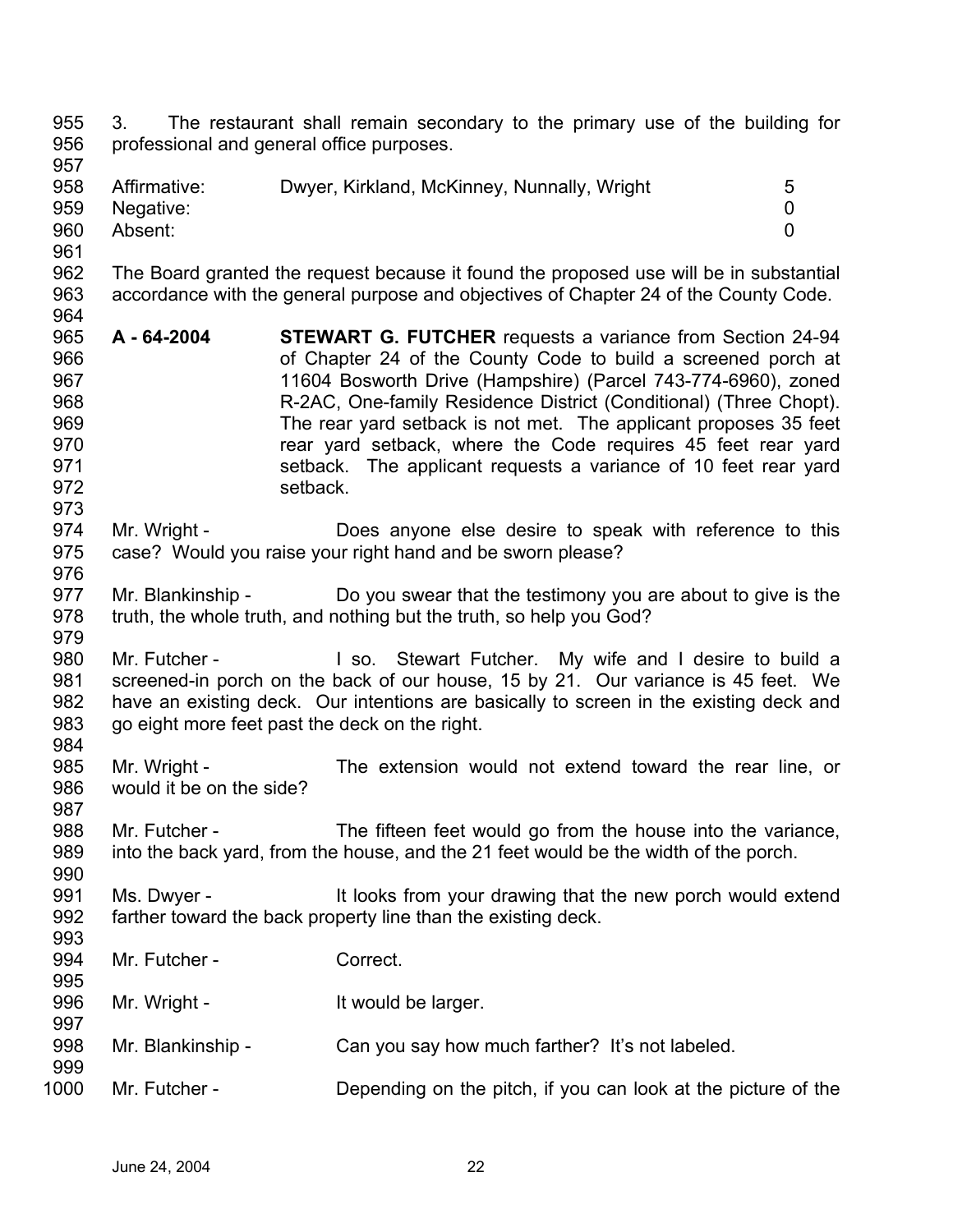1007 1008 1009 1010 1011 1012 1013 1014 1015 1016 1017 1018 1019 1020 1021 1022 1023 1024 1025 1026 1027 1028 1029 1030 1031 1032 1033 1034 1035 1036 1037 1038 1039 1040 1041 1042 1043 1044 Mr. Wright - What type of construction would this be? Mr. Futcher - The materials have to be, with our homeowners association, they have to be the wood frame, the siding has to match exactly the same, and the shingles, and we'll have five brick piers to match aesthetically with the foundation of the house. Mr. Wright - Your stairway, or access to the deck, would be off of the side of the deck? Mr. Futcher - Correct, right where the stairs are now, they will just basically come toward us. He didn't put the stairs on it, but the stairs would be right in front of the door of course. Mr. Wright - Any questions of members of the Board? Is anyone here in opposition to this request? After an advertised public hearing and on a motion by Mr. Nunnally, seconded by Mr. McKinney, the Board **granted** application **A-64-2004** for a variance to build a screened porch at 11604 Bosworth Drive (Hampshire) (Parcel 743-774-6960). The Board granted the variance subject to the following condition: 1. Only the improvements shown on the plan filed with the application may be constructed pursuant to this approval. No substantial changes or additions to the layout may be made without the approval of the Board of Zoning Appeals. Any additional improvements shall comply with the applicable regulations of the County Code. Affirmative: Dwyer, Kirkland, McKinney, Nunnally, Wright 5 Negative: 0 Absent: 0 The Board granted this request, as it found from the evidence presented that, due to the unique circumstances of the subject property, strict application of the County Code would produce undue hardship not generally shared by other properties in the area, and authorizing this variance will neither cause a substantial detriment to adjacent property nor materially impair the purpose of the zoning regulations. **A - 65-2004 EDITH H. WHITAKER** requests a variance from Section 24-95(k) of

back of the house, depending on the pitch, it's going to match the bump-out from our family room. That's looking from the house. It would probably extend beyond the deck no more than two feet. I have a professional builder who said that. If you look at where the gutter is, the pitch is going to match that pitch. So maybe two feet beyond where

1045 1046 Chapter 24 of the County Code to build an addition at 6300 Impala Drive (Pinehurst Gardens) (Parcel 776-746-2646), zoned R-4, One-

the deck is, to match the pitch.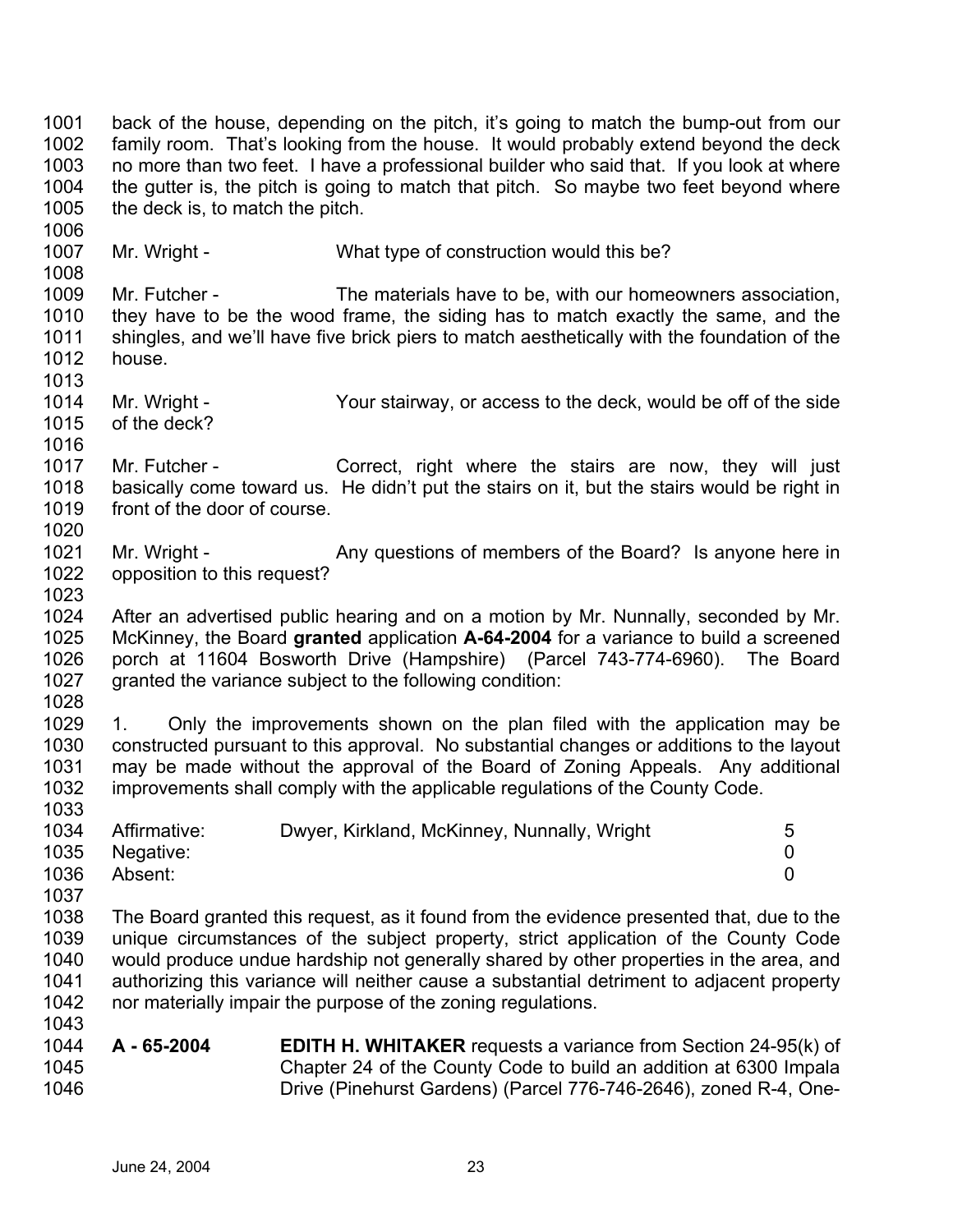1047 1048 1049 1050 1051 1052 1053 1054 1055 1056 1057 1058 1059 1060 1061 1062 1063 1064 1065 1066 1067 1068 1069 1070 1071 1072 1073 1074 1075 1076 1077 1078 1079 1080 1081 1082 1083 1084 1085 1086 1087 1088 1089 1090 1091 1092 family Residence District (Brookland). The minimum side yard setback is not met. The applicant has 15 feet minimum side yard setback, where the Code requires 25 feet minimum side yard setback. The applicant requests a variance of 10 feet minimum side yard setback. Mr. Wright - The Does anyone else desire to speak with reference to this case? Would you raise your right hand and be sworn please? Mr. Blankinship - Do you swear that the testimony you are about to give is the truth, the whole truth, and nothing but the truth, so help you God? Ms. Whitaker - I do. My name is Edith H. Whitaker. I need a variance of ten feet to build a twelve-by-twelve foot utility room on the back of my house. The house was built fifteen feet from the line, and the Code now requires 25 feet. I need a variance of 10 feet. Ms. Dwyer - It looks like your addition is not going any farther into the side yard than your existing house already is. Ms. Whitaker - Oh no, it will be about six inches back from the corner of the house. Mr. Wright - And there also will be a bathroom in this addition? Ms. Whitaker - It's for a utility room and a half-bath. I had the plans all drawn and the contract signed before I knew I had to have a variance. Mr. Wright - Will the construction be consistent with the construction materials of your house? Ms. Dwyer - The Mr. Blankinship, was the house in conformance with the Code when it was built, and the laws changed? Mr. Blankinship - It may well have been. It looks like it was built in 1952. I'm not sure how we handled reverse corner lots prior to 1960; in fact, that's part of the 1953 Ordinance, so yes ma'am, it probably was. Ms. Whitaker - I did not know it was what they call a grandfathered lot when I bought the house. Mr. Wright - What is the side yard requirement here? Mr. Blankinship - Because it's a reverse corner lot, we require twenty-five feet. Mr. Wright - So the house violates it already?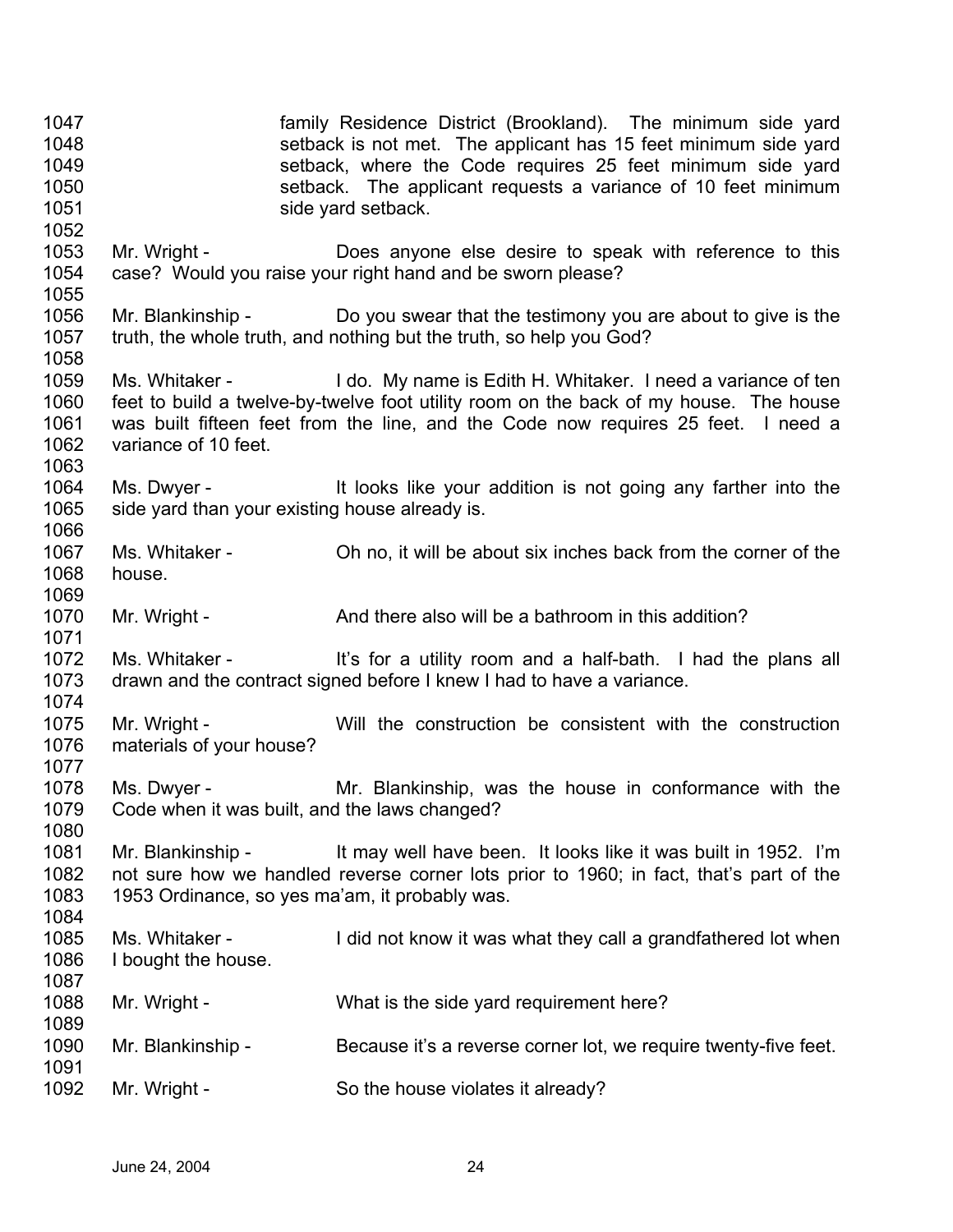| 1093 |                                     |                                                                                           |                |
|------|-------------------------------------|-------------------------------------------------------------------------------------------|----------------|
| 1094 | Mr. Blankinship -                   | Yes, it does now, but it's non-conforming, because it was                                 |                |
| 1095 | built in 1952.                      |                                                                                           |                |
| 1096 |                                     |                                                                                           |                |
| 1097 | Ms. Dwyer -                         | When it was built, it was in conformance with the Code at the                             |                |
| 1098 | time.                               |                                                                                           |                |
| 1099 |                                     |                                                                                           |                |
| 1100 | Mr. Wright -                        | Any further questions of members of the Board? Anyone                                     |                |
| 1101 | here in opposition to this request? |                                                                                           |                |
| 1102 |                                     |                                                                                           |                |
| 1103 |                                     | After an advertised public hearing and on a motion by Mr. Kirkland, seconded by Mr.       |                |
| 1104 |                                     | McKinney, the Board granted application A-65-2004 for a variance to build an addition     |                |
| 1105 |                                     | at 6300 Impala Drive (Pinehurst Gardens) (Parcel 776-746-2646). The Board granted         |                |
| 1106 |                                     | the variance subject to the following conditions:                                         |                |
| 1107 |                                     |                                                                                           |                |
| 1108 | 1.                                  | The new construction shall match the existing dwelling as nearly as practical.            |                |
| 1109 |                                     |                                                                                           |                |
| 1110 | 2.                                  | The property shall be developed in substantial conformance with the plan filed            |                |
| 1111 |                                     | with the application. No substantial changes or additions to the layout may be made       |                |
| 1112 |                                     | without the approval of the Board of Zoning Appeals.                                      |                |
| 1113 |                                     |                                                                                           |                |
| 1114 | Affirmative:                        | Dwyer, Kirkland, McKinney, Nunnally, Wright                                               | 5              |
| 1115 | Negative:                           |                                                                                           | 0              |
| 1116 | Absent:                             |                                                                                           | $\overline{0}$ |
| 1117 |                                     |                                                                                           |                |
| 1118 |                                     | The Board granted this request, as it found from the evidence presented that, due to the  |                |
| 1119 |                                     | unique circumstances of the subject property, strict application of the County Code       |                |
| 1120 |                                     | would produce undue hardship not generally shared by other properties in the area, and    |                |
| 1121 |                                     | authorizing this variance will neither cause a substantial detriment to adjacent property |                |
| 1122 |                                     | nor materially impair the purpose of the zoning regulations.                              |                |
| 1123 |                                     |                                                                                           |                |
| 1124 | A - 66-2004                         | <b>MICHAEL SCOTT</b> requests a variance from Section 24-94 of                            |                |
| 1125 |                                     | Chapter 24 of the County Code to enclose the existing breezeway                           |                |
| 1126 |                                     | at 7625 Rock Creek Road (Rollingwood) (Parcel 760-740-1901),                              |                |
| 1127 |                                     | zoned R-3, One-family Residence District (Tuckahoe).                                      | <b>The</b>     |
| 1128 |                                     | minimum side yard setback is not met. The applicant has 10 feet                           |                |
| 1129 |                                     | minimum side yard setback, where the Code requires 12 feet                                |                |
| 1130 |                                     | minimum side yard setback. The applicant requests a variance of 2                         |                |
| 1131 |                                     | feet minimum side yard setback.                                                           |                |
| 1132 |                                     |                                                                                           |                |
| 1133 | Mr. Wright -                        | Does anyone else desire to speak with reference to this                                   |                |
| 1134 |                                     | case? Would you raise your right hand and be sworn please?                                |                |
| 1135 |                                     |                                                                                           |                |
| 1136 | Mr. Blankinship -                   | Do you swear that the testimony you are about to give is the                              |                |
| 1137 |                                     | truth, the whole truth, and nothing but the truth, so help you God?                       |                |
| 1138 |                                     |                                                                                           |                |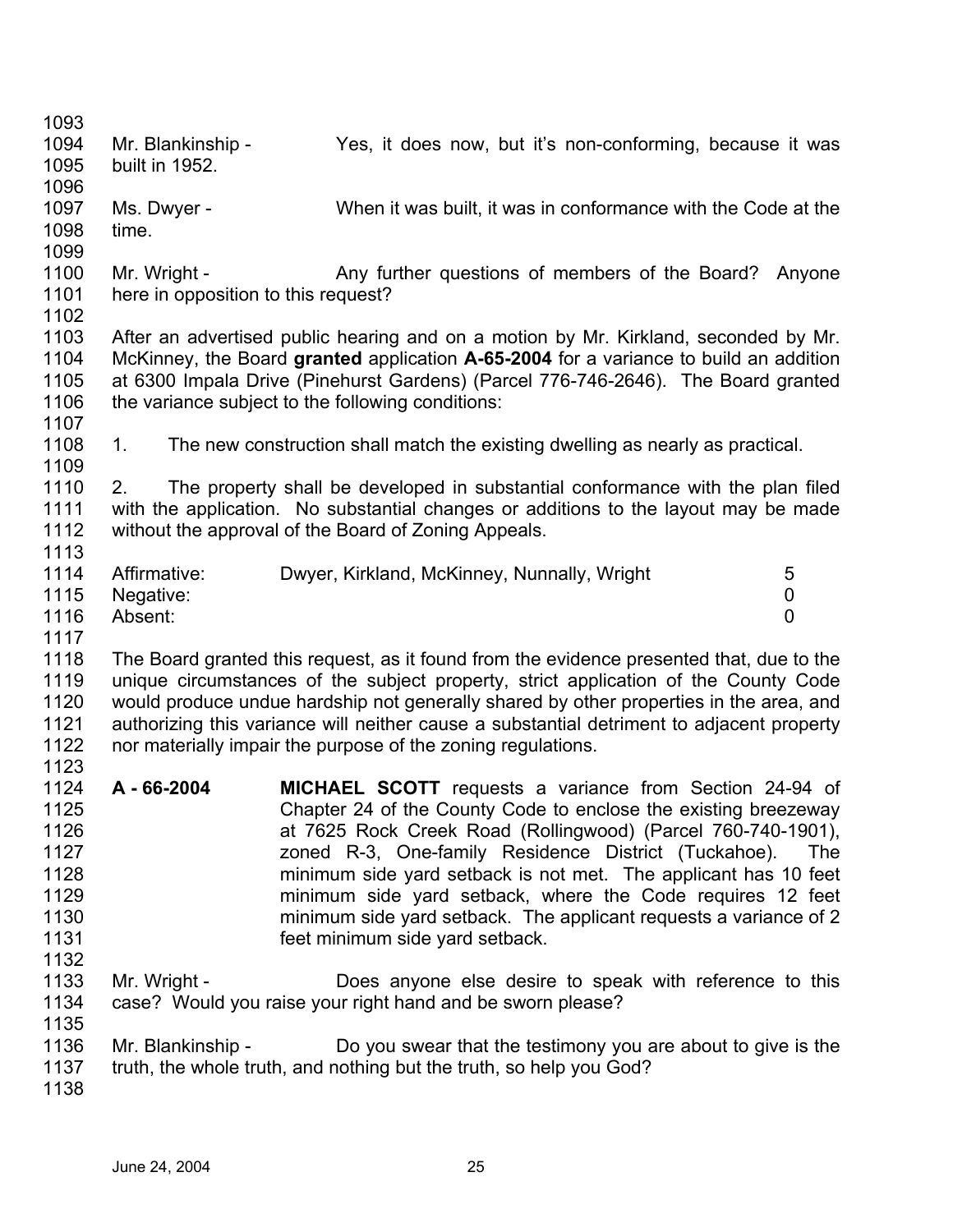1139 1140 1141 1142 1143 1144 1145 1146 1147 1148 1149 1150 1151 1152 1153 1154 1155 1156 1157 1158 1159 Mr. Scott - I do. Michael Scott. I bought this house for my family to move into in February of this year. I began the process of trying to make it large enough for the five of us to live in. I soon discovered that the minimum setback requirement on the garage, which you see there, violated the setback by nineteen inches or so. I was told by the County that when the previous owners of the house connected that garage to the existing house by a breezeway, which I have taken down, that made the whole block of the house one, and therefore too close to the side yard property line. What I desire to do, and I hope you will grant me a variance to do so, is to enclose the breezeway and pull it forward by, I don't know exactly how many feet. We're going, I believe, one or two feet past what looks like the front porch, that crisscross on the front. The problem seems to be that as I bought it, it violated the setback requirement on that garage side by the nineteen inches. My building permit request to the County was to do two things, to build a master bedroom on the back, which conforms to all the requirements for setback, and also to enclose and extend forward that breezeway. They gave me the permit for the back half, because it didn't do anything to the lines that was nonconforming. But they wanted the whole thing finally to be approved, because apparently that breezeway connection was never approved by the County. So there I sit, hopeful that you will grant us the ability to have a dining room and a kitchen in that space that we're pulling forward, and to grandfather the position of the garage relative to the side lot line.

- 1160 Mr. Wright - The garage is already there?
- 1162 Mr. Scott - The garage is already there.
- 1164 Ms. Dwyer - Been there since the '50's.
- 1166 1167 1168 Mr. Scott - Yes ma'am, and I believe I bought the house from the owners who built it, but I'm not certain that they were the last owners.
- 1169 1170 Ms. Dwyer - So when you bought the house, it had the carport attached, and you tore the carport down, and you just want to re-do the carport?
- 1171 1172 1173 Mr. Scott - I want to enclose it and pull it forward with a dining room on the front.
- 1174 1175 1176 1177 1178 Ms. Dwyer - I'm just wondering about the impact. One thing you have to look at is the impact on the neighbors, and I'm curious as to how you're going to handle the roof line, pulling this middle section forward, and you have some different roof lines you have to connect to.
- 1179

1161

1163

1165

1180 1181 1182 1183 1184 Mr. Scott - Do you have a picture in here of the front façade of the house? Unfortunately, what you can't tell is that garage is sitting well back of the middle, about at the middle of the rectangular block of the house. It's a ranch style house, in sort of an L-shape. It'll help if we look at the plat first, before going to the front. If you've got the same plat drawing that I've got, that long horizontal "X" is a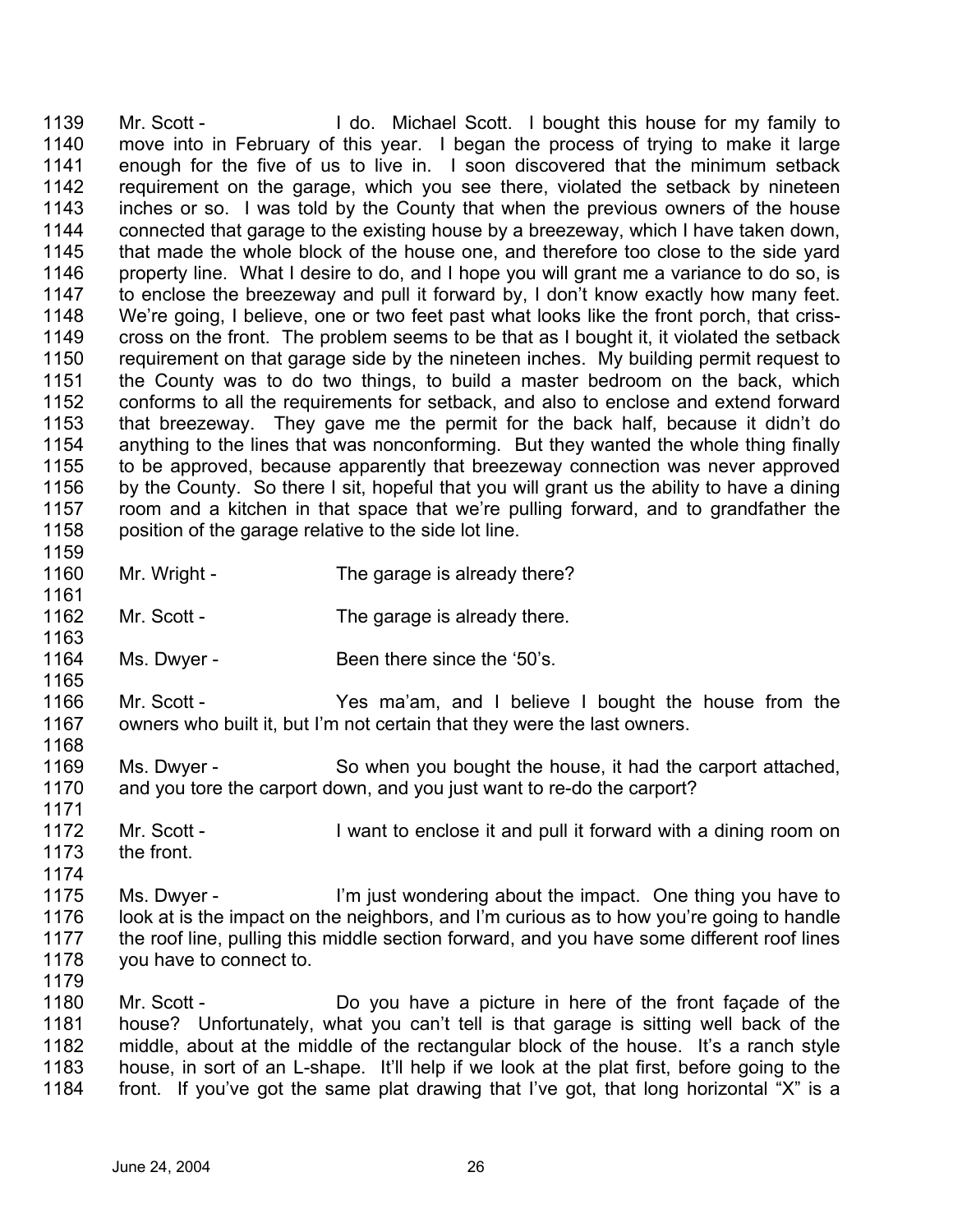1185 1186 1187 1188 1189 1190 1191 1192 covered front porch, and the little square right in the center of the house, beside that, is the front porch steps. Right beside that is a gable end, which faces the street the same way the garage does. What we envision is when we pull forward the existing carport, the whole idea is to match that same gable front, so that when you look at the house you're going to see over here by the landing of the front porch, and then we're going to pull the front out this way, so that this existing and this new will match. It'll actually make the house look much, much better.

- 1193 1194 Ms. Dwyer - The same height? The gables will be the same height?
- 1195 1196 1197 1198 Mr. Scott - The Yes, so what then happens is that the main body of the house, that ridge line will just extend out to meet the garage wall, and I'll put a little cricket in there to connect with that little cupola thing on top of the garage.
- 1199 1200 1201 Ms. Dwyer - So the gable on the addition will match sort of the same look as the gable on the garage too, right.
- 1202 1203 1204 1205 1206 Mr. Scott - I wish there were a picture of the front of the house, because it's quite an awkward-looking house from the street. This is actually an architect who came to design and to suggest to us that we pull that forward and that we put that gable end on it to balance the house out, so that we have the two gable ends and then the center section with the porch.
- 1208 1209 1210 Ms. Dwyer - I'm just curious not as to how that roof if tying in now to the garage, but the garage is substantially behind the addition.
- 1211 1212 1213 1214 1215 1216 1217 Mr. Scott - I think you can see on the house side, the bricks there – they're all painted white except where the breezeway roof used to be. What we're proposing to do is go up to the ridge line, extend straight over to a point at which the wall of the garage raised straight up, would meet. And then down lower, to go back to the little cupola on top of the garage, you'd have another matching ridge line just lower, and then it would have the same pitches, etc., to get water and snow and all the rest of that stuff off.
- 1219 Ms. Dwyer - But you did have an architect do that?
- 1221 1222 1223 1224 Mr. Scott - The Yes, I could not manage that three-dimensional space myself. Had I realized I would need them, I could have brought you the plans; it would have been more helpful.
- 1225 1226 1227 1228 Ms. Dwyer - That was my main question, because on the drawing that you had, it looked like the carport was just even with the garage, but from the photo, it looked obviously like that foundation had come considerably forward.
- 1229 1230 Mr. Scott - Yes, it's come forward to the front line of the porch, which in this picture I think you can see the front column there of the covered porch is wrought

1207

1218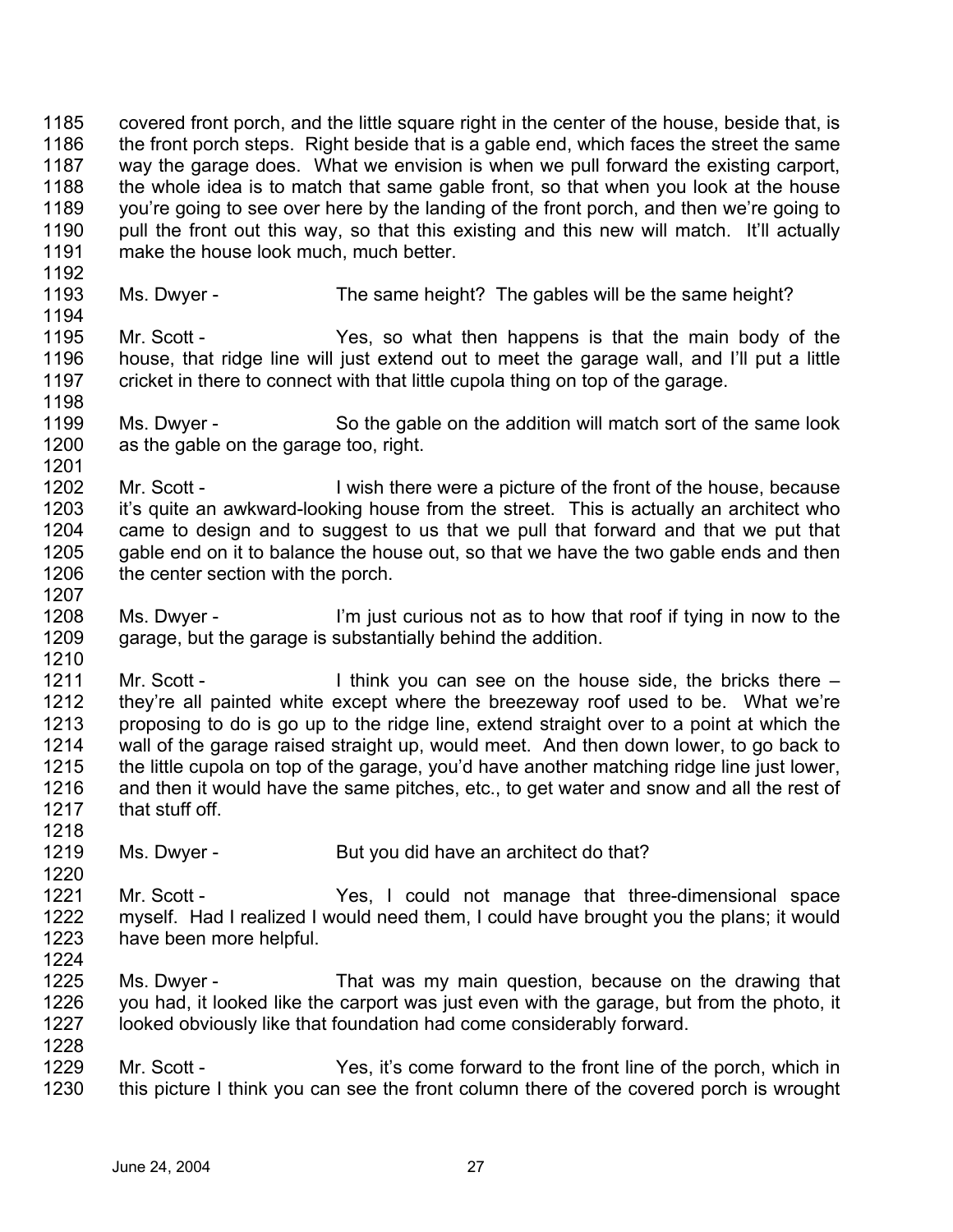1231 1232 iron, and the front of the new foundation is in a continuous line across that front, so it will actually make the house look more balanced and even.

1233 1234 Ms. Dwyer - And there's no front yard issue with that.

1236 1237 1238 1239 1240 Mr. Scott - No, the front yard is vast. And I will also say, just kind of for perspective, this is one of the last few houses among about twenty, that haven't got two-story, double-sized additions to the back, so this is quite under-improved for the neighborhood as it sits.

1241 1242 Mr. Wright - Anything further? Is anyone here in opposition to this request?

1243

1235

1244 1245 1246 1247 1248 After an advertised public hearing and on a motion by Ms. Dwyer, seconded by Mr. McKinney, the Board **granted** application **A-66-2004** for a variance to enclose the existing breezeway at 7625 Rock Creek Road (Rollingwood) (Parcel 760-740-1901). The Board granted the variance subject to the following conditions:

1249 1250 1. The new construction shall match the existing dwelling as nearly as practical.

1251 1252 1253 1254 2. The property shall be developed in substantial conformance with the plan filed with the application. No substantial changes or additions to the layout may be made without the approval of the Board of Zoning Appeals.

| 1255 | Affirmative: | Dwyer, Kirkland, McKinney, Nunnally, Wright | 5 |
|------|--------------|---------------------------------------------|---|
| 1256 | Negative:    |                                             |   |
| 1257 | Absent:      |                                             |   |
| 1258 |              |                                             |   |

1259 1260 1261 1262 1263 The Board granted this request, as it found from the evidence presented that, due to the unique circumstances of the subject property, strict application of the County Code would produce undue hardship not generally shared by other properties in the area, and authorizing this variance will neither cause a substantial detriment to adjacent property nor materially impair the purpose of the zoning regulations.

- 1265 1266 1267 1268 1269 1270 1271 1272 1273 **A - 67-2004 SUSAN AND FREDERICK LONG** request a variance from Section 24-94 of Chapter 24 of the County Code to build a screened porch over the existing deck at 6104 Kinglet Court (Wrentham at Wyndham) (Parcel 736-778-1560), zoned R-3C, One-family Residence District (Conditional) (Three Chopt). The rear yard setback is not met. The applicants propose 35 feet rear vard setback, where the Code requires 40 feet rear yard setback. The applicants request a variance of 5 feet rear yard setback.
- 1274 1275 Mr. Wright - **Does anyone else desire to speak with reference to this** case? Would you raise your right hand and be sworn please?

1276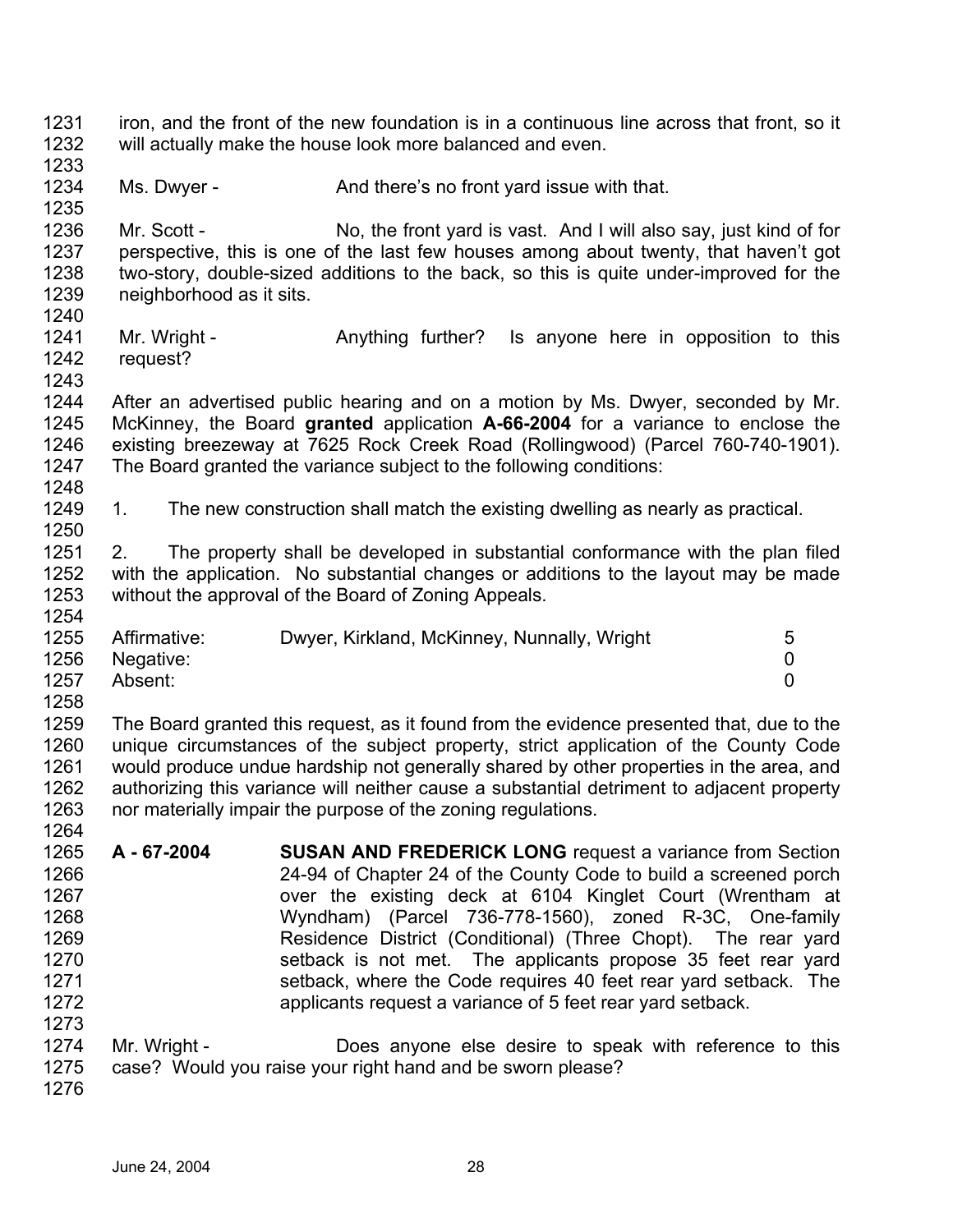1277 1278 1279 1280 1281 1282 1283 1284 1285 1286 1287 1288 1289 1290 1291 1292 1293 1294 1295 1296 1297 1298 1299 1300 1301 1302 1303 1304 1305 1306 1307 1308 1309 1310 1311 1312 1313 1314 1315 1316 1317 1318 1319 1320 1321 1322 Mr. Blankinship - Do you swear that the testimony you are about to give is the truth, the whole truth, and nothing but the truth, so help you God? Ms. Long - The I do. Susan Long. We currently have a deck that sits behind our house that is approximately 16 by 20 feet, and we wish to enclose it as a screened porch. Mr. Wright - So this would be enclosing exactly what is there, no extensions or additions to what's stated. Ms. Long - That's correct. Mr. Wright - What type of construction would it be? Ms. Long - The construction we have along the entire back side of our house is a Hardy Plank siding, and the siding that would be used on the deck would match the house exactly in color and in material, so all the materials would be consistent with the current architecture of the house, which is also a requirement of our homeowners association. Mr. Wright - So this has been approved by your homeowners association? Ms. Long - The Yes, it has, and I have that approval. Mr. Wright - Any further questions by members of the Board? Is anyone here in opposition to this request? After an advertised public hearing and on a motion by Mr. Nunnally, seconded by Mr. Kirkland, the Board **granted** application **A-67-2004** for a variance to build a screened porch over the existing deck at 6104 Kinglet Court (Wrentham at Wyndham (Parcel 736-778-1560). The Board granted the variance subject to the following conditions: 1. The new construction shall match the existing dwelling as nearly as practical. 2. The property shall be developed in substantial conformance with the plan filed with the application. No substantial changes or additions to the layout may be made without the approval of the Board of Zoning Appeals. Affirmative: Dwyer, Kirkland, McKinney, Nunnally, Wright 5 Negative: 0 Absent: 0 The Board granted this request, as it found from the evidence presented that, due to the unique circumstances of the subject property, strict application of the County Code would produce undue hardship not generally shared by other properties in the area, and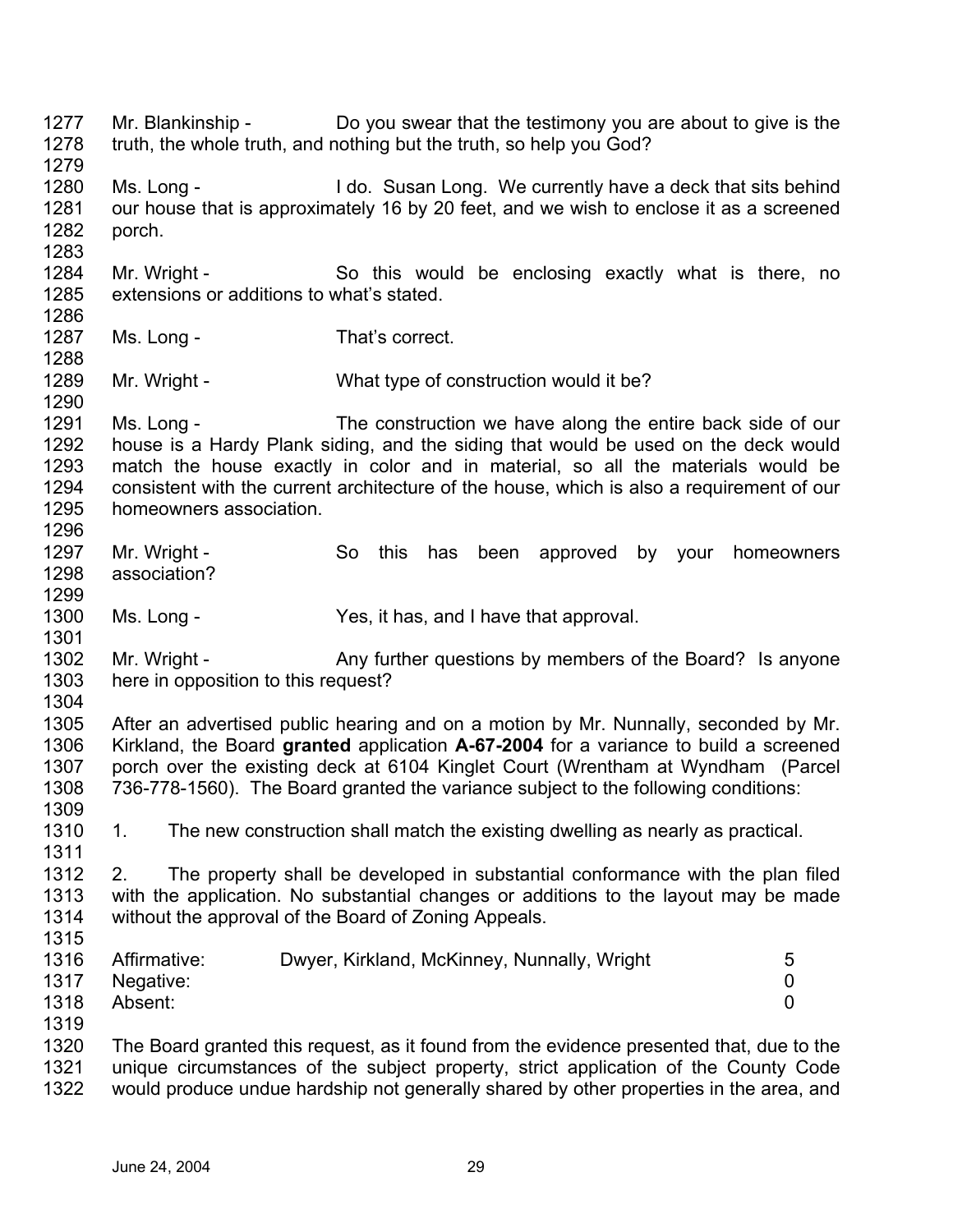1323 1324 authorizing this variance will neither cause a substantial detriment to adjacent property nor materially impair the purpose of the zoning regulations.

- 1326 1327 1328 1329 1330 1331 1332 1333 1334 1335 1336 **A - 68-2004 MILTON W. AND MARIANA O. JOHNSON** request a variance from Section 24-94 of Chapter 24 of the County Code to build an addition at 4904 Glenspring Road (Hechler Village) (Parcel 811- 722-8160), zoned R-3, One-family Residence District (Fairfield). The minimum side yard setback and total side yard setback are not met. The applicants have 9 feet minimum side yard setback and 27 feet total side yard setback, where the Code requires 12 feet minimum side yard setback and 30 feet total side yard setback. The applicants request a variance of 3 feet minimum side yard setback and 3 feet total side yard setback.
- 1337 1338 Mr. Wright - Does anyone else desire to speak with reference to this case? Would you raise your right hand and be sworn please?
- 1340 1341 1342 Mr. Blankinship - Do you swear that the testimony you are about to give is the truth, the whole truth, and nothing but the truth, so help you God?
- 1343 1344 1345 1346 1347 1348 1349 1350 1351 1352 1353 1354 1355 1356 Mr. Johnson - I do. Milton Johnson. I had a contract to build an addition to my house, and he told me he could give me, at first, 25 by 10 feet, and in the meantime I wanted another 12 feet to add a bathroom, so they totaled up the room addition. It would be 37 by 10. When he did the construction, he made the foundation eight feet wide by 37, and I questioned him about it, and he told me the County wouldn't allow him to go out but eight feet, so he put up everything to the room, the roof, the siding, and then he was cited because he didn't have a building permit, which we had questioned him about. He said he already had a building permit; he didn't have a building permit, so in the meantime the County sent me a letter saying there wasn't a building permit for the property. I went out and got a building permit because the contractor refused to get a building permit, and in the meantime I had to get rid of the contractor, and now I'm trying to get the room completed, and the room is still two feet, six inches over the amount the County allows. I'm asking for a variance for the three feet, because I'm two feet, six inches over.

| .    |                |                                                             |
|------|----------------|-------------------------------------------------------------|
| 1358 | Mr. McKinney - | Mr. Johnson, you didn't pay that contractor, did you?       |
| 1359 |                |                                                             |
| 1360 | Mr. Johnson -  | Yes, I paid him most of the money, in phases I did.         |
| 1361 |                |                                                             |
| 1362 | Mr. Wright -   | What's the contractor's name?                               |
| 1363 |                |                                                             |
| 1364 | Mr. Johnson -  | J. P. Watkins – you've probably heard the name before.      |
| 1365 |                |                                                             |
| 1366 | Mr. Wright -   | We have a picture here. So this is already started, almost. |
| 1367 |                |                                                             |
| 1368 | Mr. McKinney - | Mr. Johnson, have you had any inspections on this?          |
|      |                |                                                             |

1325

1339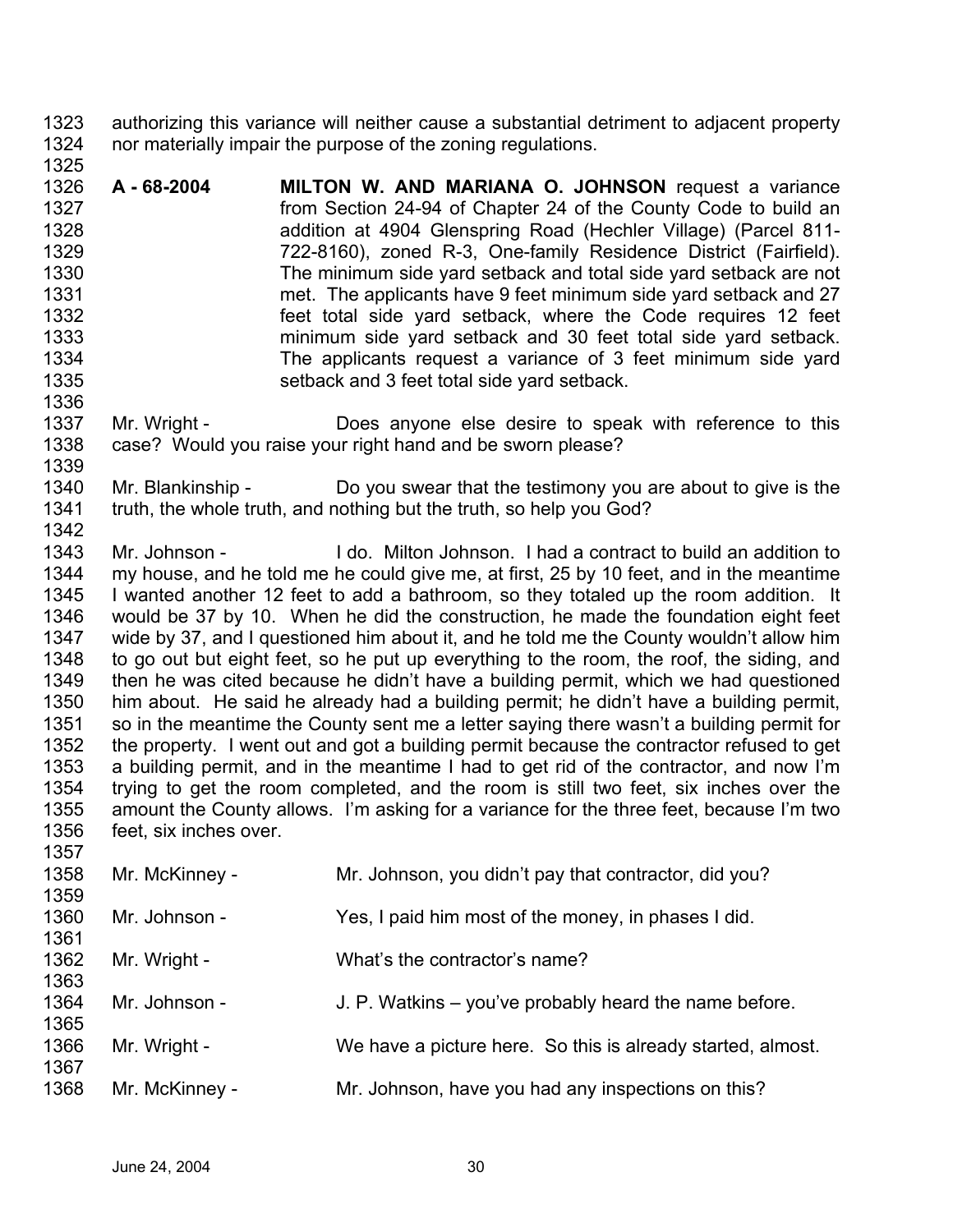1369 1370 1371 1372 1373 1374 1375 1376 1377 1378 1379 1380 1381 1382 1383 1384 1385 1386 1387 1388 1389 1390 1391 1392 1393 1394 1395 1396 1397 1398 1399 1400 1401 1402 1403 1404 1405 1406 1407 1408 1409 1410 1411 1412 1413 1414 Mr. Johnson - Yes, I have, and the foundation passed, electrical passed, they turned down the pitch on the rear part of the roof, so I had to put a different material on there, and they had an engineer to come over and tell what had to be done on the inside, and all that has been done. If I get the variance, I have to get the inspectors back over before I can go any further. Mr. McKinney - These inspections you got after you got the building permit? Mr. Johnson - After I got the building permit, yes, because he didn't get a building permit. Mr. McKinney - So your rear roof line was picked up on a framing inspection? Mr. Johnson - Yes it was, and they said I could use the same pitch, but I had to put a different material on there, which I did. Mr. McKinney - A different material? You talking about for the sheathing? Mr. Johnson - Yes, yes. I could not use that for shingles, is what he's saying. Mr. Kirkland - The You have to use like a rubber roof? Mr. Johnson - Exactly, on that part of the roof. Mr. Wright - That's to insure that you get the proper drainage. Mr. McKinney - The Mr. Johnson, what are you doing with that band board around the bottom, and on the side also? Mr. Johnson - Chime side it's not a band board. It's just the salt-treated wood on the side. Mr. McKinney - The you going to cover that with something? Mr. Johnson - Yes a vinyl. It will be covered with vinyl over top of that, and brick will be on the front, as it is on the front right now. There will be a window there on the side of the tree where that plywood is – that was cut out for a window. There will be another window there, and it will be brick on the front and vinyl siding on the side and the back. Mr. McKinney - The What plans did you present to the County to get your building permit?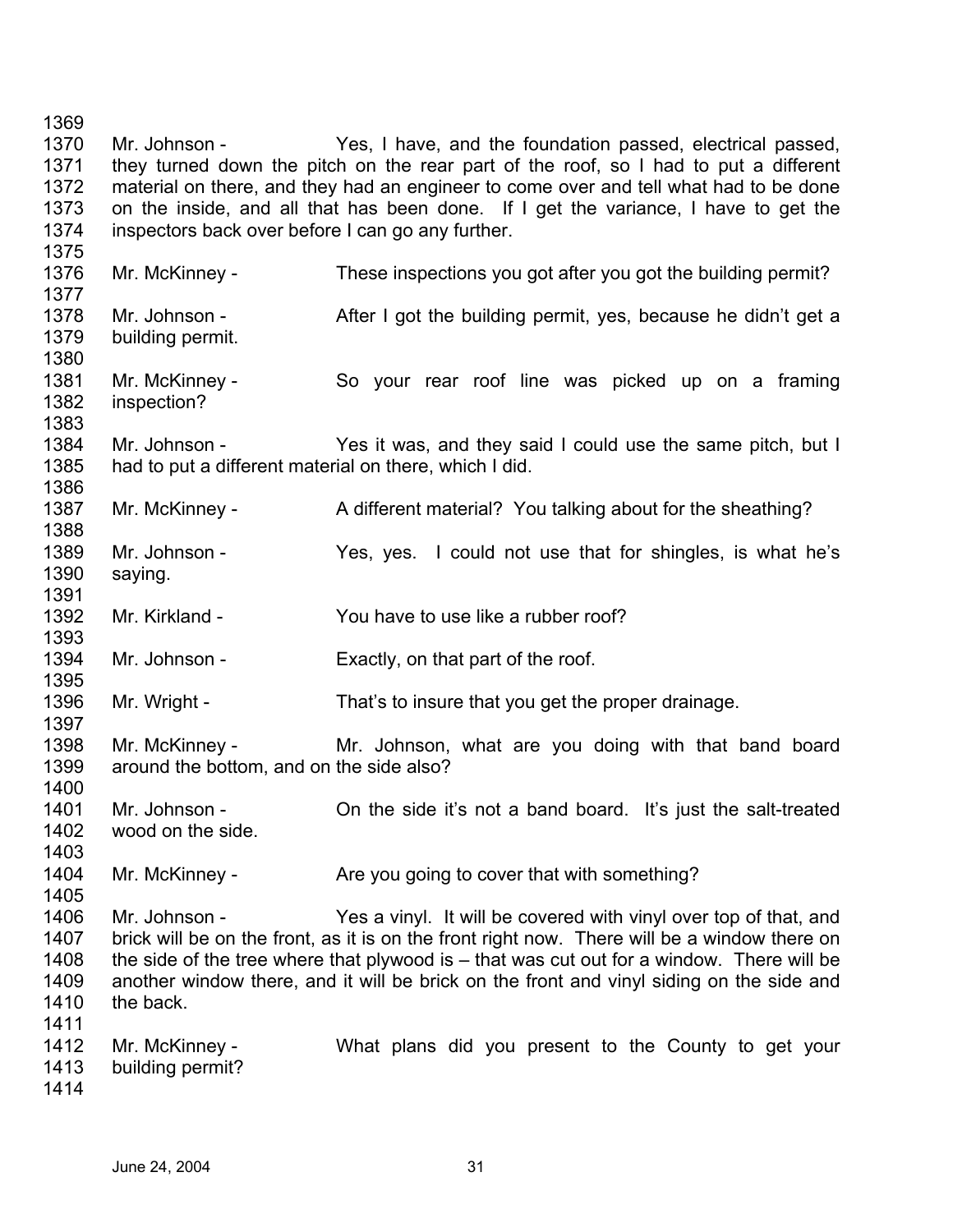- 1415 1416 1417 Mr. Johnson - The contractor drew up plans, and then the engineer drew plans up for the roof trusses inside the building.
- 1418 1419 Mr. McKinney - We don't have a copy of those plans.
- 1420 1421 1422 Mr. Johnson - I left them here; I left all the plans with Building Inspections office here. I thought everything would be in place here for that.
- 1423 1424 Ms. Dwyer - In the front, around the window, will that be brick to match the house, or will that be vinyl?
- 1426 Mr. Johnson - That will be brick.
- 1428 1429 Mr. Wright - So the brick will extend all the way out?
- 1430 1431 Mr. Johnson - All the way out to the end, to your left, on the front.
- 1432 1433 Mr. Wright - Which would match what you have on your house?
- 1434 Mr. Johnson - Yes sir.
- 1436 1437 1438 Mr. Wright - All right. Any further questions of members of the Board? Anyone here in opposition to this request?
- 1439 1440 1441 1442 After an advertised public hearing and on a motion by Mr. McKinney, seconded by Mr. Dwyer, the Board **granted** application **A-68-2004** for a variance to build an addition at 4904 Glenspring Road (Hechler Village) (Parcel 811-722-8160). The Board granted the variance subject to the following conditions:
- 1443

1445

1449

1425

1427

- 1444 1. The new construction shall match the existing dwelling as nearly as practical.
- 1446 1447 1448 2. The property shall be developed in substantial conformance with the plan filed with the application. No substantial changes or additions to the layout may be made without the approval of the Board of Zoning Appeals.

| 1450 | Affirmative: | Dwyer, Kirkland, McKinney, Nunnally, Wright | 5 |
|------|--------------|---------------------------------------------|---|
| 1451 | Negative:    |                                             |   |
| 1452 | Absent:      |                                             |   |
| 1453 |              |                                             |   |

- 1454 1455 1456 1457 1458 The Board granted this request, as it found from the evidence presented that, due to the unique circumstances of the subject property, strict application of the County Code would produce undue hardship not generally shared by other properties in the area, and authorizing this variance will neither cause a substantial detriment to adjacent property nor materially impair the purpose of the zoning regulations.
- 1459
- 1460 **A - 69-2004 ROBERT AND FLORENCE JONES** request a variance from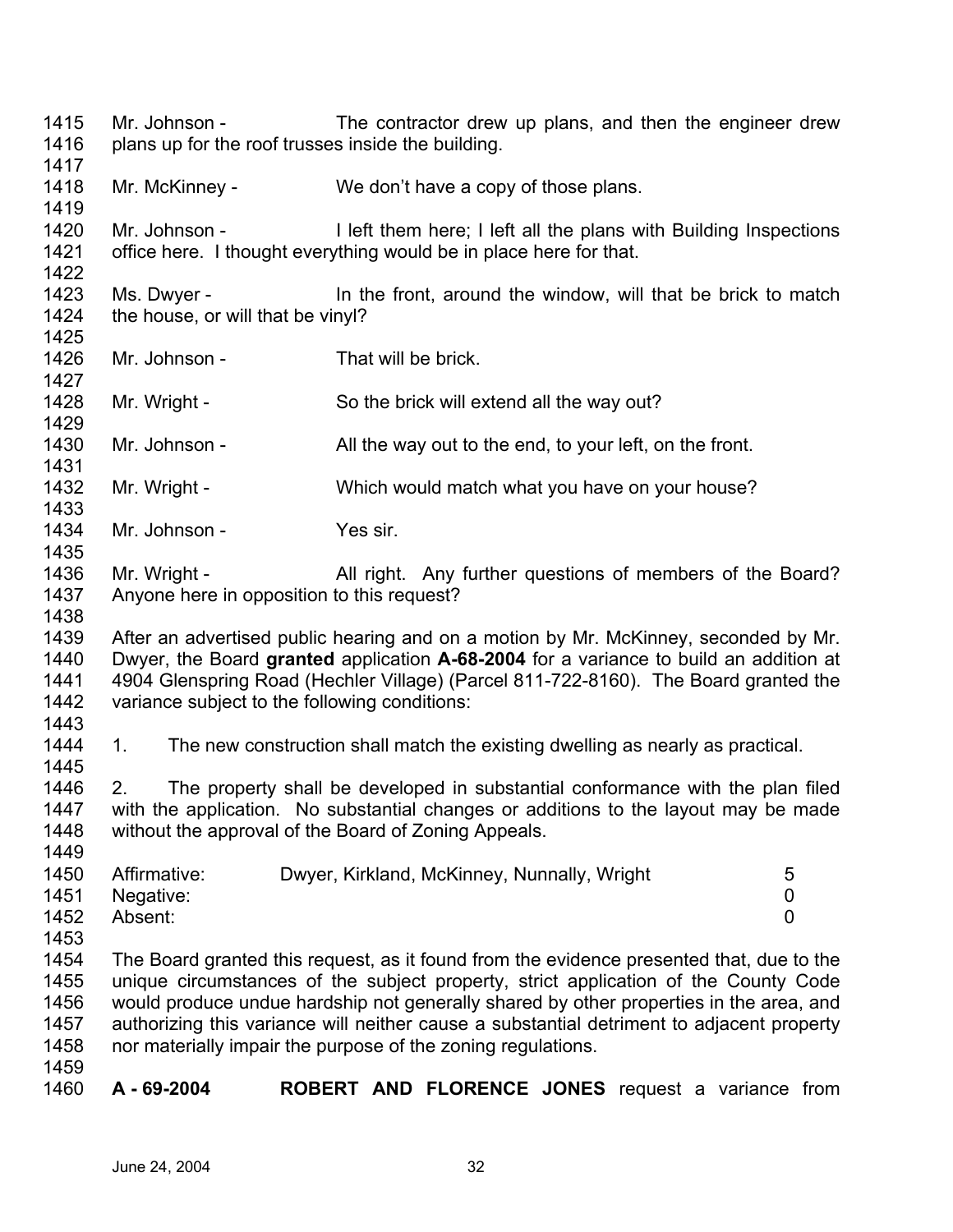| 1461<br>1462<br>1463<br>1464<br>1465<br>1466<br>1467 |                                                                 | Section 24-94 of Chapter 24 of the County Code to build an<br>addition at 1733 Forest Glen Road (Hungary Acres) (Parcel 780-<br>760-2519), zoned R-3, One-family Residence District (Fairfield).<br>The minimum side yard setback is not met. The applicants have 8<br>feet minimum side yard setback, where the Code requires 12 feet<br>minimum side yard setback. The applicants request a variance of 4<br>feet minimum side yard setback. |
|------------------------------------------------------|-----------------------------------------------------------------|------------------------------------------------------------------------------------------------------------------------------------------------------------------------------------------------------------------------------------------------------------------------------------------------------------------------------------------------------------------------------------------------------------------------------------------------|
| 1468<br>1469<br>1470                                 | Mr. Wright -                                                    | Does anyone else desire to speak with reference to this<br>case? Would you raise your right hand and be sworn please?                                                                                                                                                                                                                                                                                                                          |
| 1471<br>1472<br>1473                                 | Mr. Blankinship -                                               | Do you swear that the testimony you are about to give is the<br>truth, the whole truth, and nothing but the truth, so help you God?                                                                                                                                                                                                                                                                                                            |
| 1474<br>1475<br>1476<br>1477<br>1478                 | Mr. Jones -                                                     | I do. Robert Jones. I request a four-foot variance on the<br>side setback in order that we might build an extension to the bedroom on the southwest<br>corner, and it will be in line with the present construction that is currently there.                                                                                                                                                                                                   |
| 1479<br>1480<br>1481                                 | Ms. Dwyer -<br>addition's going to be.                          | Mr. Jones, it's not clear to me exactly from the plat where the                                                                                                                                                                                                                                                                                                                                                                                |
| 1482<br>1483<br>1484                                 | Mr. Jones -<br>into the rear yard.                              | Right off the far corner, the southwest corner, straight back                                                                                                                                                                                                                                                                                                                                                                                  |
| 1485                                                 | Mr. McKinney -                                                  | Into the concrete drive?                                                                                                                                                                                                                                                                                                                                                                                                                       |
| 1486<br>1487                                         | Mr. Jones -                                                     | Over on the right of the patio.                                                                                                                                                                                                                                                                                                                                                                                                                |
| 1488<br>1489                                         | Mr. McKinney -                                                  | You're talking about something we don't see on this.                                                                                                                                                                                                                                                                                                                                                                                           |
| 1490<br>1491<br>1492<br>1493                         | Ms. Dwyer -<br>right now, or is it going straight out the back? | Is it going to extend beyond the existing side of the house                                                                                                                                                                                                                                                                                                                                                                                    |
| 1494                                                 | Mr. Jones -                                                     | It's going straight out the back.                                                                                                                                                                                                                                                                                                                                                                                                              |
| 1495<br>1496<br>1497<br>1498                         | Mr. Wright -<br>sideline?                                       | So what you're stating is, this will be no closer to the                                                                                                                                                                                                                                                                                                                                                                                       |
| 1499<br>1500<br>1501                                 | Mr. Jones -<br>toward the rear.                                 | Than it already is. The house is built there. This is going                                                                                                                                                                                                                                                                                                                                                                                    |
| 1502<br>1503                                         | Mr. McKinney -                                                  | What's the material that this is to be built out of, Mr. Jones?                                                                                                                                                                                                                                                                                                                                                                                |
| 1504<br>1505<br>1506                                 | Mr. Jones -<br>siding.                                          | If we can find the existing brick, the brick that's already<br>there, I would like to build it in that brick, but if we can't find the same brick, I'll put vinyl                                                                                                                                                                                                                                                                              |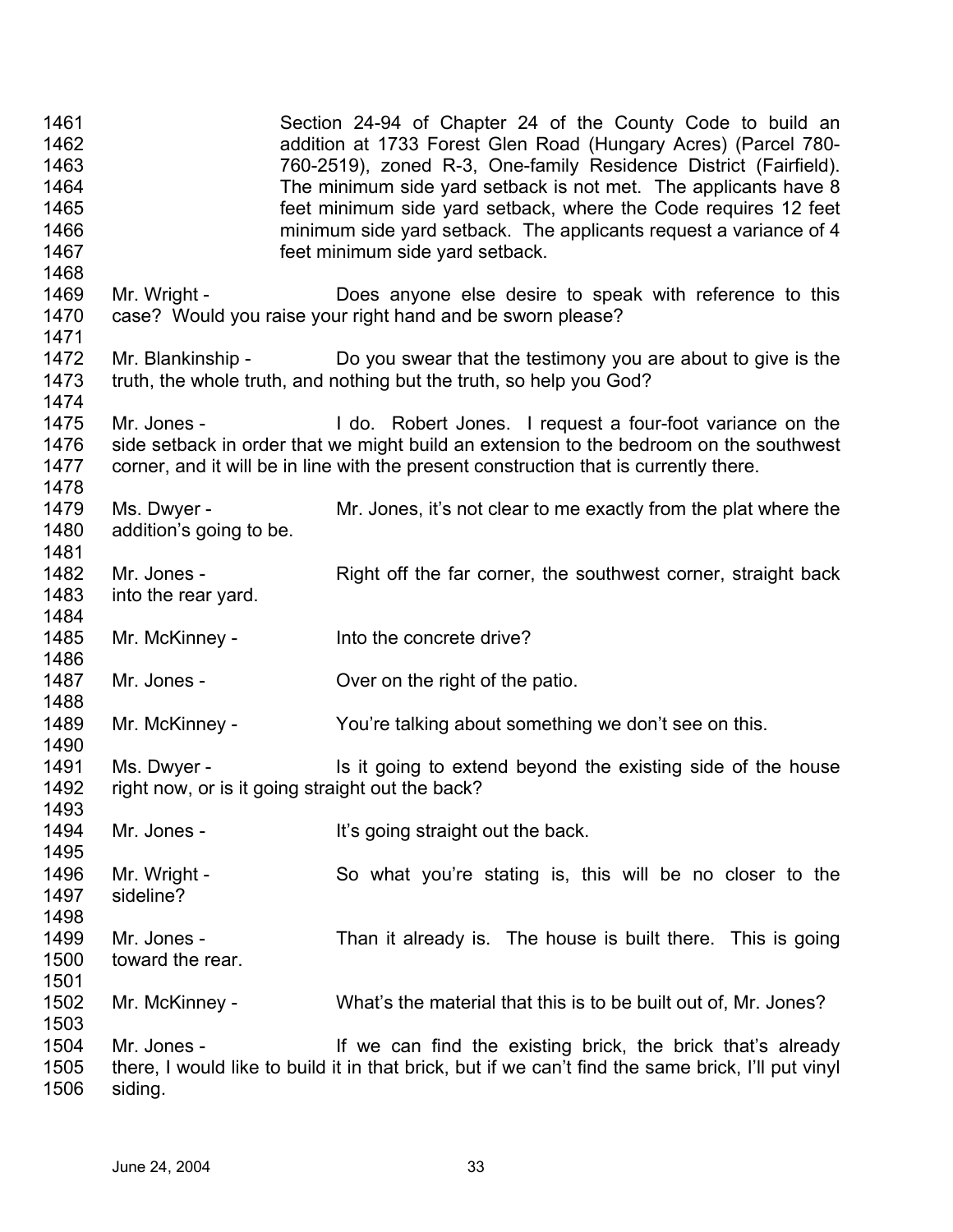| 1507                                 |                                             |                                                                                                                                                                                                                                                                                                                                                                                                                                             |
|--------------------------------------|---------------------------------------------|---------------------------------------------------------------------------------------------------------------------------------------------------------------------------------------------------------------------------------------------------------------------------------------------------------------------------------------------------------------------------------------------------------------------------------------------|
| 1508<br>1509                         | Mr. Wright -                                | What's the size of the proposed addition?                                                                                                                                                                                                                                                                                                                                                                                                   |
| 1510<br>1511                         | Mr. Jones -                                 | Eighteen by fourteen.                                                                                                                                                                                                                                                                                                                                                                                                                       |
| 1512<br>1513                         | Ms. Dwyer -                                 | Oh it's on the other end of the house? Is it in the yellow?                                                                                                                                                                                                                                                                                                                                                                                 |
| 1514<br>1515                         | Mr. Kirkland -                              | Is that where it's going, the yellow square?                                                                                                                                                                                                                                                                                                                                                                                                |
| 1516<br>1517                         | Mr. Jones -                                 | Yes, that's looking at the back yard.                                                                                                                                                                                                                                                                                                                                                                                                       |
| 1518<br>1519                         | Mr. Wright -                                | I thought it was going on the other side.                                                                                                                                                                                                                                                                                                                                                                                                   |
| 1520<br>1521                         | Mr. Kirkland -                              | Me too.                                                                                                                                                                                                                                                                                                                                                                                                                                     |
| 1522<br>1523                         | Mr. Blankinship -                           | I apologize; we copied the wrong copy of the plat there.                                                                                                                                                                                                                                                                                                                                                                                    |
| 1524<br>1525                         | Mr. Wright -                                | He wouldn't need a variance if he put it on the other side.                                                                                                                                                                                                                                                                                                                                                                                 |
| 1526<br>1527                         | Mr. McKinney -                              | Is this an extension on your bedroom?                                                                                                                                                                                                                                                                                                                                                                                                       |
| 1528<br>1529                         | Mr. Jones -                                 | This is an extension on the bedroom.                                                                                                                                                                                                                                                                                                                                                                                                        |
| 1530<br>1531                         | Mr. McKinney -                              | You're opening the bedroom up?                                                                                                                                                                                                                                                                                                                                                                                                              |
| 1532<br>1533                         | Mr. Jones -                                 | Yes, we just want to open the bedroom up.                                                                                                                                                                                                                                                                                                                                                                                                   |
| 1534<br>1535                         | Mr. McKinney -                              | What's to be inside this addition, Mr. Jones?                                                                                                                                                                                                                                                                                                                                                                                               |
| 1536<br>1537                         | Mr. Jones -                                 | A walk-in closet and a bathroom.                                                                                                                                                                                                                                                                                                                                                                                                            |
| 1538<br>1539                         | Mr. McKinney -                              | You're putting a new bathroom in this?                                                                                                                                                                                                                                                                                                                                                                                                      |
| 1540<br>1541                         | Mr. Jones -                                 | Yes, in the extension.                                                                                                                                                                                                                                                                                                                                                                                                                      |
| 1542<br>1543<br>1544<br>1545         | Ms. Dwyer -<br>he's getting into a problem? | So does the front corner of the house, is that in conformance<br>with the side yard setback requirement, and it's just because the house is angled that                                                                                                                                                                                                                                                                                     |
| 1546<br>1547<br>1548<br>1549<br>1550 | Mr. Blankinship -                           | Part of the confusion on this one is that the lot that you see<br>in front of you is not all of the lot that he owns. It extends to the top of the page, I'm<br>sorry I'm not sure which direction it is, because he and his neighbor split the next lot up.<br>He actually has one and a half lots, so you can't really see it from here, but the red line<br>with the 40-foot notation that's on this plat, that's his rear yard setback. |
| 1551<br>1552                         | Ms. Dwyer -                                 | So it's not a side yard problem, it's a rear yard one?                                                                                                                                                                                                                                                                                                                                                                                      |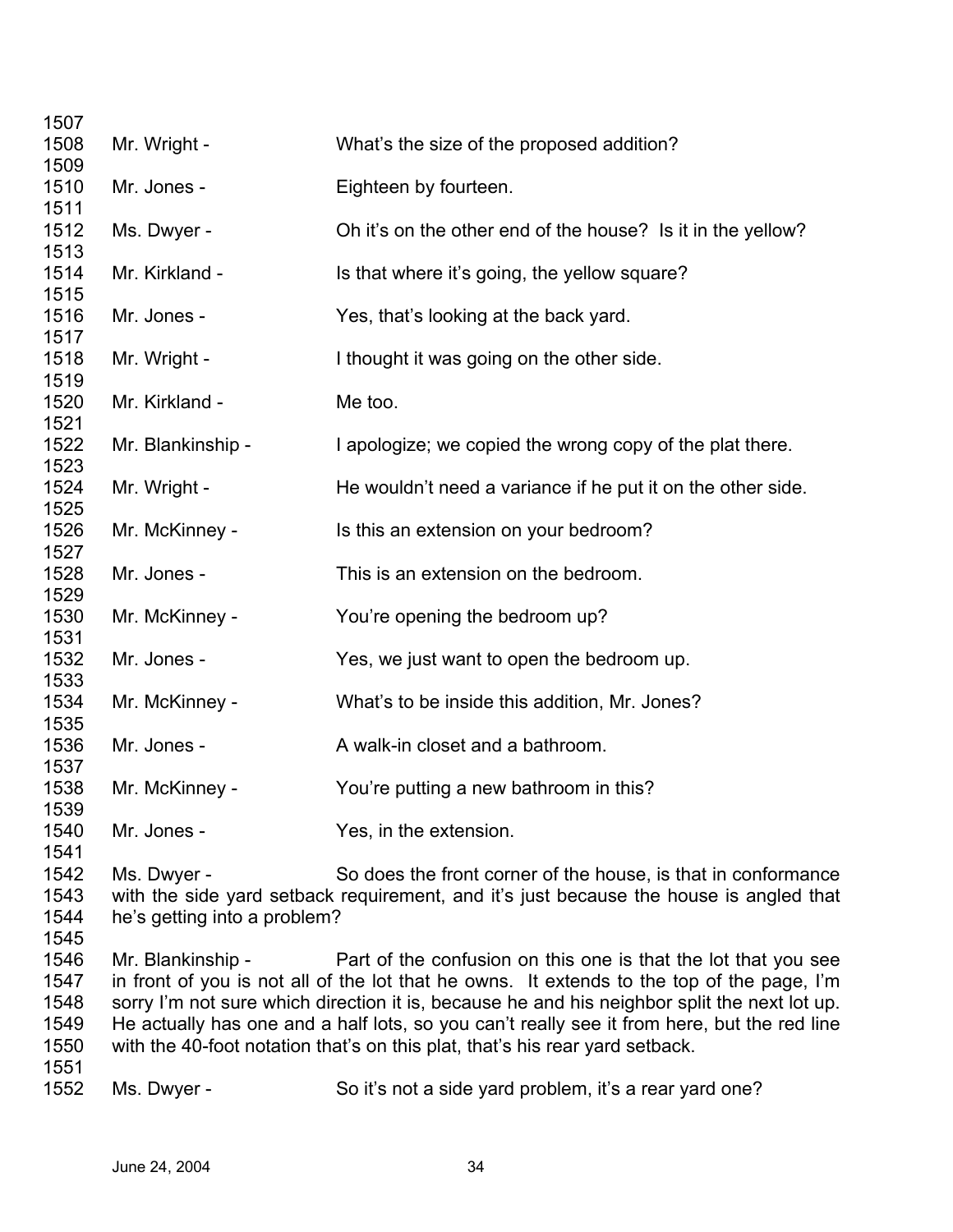1553 1554 1555 1556 1557 1558 1559 1560 1561 1562 1563 1564 1565 1566 1567 1568 1569 1570 1571 1572 1573 1574 1575 1576 1577 1578 1579 1580 1581 1582 1583 1584 1585 1586 1587 1588 1589 1590 1591 1592 1593 1594 1595 1596 1597 1598 Mr. Jones - It's the side yard setback at the eight-foot, see where the twelve and eight-foot side is? Ms. Dwyer - Right, but is this a reverse corner? With a different set of rules apply if it's on a corner? So he's supposed to have a forty-foot setback ........ Mr. Jones - The back. Mr. McKinney - Rear yard forty foot. Ms. Dwyer - No, he would call it, and I would call it his side yard, so I think Mr. Blankinship is saying that the rear yard setback applies. Mr. Blankinship - I'm sorry, I don't know what that forty-foot notation is on there; I'm the one who's confused. Mr. Jones - The At first, when it came up, it came up in the conversation that we were dealing with a rear yard. This is all new to me. We bought the house back in December, and we found out that we also own half of lot 21, which gives us much more than you really see on this thing. Mr. Blankinship - I told you it was confusing. Looking at just what's in front of you, North Run Road appears to be the front yard, which means that there is a forty-foot rear yard requirement, but actually, he owns not only what is shown here, but also half of the next lot at the top of this page, which means that the North Run Road frontage is longer than the Forest Glen frontage, so that Forest Glen is the front of this lot, and this is a side yard setback. Mr. Wright - The fronts on Forest Glen? Mr. Blankinship - Right. Mr. Jones - The Muslim Left on Forest Glen. Mr. Wright - That clears that up. Mr. McKinney - But he's asking for four feet, where twelve feet is required on the side yard …………. Mr. Jones - Which is where the house is anyway, so the house has been there all the time. Mr. McKinney - So the house is not in conformance either, is it, Mr. Blankinship?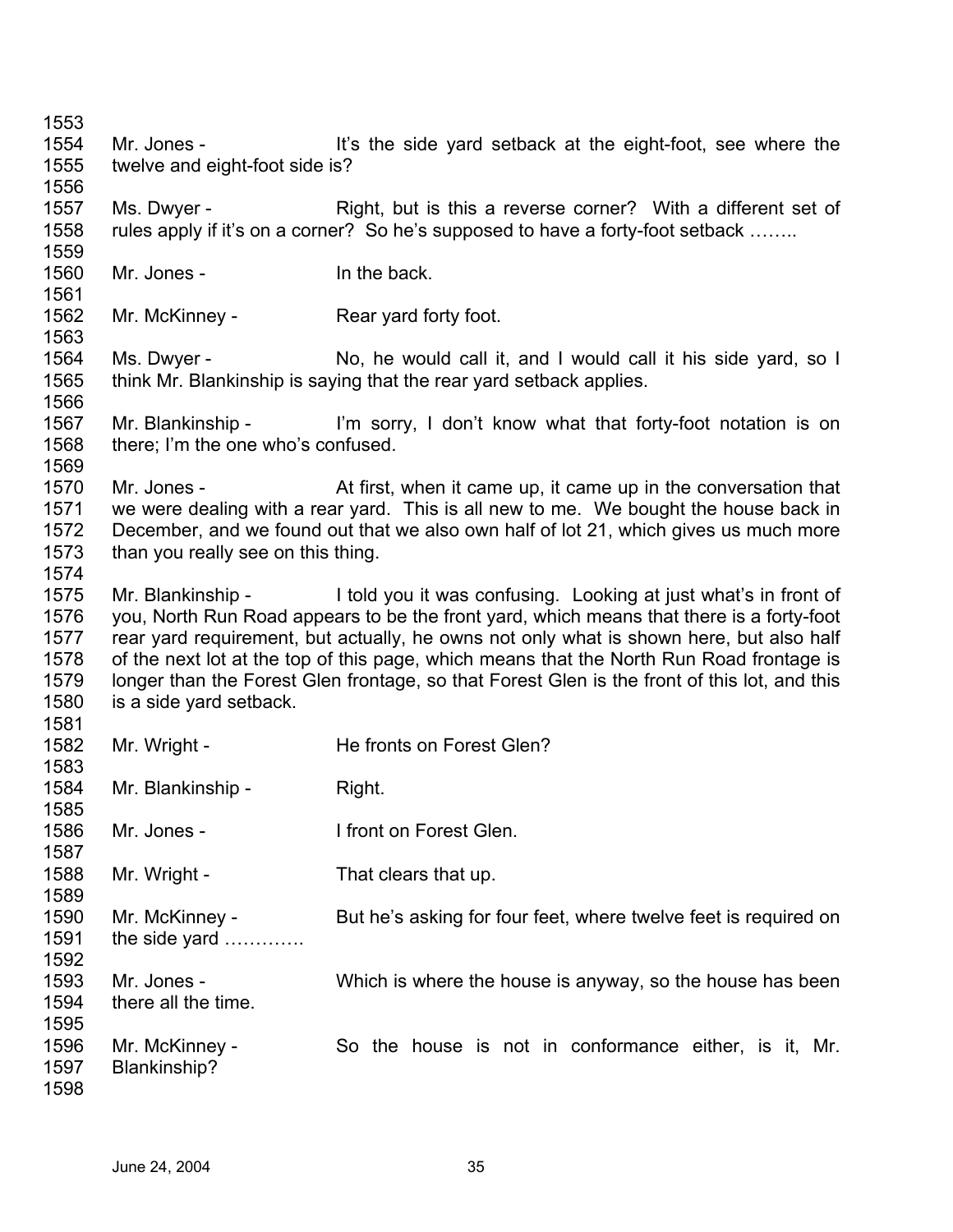| 1599<br>1600         | Mr. Blankinship -                                                                         | Right, that's right.                                                                                                                                             |                |  |
|----------------------|-------------------------------------------------------------------------------------------|------------------------------------------------------------------------------------------------------------------------------------------------------------------|----------------|--|
| 1601<br>1602<br>1603 | Ms. Dwyer -<br>conformity,                                                                | Well, he's only asking for four feet. It looks like, from this<br>drawing anyway, that the house is slightly angled, so it may be that his front corner is in    |                |  |
| 1604                 |                                                                                           |                                                                                                                                                                  |                |  |
| 1605<br>1606         | Mr. McKinney -                                                                            | But the rear corner is not.                                                                                                                                      |                |  |
| 1607<br>1608         | Mr. Jones -                                                                               | The rear corner is what we're concerned with here.                                                                                                               |                |  |
| 1609<br>1610<br>1611 | Mr. Blankinship -<br>needed on one drawing.                                               | Sorry about that $-$ we couldn't get all the information we                                                                                                      |                |  |
| 1612<br>1613         | Mr. Wright -<br>here in opposition to this request?                                       | Any further questions of members of the Board.                                                                                                                   | Anyone         |  |
| 1614                 |                                                                                           |                                                                                                                                                                  |                |  |
| 1615                 |                                                                                           | After an advertised public hearing and on a motion by Mr. McKinney, seconded by Mr.                                                                              |                |  |
| 1616                 | Nunnally, the Board granted application A-69-2004 for a variance to build an addition at  |                                                                                                                                                                  |                |  |
| 1617                 | 1733 Forest Glen Road (Hungary Acres) (Parcel 780-760-2519). The Board granted            |                                                                                                                                                                  |                |  |
| 1618                 | the variance subject to the following conditions:                                         |                                                                                                                                                                  |                |  |
| 1619                 |                                                                                           |                                                                                                                                                                  |                |  |
| 1620                 | 1.                                                                                        | Only the improvements shown on the plan filed with the application may be                                                                                        |                |  |
| 1621                 | constructed pursuant to this approval. No substantial changes or additions to the layout  |                                                                                                                                                                  |                |  |
| 1622<br>1623         |                                                                                           | may be made without the approval of the Board of Zoning Appeals. Any additional<br>improvements shall comply with the applicable regulations of the County Code. |                |  |
| 1624                 |                                                                                           |                                                                                                                                                                  |                |  |
| 1625<br>1626         | 2.                                                                                        | The new construction shall match the existing dwelling as nearly as practical.                                                                                   |                |  |
| 1627                 | Affirmative:                                                                              | Dwyer, Kirkland, McKinney, Nunnally, Wright                                                                                                                      | 5              |  |
| 1628                 | Negative:                                                                                 |                                                                                                                                                                  | 0              |  |
| 1629                 | Absent:                                                                                   |                                                                                                                                                                  | $\overline{0}$ |  |
| 1630                 |                                                                                           |                                                                                                                                                                  |                |  |
| 1631                 | The Board granted this request, as it found from the evidence presented that, due to the  |                                                                                                                                                                  |                |  |
| 1632                 | unique circumstances of the subject property, strict application of the County Code       |                                                                                                                                                                  |                |  |
| 1633                 | would produce undue hardship not generally shared by other properties in the area, and    |                                                                                                                                                                  |                |  |
| 1634                 | authorizing this variance will neither cause a substantial detriment to adjacent property |                                                                                                                                                                  |                |  |
| 1635                 |                                                                                           | nor materially impair the purpose of the zoning regulations.                                                                                                     |                |  |
| 1636                 |                                                                                           |                                                                                                                                                                  |                |  |
| 1637                 | Mr. Wright -                                                                              | The Board will take a five-minute recess.                                                                                                                        |                |  |
| 1638                 |                                                                                           |                                                                                                                                                                  |                |  |
| 1639                 | <b>Beginning at 10:00</b>                                                                 |                                                                                                                                                                  |                |  |
| 1640                 |                                                                                           |                                                                                                                                                                  |                |  |
| 1641                 | Mr. Wright -                                                                              | Mr. Secretary, would you read the rules, please, for those                                                                                                       |                |  |
| 1642                 | who have come in for the 10:00 o'clock docket.                                            |                                                                                                                                                                  |                |  |
| 1643                 |                                                                                           |                                                                                                                                                                  |                |  |
|                      |                                                                                           |                                                                                                                                                                  |                |  |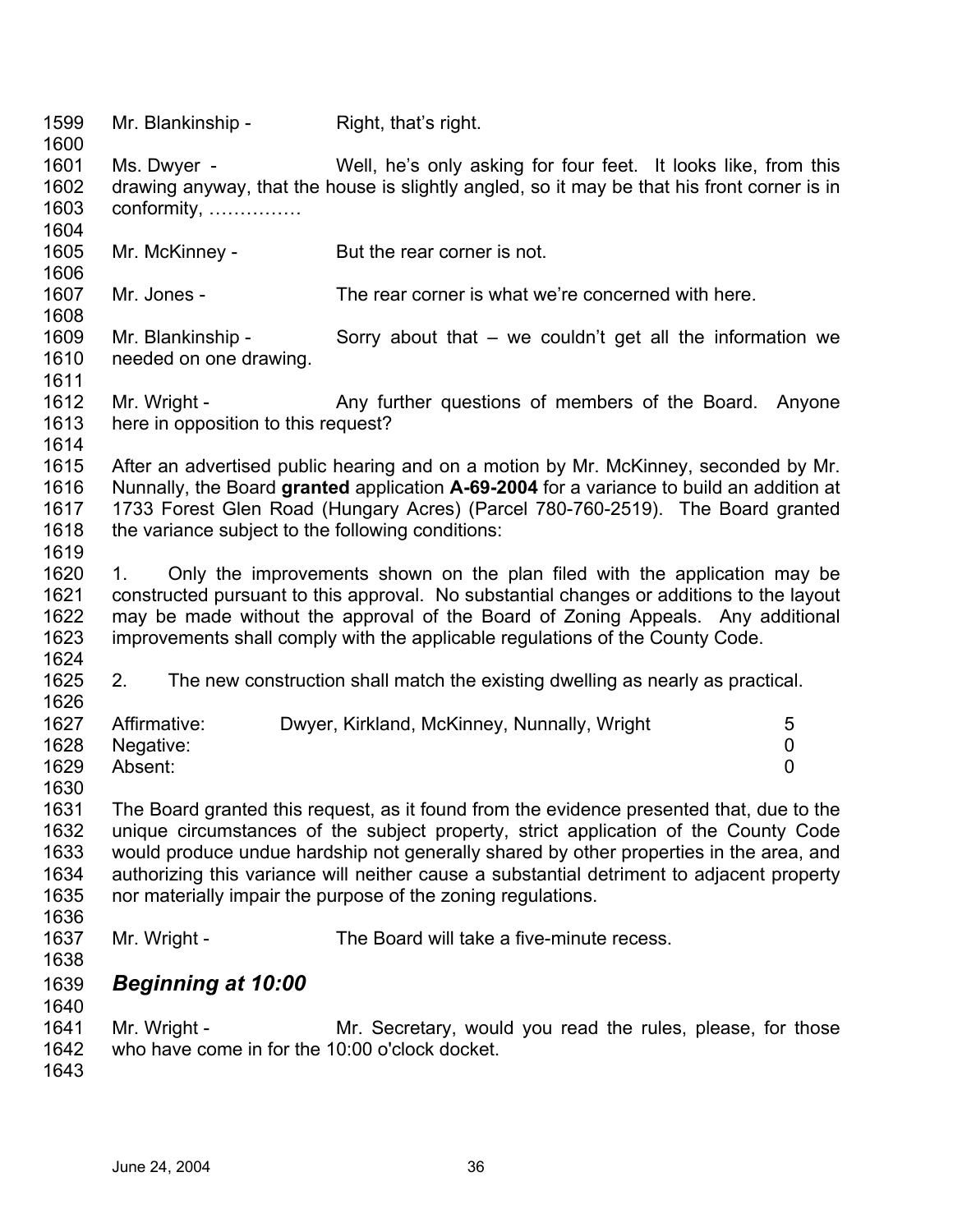1644 1645 1646 1647 1648 1649 1650 1651 1652 1653 1654 1655 1656 1657 1658 1659 Mr. Blankinship - The rules for this meeting are as follows. As Secretary, I will call each case. Then at that time the applicant should come to the podium. I will ask all those who intend to speak on that case, in favor or in opposition, to stand and be sworn in. The applicants will then present their testimony. After the applicant has spoken, the Board will ask them questions, and then anyone else who wishes to speak will be given the opportunity. After everyone has spoken, the applicant, and only the applicant, will have an opportunity for rebuttal. After hearing the case, and asking questions, the Board will take the matter under advisement. They will render all of their decisions at the end of the meeting. If you wish to know their decision on a specific case, you can either stay until the end of the meeting, or you can call the Planning Office later this afternoon, or you can check the website. The vote on each case will be posted to our website within an hour of the end of the meeting. This meeting is being tape recorded, so we will ask everyone who speaks, to speak directly into the microphone on the podium, to state your name, and to spell your last name please. And finally, out in the foyer, there are two binders, containing the staff report for each case, including the conditions that have been recommended by the staff.

## 1661 **Call for deferrals and withdrawals** 1662

1663 Mr. Wright - Any deferrals or withdrawals on the 10:00 o'clock agenda?

1665 Mr. Blankinship - No sir.

## 1667 **New Applications**

- 1669 1670 1671 1672 1673 1674 1675 1676 1677 1678 **A - 70-2004 MATTHEW B. AND ANDREA WHITAKER** request a variance from Section 24-94 of Chapter 24 of the County Code to enclose an existing screened porch at 214 Westham Parkway (Westham) (Parcel 758-736-0924), zoned R-1, One-family Residence District (Tuckahoe). The minimum side yard setback and total side yard setback are not met. The applicants have 18 feet minimum side yard setback and 39 feet total side yard setback, where the Code requires 20 feet minimum side yard setback and 50 feet total side yard setback. The applicants request a variance of 2 feet minimum side yard setback and 11 feet total side yard setback.
- 1680 1681 Mr. Wright - **Does anyone else desire to speak with reference to this** case? Would you raise your right hand and be sworn please?
- 1682

1679

1660

1664

1666

1668

1683 1684 1685 Mr. Blankinship - Do you swear that the testimony you are about to give is the truth, the whole truth, and nothing but the truth, so help you God?

1686 1687 1688 1689 Mr. Everett - The Music Co. Kenneth Everett. I'm the representative for the Whitakers, looking to enclose the existing screened-in porch. The reading was that they are two feet short on the side yard and eleven feet for the total side yard setback requirements. The picture taken of the front of the house, the front right side which you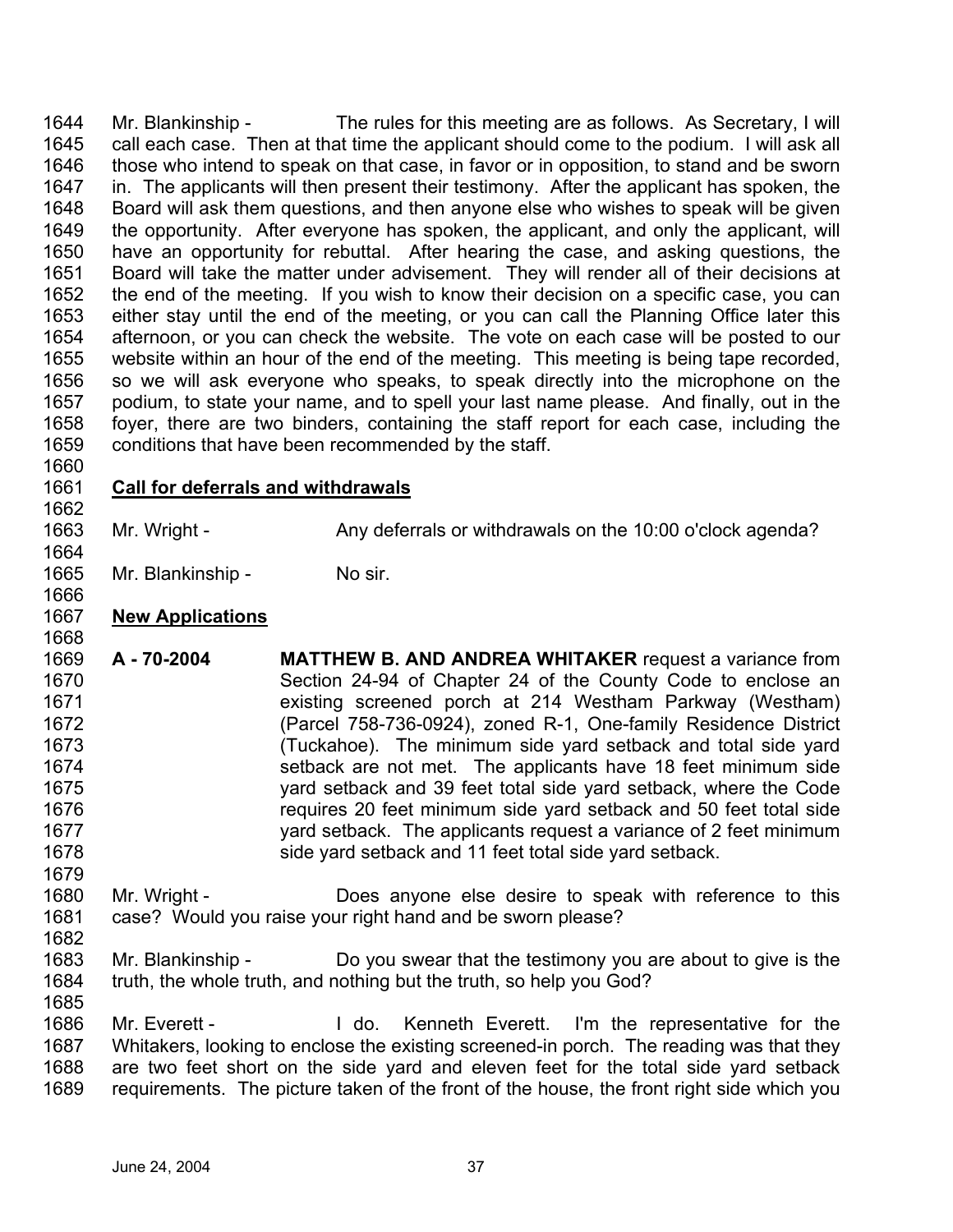1690 1691 1692 1693 1694 1695 1696 1697 1698 1699 1700 1701 1702 1703 1704 1705 1706 1707 1708 1709 1710 1711 1712 1713 1714 1715 1716 1717 1718 1719 1720 1721 1722 1723 1724 1725 1726 1727 1728 1729 1730 1731 1732 1733 1734 1735 can't see, is another room, which is pretty much the same size as the screened-in porch that's there now on the left, and the front of that would match the windows, and everything would match the other side of the house and have a hard board siding put on to match the rest of the house. There would be a couple of windows on the side and one on the back also, which is kind of the same as the other side of the home at this point, so it would kind of balance the house out. In doing that, we'll get a little more living space inside the home, and that's what we're trying to do for them. Mr. Wright - This would enclose exactly what's there, no extensions any closer to the side. Mr. Everett - Yes sir. No more, exactly. Ms. Dwyer - So the existing house does not conform to the setback requirements? Mr. Blankinship - Right, when this was built, the Code actually allowed a screened porch, this was build in 1941, so the old Code allowed a screened porch but did not allow an enclosed porch to extend into the setback. So at the time of enclosing that, it becomes an issue. Now of course we wouldn't allow either to extend into the setback. Ms. Dwyer - I'm looking at the statistics, the numbers from the rear corner of the house to the property line. That seems to add up to 48, so I'm wondering if the original house was even in conformity even without the porch. Mr. Blankinship - In R-1 zoning it may not have been. Mr. Wright - I also notice, Mr. Everett, that your side yard on the other side of the house, that is away from where the porch is, seems to come back from a slight curve in the street, and it comes in, which cuts off some of your side yard there. Ms. Dwyer - The front of your house may be in conformity; the rear is not, because it angles in. Mr. Wright - You seem also to have considerable screening on the side between the porch and the lot adjacent there, a lot of trees. Mr. Elliott - There are a lot of trees; the whole neighborhood is kind of like that. The trees and natural stuff have kind of been left in place. Mr. Wright - Any further questions from members of the Board? Anyone here in opposition to this request? After an advertised public hearing and on a motion by Mr. Dwyer, seconded by Mr. Kirkland, the Board **granted** application **A-70-2004** for a variance to enclose an existing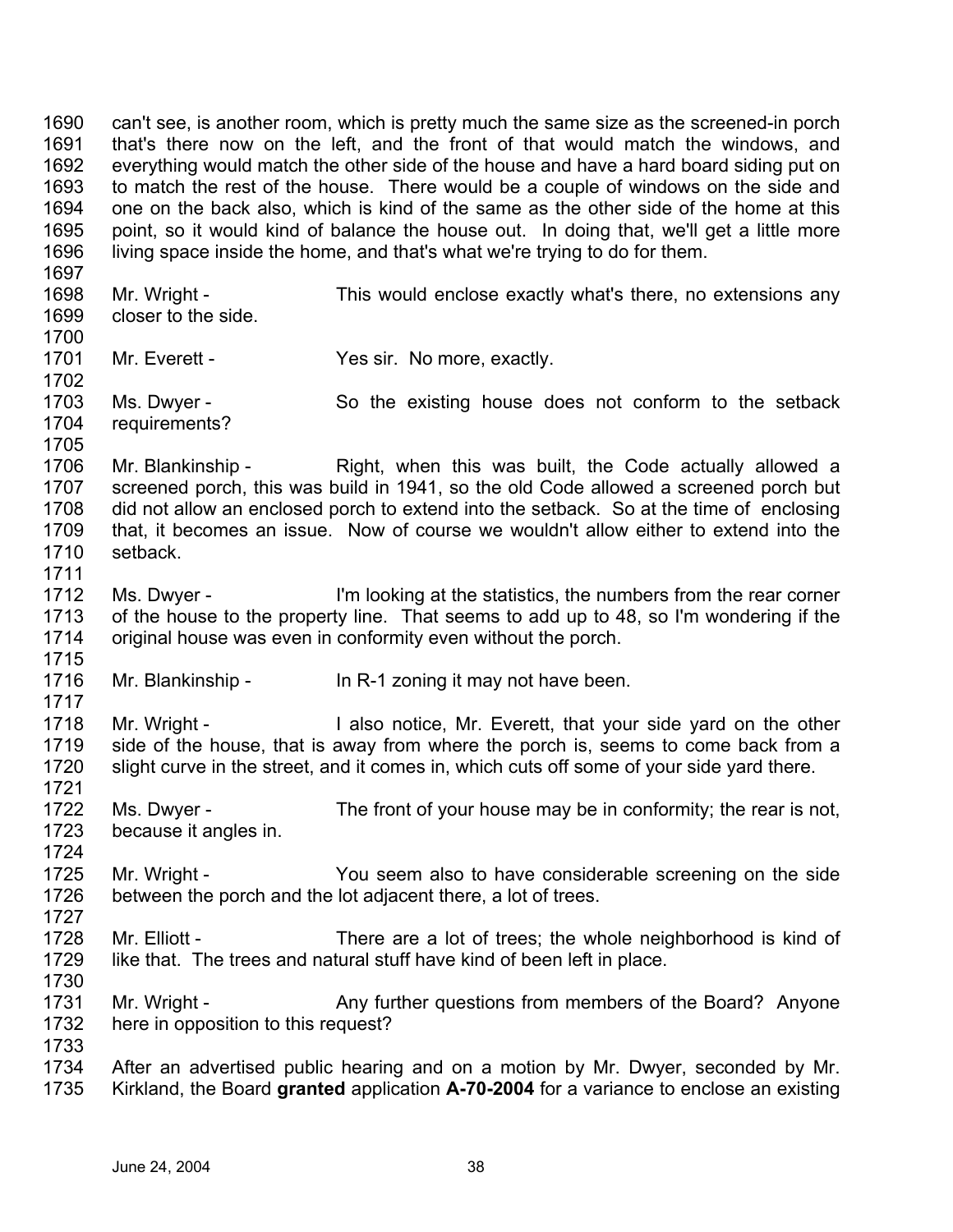1736 1737 1738 1739 1740 1741 1742 1743 1744 1745 1746 1747 1748 1749 1750 1751 1752 1753 1754 1755 1756 1757 1758 1759 1760 1761 1762 1763 1764 1765 1766 1767 1768 1769 1770 1771 1772 1773 1774 1775 1776 1777 1778 1779 1780 1781 screened porch at 214 Westham Parkway (Westham) (Parcel 758-736-0924). The Board granted the variance subject to the following conditions: 1. The new construction shall match the existing dwelling as nearly as practical. 2. The property shall be developed in substantial conformance with the plan filed with the application. No substantial changes or additions to the layout may be made without the approval of the Board of Zoning Appeals. Affirmative: Dwyer, Kirkland, McKinney, Nunnally, Wright 5 Negative: 0 Absent: 0 The Board granted this request, as it found from the evidence presented that, due to the unique circumstances of the subject property, strict application of the County Code would produce undue hardship not generally shared by other properties in the area, and authorizing this variance will neither cause a substantial detriment to adjacent property nor materially impair the purpose of the zoning regulations. **UP- 16-2004 RYAN HOMES** requests a temporary conditional use permit pursuant to Section 24-116(c)(1) of Chapter 24 of the County Code to locate a temporary sales trailer at 3621 Creighton Road (Dominion Townes) (Parcel 809-729-7165), zoned RTHC, Residential Townhouse District (Conditional) (Fairfield). Mr. Wright - Does anyone here desire to speak on UP-16-2004? Would you raise your right hand and be sworn please? Mr. McKinney - Let's pass it by and hold it till the end. *(The case was called again at the end of the 10:00 o'clock docket)*  Mr. McKinney - This doesn't sound like Ryan Homes; they're always here. Upon a motion by Mr. McKinney, seconded by Mr. Kirkland the Board **deferred** application **UP-16-2004** for a temporary conditional use permit to locate a temporary sales trailer at 3621 Creighton Road (Dominion Townes) (Parcel 809-729-7165). The Board deferred the case because there was no one available to present the case, from the June 24, 2004, until the July 22, 2004, meeting. Affirmative: Balfour, Kirkland, McKinney, Nunnally, Wright 5 Negative: 0 Absent: 0 **A - 71-2004 ROGER AND JACQUELINE FOSTER** request a variance from Section 24-94 of Chapter 24 of the County Code to build a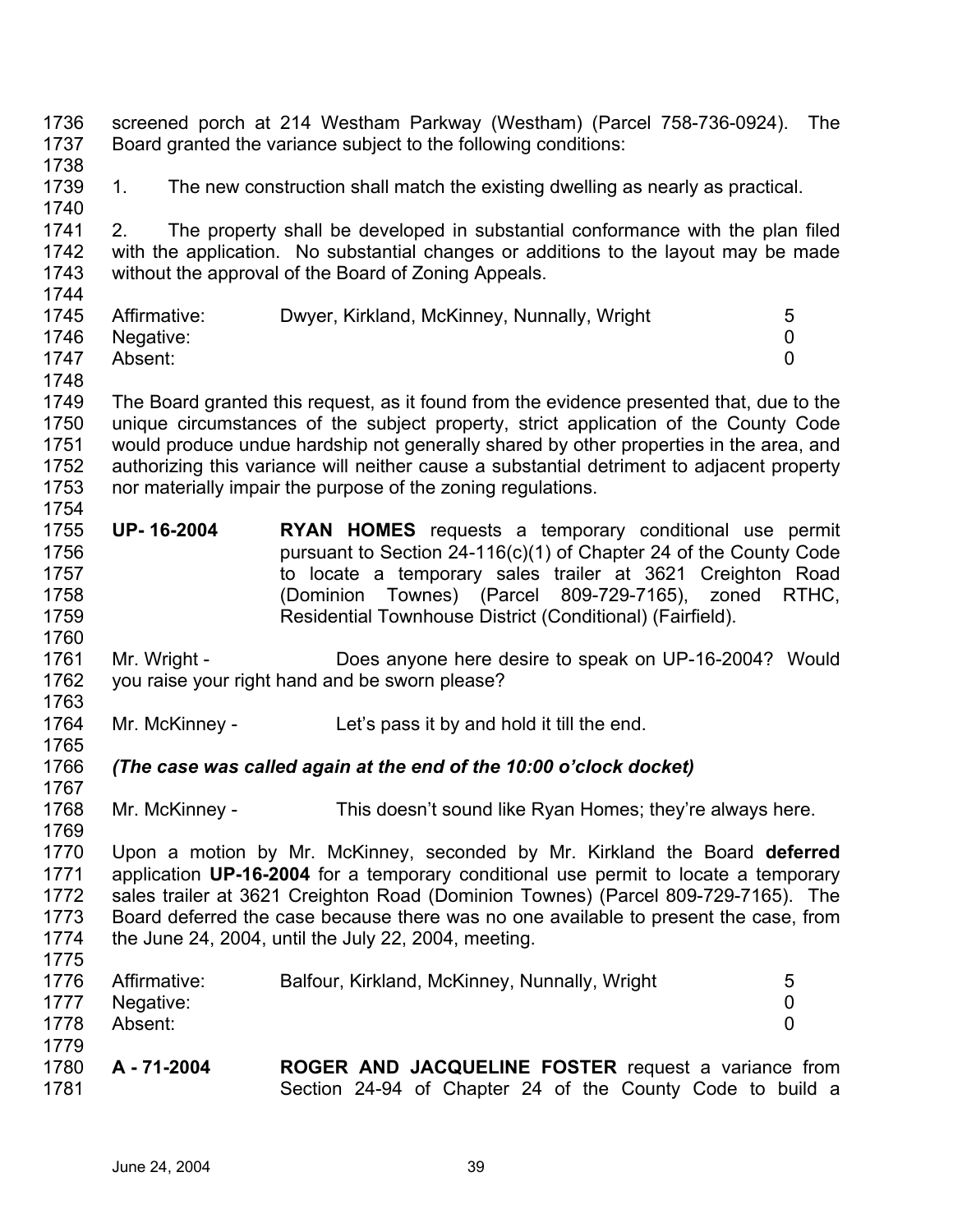1782 1783 1784 1785 1786 1787 1788 1789 1790 1791 1792 1793 1794 1795 1796 1797 1798 1799 1800 1801 1802 1803 1804 1805 1806 1807 1808 1809 1810 1811 1812 1813 1814 1815 1816 1817 1818 1819 1820 1821 1822 1823 1824 1825 1826 1827 screened porch at 5904 Shady Willow Court (Shady Ridge) (Parcel 744-777-2150), zoned R-3, One-family Residence District (Three Chopt). The rear yard setback is not met. The applicants propose 34 feet rear yard setback, where the Code requires 40 feet rear yard setback. The applicants request a variance of 6 feet rear yard setback. Mr. Wright - **Does anyone else desire to speak with reference to this** case? Would you raise your right hand and be sworn please? Mr. Blankinship - Do you swear that the testimony you are about to give is the truth, the whole truth, and nothing but the truth, so help you God? Mr. Foster - I do. Wesley Foster. My brother and my sister-in-law want to add a screened porch to the back of their house, and they're going to need a variance of six extra feet. Right now the Code calls for forty; they have 34. Mr. Wright - What type of construction would this be if approved? Mr. Foster - It would be matching the existing, which the association has already approved. Mr. Wright - So it would be white siding. Mr. Foster - Yes sir, and it would match the shingles on the roof, and the same pitch as the other roofs. Mr. Wright - What's located to the rear of this property? Mr. Foster - That row of mature cedar trees. And there is an open field for about 300 feet or so. Mr. Wright - So you have an asphalt drive as you come in, facing the house, to the left, to the rear. Any further questions of members of the Board? Anyone here in opposition to this request? After an advertised public hearing and on a motion by Mr. Nunnally, seconded by Mr. McKinney, the Board **granted** application **A-71-2004** for a variance to build a screened porch at 5904 Shady Willow Court (Shady Ridge) (Parcel 744-777-2150). The Board granted the variance subject to the following condition: 1. Only the improvements shown on the plan filed with the application may be constructed pursuant to this approval. No substantial changes or additions to the layout may be made without the approval of the Board of Zoning Appeals. Any additional improvements shall comply with the applicable regulations of the County Code.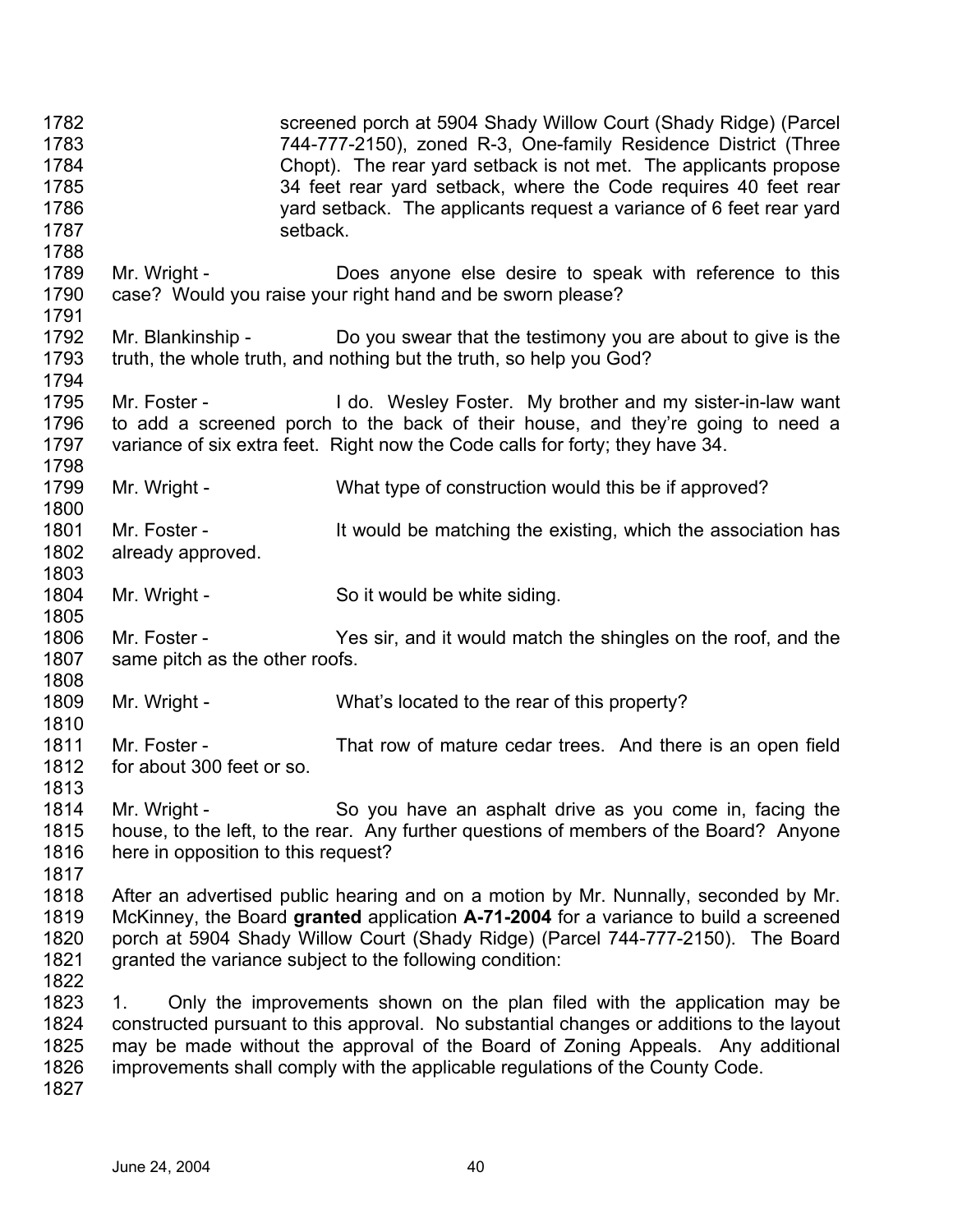| 1828<br>1829 | Affirmative:<br>Negative: | Dwyer, Kirkland, McKinney, Nunnally, Wright                                              | 5 |
|--------------|---------------------------|------------------------------------------------------------------------------------------|---|
| 1830         | Absent:                   |                                                                                          |   |
| 1831         |                           |                                                                                          |   |
| 1832         |                           | The Board granted this request, as it found from the evidence presented that, due to the |   |

1833 1834 1835 1836 1837 unique circumstances of the subject property, strict application of the County Code would produce undue hardship not generally shared by other properties in the area, and authorizing this variance will neither cause a substantial detriment to adjacent property nor materially impair the purpose of the zoning regulations.

- 1838 1839 1840 1841 1842 1843 1844 **A - 72-2004 ANDWELE GARDNER** requests a variance from Section 24-9 of Chapter 24 of the County Code to build a one-family dwelling at 3881 Rising Mount Zion Road (Parcel 846-709-3471 (part)), zoned A-1, Agricultural District (Varina). The public street frontage requirement is not met. The applicant has 0 feet public street frontage, where the Code requires 50 feet public street frontage. The applicant requests a variance of 50 feet public street frontage.
- 1846 1847 Mr. Wright - **Does anyone else desire to speak with reference to this** case? Would you raise your right hand and be sworn please?
- 1849 1850 Mr. Blankinship - Do you swear that the testimony you are about to give is the truth, the whole truth, and nothing but the truth, so help you God?
- 1852 1853 1854 1855 Mr. Gardner - I do. Andwele Gardner. I have been given two acres of land where we propose to build a two-bedroom home, approximately 2,000 square feet, and without the variance, we won't be able to access the property. We've already had the site tested and certified by the public health.
- 1857 Mr. Wright - I understand that this was a two-acre lot, or is a two-acre lot.
- 1859 1860 Mr. Gardner – This particular portion is two portions, the one my dad gave me is off a seven-acre parcel.
- 1862 1863 1864 1865 Mr. Wright - The Musta seven-acre parcel, and this would be two acres? I understand this was also for immediate family members to be used? No problem, Mr. Blankinship, with subdivision?
- 1866 1867 Mr. Gardner – Yes. Yes.
- 1868 Mr. Blankinship - None that I'm aware of.
- 1870 Mr. Wright - And how would you access this property?
- 1872 1873 Mr. Gardner - I would plan to, it's about 410 feet, I estimate, you see where the line is, out to the private road, where the arrows are, at the other border of 3863 and

1845

1848

1851

1856

1858

1861

1869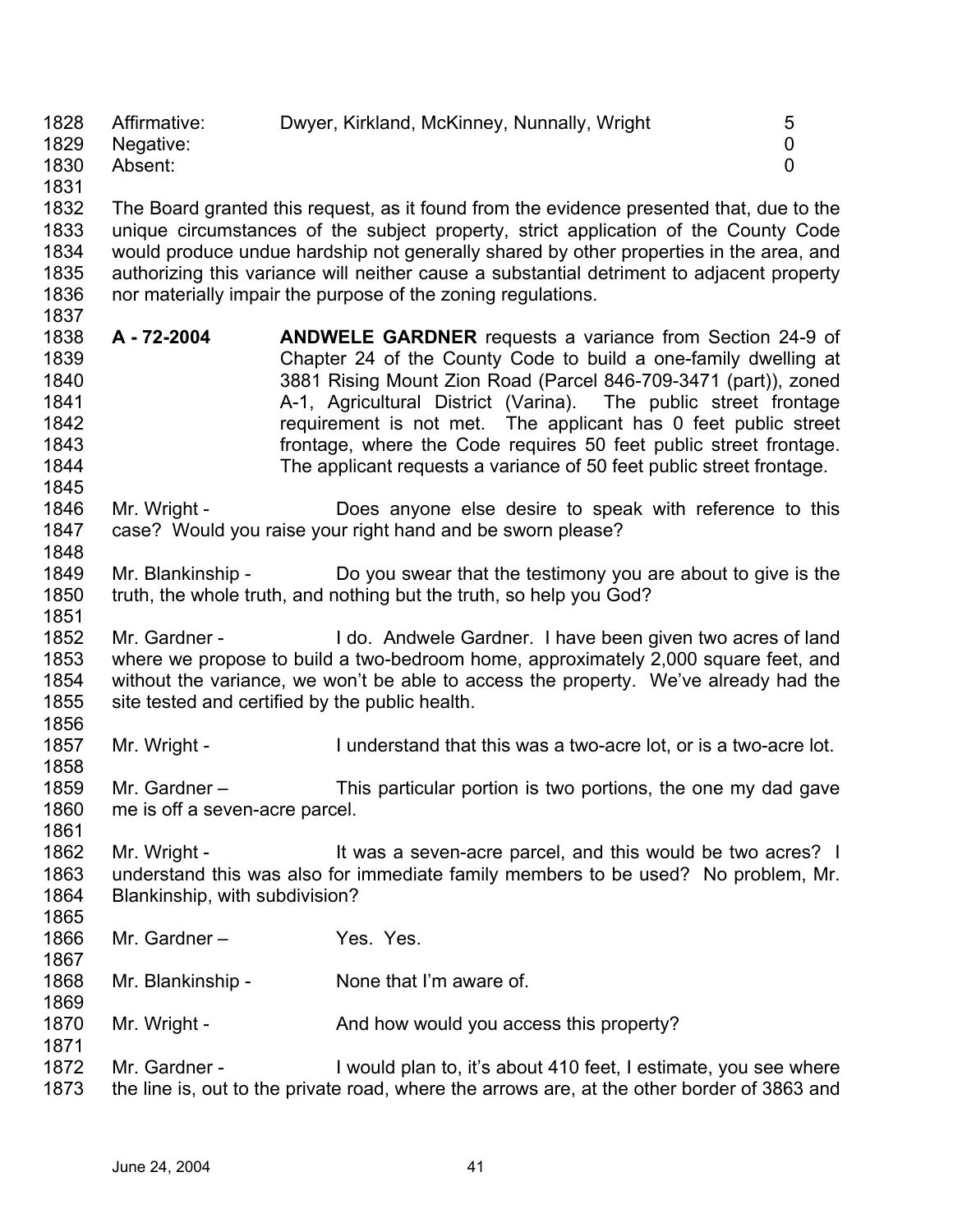| 1874                                 | 3871.                                                      |                                                                                                                                                                                                                                                                                                                                             |
|--------------------------------------|------------------------------------------------------------|---------------------------------------------------------------------------------------------------------------------------------------------------------------------------------------------------------------------------------------------------------------------------------------------------------------------------------------------|
| 1875<br>1876                         |                                                            |                                                                                                                                                                                                                                                                                                                                             |
| 1877                                 | Mr. Wright -                                               | What type of legal access do you have? I see where you<br>have it, but what gives you the right to use that area?                                                                                                                                                                                                                           |
| 1878<br>1879                         | Mr. Gardner -                                              | I don't have anything yet; it's my dad's property.                                                                                                                                                                                                                                                                                          |
| 1880<br>1881                         | Mr. Wright -                                               | You think you can convince him to give it to you?                                                                                                                                                                                                                                                                                           |
| 1882<br>1883                         | Mr. Gardner -                                              | I think so.                                                                                                                                                                                                                                                                                                                                 |
| 1884<br>1885<br>1886<br>1887         | Mr. Wright -<br>these conditions?                          | You understand that if this is approved, when you apply for<br>your building permit, there are certain conditions that you have to meet. Have you read                                                                                                                                                                                      |
| 1888<br>1889                         | Mr. Gardner -                                              | I did; I didn't quite understand them. It's kind of new to me.                                                                                                                                                                                                                                                                              |
| 1890<br>1891<br>1892                 | Mr. Wright -                                               | Ask us what you need.                                                                                                                                                                                                                                                                                                                       |
| 1893<br>1894                         | Mr. Gardner -                                              | It said immediate family members I think?                                                                                                                                                                                                                                                                                                   |
| 1895<br>1896<br>1897<br>1898<br>1899 | Mr. Blankinship -                                          | Because you are dividing the property, and it doesn't<br>comply with the subdivision regulations, the only way you can do that is if it's transferred<br>within the immediate family, so you'll just have to show evidence, when you apply for<br>your building permit, that the five acres and the two acres are both in the family still. |
| 1900<br>1901                         | Mr. Gardner -<br>recommended that the land not be divided. | I see. And the other one, I think you suggested or                                                                                                                                                                                                                                                                                          |
| 1902<br>1903                         | Mr. Wright -                                               | Which one are you referring to?                                                                                                                                                                                                                                                                                                             |
| 1904<br>1905                         | Mr. McKinney -                                             | Can't divide but three times, can you Mr. Blankinship?                                                                                                                                                                                                                                                                                      |
| 1906<br>1907<br>1908                 | Mr. Blankinship -                                          | Family subdivisions are exempt from that, family divisions.                                                                                                                                                                                                                                                                                 |
| 1909<br>1910<br>1911                 | Mr. McKinney -                                             | This dotted line with the arrow going back and forth at the<br>top of the plat – is that where the proposed driveway is?                                                                                                                                                                                                                    |
| 1912<br>1913                         | Mr. Blankinship -                                          | Yes.                                                                                                                                                                                                                                                                                                                                        |
| 1914<br>1915<br>1916                 | Mr. McKinney -<br>what's going to happen.                  | If we grant this approval, shouldn't that be a condition, that<br>this where we grant for it to be there? If he puts it somewhere else, we don't know                                                                                                                                                                                       |
| 1917<br>1918<br>1919                 | Mr. Blankinship -                                          | We can certainly do that.                                                                                                                                                                                                                                                                                                                   |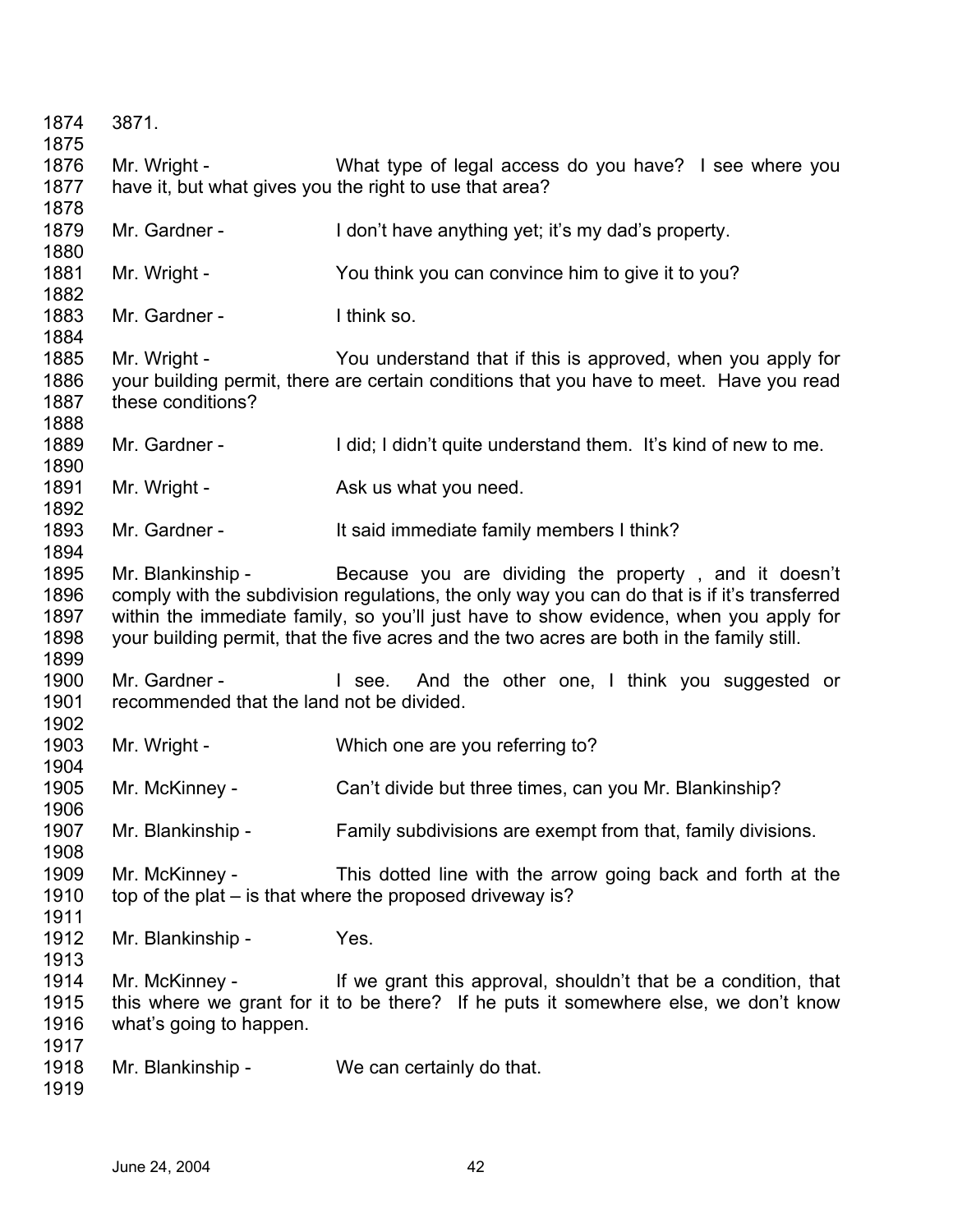1920 1921 1922 1923 1924 1925 Mr. Wright - You said you had a question about one of the other proposed conditions? Ms. Dwyer - Number 5 relates to the legal proof of access; I think that's what we were talking about when you said you had a question.

1926 1927 1928 1929 1930 Mr. Wright - Number 5 is the one I was referring to that you have to submit proof that you have legal access to the property when you obtain your building permit, and I think Mr. McKinney wanted to say that it would go along the north line of that property.

1931 1932 1933 1934 Mr. Gardner - I'm looking at Number 2, says, "The Board may find, however, that while it is reasonable to allow one dwelling on the parcel, it is not necessary to allow the parcel to be divided."

- 1935 Mr. Wright - Number 2 where?
- 1937 Mr. Blankinship - The evaluation.

1939 1940 1941 1942 Mr. Wright - That's just for information. Really, what I'm referring to are the suggested conditions which would apply to this case that we are talking about. Any further questions of members of the Board? Anyone here in opposition to this request?

1943 1944 1945 1946 1947 After an advertised public hearing and on a motion by Mr. Nunnally, seconded by Mr. McKinney, the Board **granted** application **A-72-2004** for a variance to build a one-family dwelling at 3881 Rising Mount Zion Road (Parcel 846-709-3471 (part)). The Board granted the variance subject to the following conditions:

1948 1949 1. This variance applies only to the public street frontage requirement. All other applicable regulations of the County Code shall remain in force.

1951 1952 1953 1954 2. Approval of this request does not imply that a building permit will be issued. Building permit approval is contingent on Health Department requirements, including, but not limited to, soil evaluation for a septic drainfield and reserve area, and approval of a well location.

1956 1957 1958 1959 3. At the time of building permit application, the applicant shall submit the necessary information to the Department of Public Works to ensure compliance with the requirements of the Chesapeake Bay Preservation Act and the code requirements for water quality standards.

1960

1950

1955

1936

1938

1961 1962 1963 4. At the time of building permit application the owner shall demonstrate that the parcel created by this division has been conveyed to members of the immediate family, and the subdivision ordinance has not been circumvented.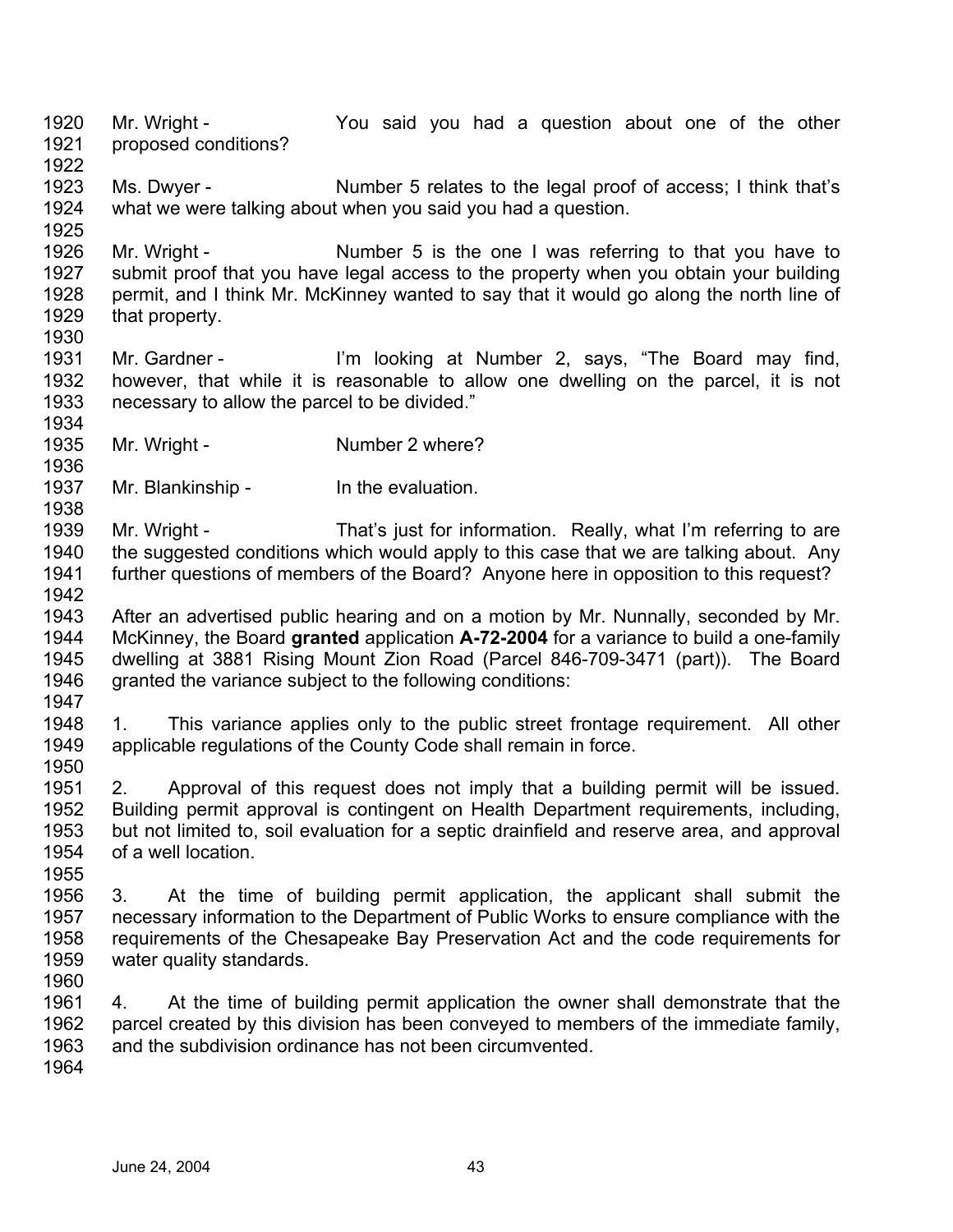1965 1966 1967 1968 5. [Amended] The applicant shall present proof with the building permit application that a legal access to the property has been obtained along the north property line, as shown on the plan submitted with the application.

1969 1970 1971 1972 1973 6. The owners of the property, and their heirs or assigns, shall accept responsibility for maintaining access to the property until such a time as the access is improved to County standards and accepted into the County road system for maintenance.

| 1974 | Affirmative: | Dwyer, Kirkland, McKinney, Nunnally, Wright |  |
|------|--------------|---------------------------------------------|--|
| 1975 | Negative:    |                                             |  |
| 1976 | Absent:      |                                             |  |

- 1977 1978 1979 1980 1981 1982 The Board granted this request, as it found from the evidence presented that, due to the unique circumstances of the subject property, strict application of the County Code would produce undue hardship not generally shared by other properties in the area, and authorizing this variance will neither cause a substantial detriment to adjacent property nor materially impair the purpose of the zoning regulations.
- 1984 1985 1986 1987 1988 1989 Ms. Dwyer - May I ask Mr. Blankinship a question about that? Will this applicant need to come back to get variances for setbacks, since they don't have road frontage. How are they going to meet setbacks? As measured from the road to the house for front yard setback and side yard setback and all that. How is all that handled in such an unusual case as this?
- 1990 Mr. Blankinship - We would measure from their property line.
- 1992 1993 Ms. Dwyer - So you wouldn't be measuring from Mt. Rising Zion Road?
- 1994 1995 1996 Mr. Blankinship - Right. We would count the property line where the access meets this property, is what we would consider the front lot line.
- 1997 Mr. Wright - That's what we've been doing for years.
- 1999 Mr. Blankinship - And according to his sketch, it complies.
- 2001 2002 2003 Ms. Dwyer - Would they have to set back fifty feet from the property line to account for their access road, or would it just be front setback from the property line?
- 2004 2005 2006 Mr. Blankinship - From the property line. This looks like he has plenty of room there; we should be able to locate it if what he has sketched complies.
- 2007 2008 2009 2010 **A - 73-2004 JONATHAN W. POWELL** requests a variance from Section 24-9 of Chapter 24 of the County Code to build a one-family dwelling at 2555 Yarnell Road (Parcel 815-695-1018), zoned A-1, Agricultural District (Varina). The public street frontage requirement is not met.

1983

1991

1998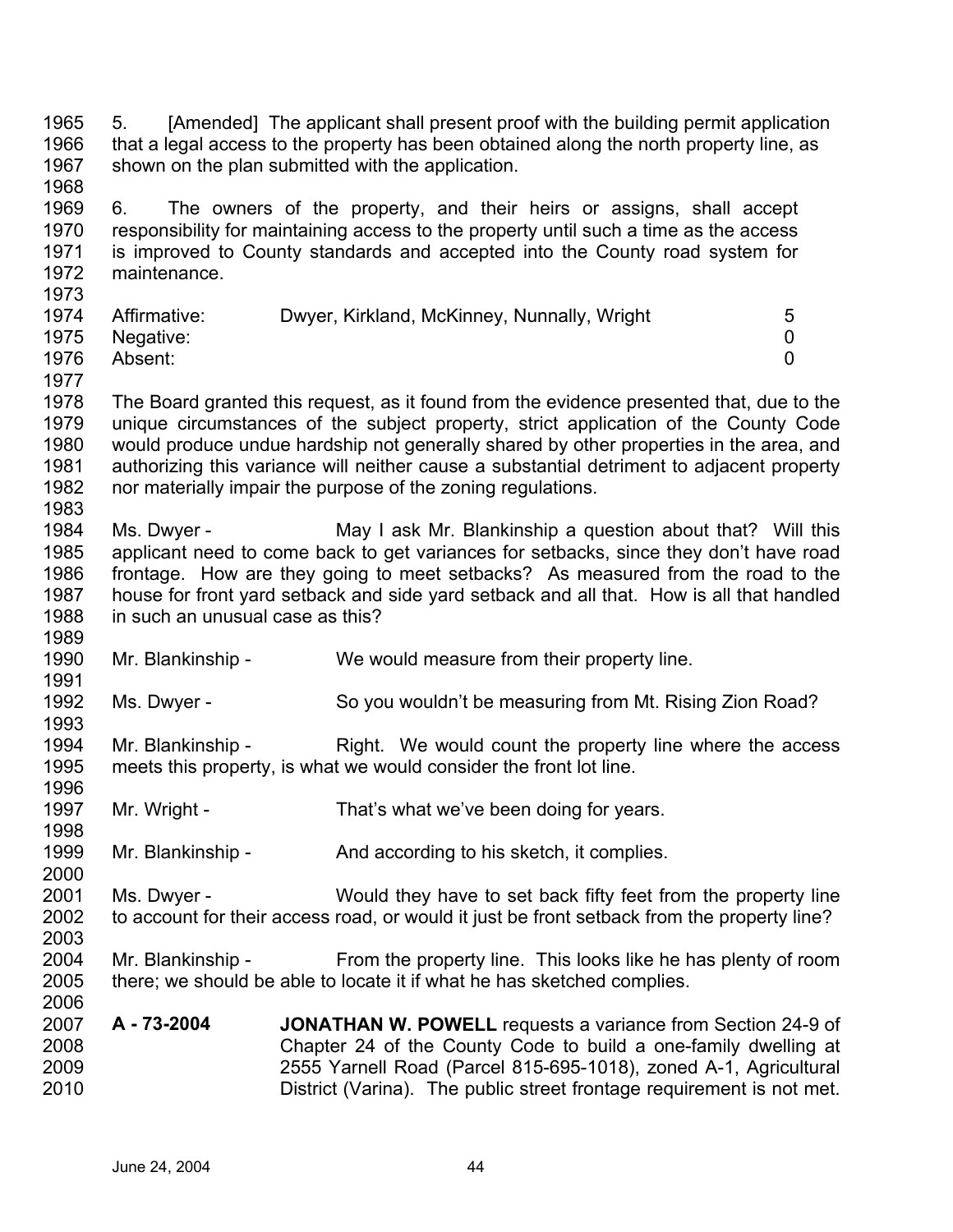- 2011 2012 The applicant has 0 feet public street frontage, where the Code requires 50 feet public street frontage. The applicant requests a
- 2013 2014

variance of 50 feet public street frontage.

- 2015 2016 2017 Mr. Wright - **Does anyone else desire to speak with reference to this** case? Would you raise your right hand and be sworn please?
- 2018 2019 Mr. Blankinship - Do you swear that the testimony you are about to give is the truth, the whole truth, and nothing but the truth, so help you God?
- 2020 2021 2022 2023 2024 2025 2026 2027 2028 2029 2030 2031 2032 2033 2034 2035 2036 2037 2038 2039 2040 2041 2042 Mr. Powell - The Yes I do. Jonathan W. Powell. I purchased a piece of property that was actually behind this piece of property, I think, back in December or January, I don't remember the exact date. When I purchased it, my agent explained to me that a variance had already been approved to go ahead and build a house for me and my family. After I closed on the house, I came to realize two things, the hard way. Another thing, too, is it didn't meet normal perk conditions; I had to pay quite a substantial amount of money to have an alternate septic system designed for it. I was okay with that because I pretty much knew that going into it. Once I got to the point to try to apply for a building permit, I realized two things, one, the variance had expired, which I wasn't aware of when I bought it, so I had to reapply and come back a couple of months ago and get that re-certified or re-issued. Another thing that I was very surprised of, is once I got to the point of paying for everything, and months after the fact, ready to build my house, I realized that the property was actually landlocked, and I could not get access any way from anybody around there. Basically, my only option after consulting my attorney, who represented me to buy it, if I still wanted to build a house, was to buy the lot right in front of it, which is this lot, and pretty much the lot in the back, the variance on that does me no good at this point. I'm just trying to build a house down there for myself and my family. The access to this property is not a problem; it just doesn't have a variance, and I thought the variance would extend to this one because they were connected, but I found out that it wasn't connected. It is connected, but the variance is not transferable to this piece of property as well.
- 2043 2044 2045 Mr. Wright - The Mr. Powell, you say you own this parcel. Why do we have the property owner listed as Edward R. and Nancy Baker?

2046 2047 Mr. Powell - The I just purchased it within the last two weeks.

2048 2049 Mr. Wright - Since this application was done, you've purchased it?

2050 2051 2052 Mr. Powell - The Yes sir. Actually I purchased it, I was closing on it at 5:00 o'clock the day I filed this application, and it took a couple of weeks for it to record.

2053 2054 2055 Mr. Wright - So you haven't actually closed on the purchased yet? Mr. Powell - Yes sir, I have.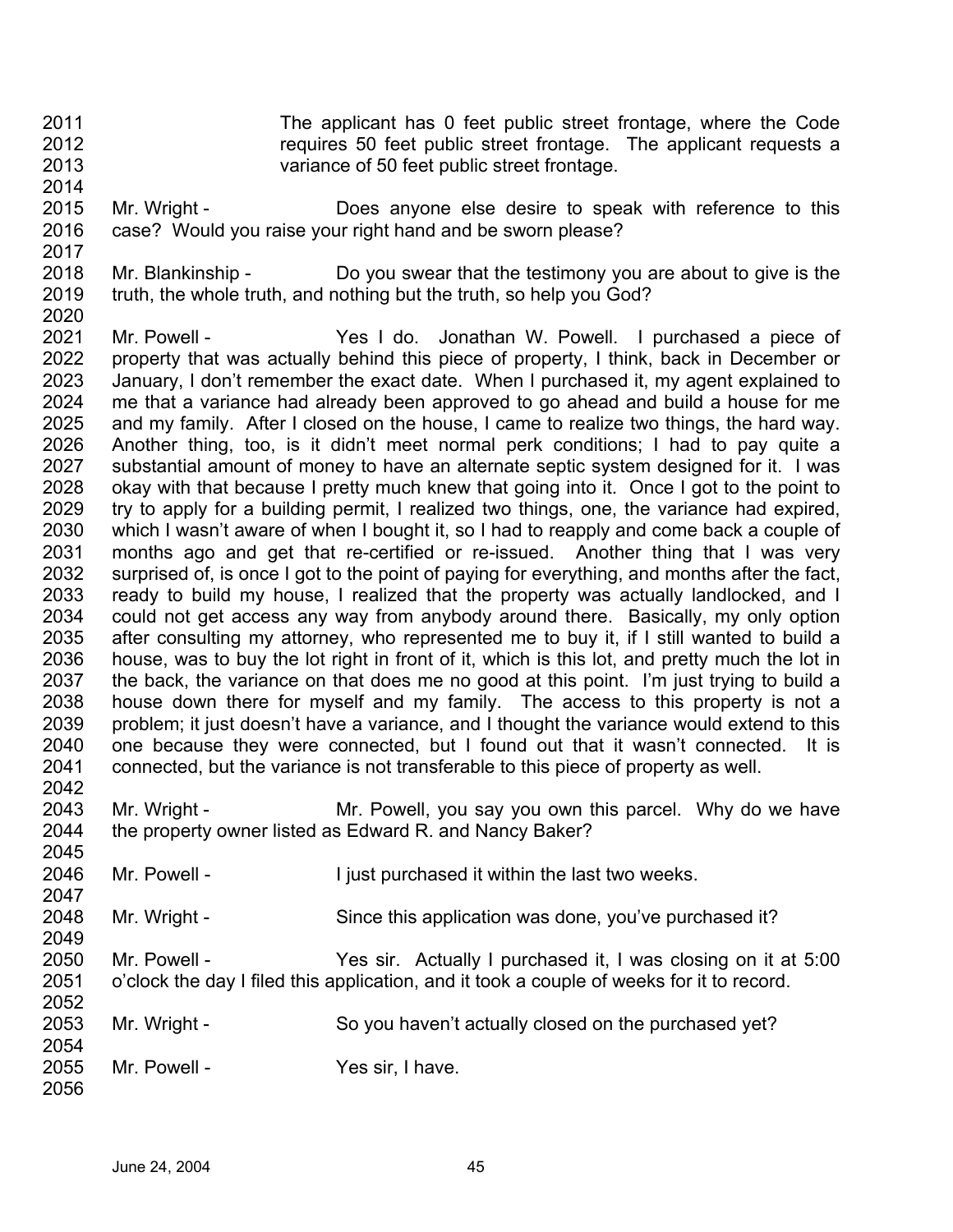2057 2058 2059 Mr. Blankinship - So how many houses do you intend to build now, one or two?

2060 2061 2062 2063 2064 Mr. Powell - Intend to build one. The property in the back I have sold because it has no value to me. Basically that's the purpose of me, I'm going to build my house on this front lot because the back lot has no, in my opinion, value to me, for what I want to do. I really didn't have the money to buy the front lot, so basically I had to sell the back lot to pay for the front lot, out of necessity.

2066 2067 2068 Ms. Dwyer - It looks like a private road is noted on the drawing that we have, so how is it that you have access to this lot, but not the lot behind it?

2069 2070 2071 2072 2073 2074 2075 2076 Mr. Powell - It's a thirty-foot private road that goes back to both lots, and it actually shows, I don't have the plat in front of me, it actually shows the road that actually goes through both lots. The only difference is, apparently I'm just finding out that Mr. Baker, originally when he divided he divided this property for his kids back in the '40's or '50's, whenever he acquired it, I don't remember the exact date, but basically what he did, is he gave access to this lot that I've now bought, but he didn't give access to the one behind it. That's information that I found out the hard way.

- 2077 2078 2079 Mr. Wright - What you're saying is that the road that extends back, he granted the right to use that to this lot but not to the lot to the rear of this.
- 2080 2081 Mr. Powell - Yes sir, that's correct, and I did not know that when I bought it.
- 2083 Mr. Wright - So he owns the road, I take it.
- 2085 Mr. Powell - Yes sir, that's correct. He also owns all the land behind it.
- 2087 Mr. Wright - Who maintains the road?
- 2089 2090 2091 2092 Mr. Powell - The I'm not really sure at this point. I've already talked to my lender, and the attorney, as a requirement of building the house back here, I'm going to have to have a road maintenance agreement of some type and take care of it, which I'm willing to do.
- 2094 2095 Ms. Dwyer - Has an easement been granted for the use of that road?
- 2096 2097 2098 Mr. Powell - The Yes. I don't have a problem now that I've bought this lot, I don't have an issue. Everything's ready to go. I still need a separate variance to be able to build on this lot.
- 2100 2101 2102 Mr. Wright - What you're saying, there's something of record that grants this lot the right to use that road, which would have to be submitted if proven to the office when he applies for his building permit.

2065

2082

2084

2086

2088

2093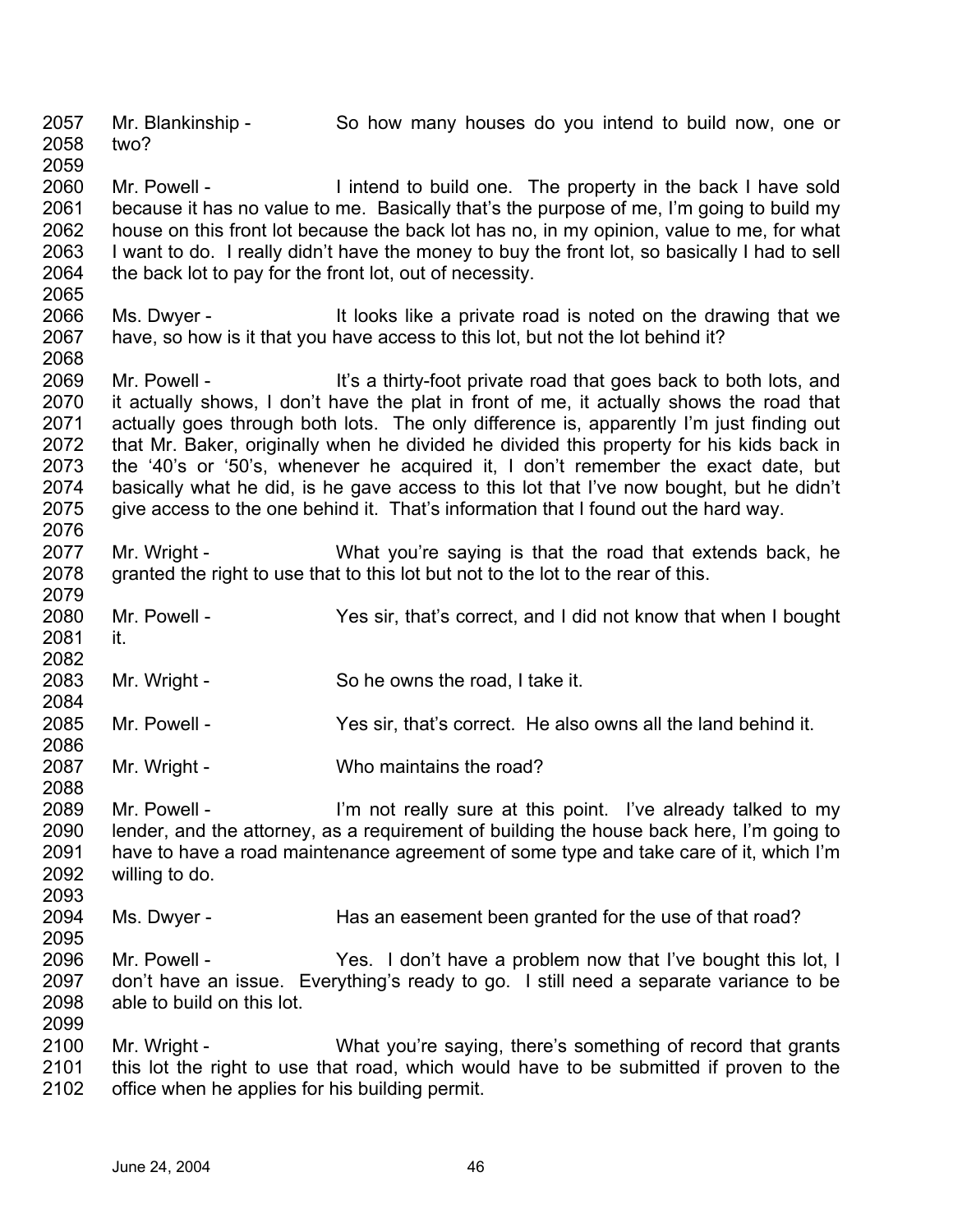2103 2104 2105 2106 2107 2108 2109 2110 2111 2112 2113 2114 2115 2116 2117 2118 2119 2120 2121 2122 2123 2124 2125 2126 2127 2128 2129 2130 2131 2132 2133 2134 2135 2136 2137 2138 2139 2140 2141 2142 2143 2144 2145 2146 2147 2148 Mr. Powell - Right. There's a road there, but I just didn't have the access or right to use the road for the back lot. Ms. Dwyer - So who bought the back lot? Mr. Powell - I sold that to a guy who is going to try to obtain access from the people in the front, I forget their name; it's Mr. and Mrs. Baker's son and daughterin-law, who will eventually build a house on it. My only intention was to sell that; I didn't make one penny of profit, to get, to be able to buy this lot so I could build my house. Mr. Wright - The Have you read the suggested conditions for this case, Mr. Powell? Mr. Powell - I have read some of them, sir, and I apologize, I was actually living in a hotel because I was planning on starting my house a couple of months ago, and everything's in a P. O. Box, so I have not read what you have sent to me. Mr. Wright - You'll need to look at those conditions to make sure that you're in accord with it. If this is approved, it would be subject to these conditions. Ms. Dwyer - So this is what happens when we have family subdivisions down the line? I'm wondering if that was just an oversight, not including that last lot. We'll probably be seeing that again when someone else buys it. Mr. Wright - Each case has to stand on its own. Mr. McKinney - Who's your closing attorney, Mr. Powell? Mr. Powell - Brian Stevens. I've got title insurance, and he told me the option would be to go to court and try to pursue some type of a variance, but he said that could take up to two years to get. I wasn't in a position to wait two years to try to build a house, after I'd already been six months behind schedule at that point. Mr. McKinney - And you put a mortgage on this property? Mr. Powell - No sir, I paid for the property with cash, and I can't get a mortgage until I have access. Mr. Wright - Would you just take a look at those conditions and insure that you're in accord with them. Mr. Powell - I actually have not applied for a new building permit on this, because I knew that once I spoke to the guy on the original lot, that I couldn't do anything without access. It was also without a variance that would adhere to the 50-foot road frontage.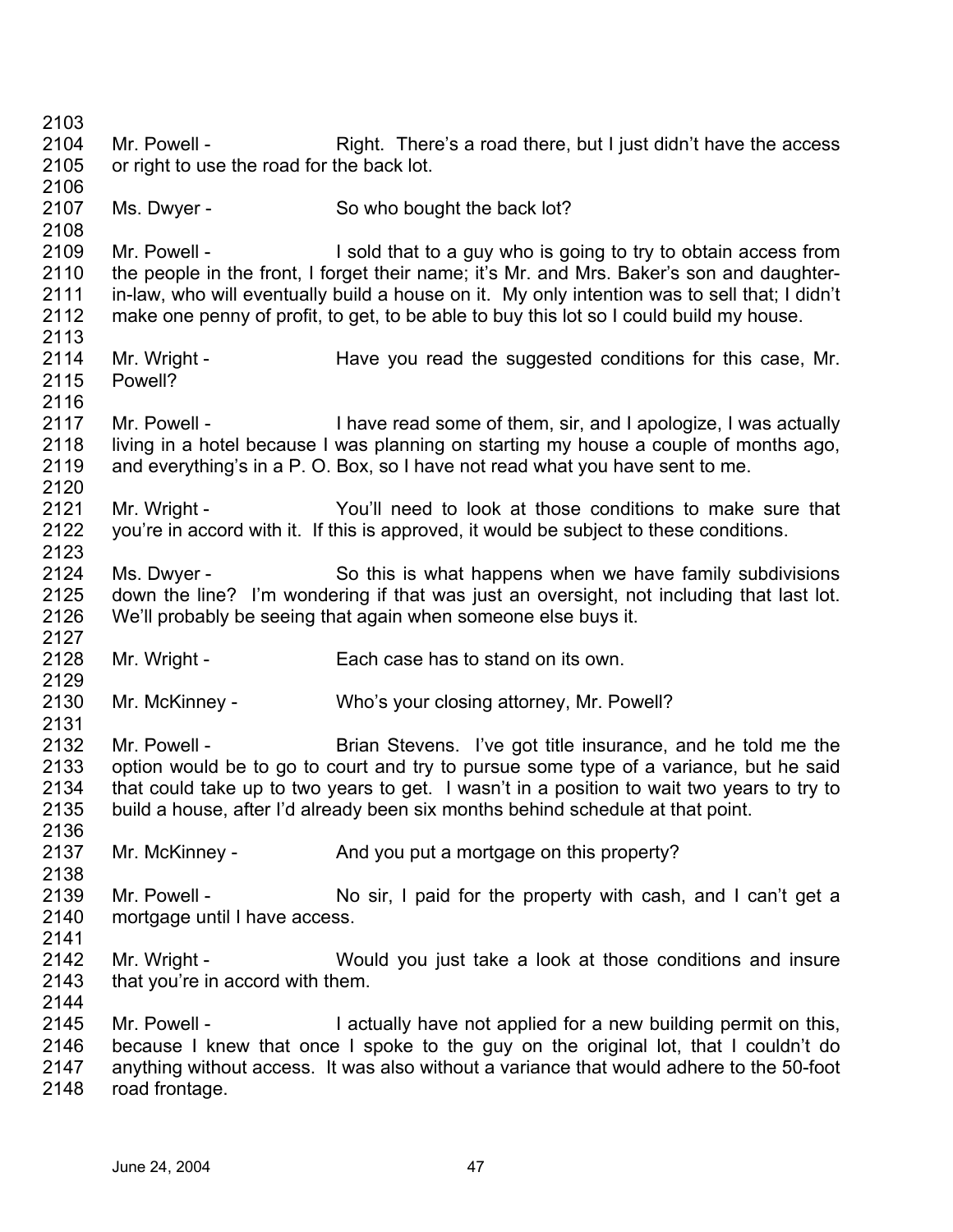| 2149 |                                                      |                                                                                            |
|------|------------------------------------------------------|--------------------------------------------------------------------------------------------|
| 2150 | Mr. Wright -                                         | All of this would apply when you apply for your building                                   |
| 2151 | permit. You have to satisfy these conditions.        |                                                                                            |
| 2152 |                                                      |                                                                                            |
|      |                                                      |                                                                                            |
| 2153 | Mr. Powell -                                         | Yes sir, I understand that.                                                                |
| 2154 |                                                      |                                                                                            |
| 2155 | Mr. Wright -                                         | Any further questions of members of the Board?                                             |
| 2156 |                                                      |                                                                                            |
| 2157 | Ms. Dwyer -                                          | Would your house be oriented to the access road, the front                                 |
| 2158 | of the house would be facing the access road?        |                                                                                            |
| 2159 |                                                      |                                                                                            |
| 2160 | Mr. Powell -                                         | I'd planned on having the front of the house facing the main                               |
| 2161 | road; it would be parallel with the main state road. |                                                                                            |
| 2162 |                                                      |                                                                                            |
| 2163 | Ms. Dwyer -                                          | Is that Yarnell, as opposed to the access road?                                            |
| 2164 |                                                      |                                                                                            |
| 2165 | Mr. Powell -                                         | Yes ma'am, that's correct.                                                                 |
| 2166 |                                                      |                                                                                            |
| 2167 | Ms. Dwyer -                                          | The house next door to you, 2551, as it's identified on our                                |
| 2168 | picture – how is that house oriented?                |                                                                                            |
| 2169 |                                                      |                                                                                            |
| 2170 | Mr. Powell -                                         | That house is actually oriented, facing toward the private                                 |
| 2171 |                                                      | road that comes back, but the good thing about this whole situation is that the lots are   |
| 2172 |                                                      | very wooded, and you can't even see the houses next to you back there behind that          |
| 2173 |                                                      |                                                                                            |
|      | house.                                               |                                                                                            |
| 2174 |                                                      |                                                                                            |
| 2175 | Mr. Wright -                                         | What size is the lot?                                                                      |
| 2176 |                                                      |                                                                                            |
| 2177 | Mr. Powell -                                         | Each one of them is a 1.3-acre lot, approximately. I think                                 |
| 2178 |                                                      | one of them may be a little less, but somewhere in the range.                              |
| 2179 |                                                      |                                                                                            |
| 2180 | Mr. Wright -                                         | Any further questions of members of the Board? Is anyone                                   |
| 2181 | here in opposition to this request?                  |                                                                                            |
| 2182 |                                                      |                                                                                            |
| 2183 |                                                      | After an advertised public hearing and on a motion by Mr. Nunnally, seconded by Mr.        |
| 2184 |                                                      | McKinney, the Board granted application A-73-2004 for a variance to build a one-family     |
| 2185 |                                                      | dwelling at 2555 Yarnell Road (Parcel 815-695-1018). The Board granted the variance        |
| 2186 | subject to the following conditions:                 |                                                                                            |
| 2187 |                                                      |                                                                                            |
| 2188 | 1.                                                   | This variance applies only to the public street frontage requirement. All other            |
| 2189 |                                                      | applicable regulations of the County Code shall remain in force.                           |
| 2190 |                                                      |                                                                                            |
| 2191 | 2.                                                   | Approval of this request does not imply that a building permit will be issued.             |
| 2192 |                                                      | Building permit approval is contingent on Health Department requirements, including,       |
| 2193 |                                                      | but not limited to, soil evaluation for a septic drainfield and reserve area, and approval |
|      | of a well location.                                  |                                                                                            |
| 2194 |                                                      |                                                                                            |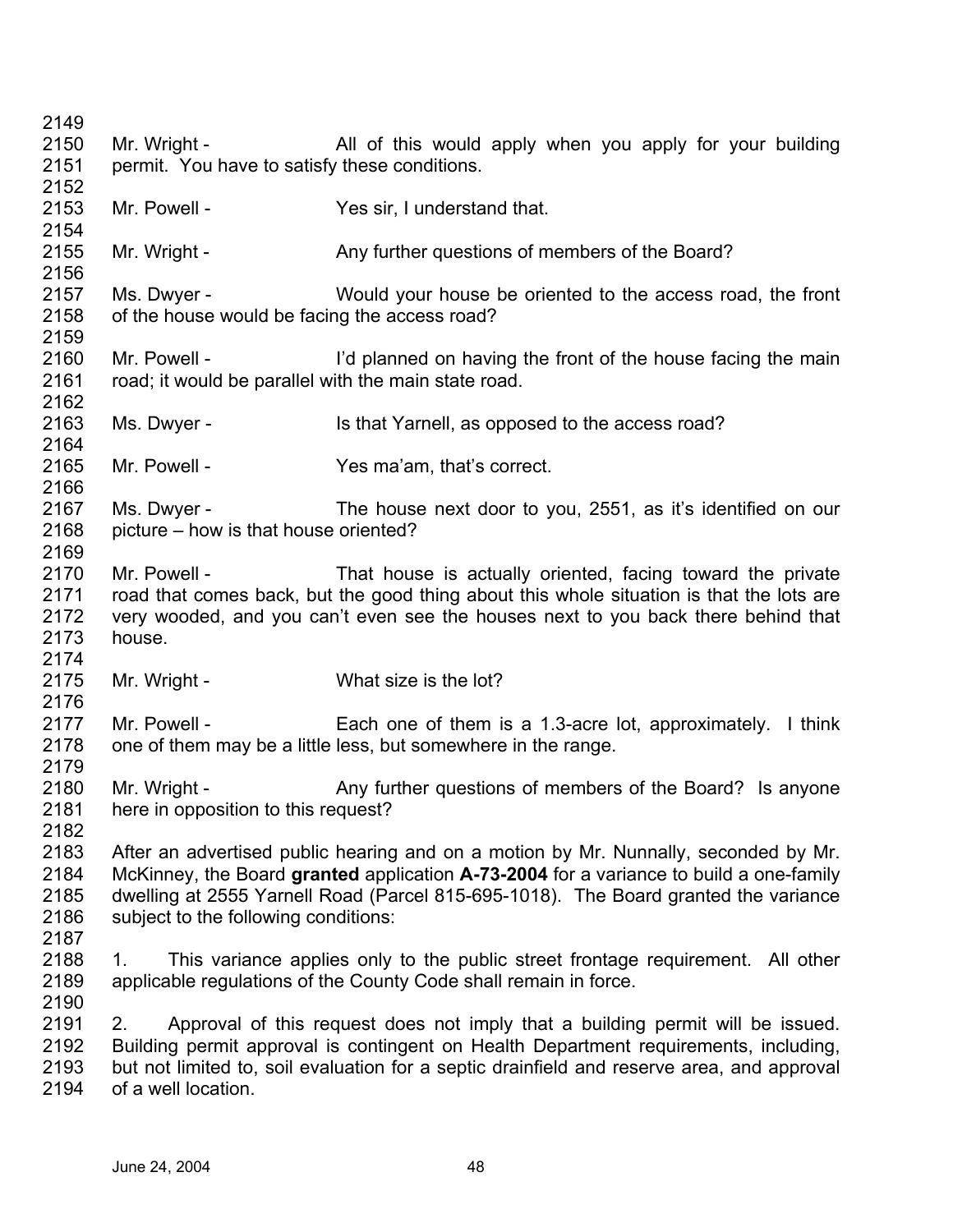- 2195 2196 2197 2198 2199 3. At the time of building permit application, the applicant shall submit the necessary information to the Department of Public Works to ensure compliance with the requirements of the Chesapeake Bay Preservation Act and the code requirements for water quality standards.
- 2201 2202 2203 4. The applicant shall present proof with the building permit application that a legal access to the property has been obtained.
- 2204 2205 2206 2207 5. The owners of the property, and their heirs or assigns, shall accept responsibility for maintaining access to the property until such a time as the access is improved to County standards and accepted into the County road system for maintenance.

| 2208 | Affirmative: | Dwyer, Kirkland, McKinney, Nunnally, Wright |  |
|------|--------------|---------------------------------------------|--|
| 2209 | Negative:    |                                             |  |
| 2210 | Absent:      |                                             |  |
| 2211 |              |                                             |  |

2212 2213 2214 2215 2216 The Board granted this request, as it found from the evidence presented that, due to the unique circumstances of the subject property, strict application of the County Code would produce undue hardship not generally shared by other properties in the area, and authorizing this variance will neither cause a substantial detriment to adjacent property nor materially impair the purpose of the zoning regulations.

- 2218 2219 2220 2221 2222 2223 **UP- 17-2004 YOUTH LIFE FOUNDATION** requests a temporary conditional use permit pursuant to Section 24-116(c)(1) of Chapter 24 of the County Code to place a temporary classroom trailer at 3800 Delmont Street (Parcel 793-737-2374), zoned R-6, General Residence District (Fairfield).
- 2224 2225 2226 Mr. Wright - **Does anyone else desire to speak with reference to this** case? Would you raise your right hand and be sworn please?
- 2227 2228 2229 Mr. Blankinship - Do you swear that the testimony you are about to give is the truth, the whole truth, and nothing but the truth, so help you God?
- 2230 2231 2232 2233 2234 2235 2236 2237 2238 2239 2240 Mr. Cullather - I do. Jack Cullather. This is Heather Brown, who runs the Youth Life Foundation, which is located right now over at Delmont Plaza Apartments, over on Delmont Street. The Youth Life Foundation is an offshoot of the Darryl Green Foundation, which has helped fund this, and they operate on a one-on-one basis, with after-school kids. The progress they've made has been very significant, and that has led to the expanding of the program. These are strictly for kids at Delmont Plaza. What we would like to request, while the suggestions of the staff normally would be appropriate since this is a two-year grant for temporary use, is toilet facilities are only 16 feet away in the recreation building, we think we would like to have Number 3 not apply. In addition, since this is a two-year basis, submitting a detailed landscape plan and maintaining that would be not only costly, but it would also probably just start growing as

2200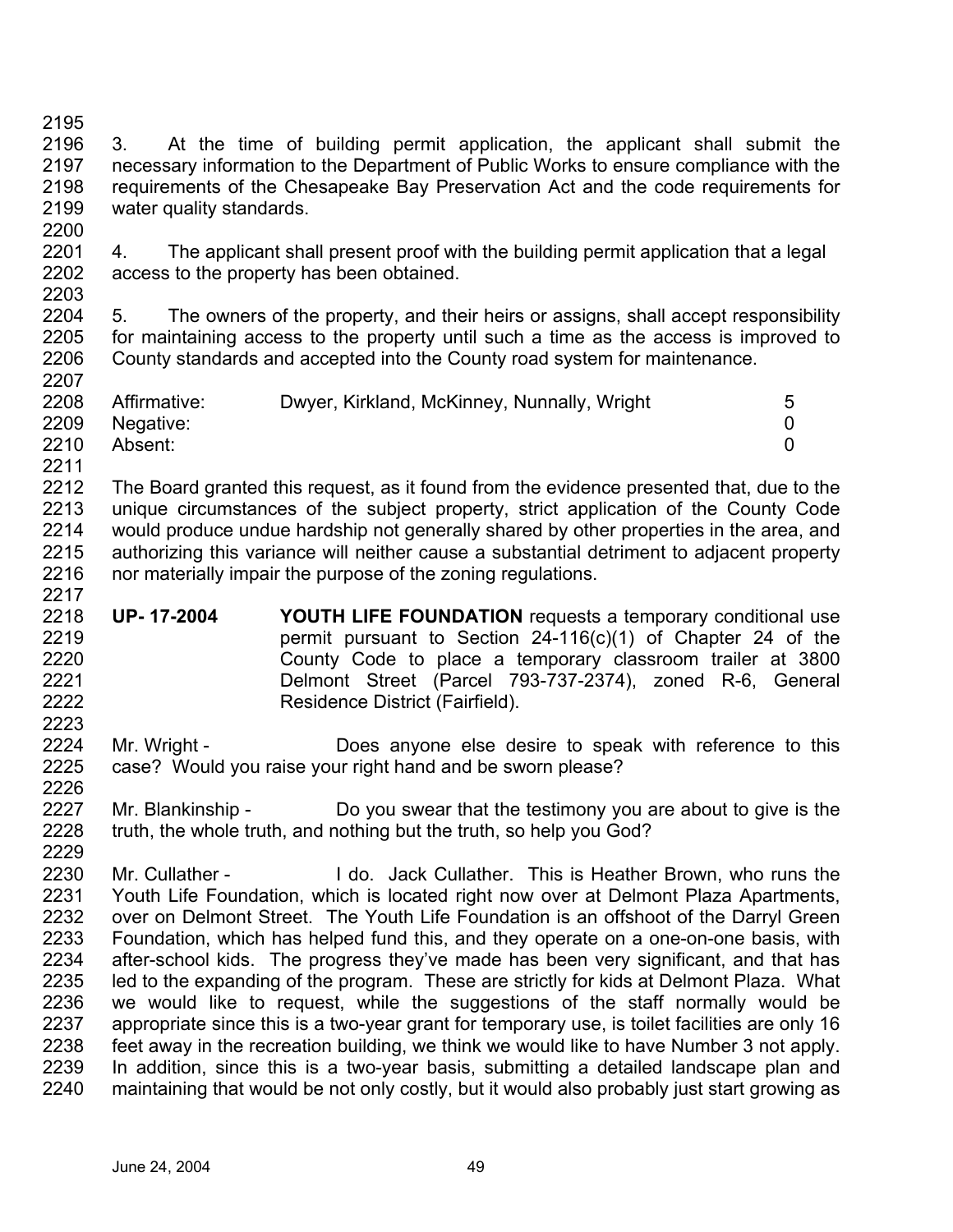we're moving the trailer back out. What they will be doing, is I'd like to have required skirting put into this application so that the trailer does get skirted, and they will voluntarily be planting flowers and things like that around the trailer. Mr. Wright - The You're saying, when would the trailer be removed? Mr. Cullather - In two years. Mr. Wright - So within the two-year deadline. Mr. Cullather - The Yes sir. Mr. McKinney - What do they do in this Youth Foundation, Mr. Cullather? Mr. Cullather - Till let Ms. Brown answer that. Ms. Brown - We meet with the children every day after school and for six weeks in the summer. They are children who are at risk. The average income is \$5,000, so we do academics with them, character training, computer skills, with the children, and then we also have programs with the parents as well. Mr. McKinney - What do you mean, at risk? Ms. Brown - The children are in the lowest school in Henrico County, Glen Lea Elementary School, so they have previously just kind of roamed around that area, and so we're taking all the elementary school and getting them into a program to get them off the streets and into something productive in their afternoons and in the summer. Mr. McKinney - What's the age group? Ms. Brown - Kindergarten through sixth grade. Mr. McKinney - Then what happens to them after sixth grade? Ms. Brown - We keep them through high school; we just start with them in elementary school, and so we took them K-5, and our fifth graders will now move on to sixth, and so we'll keep them all the way through high school. Mr. McKinney - But you said kindergarten through sixth grade. Ms. Brown - Right now that's the ages. Mr. Blankinship - Next year it'll be K-seventh. Ms. Brown - The Music Histography It keeps adding each year.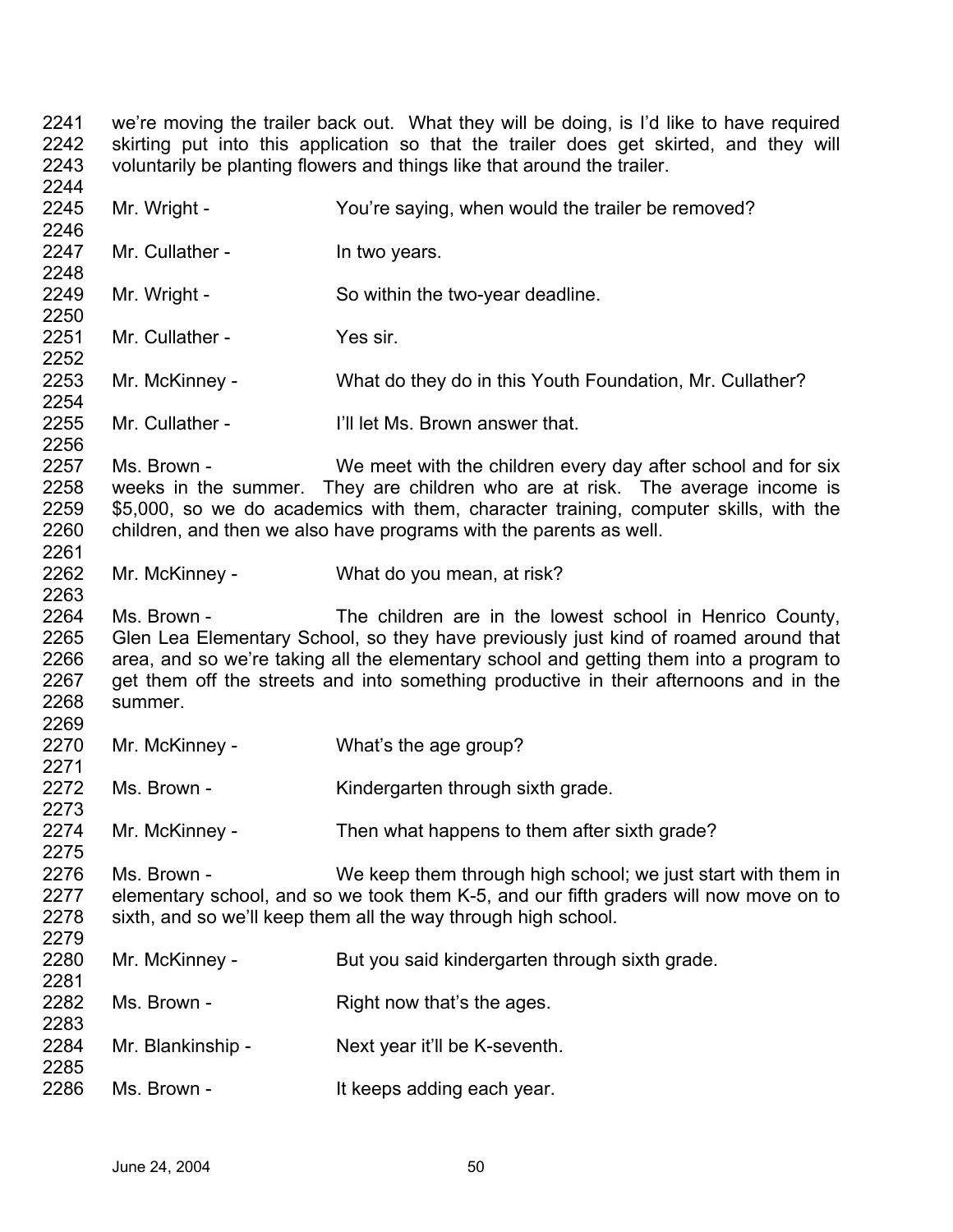2287 2288 2289 2290 2291 2292 2293 2294 2295 2296 2297 2298 2299 2300 2301 2302 2303 2304 2305 2306 2307 2308 2309 2310 2311 2312 2313 2314 2315 2316 2317 2318 2319 2320 2321 2322 2323 2324 2325 2326 2327 2328 2329 2330 2331 2332 Ms. Dwyer - Can you show us on the aerial photograph where the trailer will be located? Mr. Cullather - Right where that mark is, where those two cars are, it would be back in that corner right along there, that's correct. Mr. McKinney - You say it's how far from the restroom? Mr. Cullather - Yes, the restrooms are right there in that adjacent building. It's a recreation room that I've let Youth Life use, and have been very excited about the developments that have taken place there. It's really turned the community, especially the single mothers, into being more responsible, and actually they are attending some of the classes themselves. Keep in mind the ratio on some of these kids is almost one to one. Heather has volunteers coming in from the other school systems to help with these kids in the afternoon, so it's not like a child would go to the bathroom by herself. Mr. Wright - So that building that we see there, to the left of the hand, is a recreation building? Mr. Cullather - Yes sir, that's where the classes are now. There are two restrooms in there, that are handicapped accessible. Mr. McKinney - The you going to build a permanent building? You said two years for this trailer – what happens after two years? Mr. Cullather - The I'll let her address that. My intention would be to pursue this further. If the program continues as a success, it hopefully would lead to a permanent building. This is only the third affiliation with the Darryl Green Foundation, and they are now providing some substantial grants to this operation, so it's a very exciting opportunity for a very high risk, at-risk children's neighborhood, to help the situation that volunteers are doing this. Mr. McKinney - What are their hours of operation, Ms. Brown? Ms. Brown - The summer we go from July 5 to August 12, from 9 to 3, and then in the after school, we're with the children when they get off the bus at 2:15 until 6:00 o'clock. Mr. McKinney - Do you run this through the winter months also? Ms. Brown - Yes, it's a full-year program. Mr. McKinney - The What happens if you have real inclement weather, and somebody has to use the restroom?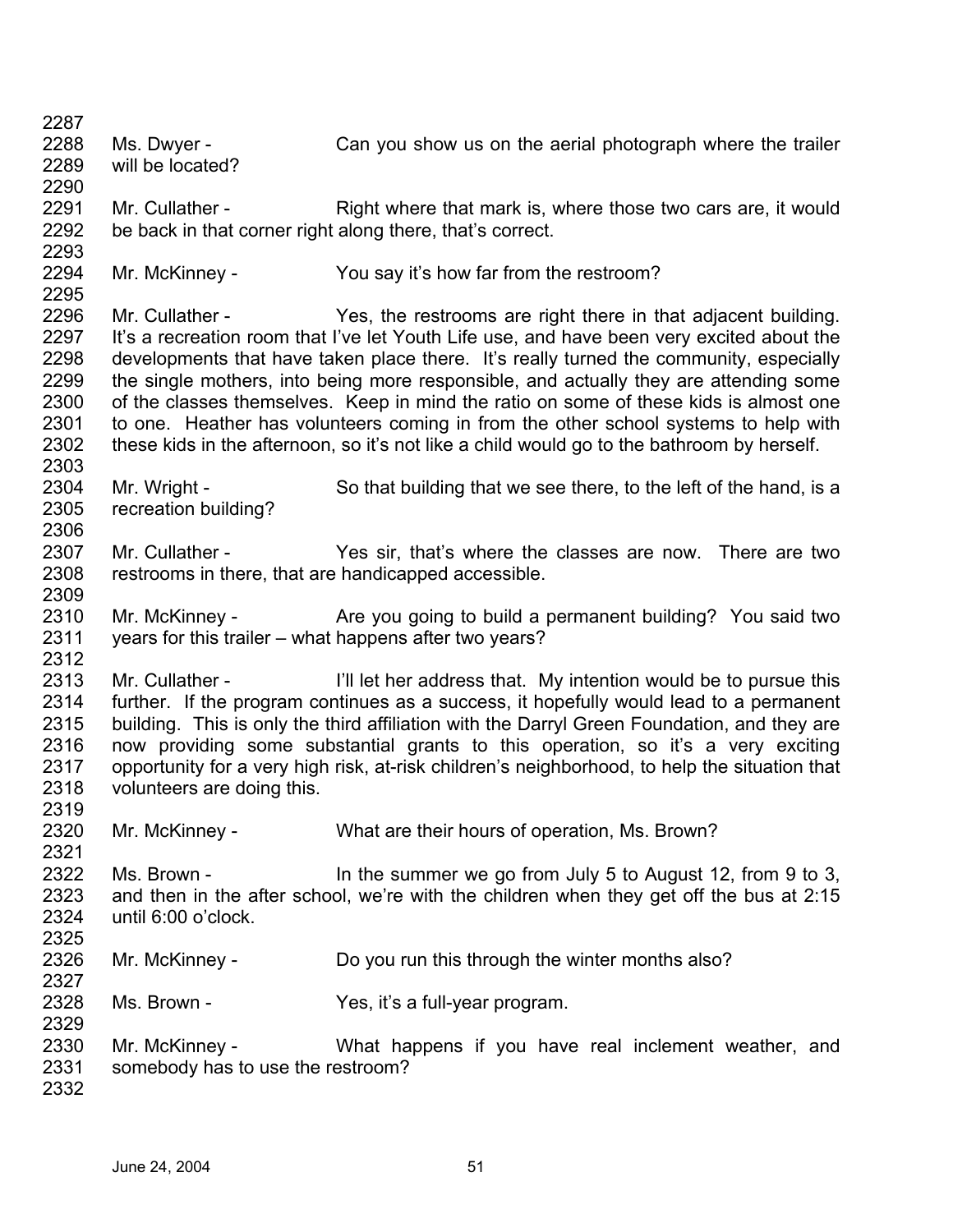2333 2334 2335 2336 2337 2338 2339 2340 2341 2342 2343 2344 2345 2346 2347 2348 2349 2350 2351 2352 2353 2354 2355 2356 2357 2358 2359 2360 2361 2362 2363 2364 2365 2366 2367 2368 2369 2370 2371 2372 2373 2374 2375 2376 2377 2378 Ms. Brown - If it's inclement weather, we won't be in session. We follow what Henrico County does, and we wouldn't be in session. We'd be at home. Mr. McKinney - I thought that was the reason for this, was to get them here and out of the environment, but I would presume if they came, they would be in the recreation center, and not in the trailer. Ms. Brown - Correct, yes. Mr. McKinney - Just for the purpose of using the facilities. Ms. Dwyer - You'll still have full use of the recreation center? Ms. Brown - Yes, we will. This will just provide us with extra space as we grow and have more children, to have separate classrooms for the older ones. Ms. Dwyer - I'm thinking in public schools when they have trailers, they usually don't have restrooms. Ms. Brown - And this trailer does not have restrooms in it. Mr. McKinney - How many children do you have now? Ms. Brown - Right now we have fifteen. Mr. McKinney - You have how many supervisors, so to speak? Ms. Brown - For the summer, we have myself, a certified teacher, two interns, and another teacher who will be there just for the summer, and then we have twenty volunteers who come throughout the week. Mr. Wright - You say the hours are 9 to 6? Is that Monday through Friday, or is that …………… Ms. Brown - No, the hours are 9 to 3 in the summer, Monday through Thursday. The hours in the school year are 2:15 to 6:00 o'clock, and that runs Monday through Friday. Ms. Dwyer - **Mr. Blankinship, with the detailed landscaping request, what** was envisioned there by the Planning Office? Mr. Blankinship - Normally when we do office trailers, a sales trailer or something like that, we get a row of shrubs in front of it, just to soften the look of the screening. It's our standard condition. Mr. Wright - This overhead picture shows some sort of screening to the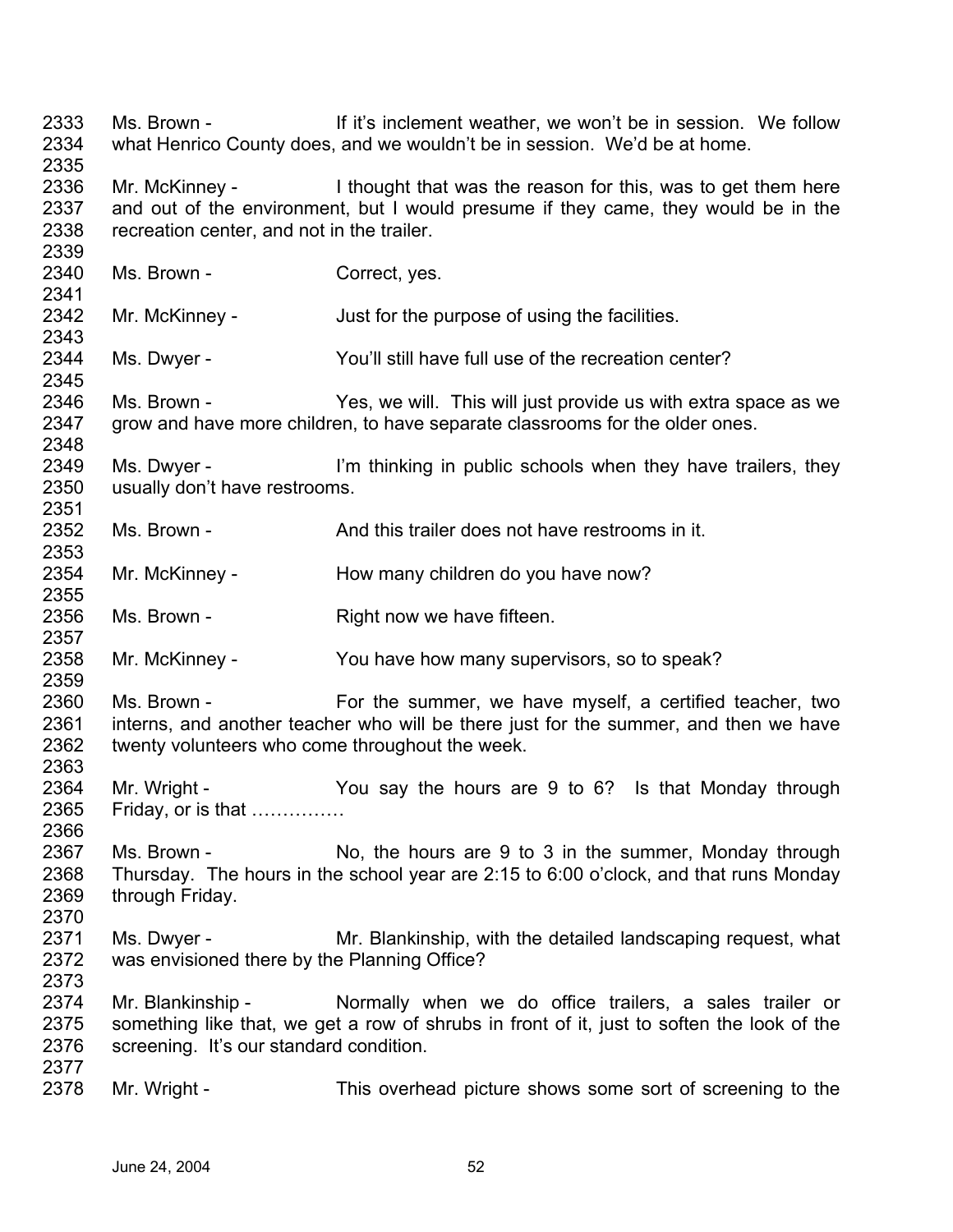| 2379<br>2380                         |                                                       | right there. Do you see those trees or bushes or what?                                                                                                                                                                                                                                                                                             |
|--------------------------------------|-------------------------------------------------------|----------------------------------------------------------------------------------------------------------------------------------------------------------------------------------------------------------------------------------------------------------------------------------------------------------------------------------------------------|
| 2381<br>2382                         | M. Cullather -                                        | There are some pine trees there.                                                                                                                                                                                                                                                                                                                   |
| 2383<br>2384                         | Mr. Wright -                                          | Doesn't show on that picture.                                                                                                                                                                                                                                                                                                                      |
| 2385<br>2386                         | Mr. Kirkland -                                        | Would this trailer be handicapped accessible?                                                                                                                                                                                                                                                                                                      |
| 2387<br>2388<br>2389<br>2390<br>2391 | Ms. Brown -<br>money.                                 | That is to be decided. The building is handicapped<br>accessible, and that would cost an extra \$2,000 to put the ramp, so we'd rather not, just<br>for our own raising support and everything, but if that's a condition, we'll raise the                                                                                                         |
| 2392<br>2393<br>2394<br>2395         | Ms. Dwyer -<br>be detailed enough?                    | I guess, Mr. Blankinship, regarding the landscaping, if they<br>committed to a certain number of shrubs to be planted in front of the trailer, would that                                                                                                                                                                                          |
| 2396<br>2397<br>2398                 | Ms. Brown -                                           | Shrubs or flowers. If we're leaving in two years, the trailer is<br>going to be gone, and it's going to be a grassy space again.                                                                                                                                                                                                                   |
| 2399<br>2400<br>2401                 | Mr. Blankinship -<br>shrubs.                          | Sometimes they're in pots; they just put out large potted                                                                                                                                                                                                                                                                                          |
| 2402<br>2403                         | Ms. Brown -                                           | I don't know why that would be needed.                                                                                                                                                                                                                                                                                                             |
| 2404<br>2405<br>2406                 | Mr. Blankinship -<br>standard condition.              | I'm not sure in this particular case, but like I say, it's a                                                                                                                                                                                                                                                                                       |
| 2407<br>2408<br>2409<br>2410         | there, that I believe her father has been installing. | Mr. Cullather - I might add that before they started using the recreational<br>building, there were no shrubs. Now there are beautiful plants and flowers that are                                                                                                                                                                                 |
| 2411<br>2412                         | Ms. Brown -                                           | And the children. And a garden.                                                                                                                                                                                                                                                                                                                    |
| 2413<br>2414<br>2415                 | Ms. Dwyer -                                           | The commitment to having a garden area in front of the<br>trailer, between the trailer and the sidewalk would be sufficient?                                                                                                                                                                                                                       |
| 2416<br>2417<br>2418                 | Mr. Wright -<br>here in opposition to this request?   | Any further questions by members of the Board? Is anyone                                                                                                                                                                                                                                                                                           |
| 2419<br>2420<br>2421<br>2422<br>2423 |                                                       | After an advertised public hearing and on a motion by Mr. McKinney, seconded by Mr.<br>Kirkland, the Board granted application UP-17-2004 for a temporary conditional use<br>permit to place a temporary classroom trailer at 3800 Delmont Street (Parcel 793-737-<br>2374). The Board granted the use permit subject to the following conditions: |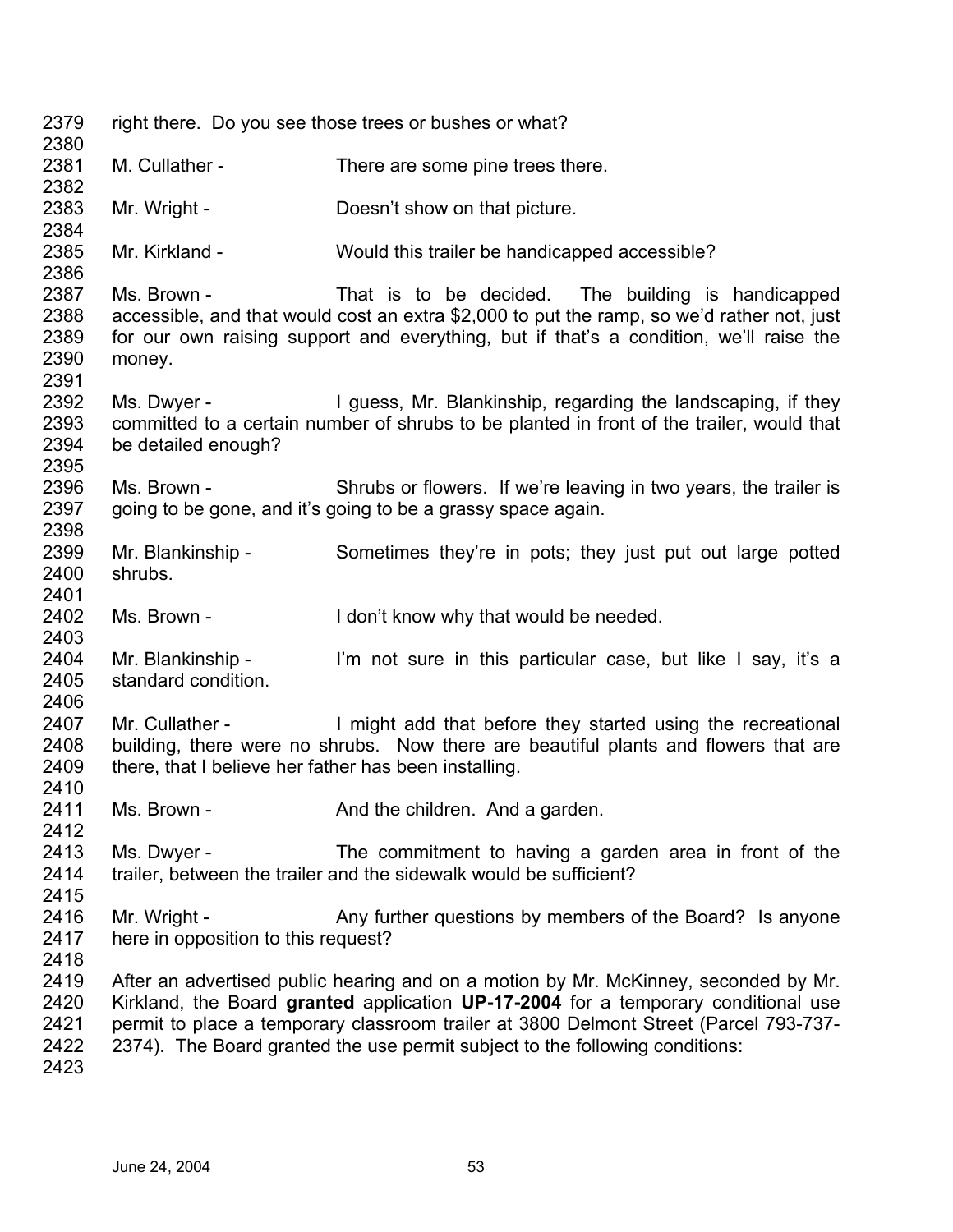- 2424 2425 2426 2427 1. The property shall be developed in substantial conformance with the plan filed with the application. No substantial changes or additions to the layout may be made without the approval of the Board of Zoning Appeals.
- 2428 2429 2. The trailer shall be removed from the property on or before June 24, 2006, at which time this permit shall expire. This permit shall not be renewed.
- 2431 3. [Deleted]

2430

2432

2440

2458

2461

2464

- 2433 2434 2435 4. [Amended] A garden area shall be planted and maintained between the trailer and Delmont Street.
- 2436 2437 5. [Deleted]

2438 2439 6. On or before June 24, 2005, the applicant shall submit a report to the Planning Office describing their plans for permanent office space.

2441 2442 7. [Added] The trailer shall be skirted on all sides with a durable material.

| 2443 | Affirmative:   | Dwyer, Kirkland, McKinney, Nunnally, Wright |  |
|------|----------------|---------------------------------------------|--|
|      | 2444 Negative: |                                             |  |
| 2445 | Absent:        |                                             |  |

2446

2447 2448 2449 The Board granted the request because it found the proposed use will be in substantial accordance with the general purpose and objectives of Chapter 24 of the County Code.

- 2450 2451 2452 2453 2454 2455 2456 2457 **A - 74-2004 ROBERT J. RAPPOLD III** requests a variance from Section 24-94 of Chapter 24 of the County Code to build an attached garage at 10307 Gayton Road (Canterbury East) (Parcel 744-745-2078), zoned R-2, One-family Residence District (Tuckahoe). The minimum side yard setback is not met. The applicant proposes 8 feet minimum side yard setback, where the Code requires 15 feet minimum side yard setback. The applicant requests a variance of 7 feet minimum side yard setback.
- 2459 2460 Mr. Wright - **Does anyone else desire to speak with reference to this** case? Would you raise your right hand and be sworn please?
- 2462 2463 Mr. Blankinship - Do you swear that the testimony you are about to give is the truth, the whole truth, and nothing but the truth, so help you God?
- 2465 2466 2467 2468 2469 Mr. Rappold - I do. My name is Robert J. Rappold III, and this is Mr. Harry Poston, our contractor. My wife and I request a variance to put a one-story garage on the side of our house, as depicted on the diagram on the right. We request a seven-foot side yard setback. The garage would be 24 by 30 as shown, hold two cars, and we'd have an entrance from the front there, and a door in the back, and a couple windows, so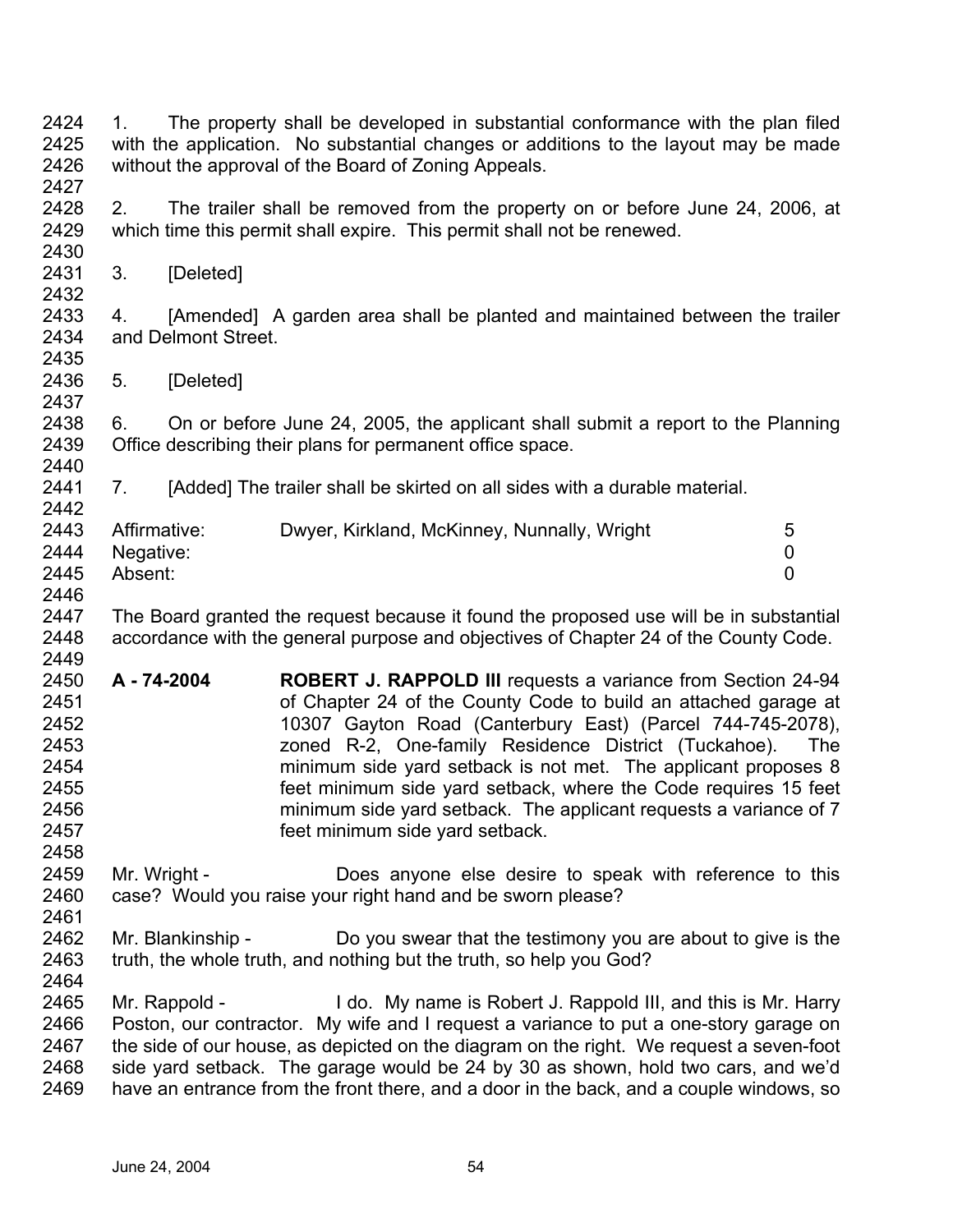we could put our cars in there and have them be covered. It would be a white color, just like the rest of the house, and I show on the diagram, the top of the garage would be below the roof of the house. It would be the same slope and be of suitable construction, that it would fit right in with the house. Mr. Blankinship - Did you say a white color, the same as the house? Mr. Rappold - Yes, the house is white, so it would be ............. Mr. Blankinship - The house is brick. Mr. Rappold - No, it has white on the gables, and also we have white windows, and as you look at the house from the front, you see white there at the porch. It's primarily white, so we wanted to match the color. We didn't want to have a different color. Ms. Dwyer - The house is brick and frame. Mr. Rappold - Then it has white siding on it and things like that, so we wanted to have not a different color than the white ............ Mr. Blankinship - But not brick either. Mr. Rappold - Right, so it would be like that. Ms. Dwyer - And the siding would be horizontal? Mr. Rappold - Yes. Ms. Dwyer - I wasn't sure from your drawings whether you were going to have sort of a wooden board and batten siding. That could be the framing plan; I wasn't sure whether that was the framing plan. Mr. Rappold - That was just the frame, but the siding would be horizontal, just like normal. Mr. Poston - You'd have vinyl siding on the front, and it would match on the garage itself, whether it would be all the same thing. Mr. McKinney - What'd you say your last name was? Mr. Poston - Poston. Mr. Rappold - Mr. Poston is our contractor who did our addition in the back. Mr. Wright - From this photo we have, it appears that there's some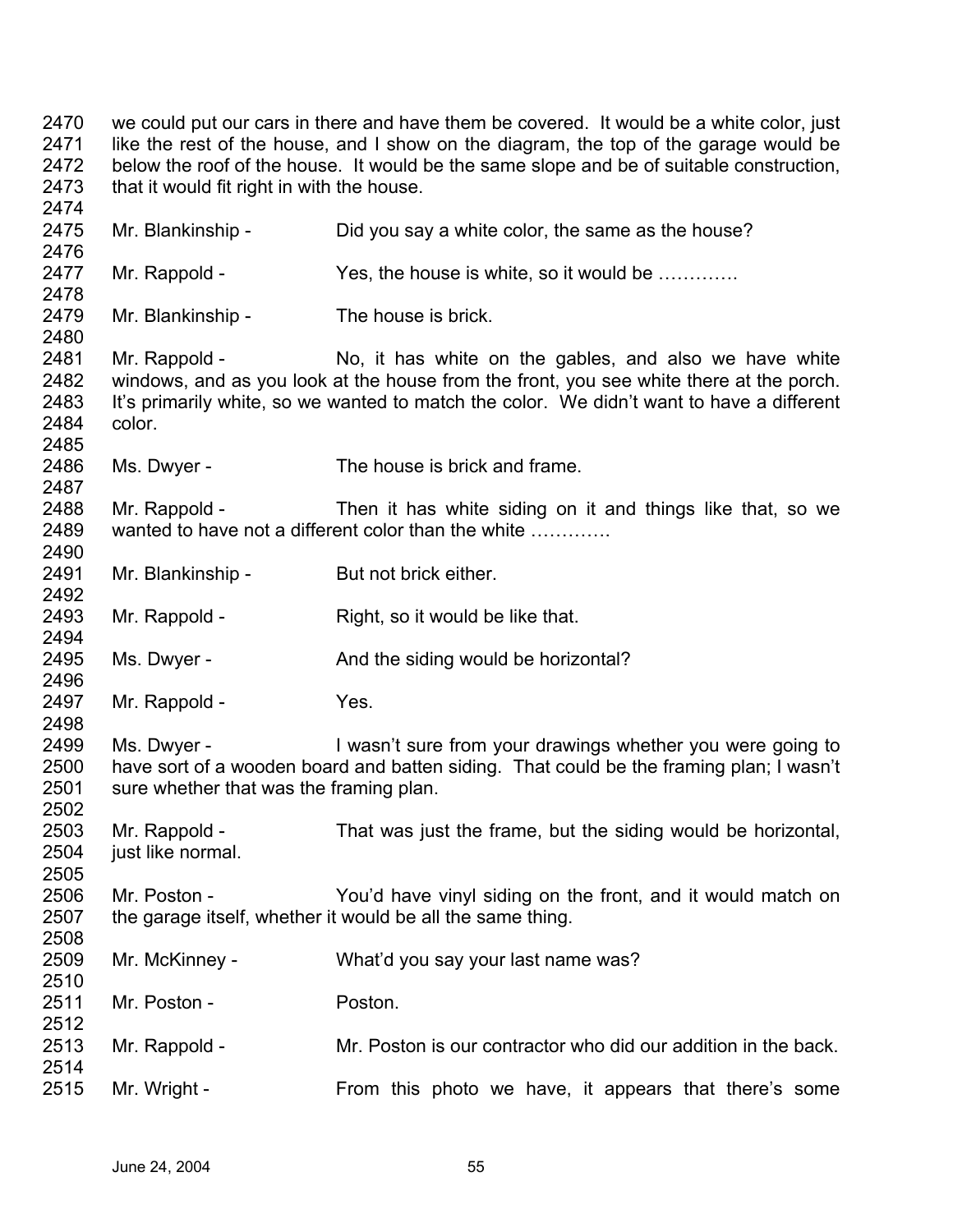- 2516 screening between your lot and the lot next door, right near where that truck sits.
- 2518 Mr. Rappold - Yes, we have some ligustrums there, yes.
- 2520 2521 2522 Mr. Wright - The Look like there are about 6 to 7 feet tall, some bushes in there, could be red tip photinias.
- 2523 Mr. Rappold - They're ligustrums, green in color.

2517

2519

2524

2529

2532

2537

2539

- 2525 2526 Ms. Dwyer - It's better they're ligustrums; red tips are dying.
- 2527 2528 Mr. Rappold - Yes, Ligustrums are drought resistant; they're evergreen, so they produce nice screening year round.
- 2530 2531 Mr. Wright - Any further questions of members of the Board? Anyone here in opposition to this request?
- 2533 2534 2535 2536 After an advertised public hearing and on a motion by Ms. Dwyer, seconded by Mr. Nunnally, the Board **granted** application **A-74-2004** for a variance to build an attached garage at 10307 Gayton Road (Canterbury East) (Parcel 744-745-2078). The Board granted the variance subject to the following conditions:
- 2538 1. The new construction shall match the existing dwelling as nearly as practical.
- 2540 2541 2542 2543 2. The property shall be developed in substantial conformance with the plan filed with the application. No substantial changes or additions to the layout may be made without the approval of the Board of Zoning Appeals.

| 2544 | Affirmative:   | Dwyer, Kirkland, McKinney, Nunnally, Wright | 5 |
|------|----------------|---------------------------------------------|---|
|      | 2545 Negative: |                                             |   |
| 2546 | Absent:        |                                             |   |
| 2547 |                |                                             |   |

- 2548 2549 2550 2551 2552 The Board granted this request, as it found from the evidence presented that, due to the unique circumstances of the subject property, strict application of the County Code would produce undue hardship not generally shared by other properties in the area, and authorizing this variance will neither cause a substantial detriment to adjacent property nor materially impair the purpose of the zoning regulations.
- 2554 2555 2556 2557 2558 2559 2560 **UP- 18-2004 BFI WASTE SYSTEMS OF VIRGINIA** requests a conditional use permit pursuant to Section 24-116(c)(3) of Chapter 24 of the County Code to expand the existing landfill at 2001 Charles City Road (Parcels 812-711-4422, 4005, 811-711-5111, 811-710-9875, 811-709-7458, 810-710-6142, 811-686-1061, 809-711-9586, 6079 and 808-709-9287), zoned M-2, General Industrial District (Varina).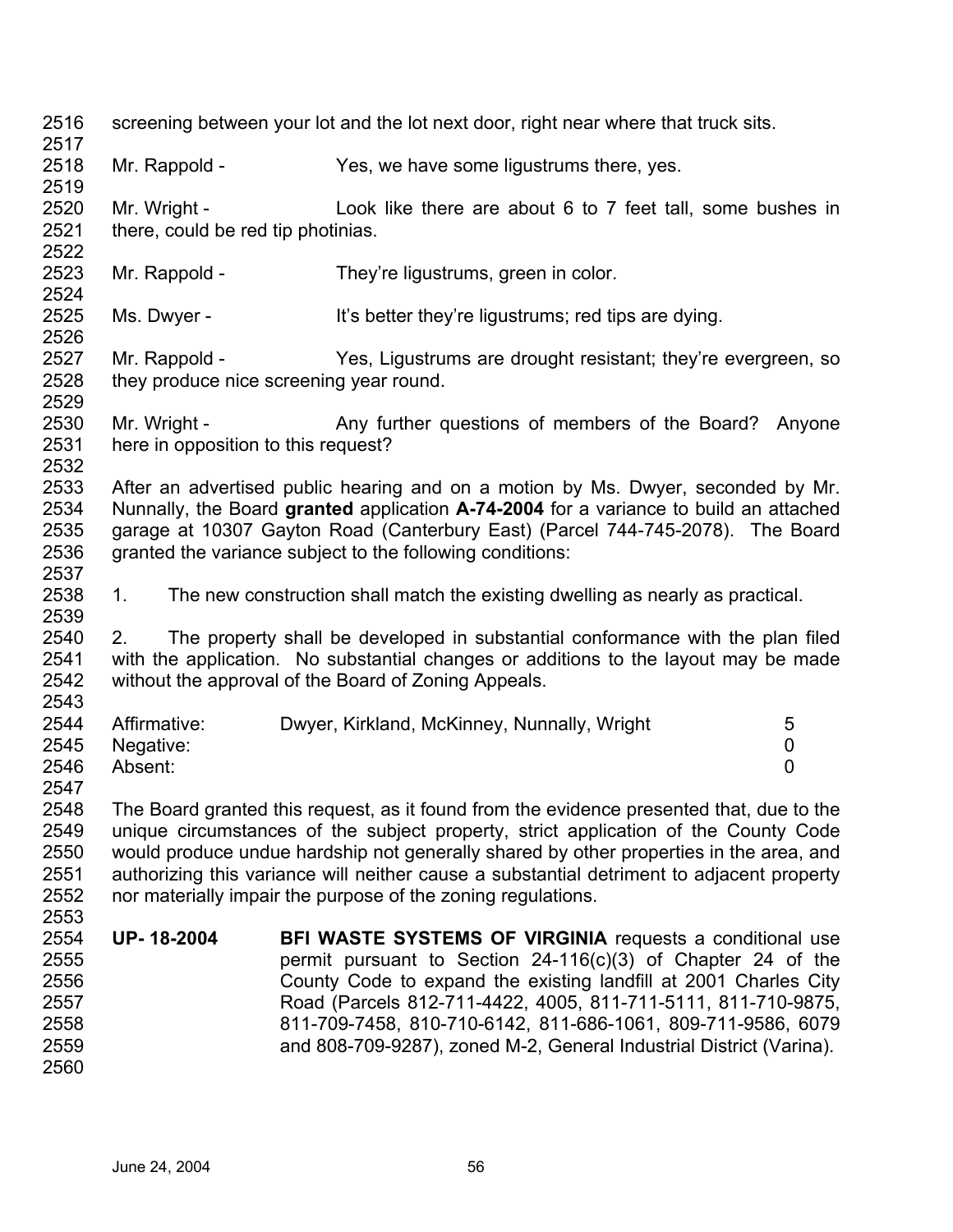2561 2562 Mr. Wright - **Does anyone else desire to speak with reference to this** case? We'd like for everyone to stand and be sworn at the same time, please?

2564 2565 Mr. Blankinship - Do you swear that the testimony you are about to give is the truth, the whole truth, and nothing but the truth, so help you God?

2567 2568 2569 2570 2571 2572 2573 2574 2575 2576 2577 2578 2579 2580 Mr. Spotts - **I** do. Yes, Mr. Chairman, members of the Board, my name is Meade Spotts, and I'll be representing the applicant, BFI, in regards to this matter. I have with me Mike Rothermel from my firm; Eddie Snyder, who is BFI's District Representative for Virginia; Mr. Carlton Dudding, who is the Site Manager at the Old Dominion Landfill; Mr. Mike Fiore, with Resource International. Representing the County, I believe, will be Mr. Steve Yob, who is the Chief of Solid Waste for the County. Very briefly, the history and the background of the two sites today, as you're aware from the staff report, you have the Old Dominion Landfill already in existence, which is adjacent to the closed County Landfill, which is currently under contract, where BFI will be buying that from the County. The desire of BFI is to buy the County land so that the area marked on your report as Phase II can be filled, between the existing Old Dominion BFI Landfill and the Closed County Landfill. It is somewhat of a valley between the two landfills, created by the setbacks required by Code.

- 2581 2582 2583 2584 2585 2586 2587 2588 2589 2590 2591 2592 2593 2594 2595 2596 The Old Dominion Landfill has been servicing the community of Henrico County now since 1994. There is a ten-year track record; I know most of you are familiar with the last case in 1995. The County Landfill opened, I believe, in 1978; it closed in 1991, leaving the gap between the two sites. You'll note that these facilities are surrounded primarily by either landfills or other industry. The one subdivision located to the northeast of the site is protected by a large strip of vegetation, which has been proffered to maintain its condition. In looking at this property, if you come off of Charles City on Laburnum, for those of you not familiar with that area, you have the closed BFI Landfill, the closed Cox Construction Demolition Debris Landfill, you have the closed County Landfill, which is the subject of this use permit, and then the BFI Landfill. To the south, across the CSX tracks, you have two open construction demolition debris landfills and closed cells associated with them, and to the west and southwest you have the concrete plant that's currently in operation. It's a very heavily industrialized area. In looking how this use permit will affect current operations, as far as the Old Dominion facility, it's safe to say not much will change. It will continue to operate the way it has basically for the last ten years.
- 2597

2563

2566

2598 2599 2600 2601 2602 2603 2604 2605 I would touch briefly on the strong environmental record that this site has. It has not had an environmental related notice of violation in its history. It's a fairly friendly site to the neighboring community, due to the large amount of buffering that is naturally in existence on this site. The total property of BFI is 432 acres, and of that only about 25% is directly involved with disposal. It leaves the other 75% as a buffer area around the property, aside from the buffers that have been proffered. It also has about 20% open water and wetlands, and when I say wetlands, but as far as ponds and lakes on the site, it's very well buffered and very environmentally friendly.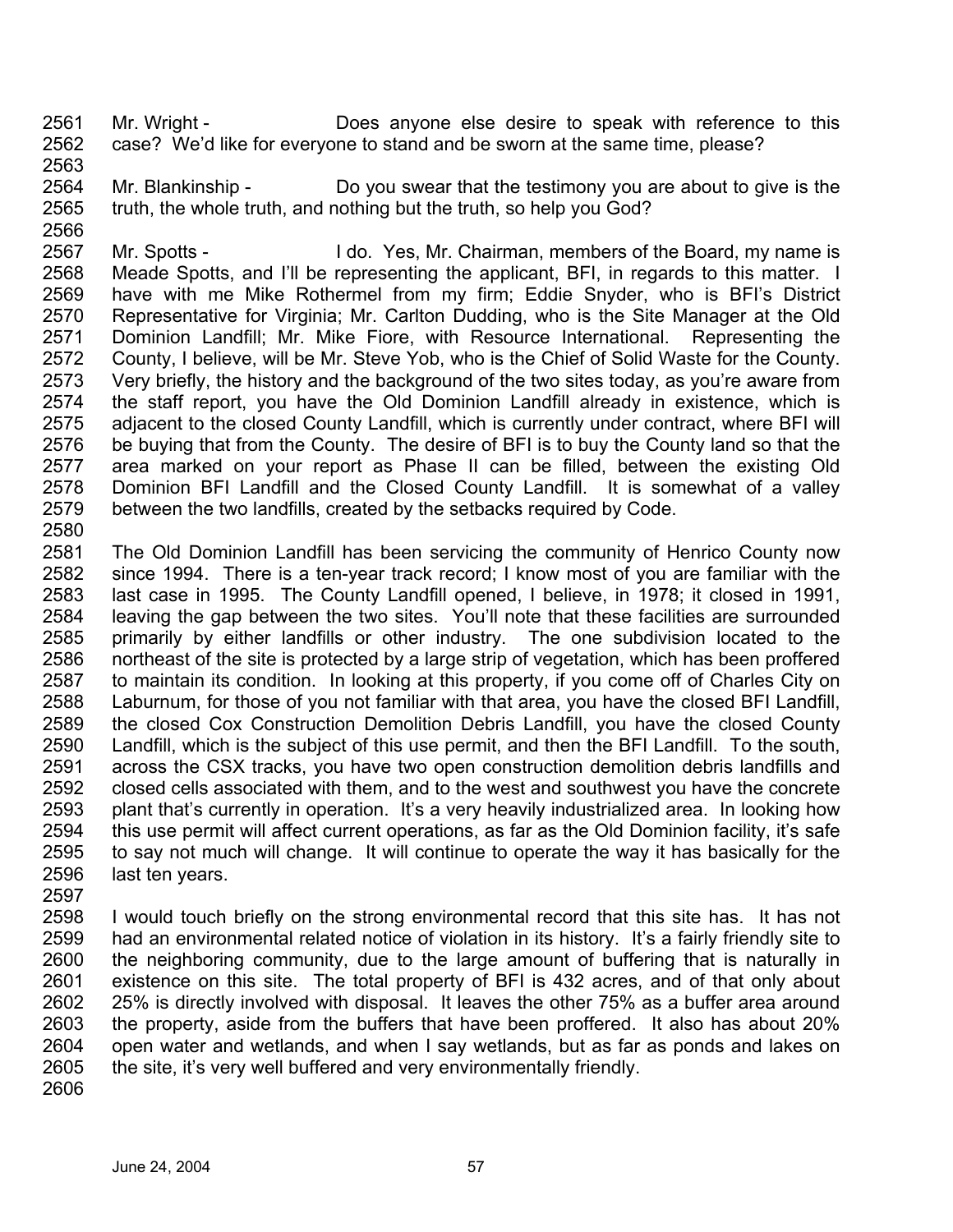2607 2608 2609 2610 2611 2612 2613 The current expected life of the landfill is four to eight years, without the expansion. With the expansion, it will increase to twelve to fifteen years, providing this service to Henrico and especially Henrico industries for at least a decade, if not more. It also will help balance the County's waste disposal needs, in that the County currently has the Nuckols Road/Springfield Landfill in the western part of the County, and this would maintain the eastern location for the County. The contract and host agreement are currently in place between BFI and the County.

2614

2615 2616 2617 2618 2619 2620 2621 2622 2623 2624 2625 2626 2627 2628 2629 I will not go into the financial terms; I know they're not applicable to you, but I would like to discuss on the terms that directly affect the health, safety and welfare of the citizens. There is a real estate contract, which has been approved by the Board, and there is a host community agreement that will go into effect, assuming that a use permit is granted. The benefits to the County on health, safety, and welfare are substantial. It will allow the County to dispose of 70,000 tons of municipal solid waste at this site, for the life, basically, of the BFI Landfill. While that is free tipping at the County, the health/safety issue is that this is waste that will not be transported from the eastern district or any other area of the County through the County to the western district. It will continue to go to this site. The consideration of an East End Landfill basically goes away, and the County doesn't have to worry about paying for a replacement landfill. BFI is also required under terms of the host community agreement, to provide the County with a Solid Waste Safety Inspector, to be used anywhere in the County that the County desires. This is not currently required, and that will be paid, again, for the life of the Old Dominion Landfill, by BFI.

2630

2631 2632 2633 2634 2635 2636 2637 2638 2639 2640 A very important issue is the tons per day that this site will be allowed to take. That will be capped under the new Host Community Agreement. Currently there is no cap in place, and it's been designed to make sure that the traffic on Charles City Road could not increase more than 5% if this use permit is approved. Again, that is protection the County does not currently have. The last issue that I believe is a safety issue to some degree, the old County Landfill, when it closed, the public use area remained in effect. It's been ongoing, from my knowledge, for the last ten to fifteen years. It prevents County residents in the East End from having to drive an exorbitant amount of distance to go to the County's West End locations. This wouldn't be maintained under this Host Community Agreement.

2641

2650

2642 2643 2644 2645 2646 2647 The County would be allowed to basically use that public use area free of charge as long as the landfill is open, and when the landfill does close, it will be given to the County. Again, that prevents a great deal of traffic and volume on the roads, plus all the waste going into that public use area, which is run by the County, local citizens, is transferred immediately to the Old Dominion Landfill, and not going back on the roads.

- 2648 2649 Ms. Dwyer - I'm sorry, what will be transferred back to the County, just the public use area?
- 2651 2652 Mr. Spotts - The public use area. In other words, they will not have to go back and replicate that somewhere else.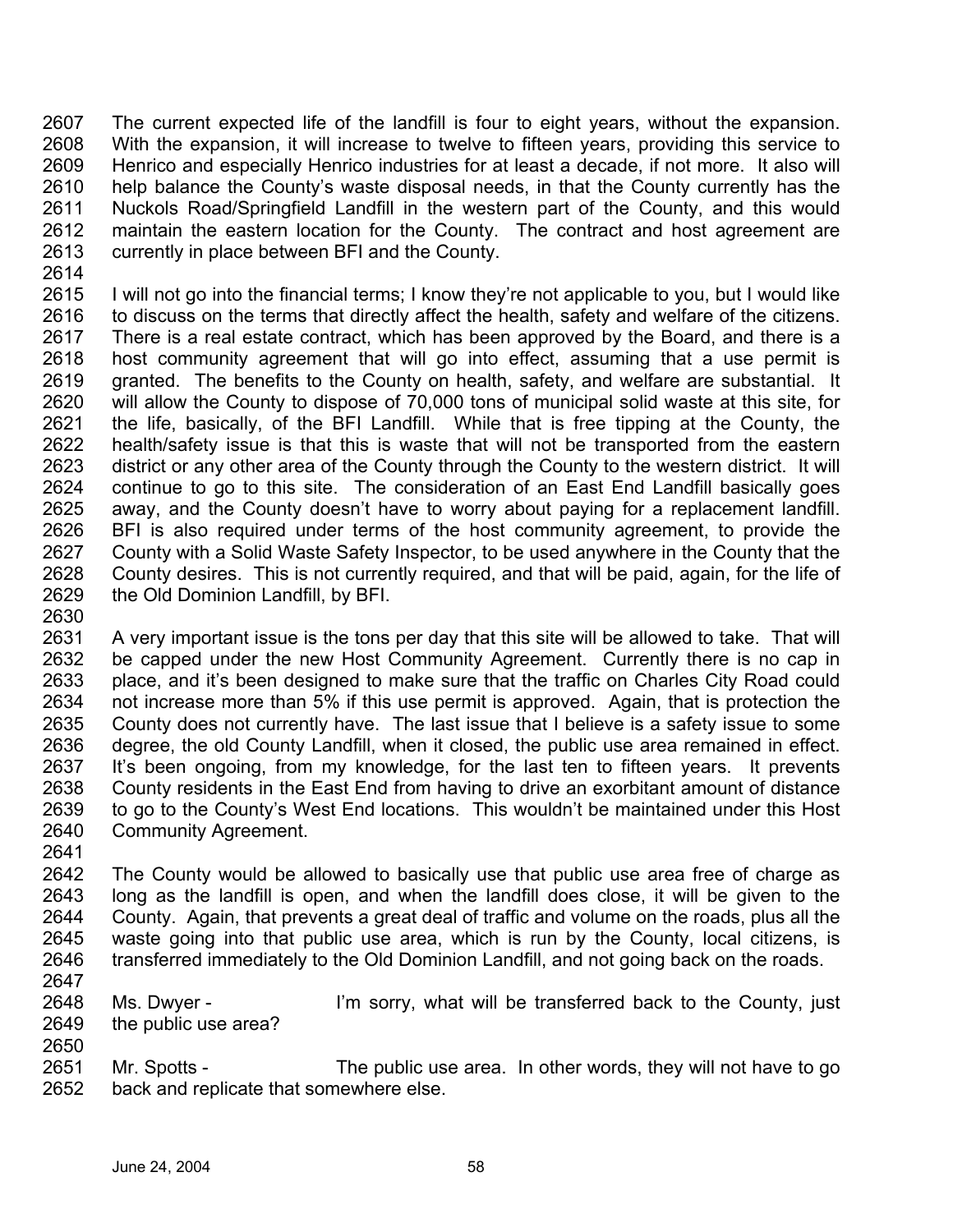Mr. McKinney - Mr. Spotts, what is the cap that you're going to put on it? Mr. Spotts - The cap will be 4,000 tons per day; there are currently around 3400 to 3600 tons per day, and this would allow for some growth, knowing that the County will probably redirect some of their waste to the County, based on their free tipping. It's not allowing a great increase in tonnage. Mr. McKinney - Chris 200 feet, what percentage of this is of your total property? Mr. Spotts - I'm sorry, 200 feet? Mr. McKinney - What you're asking for. Mr. Spotts - I didn't understand the distance reference. Mr. Wright – What he's saying is, what percentage of your ...................... Mr. McKinney - You have 200 feet wide, unused area between two landfills, and that's what you want to use, isn't it? Mr. Spotts - Correct. Mr. McKinney - What percentage is that of your total property? Mr. Spotts - The 200 linear feet would probably be 5% of the total property. Mr. McKinney - That's why you said that the traffic would probably not increase over 5%. Mr. Spotts - The 5% was based on the number of trucks that are currently accessing the site. Mr. McKinney - How many trucks is that? Mr. Spotts - The current number of trucks accessing the site today is about 320, and that would let it go up to about 360, assuming that cap was met. I will tell you the history of the landfill it's very difficult to meet a cap, in other words, get up to exactly 4,000, because you run the risk of violating your cap, so it's pretty much designed to keep the traffic where it is today. Mr. McKinney - Do you accept waste now from 150 miles away? Mr. Spotts - We accept waste just inside the Commonwealth of Virginia.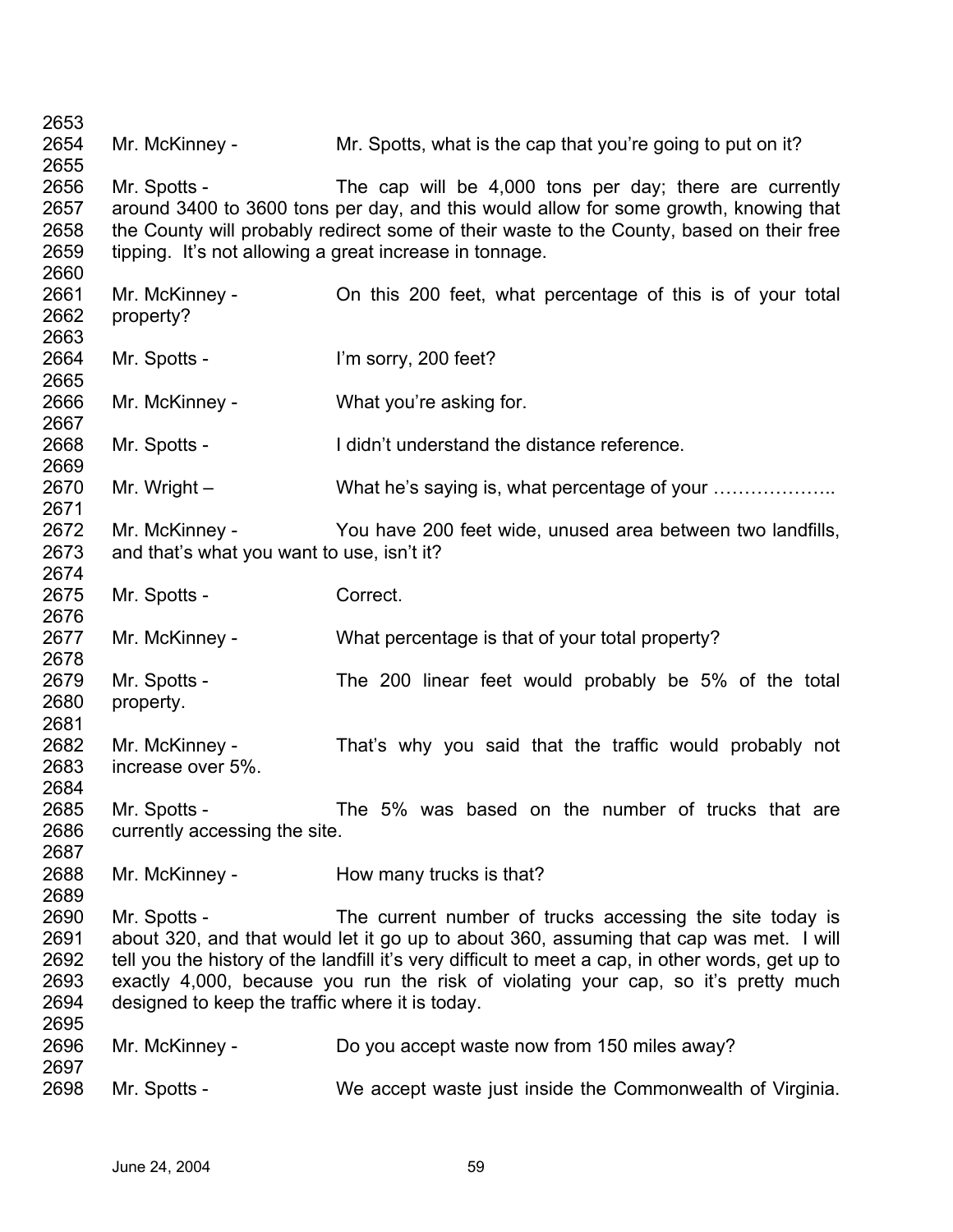2699 2700 2701 2702 2703 2704 2705 2706 2707 2708 2709 2710 2711 2712 2713 2714 2715 2716 2717 2718 2719 2720 2721 2722 2723 2724 2725 2726 2727 2728 2729 2730 2731 2732 2733 2734 2735 2736 2737 2738 2739 2740 2741 2742 2743 2744 The reason for that reference is, less than 10% of the waste coming into that site will come from transfer stations picking up in northern Virginia area. Some of those waster haulers will access a transfer station in Maryland, and BFI requires them to segregate the waste. They have a separate tipping floor area; it's very convoluted, and the reason for the 150-mile radius was to get away from that concern. That radius is also freely proffered by BFI, so there's no question that this is not intended to be a northeast waste site in any way, shape or form. Mr. McKinney - And what type of waste do you take? Mr. Spotts - Municipal solid waste is defined by Virginia's Department of Environmental Quality. It's basically household business waste. Mr. McKinney - Is that garbage? Mr. Spotts - Yes. Mr. McKinney - Decaying food and stuff like that? Mr. Spotts - **Hardees, business waste, County schools waste, residential** waste picked up through neighborhoods. Mr. McKinney - It generates flies and so forth. Let me ask you, when this is deposited in a landfill, how fast do you cover it up? Mr. Spotts - I could have Mr. Dudding speak of that in detail, but the DEQ mandates that it be covered, and at night it has to be covered by a certain layer of what they call "alternate daily fill," which is basically dirt. It cannot sit exposed overnight. Mr. McKinney - I think, and I could be corrected, that the County Landfill, has to close at 3:00 o'clock, and they start covering, so that it can be covered by nightfall. I presume the guy from the County can correct me if I'm wrong. Mr. Spotts - In a situation where everything has to be covered on a daily basis, I believe that holds true for all landfills, public or private. Mr. McKinney - I was at the western landfill, Henrico County, Father's Day, and I want to tell you the odor was absolutely terrible, and I don't know what it is down your way. Mr. Spotts - I appreciate your clarifying the western landfill. If I could address that, odor, as you have probably seen in the papers, is a problem statewide with landfills, always has been, always will be. There are quite a few steps you can take to control that odor. One is in cover, and BFI in the last several months has been covering with more permanent clay cover, areas of their landfill at Old Dominion. There are also basically mechanical odor control devices that can be put in place. We've had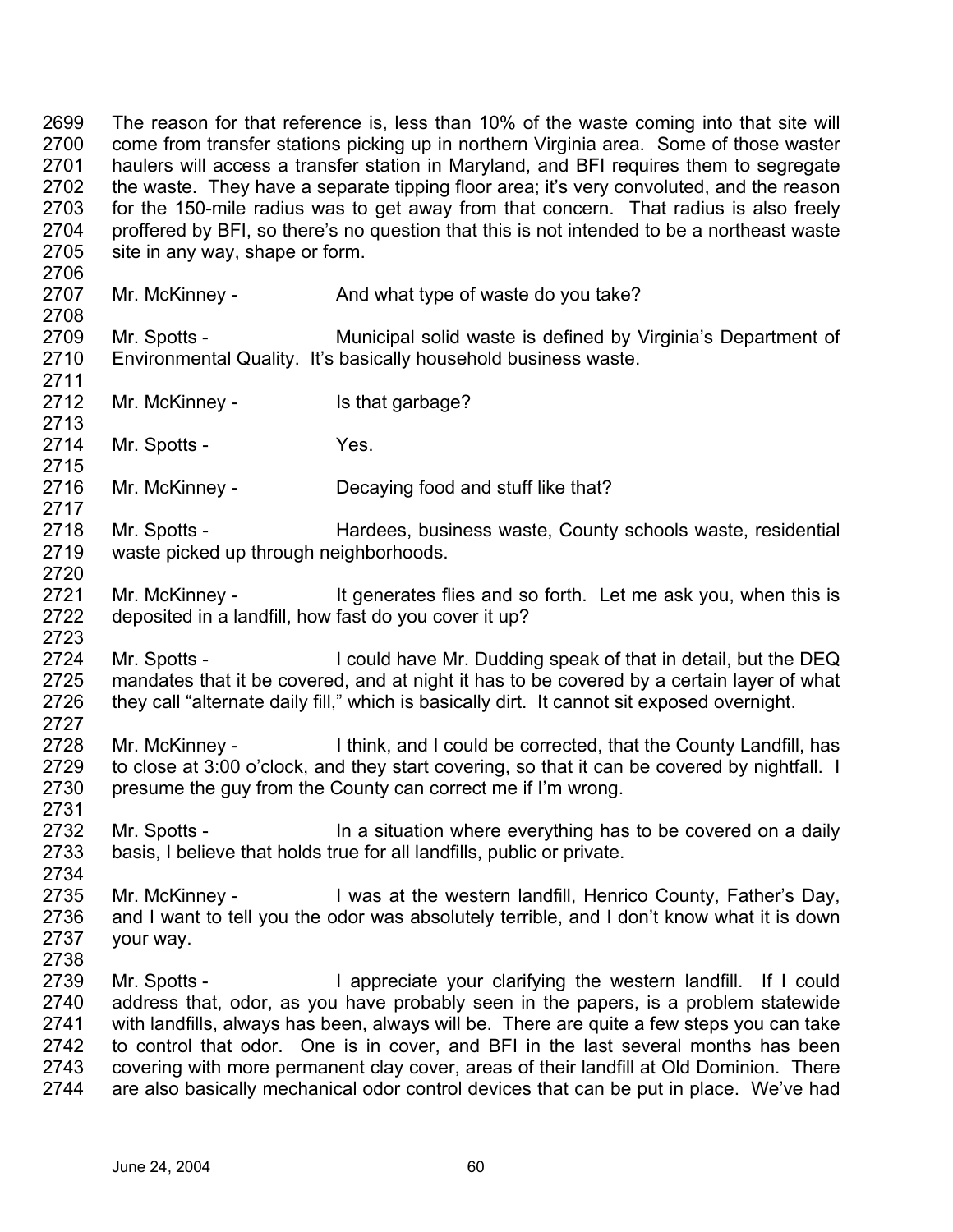2745 2746 2747 2748 2749 2750 2751 2752 one operating for over a month at BFI and Old Dominion; the residents we have spoken with have noticed a marked, fairly substantial change, and next week, General Electric (that's their subdivision) will be putting in a permanent odor control system. There are a lot of things that can be done. Cover is the best way, as you pointed out, to control that, but it has to be clay cover or a heavy cover that prevents the methane from coming through, and BFI has also upgraded their gas collection system at Old Dominion, which physically is a vacuum which pulls it out of the mass that's contained, and flares it. I can't speak to any other landfill except that one.

2754 2755 2756 Mr. Wright - Mr. Blankinship, I don't see anywhere in our suggested conditions that we have included this cap that has been referred to.

2757 2758 2759 2760 2761 2762 2763 2764 2765 Mr. Blankinship - We had some discussions between myself, Mr. Spotts, and the County Attorney's office also, how to handle some of the details that are already dealt with in both the real estate contract and the host community agreement. Rather than try to duplicate all of those conditions, or triplicate all of those conditions, we took a position that everything that's spelled out and that the County Manager has signed off on, in either the real estate contract or the host community agreement, we decided to leave there. If there's something in addition to these conditions that you want to bring into the conditional use permit, by all means we can do that.

- 2766 2767 2768 Mr. Wright - We could just put a condition in that this is subject to complying with those requirements.
- 2769 Mr. Blankinship - Yes sir.

2753

2770

2772

2777

2771 Mr. McKinney - I know we've got some opposition, so we'll find out.

2773 2774 2775 2776 Mr. Kirkland - The Mr. Spotts, on Condition # 3, where it says, "may be accepted ………….from 6:30 AM to 6:00 PM Monday through Friday, from 7:00 AM to 6:00……………," when do you start covering, at 6:00 o'clock, or do you work sections all day long?

- 2778 2779 2780 2781 2782 2783 2784 2785 Mr. Spotts - The You have a face; in other words, the whole landfill is not open. You try to keep what they refer to as the face of the landfill as tight and as compact as possible for that very reason. If the amount of waste coming that day has dribbled off, if you will, they can start closing earlier. They will start as soon as that active face shuts down, and the last citizen or industry rep, or whoever comes in with a load, stops, we're just limited by those hours. So it could be as late as 6:01; they could have covered <sup>3</sup>/<sub>4</sub> of it by 5:00 because there's no volume.
- 2786 2787 2788 Mr. McKinney - 6:00 pm on Eastern Standard Time, in the middle of winter, is dark.
- 2789 2790 Mr. Spotts - DEQ requires lighting if you're operating after the hours of dark, and that's why you might expedite your coverage.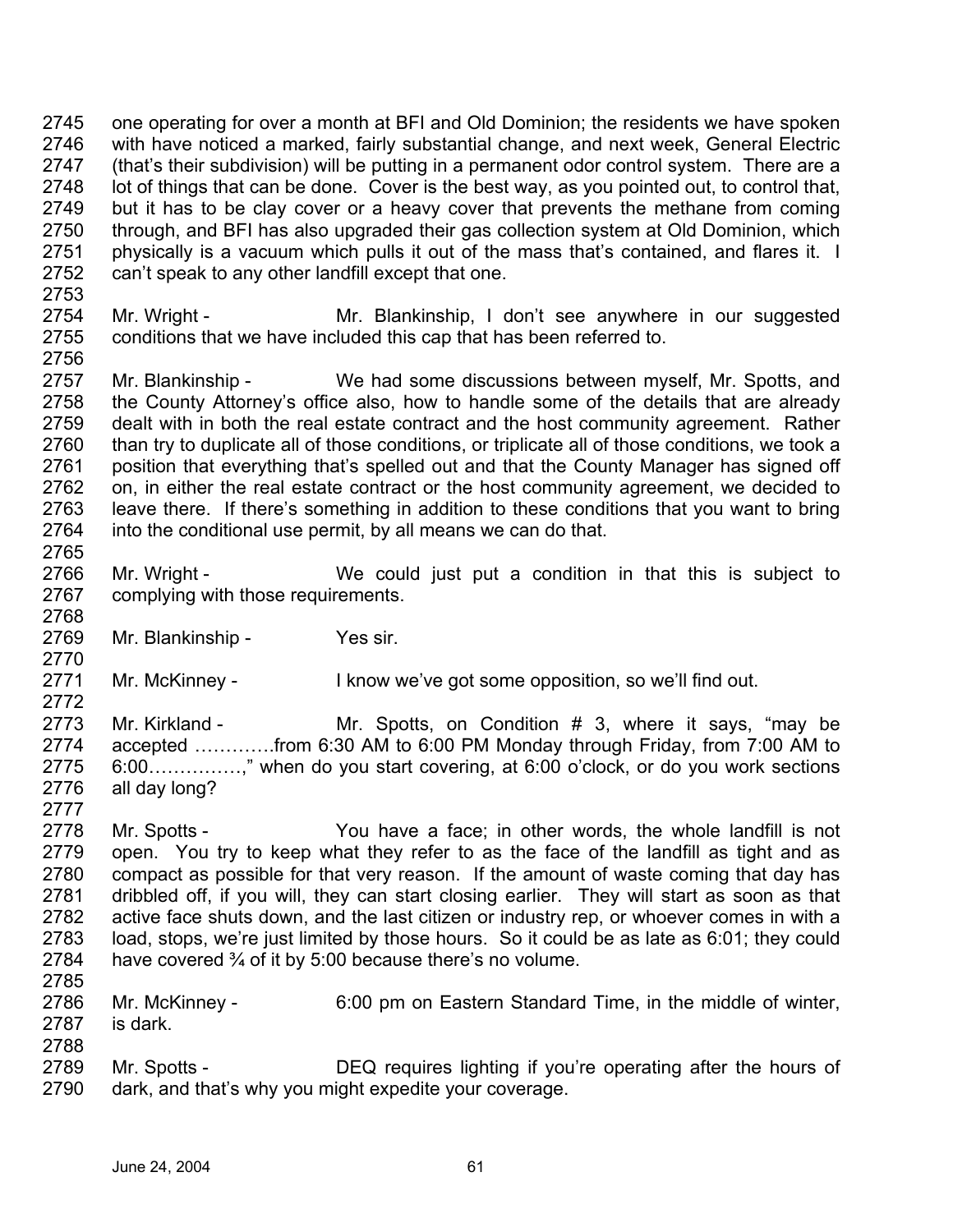2791 2792 2793 2794 Mr. McKinney – You will be operating after dark; your hours are till 6:00 pm, and you've got trucks coming in at 6:00 pm, correct?

2795 2796 2797 2798 2799 Mr. Spotts - They will come in, but basically the trucks controlled by BFI will come in earlier because they do not want a surge of trucks coming in at 5:59, but the DEQ regs mandate if you're operating in the hours of darkness, which as you correctly pointed out, fluctuates, you have to have adequate lighting.

2800 2801 Mr. McKinney - The Up they have any problems with not taking any trucks an hour before daylight?

2803 2804 2805 2806 2807 2808 Mr. Spotts - The problem with that is, as far as having them come in stages, you want to get them off the road, so those hours are hours that everybody's been fairly comfortable with for the last ten years. The Saturday hours have been revised to reflect several issues, one of which is taking the build-up of waste from the public use area, which you can imagine is frequently quite heavy on weekends, out of the County's area, and into a landfill.

2810 Mr. McKinney - Do you operate on Sundays?

2812 2813 2814 2815 Mr. Spotts - We do not currently operate unless it's by request of the County, and that's a clarification also. For example, with the hurricane we experienced last November, if we're asked to open up because of a problem like that, it allows us to do it without coming back to the BZA.

2817 Mr. McKinney - The Mr. Blankinship, should we have a condition for that?

2819 Mr. Blankinship - We can certainly add that if you like.

2821 2822 Mr. McKinney - I mean other than "as requested by the County under a disaster," or something to that effect.

2824 Mr. Kirkland - The Number # kind of addresses that.

2826 Mr. Spotts - We've tried to cover that very issue.

2828 2829 2830 Mr. Blankinship - Or "such other times as expressly required or permitted by the Director of Planning or the Director of Public Utilities. Or their designees."

2831 2832 2833 2834 Mr. Spotts - The Mr. McKinney, the cost of being open on Sundays for the limited volume of waste that would come in, is not something BFI is happy about, but they wanted to address the County's concerns, because we hit that in November.

2835 Mr. McKinney - Same as holidays.

2836

2802

2809

2811

2816

2818

2820

2823

2825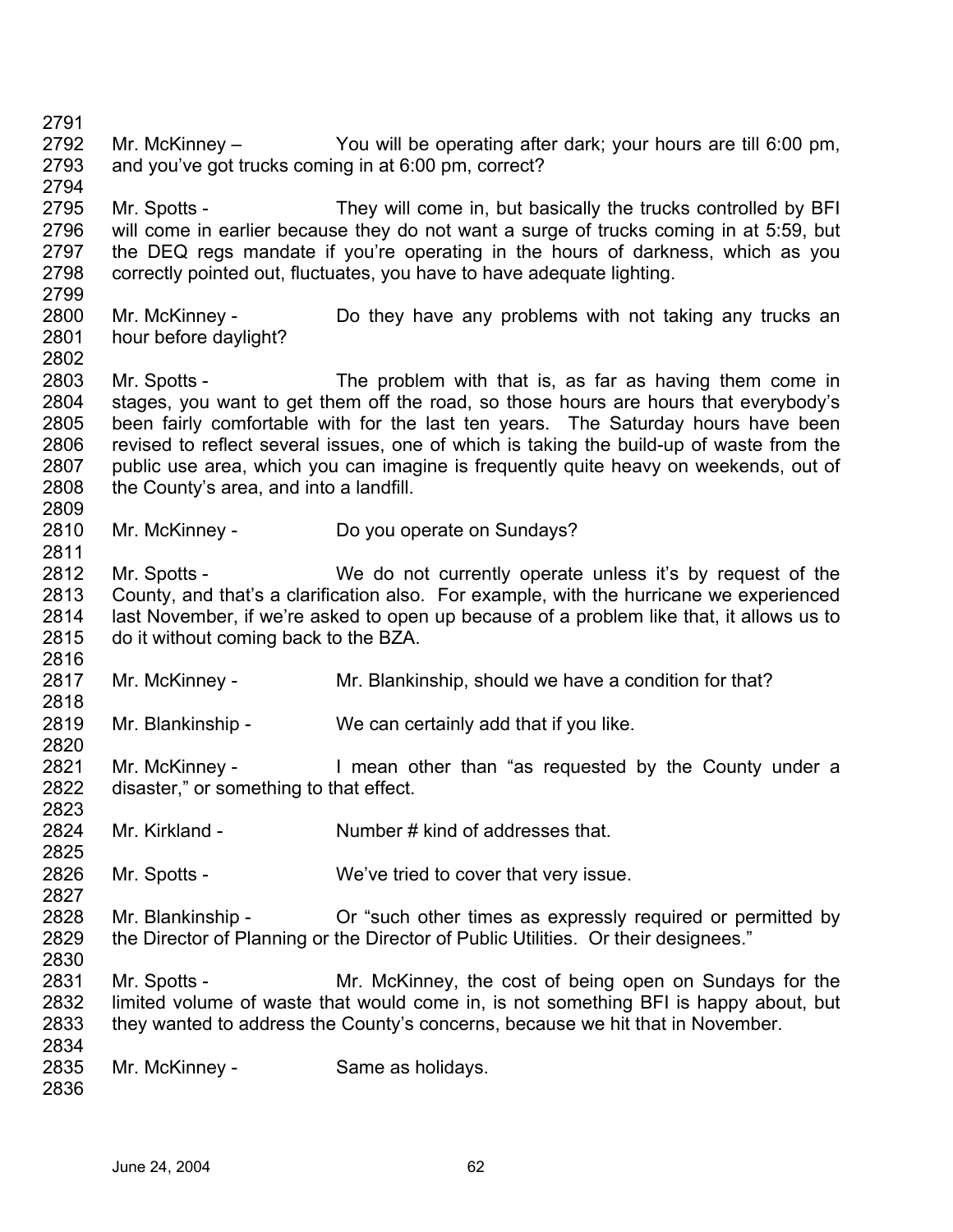2837 2838 Ms. Dwyer - If you're picking up waste from a transfer station that's within 150 mile radius, how can you be sure that it's not coming from farther away?

2839 2840 2841 2842 2843 Mr. Spotts - They require segregation of the waste; it's inspected by the engineers at BFI. If there's any question, it cannot be accepted. They're very concerned about violating the intent of the agreement.

2844 Ms. Dwyer - So it's self monitored?

2846 2847 2848 2849 2850 Mr. Spotts - The At the same time, someone could pick up a bag of household waste from Bethesda, drive to Richmond, drop it in the County public use area, it would come to the landfill; we couldn't certify that that bag didn't come from Bethesda, Maryland, but we do everything we can do to meet the intent of the agreement.

- 2852 2853 Ms. Dwyer - Would you go over the proposed changes to the conditions that have been suggested today.
- 2855 Mr. Spotts - I will.

2845

2851

2854

2856

2876

2857 2858 2859 2860 Mr. Blankinship - Before he begins, let me just say that we have discussed these very briefly in just the last two days, and so I apologize that I didn't get you a set of revised conditions, but the staff is comfortable with these suggested changes.

2861 2862 2863 2864 2865 2866 2867 2868 2869 2870 2871 2872 2873 2874 Mr. Spotts - If I could just generalize, the vast majority of the conditions that we offered as the applicant, in which the staff, in some form or fashion, included in your report as their recommendation, are pretty much the same. There have been changes due to the fact that when the original CUP, use permits were granted by this Board, everything was done on a parcel number, and everything now has changed to a GPIN number, and there's a very large GPIN number incorporating numerous parcels that were identified in previously existing use permits. I think staff has worked very hard to try to bring everything together. That has necessitated some changes to make sure the intent of the '95, especially, restrictions go forward. If I could run over those with you, the time of operation, Saturdays and Sundays, Mr. McKinney has already addressed. The height change is primarily based on the fact that you've got two landfills now going together, which allows a higher height. The DEQ mandates a 3 to 1 slope; you're not talking a square block; you're talking a rounded hill.

2875 Ms. Dwyer - You're talking now about Condition #11?

2877 2878 2879 2880 2881 2882 Mr. Spotts - Correct, and if I could get away from the 320 feet, from Charles City Road, there currently allowed about 100 feet of height. This will allow them to increase from 100 feet to about 150. Again, that's driven by the fact that you've got two cells coming together, and as far as longevity of the landfill, the height is what allows them the air space to keep the landfill open. And also the Board approves it.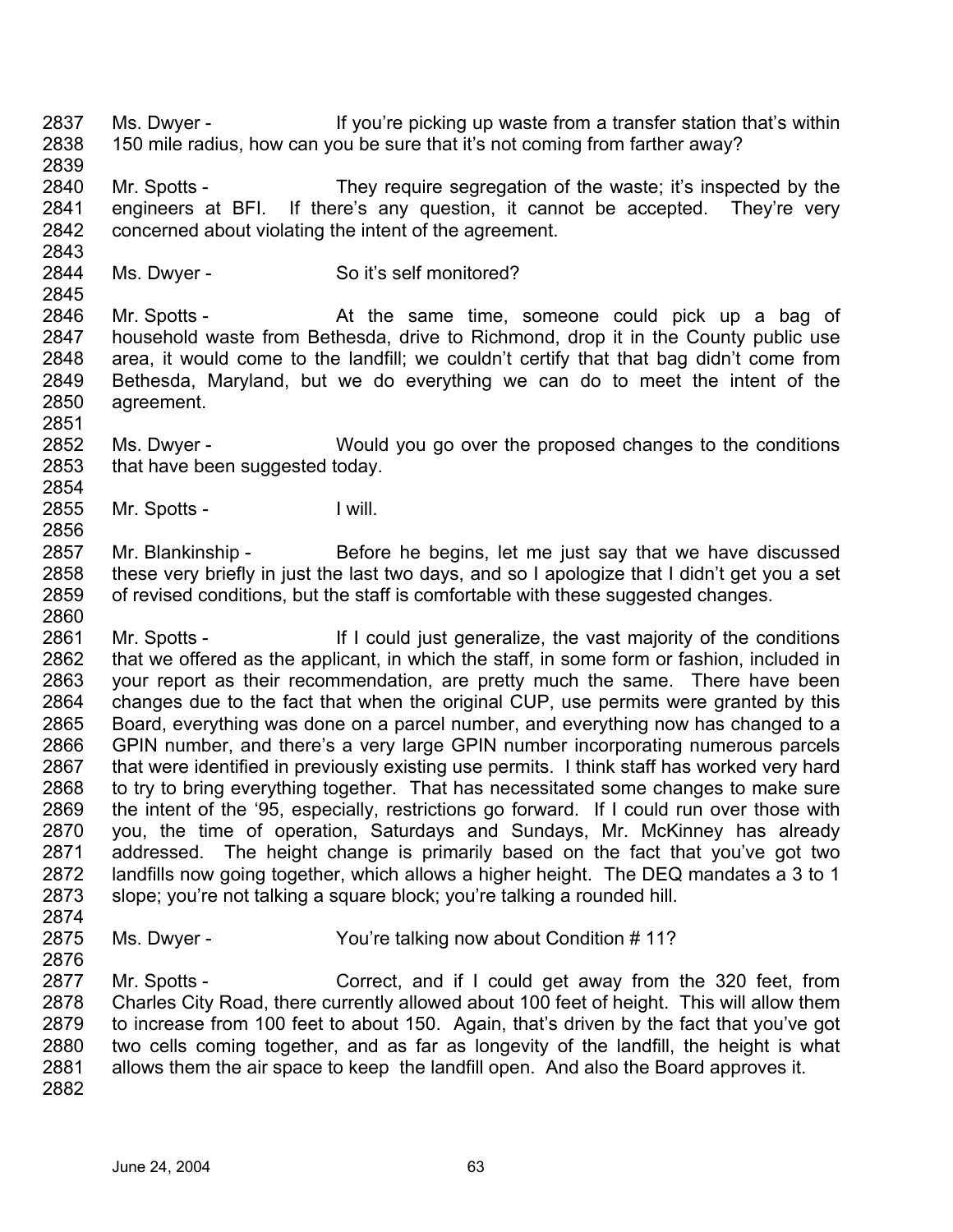2883 2884 2885 Ms. Dwyer - So you're allowed to go higher, because the footprint is larger?

- 2886 2887 2888 2889 2890 2891 Mr. Spotts - Correct. Also the Board approves it, and we could have gone, I think in '95 originally, the Board had been requested for a higher location, but I think the Board wanted to see the landfill operate for ten years, make sure the screening and everything was working, which it has, before they went higher than that. That is not a cap placed on BFI by the Department of Environmental Quality; that's just as high as they would want to take it
- 2892

2895

- 2893 2894 Ms. Dwyer - So 320 feet above mean sea level is about 150 feet from Charles City Road.
- 2896 2897 2898 2899 2900 2901 2902 2903 2904 2905 2906 2907 2908 2909 2910 2911 2912 2913 2914 2915 Mr. Spotts - That just gives you a little better reference point. The other changes, and I've got a handout that can be passed out, you have a copy of these already. If you look on that page, it says "Proposed Changes and Conditions." This will answer most of those questions. Condition # 15 combines several conditions that came out in '95, I believe many of the Board members will remember those. I'll discuss those later as new conditions. We support the Phase I, Phase II, restrictions that show specifically that area of the site that will be used for disposal. That's the most important; it makes sure the proffers are maintained for surrounding properties. Revised Condition # 16 that we would recommend is that the landfill needs to be fenced, and I believe it's a DEQ requirement that it be fenced. The original condition in the staff report was somewhat off-point, in that it wanted the fence on the northern line to be 1,000 feet off the road. That is somewhat the last thing you want. You want the fence to be on the outside perimeter of your site. The neighbors we met with on May 13, the one thing they were very adamant about was if there was anything we could do to improve the security of the site, to keep trespassers off of it, to keep children from getting on there, they would like for us to do. If we were to take the fence 1,000 feet off Charles City, we have to tear down a lot of existing fence, and it would also put the fence across the toe of the slope, which I don't think DEQ would approve. I think everybody's intent now, having reviewed it, is to have that fence as far against the outside perimeter as possible, and this would allow us to do that.
- 2917 2918 2919 2920 Mr. Blankinship - As he mentioned earlier, the previous conditions referenced the old parcel numbers, and it was when I tried to figure out which of those parcels was where on the property, that I mistook that 1,000-foot limit, so that was just an error on my part.
- 2921

2923

- 2922 Ms. Dwyer - So how far off Charles City Road would the fence be?
- 2924 2925 2926 2927 2928 Mr. Spotts - It will be at least 500 or 600 feet off of Charles City, because there are other properties not owned by BFI on Charles City. You will note on the overhead, the area comprising the lake, where it says Phase I to the north of that, is primarily a lake area. If you'll note the lake there, to the north center of the property, the fence is further north and east. If you notice the greenish area there, the fence is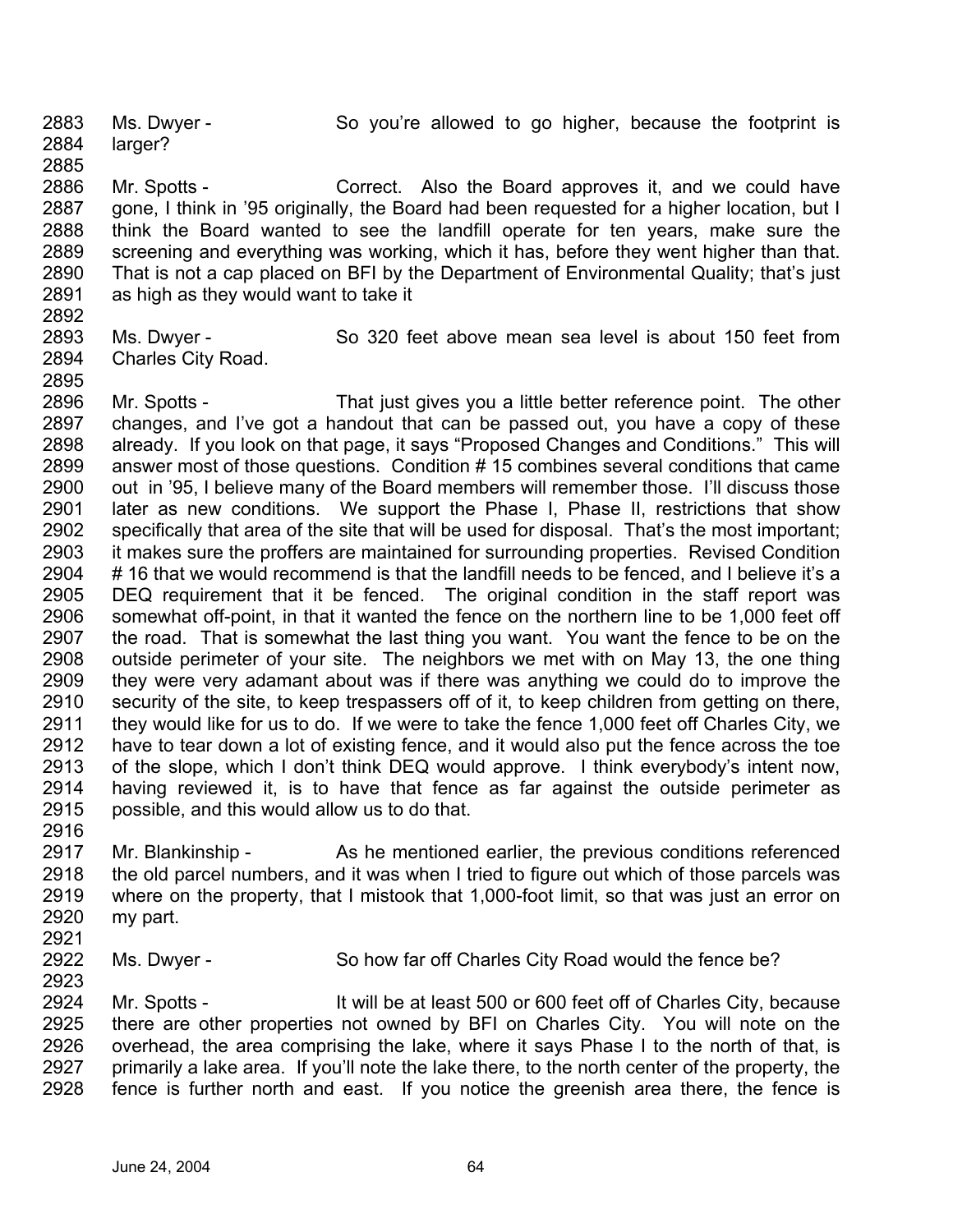2929 2930 2931 2932 2933 2934 2935 2936 2937 2938 2939 2940 2941 2942 2943 2944 2945 2946 2947 2948 2949 2950 2951 2952 2953 2954 2955 2956 2957 2958 2959 2960 2961 already in place to the north of that lake and to the south of that green strip along Charles City Road. That's already there, and that's well inside of 1,000 feet, but that's where we keep people from accessing the lake that would cause a problem. It sort of spills over into new condition 19 and 20. The '95 use permit basically had a provision based on a parcel number that required that lake to remain in place. BFI has no problem with that; we have no intention of doing anything with the lake. It would take an act of Congress to drain a lake of that size. We want to make sure that provision stays in, because we agreed with the neighbors ten years ago that would be the case and do not want to change it. New condition 20 references that strip of land north of the lake and south of Charles City Road. The neighbors ten years ago had wanted that strip to remain in place; we want it to remain in place because you can see it provides the best buffer possible from Charles City Road to the landfill area. Even though BFI owns every house along that strip except one, they want to keep that strip in place, and that's why I suggested we clarify what that is and leave it in place. Ms. Dwyer - Except for improvements to provide entrance or other improvements. What improvements do you think might happen there? Mr. Spotts - That's really a quote from the existing use permit condition from '95. The entrance is in; it's done. All the curb and gutter and asphalt and everything you see there and several of those conditions to be done, are already done, and I believe we've added a restriction, if we ever move that entrance, we'd have to get approval on that. Ms. Dwyer - The entrance doesn't come in between the lake and Charles City Road. Mr. Spotts - If you go the right about, right there, that's your entrance. Mr. Blankinship - It's there, but you can't read it. Mr. Spotts - To answer your general question, there really are no other improvements scheduled except the actual landfill itself, the disposal area.

- 2963 Ms. Dwyer - Would you show the lake on this one?
- 2965 Mr. Blankinship - You can see the corner I believe.
- 2967 Ms. Dwyer - So technically that is *(unintelligible).*
- 2969 2970 2971 2972 Mr. Spotts - The only change we propose at that entrance is right between the lake and the road itself, as it comes in, where we have a buffer area approved by the County Planning Commission. We plan to double that to increase planting. No other asphalt; all that's been done and in place.
- 2973

2962

2964

2966

2968

2974 Mr. Blankinship - I can't read the fence in this photograph, but is it just along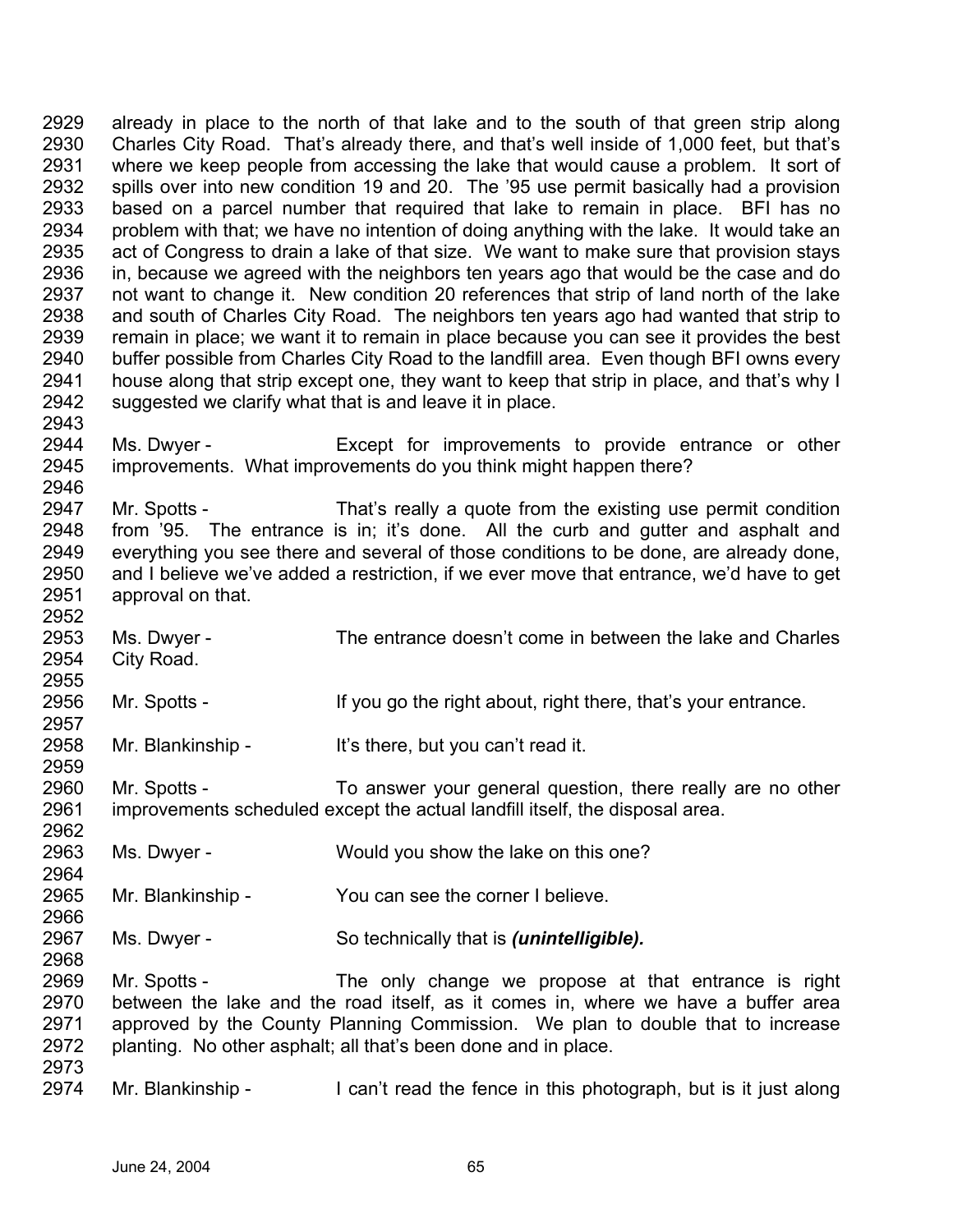- 2975 2976 the north side of the lake?
- 2977 2978 2979 Mr. Spotts - It's in the woods, slightly inside the north side of the lake. Again, that's a DEQ requirement, even if the BZA were to not require that.
- 2980 2981 2982 2983 Ms. Dwyer - Going back to condition # 15, you're eliminating all areas within 1,000 feet of Charles City shall remain in their natural state or be improved, and that's been taken out?
- 2984 2985 2986 2987 2988 2989 2990 Mr. Spotts - If I could explain why – that referenced a parcel number that was the lake, and they had referenced it to say that that parcel number, which was the lake, would be left in its natural condition. It covered the lake and the strip of woods we just discussed. We're picking that up in 19 and 20. If you were to do that for the whole rest of the site, especially what we're purchasing from the County, all of BFI's operations buildings, the scale house, the County's public use area, would apply to all of that.
- 2992 2993 Mr. Blankinship - That's the same mistake that I referred to before, that I just misunderstood the maps as I was trying to revise the conditions.
- 2995 2996 Ms. Dwyer - So what you've taken out in 15, you've in effect added back in 19 and 20.
- 2998 Mr. Spotts - Correct.
- 3000 3001 3002 Ms. Dwyer – Should we be more specific about the location of the fence, if it doesn't need to be 1,000, or did you want to have the opportunity to have a variable?
- 3003 3004 3005 3006 3007 3008 3009 Mr. Spotts - The Interence of the Indian Spotter Spotter is submit within 45 days of this hearing, should this permit be granted, a fencing and landscaping design to the County. I would hope that we could specify the exact location at that time. The BFI site is already fenced; it's pretty much already complete. The County site has a great deal of fencing. I know that even though it's more expensive to the applicant, BFI will want to maximize it's fencing again to address the neighbors' concerns, to keep people away from the site.
- 3010

2991

2994

2997

- 3011 3012 3013 3014 3015 3016 3017 If I could just briefly touch on some of the Ordinance requirements, the Board of course has to give their regard to the nature and condition of adjacent uses. I think we've talked about that, the fact that this site is somewhat surrounded by the industrial use. We've proffered the conditions to protect the residents on Pickwick Lane, to make sure that the very heavily vegetated area remains that way. The special characteristics of this industry do not change. That's one of the issues that I know you review. The traffic impact is nominal. It will basically extend the life span of this site.
- 3018
- 3019 3020 In regards to health, safety, and welfare, I would state there's one improvement here. If you look at Phase II, one of the conditions that we have put forward, and the staff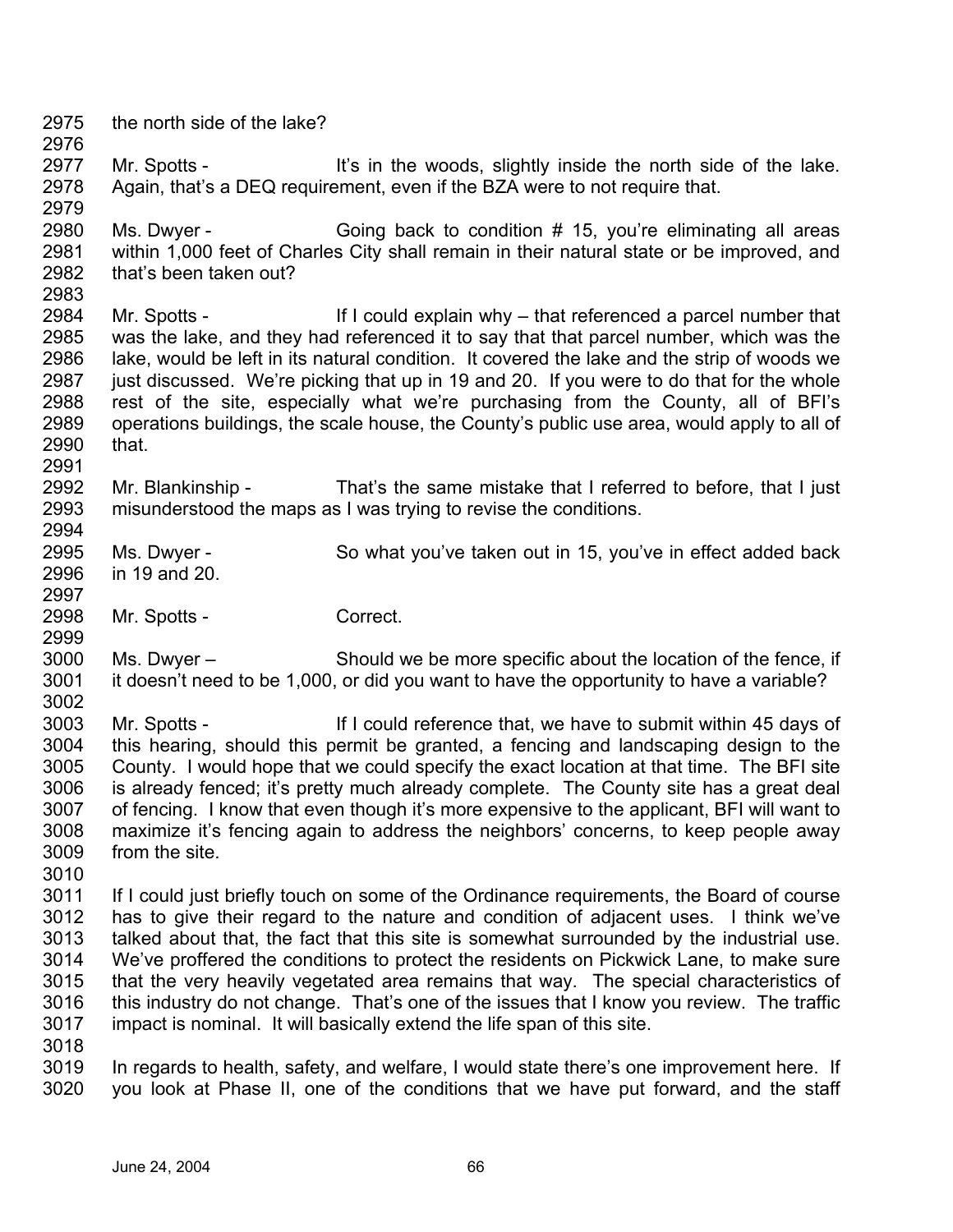3021 3022 3023 3024 3025 3026 3027 3028 3029 3030 3031 3032 likewise has put forward, is that when Phase II impacts that closed County cell, we have to cover the remainder of the County cell, even that which is not impacted by our fill, with a Subtitle D Cap Covering System. Currently the County Landfill is closed in accordance with the regulations existing at that time; however it was never a Subtitle D Landfill; it was what we refer to as a 1205 Landfill or even prior to that. So that would improve the environmental cover, protection, and more importantly, the monitoring of that cell, which of course benefits everybody in that area. I would say that the supply of light and air will not be affected here; there will be no increase to public danger; it's the same operating facility that's been in effect; the value character that the neighborhood has gained is not going to change as far as use, because there have been landfills on this road since 1972, and they'll be still operating probably after this has gone, on the C an D side.

3034 3035 3036 3037 3038 3039 3040 3041 3042 3043 3044 3045 3046 3047 3048 3049 3050 3051 3052 3053 3054 3055 3056 3057 The project is not even compatible with the general plans and objectives of the County, and I would stress again that a landfill can be an economic engine to growth in a county, and if this landfill were to have to close early, it would definitely not benefit the property owners who are trying to fill the vacancies in Laburnum Avenue and Williamsburg Road and Charles City Road, as far as trying to get industry back in. I'd like to make you all aware of the fact that on May 13 we held a neighborhood meeting. We mailed notices to all the people who were on the County's list who were adjacent to the East permit area. We also mailed to other people who were not adjacent to the East permit area whom we thought should be made aware of it. We mailed to the people, what's called the Carter Farm; it's the northwest block, I believe it's shown on your screen now. Mr. Wright, there's one other change here that we would submit. That block is called the Carter Farm, but agreement with the neighbors ten years ago; that was never to be included in the use permit. The GPIN number has captured it. Today we would like to exclude that from the use permit, in keeping with the agreements with the neighbors. You've got a plat there, which I believe, marks that as the upper left-hand block that's not shaded. Again, in speaking with the neighbors, we have tried to address all of their concerns. I know there's one gentleman here who's concerns we could not address, but we've only had one person raise issue with us on the project, and we have to reiterate the real estate contract, the host community agreement, the regulations of the Department of Environmental Quality, and the EPA, which governs the Subtitle D Landfill. This site is replete with protective ordinances to protect the citizens and the health, safety, and welfare of that community. If there are any questions you have, there are people here more technically experienced in landfilling who will be glad to answer them. I'll be glad to answer any other questions you might have.

3058

3064

- 3059 3060 Mr. Wright - The How long have you operated this landfill there at your present location?
- 3061 3062 3063 Mr. Spotts - Since 1994. The County closed in 1991; I believe we opened in 1994.
- 3065 3066 Mr. Wright - Is the entire area now operational, or have you had to close off any because it was used up or filled?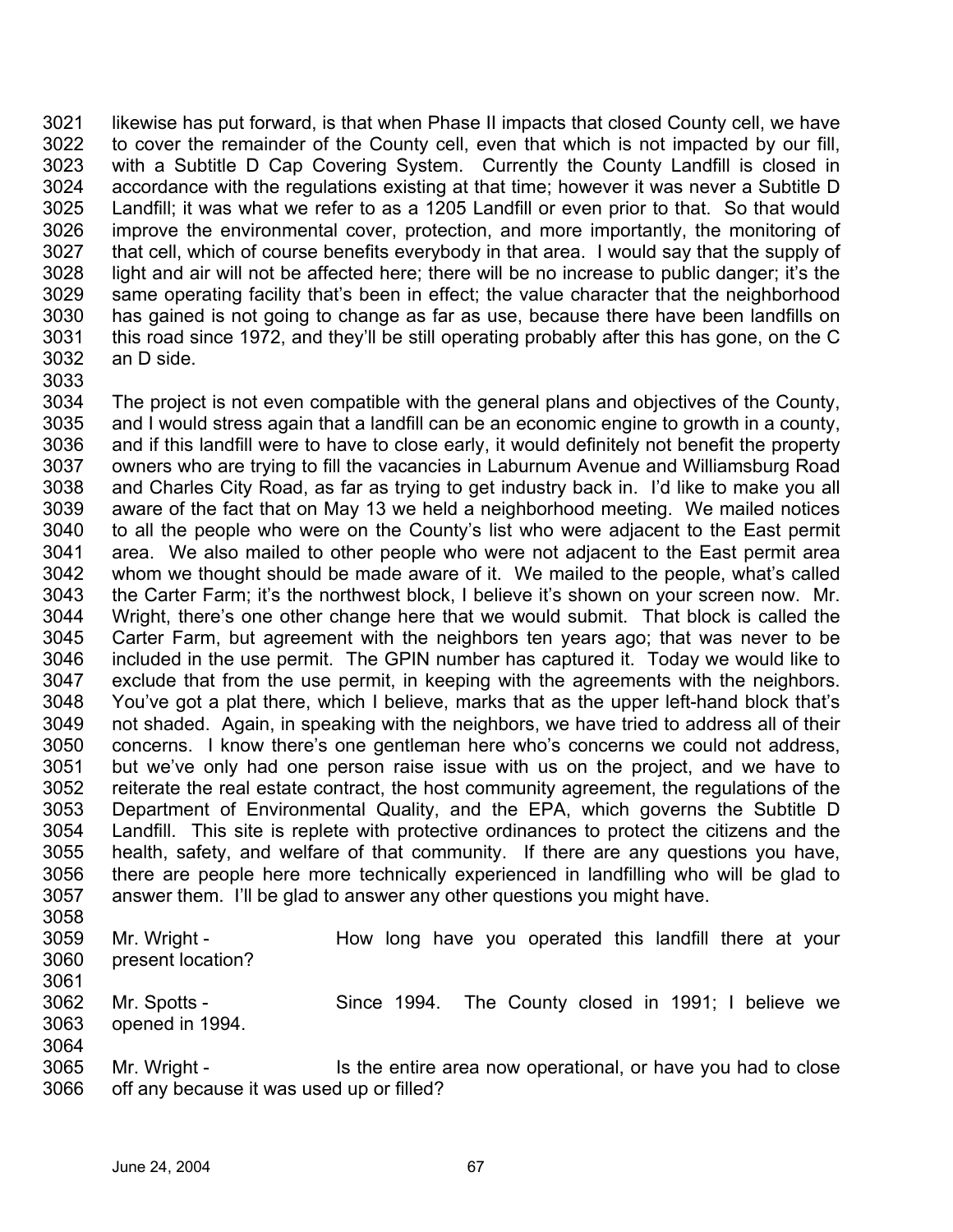3067 3068 3069 3070 3071 3072 3073 3074 3075 3076 3077 3078 Mr. Spotts - Looking at Phase I, the western side, that will close from west to east, and so yes, we have filled up our footprint for Phase I. The Phase II will allow up to go up more and out to the east until we hit the closed County cell, and then we will pretty much stop at that point. In line with your question, you will note to the east of the closed County landfill, you have the power line right-of-way. As you are familiar, that is not a telephone line; they are major Virginia Power lines that I think the tipping fee would have to be ten times what it is today to justify removing those. We have met with Virginia Power, and they have allowed us two berms on their power line to block any view from Charles City Road, but as far as your query about the expansion capability, I don't think there will be much after this.

- 3079 3080 3081 Mr. Wright - Then I understand that basically what this would permit you to do is extend your operation more than would be to increase it.
- 3082 Mr. Spotts - Yes sir, that's exactly correct.
- 3084 3085 3086 Mr. Wright - You're closing off part, and you're just using unused areas to extent your operation.
- 3087 Mr. Spotts - Yes sir, we would be closing east to west.
- 3089 3090 3091 3092 Mr. Wright - Also, if this is approved, this would not enable you to use any area any closer to Charles City Road than what is being used now or was being used by the County.
- 3093 Mr. Spotts - That is correct, exactly correct.
- 3094 3095 3096 3097 Ms. Dwyer - The looking at the map, the Phase II area seems to extend beyond the two hundred foot buffer line. I'm assuming the dashed lines are buffer lines that used to exist between the two landfills, is that correct?
- 3098

3083

- 3099 3100 3101 3102 3103 3104 3105 Mr. Spotts - Correct. In looking at your Phase II line without getting out the topos, what that does, is that is solid property. The land marked in the slash around there, a lot of that is wetlands that we could not go into. So all the setbacks requirements are met, and you're using to 200 feet; that's roughly the distance that was mentioned earlier as you come along that boundary between the BFI property and the closed County Landfill. It will come down to the south, but as you note, it goes just to the edge of the current closed County cell.
- 3106
- 3107 3108 3109 3110 3111 Ms. Dwyer - I'm wondering, I'm just curious as to why Phase II includes the area that is beyond the 200-foot buffer. I guess I assumed coming into this, that we were just looking at the 200-foot buffer and allowing that to become a part of your operation.
- 3112 Mr. Spotts - If you went to where, again, it's sort of a variable point, if you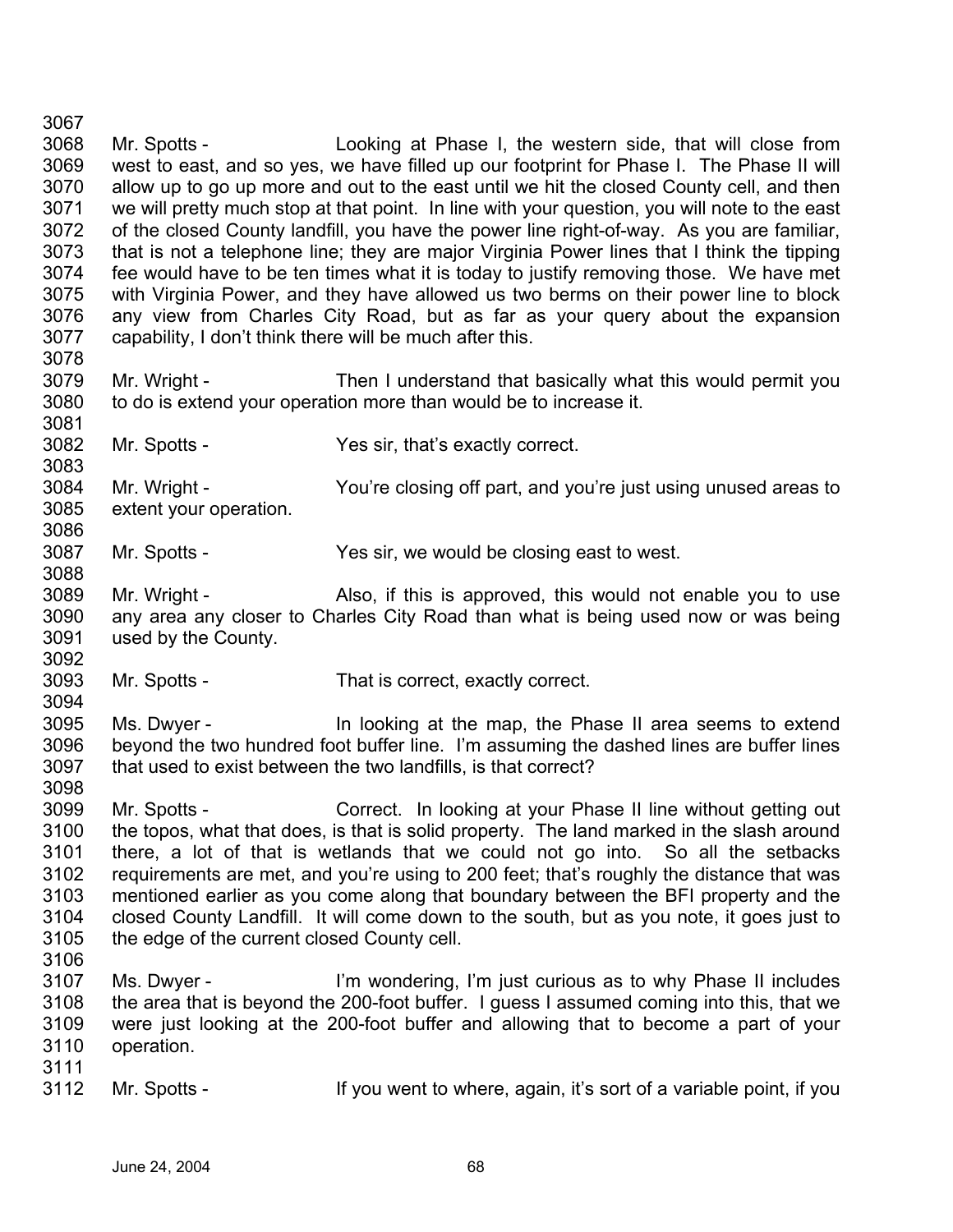3113 3114 3115 3116 3117 3118 went further north and cut 100 feet out of it because of that area where it loops down, you would cut years off the life of the landfill. What they have done is come to the very southern toe of the slope, and they have gone west where they can. They would have gone straight west, but you've got wetlands in there that cannot be impacted, so they just picked up a small piece of useable land, which again increases the facility's lifespan without going into wetlands.

- 3120 3121 Mr. Wright - Any further questions of members of the Board? Does that take care of your concerns at this time, Ms. Dwyer?
- 3122 3123

3124

3129

3119

Ms. Dwyer - It does.

3125 3126 3127 3128 Mr. Wright - Does that take care of your case at this time? Then we'll hear from the opposition. Please come up and state your name, and I would ask that we not have repetition, so if each person would speak, be sure that what you're saying is something additional that we need to hear.

3130 3131 3132 3133 3134 3135 3136 3137 3138 3139 3140 Mr. Marshall - My name is Watson Marshall, and I'm an adjoining landowner to the west of this site, and I've opposed it ever since it started. Mr. Spotts tells you that the last several months they have been covering this up. Go back and look at the history. When they get ready to want something, a permit or something, they go down there and they clean the road, and they pick up all the trash, and they cover it and do all kinds of things to satisfy the citizens and the County, and I'm really surprised at this method that's been used to sell the land to the County. I went to a meeting with Mr. Donati last week, and I asked him about this coming up use permit, and he acted like it was already a done deal. He was really surprised that he was even being questioned about it. I would dare say that very few citizens even know that the County has contracted to sell this land to BFI, so they can expand the landfill.

3141

3142 3143 3144 3145 3146 3147 They tell you it's about 300-some trucks a day, and that's a hell of a lot of trucks. If you go down there and watch them as they come down, it's a 35-mile-per-hour speed limit on Brittles Lane or Masonic Lane that has three names; when you come off of Nine Mile Road, it's Masonic Lane, and when you get to Gay Avenue, it's Brittles Lane, and when you get to Williamsburg Road, it's Charles City Road. It's 45-miles-per-hour on Charles City Road; it's a two-lane, narrow road, and these trucks don't run 45 miles an hour.

3148

3149 3150 3151 3152 3153 Several times, five or six times in the last six or eight months, I've been called to the restaurant (my son runs Yesterday's Restaurant on that corner, somebody breaking in, or we had a fire, and these trucks are up there at 5:00 o'clock or 5:30. They have a turning lane on Charles City Road, and they're all there, and I've run them off of the property at Yesterday's, and they tell you all this trash is coming from Virginia.

3154

3155 3156 3157 3158 That's not so, unless these trucks that have Maryland license plates are working in northern Virginia. And they say 150 miles; they want to go and get trash, and they're going to police it. I don't know who polices what's going on down on Charles City Road, and I dare say no one. It disturbs me that Mr. Yob, he used to be an employee of BFI;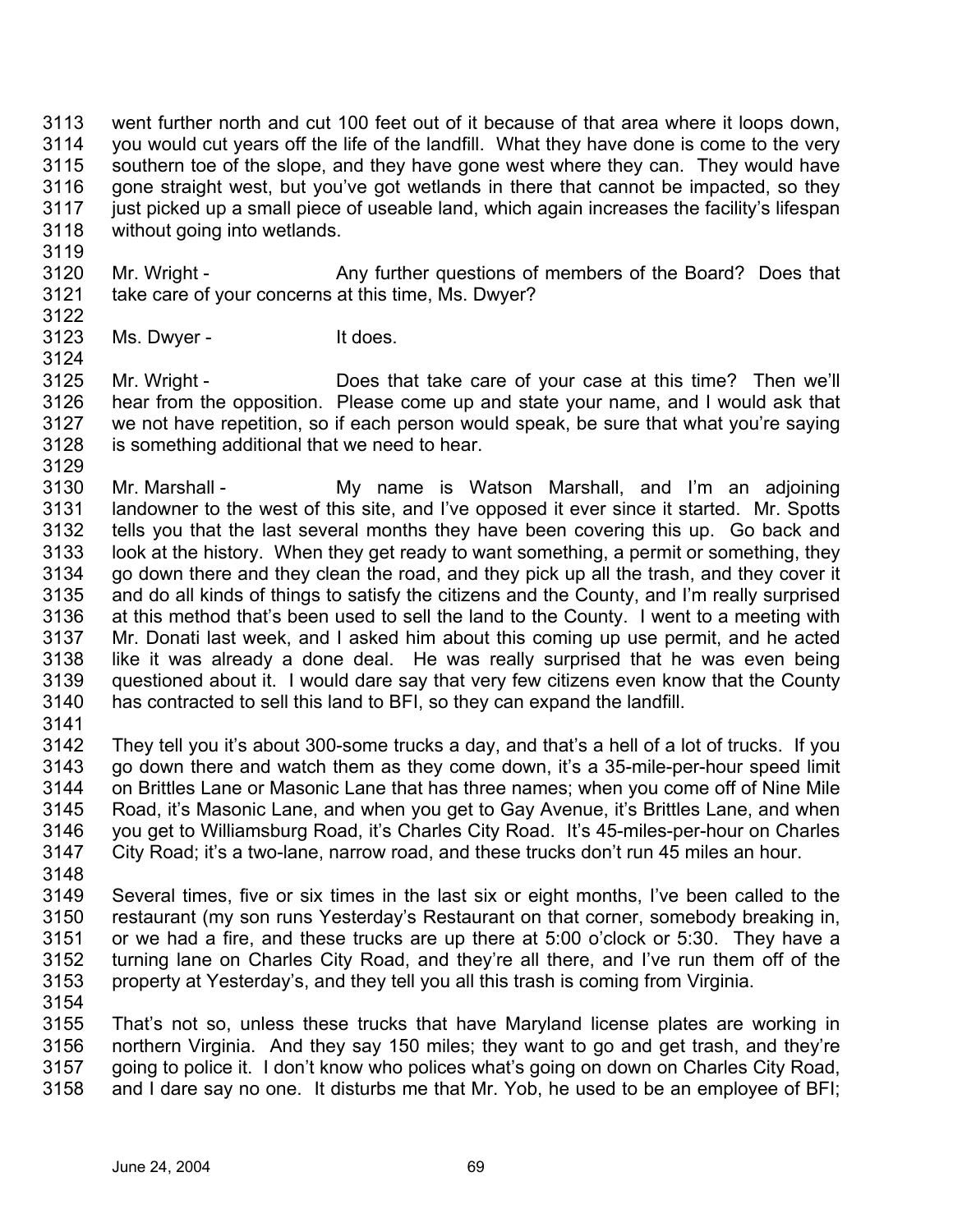3159 3160 3161 3162 3163 3164 3165 3166 3167 3168 3169 3170 3171 now he's on our side over here trying to sell you a bill of goods that this thing should be extended. About five years ago they said you don't have to have a cap. You can't regulate how far we go up, but you can, and the County did. Then they come here and they want something, and they ask for a little bit. They come back, and they want to raise the height. We opposed that, Mr. Conley Booth and I, we seem to be the only two, because BFI, they send you a notice to come to a little party. They give you a coca cola and a pack of Nabs or something and tell you what a wonderful neighbor they are and how wonderful this trash dump is for the citizens who live around it. I got mine a day or 2 before they had the meeting. I wouldn't have gone anyway. I went last time, and they just want to tell you how wonderful this is. They did the same thing, and they've sold Mr. Binter; he seems to think that everything they're doing is wonderful. I can tell you; you don't live there. There's not a person here except Jimmy Nunnally who probably knows where the landfill is.

3172

3173 3174 3175 3176 3177 3178 But the traffic is tremendous on Charles City Road. It's the second highest traffic count on Rt. 60 between here and Virginia Beach. The largest one is Laburnum Avenue. So you've got a heck of a lot of traffic, and a lot of it is residents going home from working in the west end or somewhere. Now they're going to increase that 350 or 325. If somebody went down there and policed this thing, it would be more than 325, because it's a constant convoy, and they're running like hell going down to that landfill.

3179

3180 3181 3182 3183 3184 3185 3186 3187 3188 3189 3190 The stench, they say "oh, well, in the last several months we've been covering it up with some heavy clay." Do you know why they've been doing it? Because they've been coming here, and evidently the County has sold out to them by agreeing to sell them this land, so they knew they were coming here to get a permit so they could operate it, so they go down there and start covering up with the clay. Wonderful! Did they do it for the last ten years? No! And there's not a soul here, not Mr. Yob with the County, or anybody else with the County, can tell me they've been down there and policed this. They didn't cover it up – it stinks! Mr. Spotts tells you it's a wonderful-smelling thing. Flies – can you imagine how many flies that this thing generates? My son runs a restaurant, and sometimes you go there and get out of the car, the damn stench is so bad you don't even want to go in the restaurant.

3191

3192 3193 3194 3195 3196 3197 3198 3199 3200 3201 3202 3203 3204 We were there before BFI. This originally was Commonwealth Sand and Gravel, all the lakes and ponds you see there were dug when the gravel was taken out. The County bought the first part of it when they closed the landfill and the trash over on Darbytown Road and moved over there in '71 or '72. It was for the citizens. There's nothing wrong with providing a place for the citizens to take their trash. Nothing. We don't have all the luxuries that they have in the west end. We don't have trash pick-up; we don't have it in the east end, unless you pay some private contractor. Most people in Varina go to this landfill; it's a good thing, but they put it in containers and then take it next door and dump it in BFI. Charles City is hell bent on creating the largest trash pile and business in the state. Why don't we let BFI go down to Charles City, buy a piece of land and join down there and take all this trash. It's not that far. It's about twenty miles; they could go down to Charles City and they would welcome them down there, they'd be happy.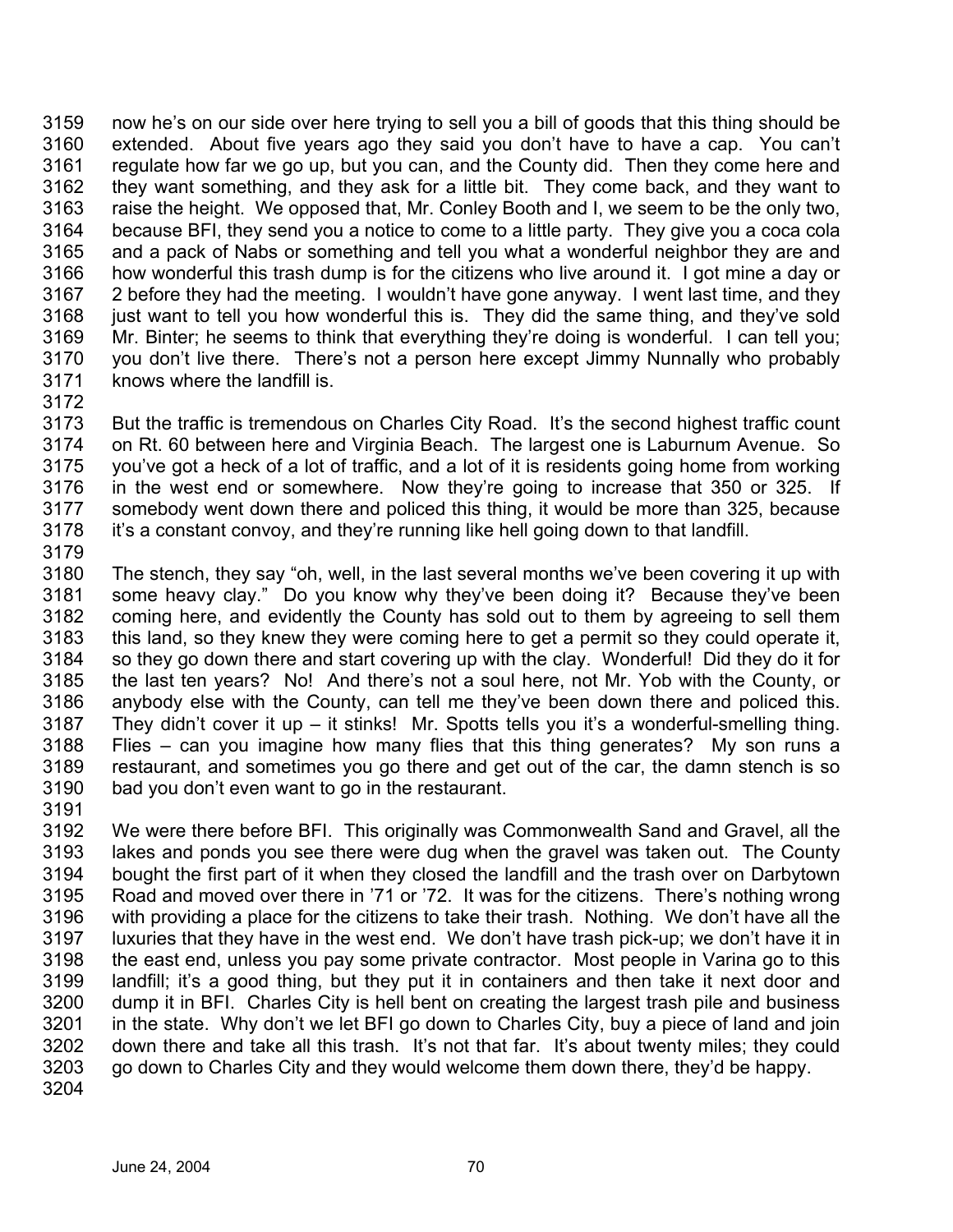3205 3206 3207 3208 3209 3210 3211 3212 3213 3214 3215 3216 3217 3218 3219 3220 3221 3222 3223 3224 3225 3226 3227 3228 3229 3230 What are we going to do with this after they fill it up? The methane gas and all the substance coming out of it for years and years, what are we going to do with it? I say let them finish what they said when they came here, and you granted them permission to put that landfill in there to start with, and they said they'd be through and gone in eight or ten years. That didn't satisfy them. Now they want to go up to heaven and keep on building it up. I say they shouldn't go more than 100 feet at any time. We didn't even want 100 feet. I don't think you have any concept of what a nuisance that is. When it rains, we get mud all over the road, and now they're just sweeping and cleaning it up. We've got trash all up and down Charles City Road; they go down and pick it up. For the last four or five months, they've been very attentive to what's going on outside of that landfill, but I'll tell you for the other ten years, they don't care, and the County doesn't care. There's nobody policing that landfill, and he can tell you all these wonderful things they're going to do, and I can tell you it's not so. Unless you go down there and look at it, I say deny this thing and don't let the County sell the land. If you deny it, they can't sell it; that's conditional upon the contract. How much are they paying or it anything? Are they like some of these developers, -- they're going to give you a place for a school, a place for a fire station – it'll be a hoax; they're going to let you come there and dump your trash. But they're going to fill it up so fast that you'll never, ever get any benefit from that hoax dump for the County. I'll be glad to answer any of your questions; I'm just hot as a citizen; I've lived here all my life, and every time we think that this thing is going away, we thought in 1995 when you let them go up to have a little bit more, that was the end of it, but now ten years later, here we go again. Now they want to explain it. Let them move; let them go somewhere else. I'm just stressed that Virginia is known as the second largest importer of trash in the United States, next to Pennsylvania. Are you proud of that? Is anybody in the County proud of that? I hope not.

3231

3233

- 3232 Ms. Dwyer - Sir where do you live?
- 3234 3235 3236 3237 3238 3239 Mr. Marshall - I live at 9740 Osborne Landing, which is on the James River; it's at the intersection of Osborne Turnpike and Kingsland Road, and I also own 34 acres on Osborne Pike, own 110 acres down behind the old Bradley Scales, and I'm a taxpayer. I'm just distressed at what our leaders are doing to us, and it's just not right. They say it doesn't matter because everything else around here is industrial. I'm just frustrated.
- 3241 3242 3243 3244 3245 3246 3247 3248 3249 3250 Mr. Booth - I'm Conley Booth, and I reside at 4598 East Williamsburg Road in the Varina District. I'm opposed to this, pretty much in the same basis that Mr. Marshall was referring to. It's been going on a long time; they've been back several times and got increases to leave them there longer. I'm like him; I realize that you, all of us have refuse and trash, but that particular segment, as the attorney pointed out, has been used since 1972, for one reason or another, for some sort of refuse area. I feel like also that the area has been occupied long enough for that, and paid their fair share of dues there, so I think that's even more reason to consider. He says it's zoned industrial; it would have to be industrial in order to get rid of the waste, but I am in the front door, across the street, with 14  $\frac{1}{2}$  acres zoned B-3. That's a big difference,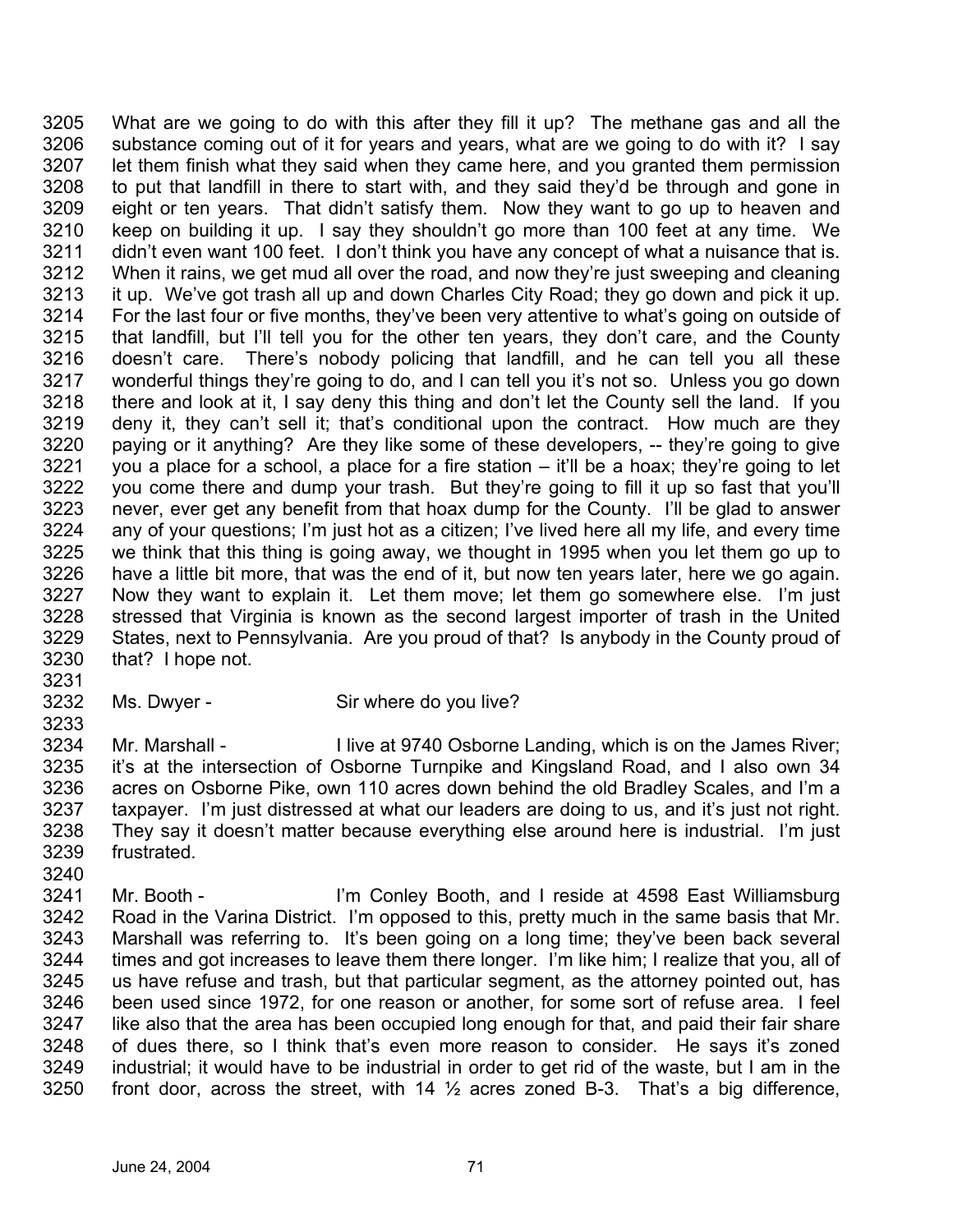3251 3252 3253 3254 3255 between B-3 and commercial use that they're using refuse for. It's killed the value and any potential I have to develop my property, and I'm like Mr. Marshall. I was there before they were. This has been ignored in the past, and I feel like it's time for them to finish up what they've got and let it go. If you want to show my property, I'd like to point it out to you. You see the entrance.

3257 Mr. McKinney - Put the zoning map up. You the B-3 on Williamsburg Road?

3259 3260 3261 3262 3263 3264 3265 3266 3267 3268 3269 3270 3271 3272 3273 3274 3275 Mr. Booth - No sir. I'm the B-3 on Charles City Road, right at the entrance. You see the entrance there; that's my property. I've got over 300 feet of road frontage there, and they're in front of me all the way. I also offered to negotiate with them to sell the property to them and see if they could do something with it. I didn't get a response. They said "do what you've got to do." You want to put the other picture back up, the color picture, and you may see a better view of that. You see the property across the street and the entrance? The entrance of their property is in the center of my property, and to the left side of that is the State Library. I don't know if you're familiar with that or not; it's a very nice building. I'm surprised they ever built it there. They have trash and debris that comes from all these trucks. I ride by there daily because I have a lot of interests in that particular area, along the Williamsburg Road corridor, because I have several other properties in that immediate area, and I can give you the addresses on those if you like. I have one location at 3118 Williamsburg Road, another at 3200 Williamsburg Road, another at 3125 Williamsburg Road, and 3127 Williamsburg Road, 3306 Williamsburg Road, 3310 Williamsburg Road, 3320 Williamsburg Road, and 5201 Coxson Road. I am also a taxpayer, and I would look for some help in this situation.

- 3276 3277 3278 3279 3280 3281 3282 3283 3284 3285 Mr. Wright - Mr. Booth, what type of business do you operate on your B-3 property there? Mr. Booth - There's no business there. Mr. Wright - That building is not your building? Mr. Booth - No sir, that building belongs to the State; it's the State Library Archives.
- 3287 Mr. Wright - Your property is unimproved.
- 3289 3290 3291 3292 3293 3294 3295 3296 Mr. Booth - Unimproved, and I have approached the County on this in the past, and did have an approved POD. That expired on me; however, I'm sure they'd re-enter it, but I could not get any takers, due to the fact of the location with the dump and the problems that you have with the dump. I would like to put an office/warehouse there, which would be income for the County, and gain some revenue. The whole area, to the front of it, is all zoned B-3, the part that's developed and not developed, all the way to Williamsburg Road. I don't think somebody looked at that to start with when they allowed the dump aspect to continue there, because there's no way you're going to

3256

3258

3286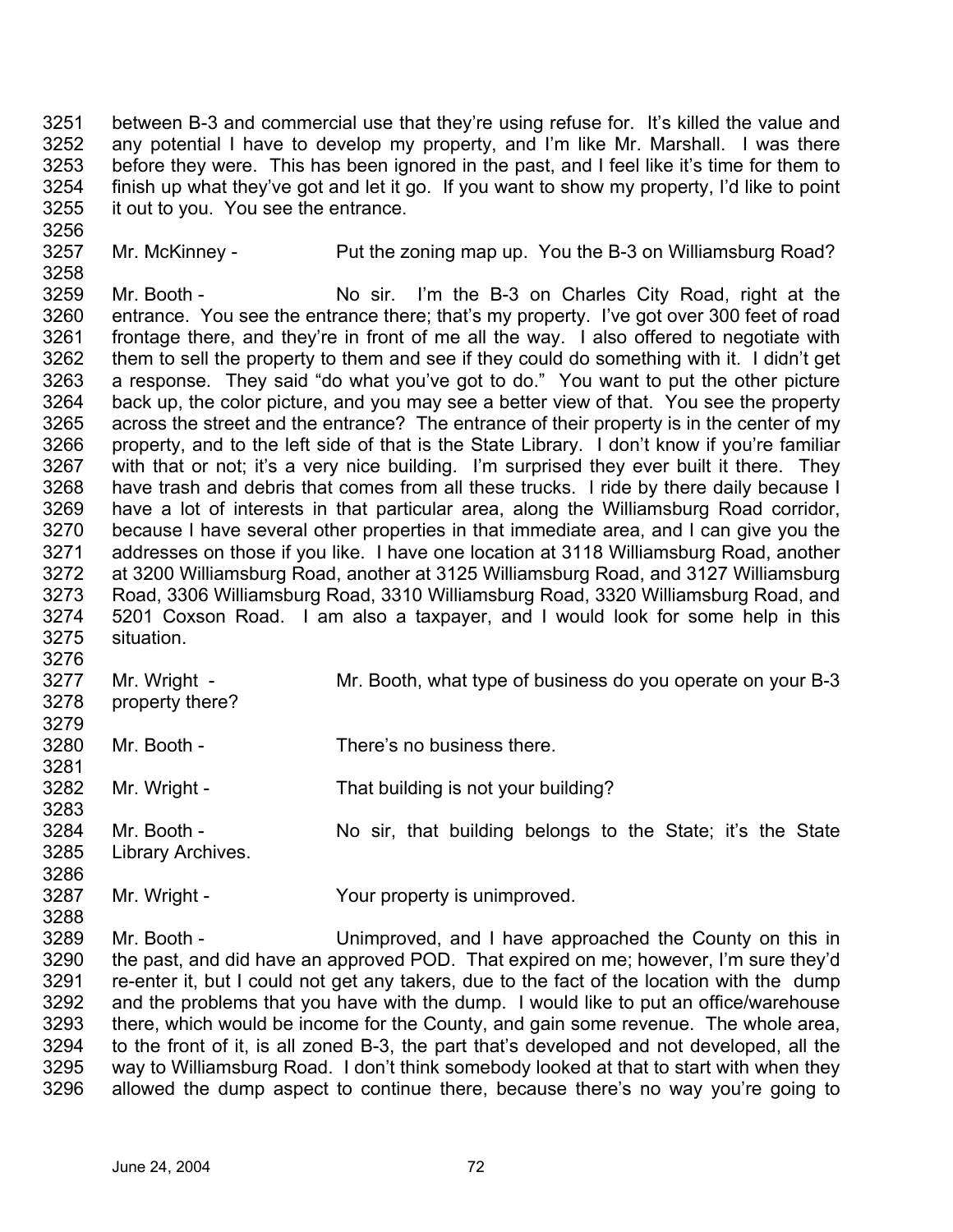3297 3298 3299 3300 3301 3302 3303 3304 3305 3306 3307 3308 develop any business with the dump there. You can look at that area and see what is built or developed new in business in the last 25 years. There's none, and there's not going to be as long as that condition exists. As far as the health, safety and welfare, it's unreal. You'd have to go and see these trucks and the way they come in there, and they have accidents, one after another; they run on over top of people there, especially at Gay and Brittles Lane, and they come down the grade on Masonic, come down to the bottom of the hill, and those trucks are mostly, probably all overloaded, and they come down the hill and they cross the railroad track, and they're running wide open to get up that hill. All of them are running, whatever they can run, if it's 50 miles an hour, 60, that's what they're doing. Then they cross that intersection at Williamsburg Road, flying, and then it's 45 miles an hour going around a curve.

3309 3310 Mr. Nunnally - Have you reported any of this to the police?

3311 Mr. Booth - No, but there are plenty of police over there; the police ought

- 3312 3313 to know about it.
- 3314 3315 Mr. Nunnally - Why not call them and repot them, so they can put somebody on duty so they can catch them?
- 3317 3318 3319 3320 3321 3322 3323 3324 3325 3326 Mr. Booth - I certainly will, but as a matter of fact, the speed limit should be lower for those trucks, should be 25 miles an hour. That's a two-lane road, near Charles City Road. It's designated by the County to be a four-lane road, but it didn't happen. It should happen, either way, if they're going to allow it to operate, it should be expanded. They already have the right-of-way. The health issues, with everything that bad odors can attract, from flies and mosquitoes, the birds, seagulls, and crows, buzzards. Seagulls – I have a property, a strip shopping center there at 3320 Williamsburg Road. There are hundreds of birds that come from that dump, over there every morning. I go out there and drive my vehicle to try to get them off my property.
- 3327 3328 Mr. McKinney - The Why do they go to your property? They usually go somewhere to feed.
- 3329

3316

- 3330 3331 3332 3333 3334 3335 3336 3337 3338 3339 3340 Mr. Booth - I don't know what they're doing. I'm not putting any feed out there. Somebody else might be, but I'm not, but if I see any, I run them off. They're usually around in a wet period, maybe low spots in the parking lot or something like that, but somebody might feed them sometime; I don't know. But what's bringing them over there? I know they carry diseases, and then you put up with the droppings and all of that. Who's monitoring what they're bringing in? They say how much they're bringing in, but who monitors other than them? It's a negative impact on anybody who wants to build or develop over there. We had the same problem back when Nabisco came in down there. You almost lost them on account of the dump situation. I'm just requesting that some issues be looked at here, and to not allow them to extend operation any more than they've already got, which is more than I agreed to, to start with.
- 3341

3342 Mr. Wright - Anyone else in opposition? Mr. Spotts, you have a brief time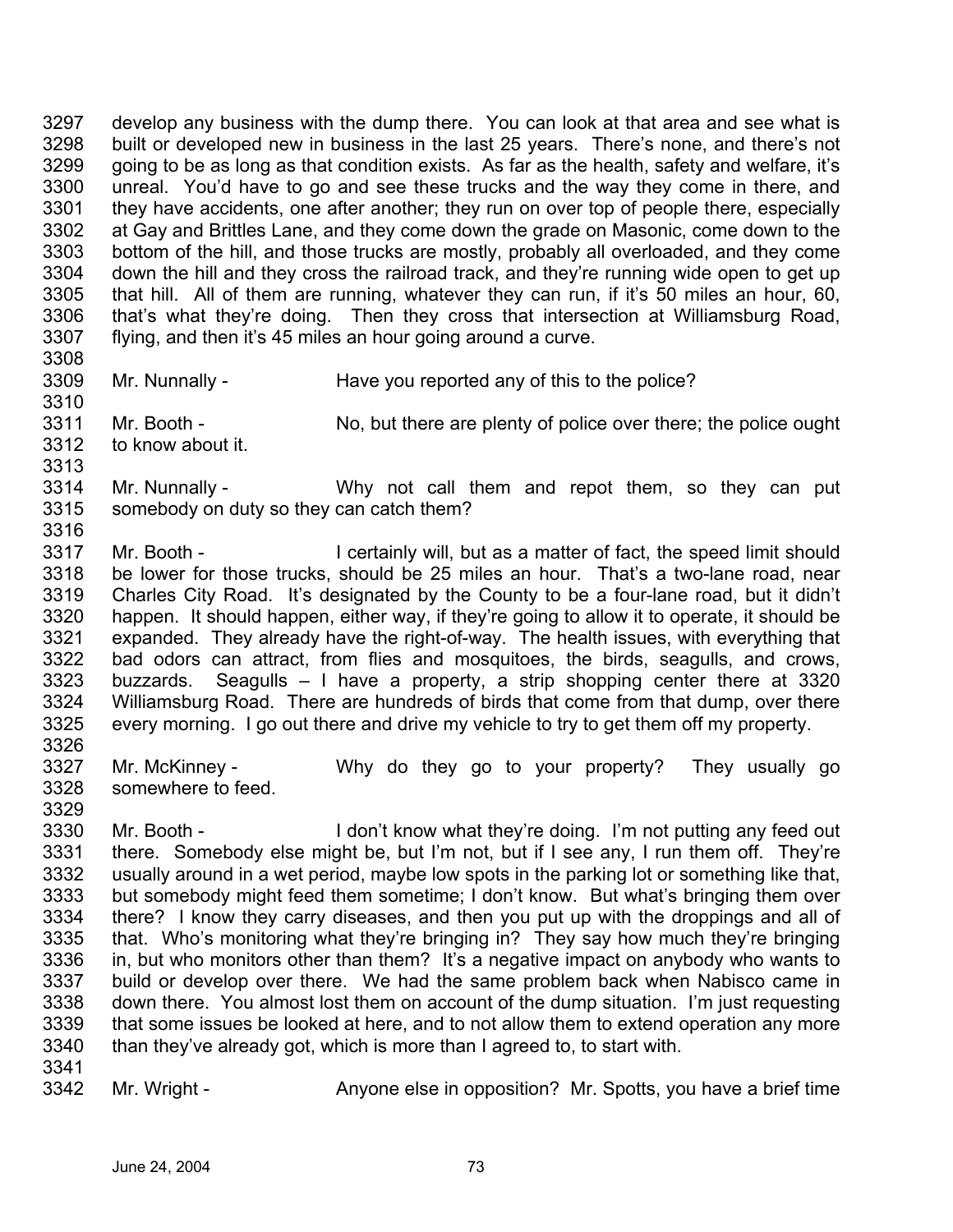3343 to rebut.

3344

3345 3346 3347 3348 3349 3350 3351 3352 3353 3354 3355 3356 3357 3358 3359 3360 3361 3362 3363 3364 3365 3366 3367 3368 3369 3370 3371 3372 3373 3374 3375 3376 3377 3378 3379 3380 3381 3382 3383 3384 3385 3386 3387 3388 Mr. Spotts - I'll be as brief as possible, sir; I appreciate the time. I've read the transcripts of '95, and I'm aware that both Mr. Marshall and Mr. Booth expressed opposition at that time. There's not a whole lot to say, except that the landfill is there, we desire to expand it. I would like to comment on a couple of items that Mr. Marshall mentioned. If you recall, two years ago we had a drought. This last year we've had an incredible amount of rain. That is one thing that produces landfill gas more than anything else, as far as getting it into the environment. That's why you've read about the gas problem in other landfills, not Henrico's, and it's one of the reasons we've been doing so much work on odor control. Definitely to get ready for the meeting, there's no question about that, but it's also been mandated by the last twelve months of rain. The other issue is the slope cover we're doing now, as I address, I believe to Mr. McKinney, we are closing other areas of landfill. It's finished; it's reached its maximum height, and that's when you put your final cover on it. You have to. As far as the traffic on the road, both gentlemen are actually correct. One of the things that we brought out at the meeting with the neighbors on May 13, is that we would support any restriction on traffic. We would support any improvements on the road that we're told, based on the current budget. VDOT funds for that road are pretty much non-existent, but we strongly support any type of enforcement and lowering of speed on that road. As far as landfill policing, to use the term, where is it coming from, are they covering it? I'm sure you have read recently about the debacle in Page County, Virginia. Landfills are closed down by the Department of Environmental Quality. Private landfills are under the gun with the Department. They monitor them a great deal on a very great basis. If we do not cover, if we violate any of our terms, we get a notice of violation; if we don't correct, we are shut down. We've never had an environmental waste-related notice of violation at this site. If we do not pick up on Charles City Road, and pick up the litter, which we do the entire length of the landfill by agreement contained in the '95 use permit, we get a phone call from the County. It happens very rarely because we do what we're supposed to do. The cap that one gentleman referred to, we've always had a height cap. I was referring to the cap on tons per day. I think there was confusion there. Mr. Booth's concern, he's right across from the entrance to the property – I know that anybody with property that's business related wants to be across from a park, not a landfill, but I would submit to you that if you stand on his property and look across the road, what you see is a park. You see the turn-in; it's been planted, landscape buffered, if you look over that, you've got Lake Snyder. If you look at all the other entrances on Charles City Road, and I don't mean to speak ill of any other business on Charles City Road, I think you will find this is one of the nicer entrances along the whole front. Mr. Booth was wise to connect his property to Williamsburg Road so he'd have two means of ingress and egress, but I would point out to you, if you drive along Charles City Road, you will see "For Sale" signs to some degree. If you drive Williamsburg Road, you see a lot of vacant properties and "For Sale" signs. If you come off of 64 on Laburnum all the way down to Charles City, there are hundreds of thousands of square feet of office and especially office warehouse vacant, that I know the County and the Economic Development people are working hard to try to find some use for. That's not because of this landfill. If anything, when they find tenants to come there, those tenants are looking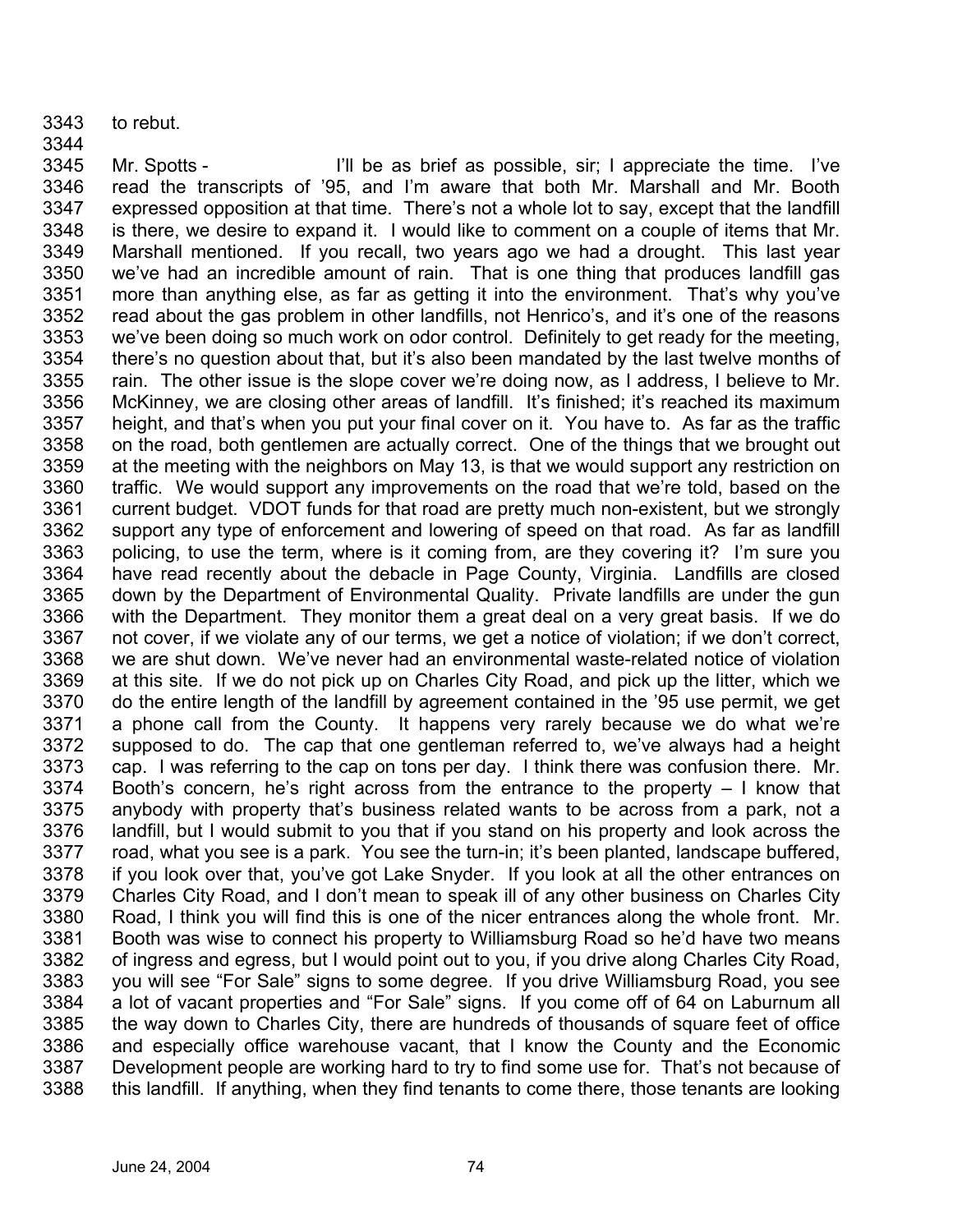3389 3390 3391 3392 3393 3394 3395 3396 3397 3398 3399 for power, water, sewer and waste. They want readily available waste so that they can get rid of their waste cheaply and not go twenty or thirty miles or whatever the distance is, and be held hostage by an out-of-County provider. I would submit to you again, if BFI was not doing what it was supposed to do, and I don't mean the last three months, I mean since 1994, and back to 1972, when they first came on Charles City, if a pack of Nabs and a coke would buy people off, I would have delivered these gentlemen cases of it prior to this meeting. We've done our job; if we ever miss something, we are jumped on by the County, and by the DEQ, and that rarely happens, because we've done what we said we were going to do. I think if you look back to 1995, we've done what the Board was told in 1995. Any follow-up questions?

- 3400 3401 3402 Mr. McKinney - Mr. Spotts, you don't take care of the waste for the business owners on Williamsburg Road and Charles City Road, do you?
- 3403 Mr. Spotts - Say again, do we take care of it?
- 3405 Mr. McKinney - You don't take their waste, do you?
- 3407 3408 3409 3410 Mr. Spotts - We take all we can get. We have competition for that, but we take all we can get, and I would imagine the bidding process, because of the proximity, we're able to keep rates low. If we were not there, I believe the rates would be much higher.
- 3412 3413 3414 Mr. McKinney - In other words, you have trucks that go up and down Williamsburg Road and pick up trash and garbage? And also Charles City Road? To take to your landfill?
- 3415

3423

3425

3411

3404

- 3416 3417 3418 3419 3420 3421 3422 Mr. Spotts - BFI has a collection side as well. They pick up whatever businesses that they can contract with, Mr. McKinney, and have the best rate to pick up. Waste Management does; several other small private haulers go and pick up, and those go to obviously to the Old Dominion Landfill. Now if Waste Management picks up, they're going to take it either to the city of Richmond transfer station and ship it off one of their landfills, or perhaps go directly to Charles City. I can't really speak for the competing companies.
- 3424 Mr. McKinney - But you have trash trucks in that area?
- 3426 3427 3428 3429 3430 3431 3432 3433 Mr. Spotts - Yes sir, we definitely do. As far as picking up on Charles City Road, to clarify, BFI has personnel who go out and literally pick up along that frontage road, all along Charles City Road by agreement with the County and the Board for '95, and that is of great value to the neighbors because the public use area on the weekends gets a lot of use. It's not the County's fault, but people drive in with trash in the back of their cars with the trunks open, with pick-up trucks. It creates quite a mess, which is very difficult for the County to control, but Monday morning BFI is picking all that up.
- 3434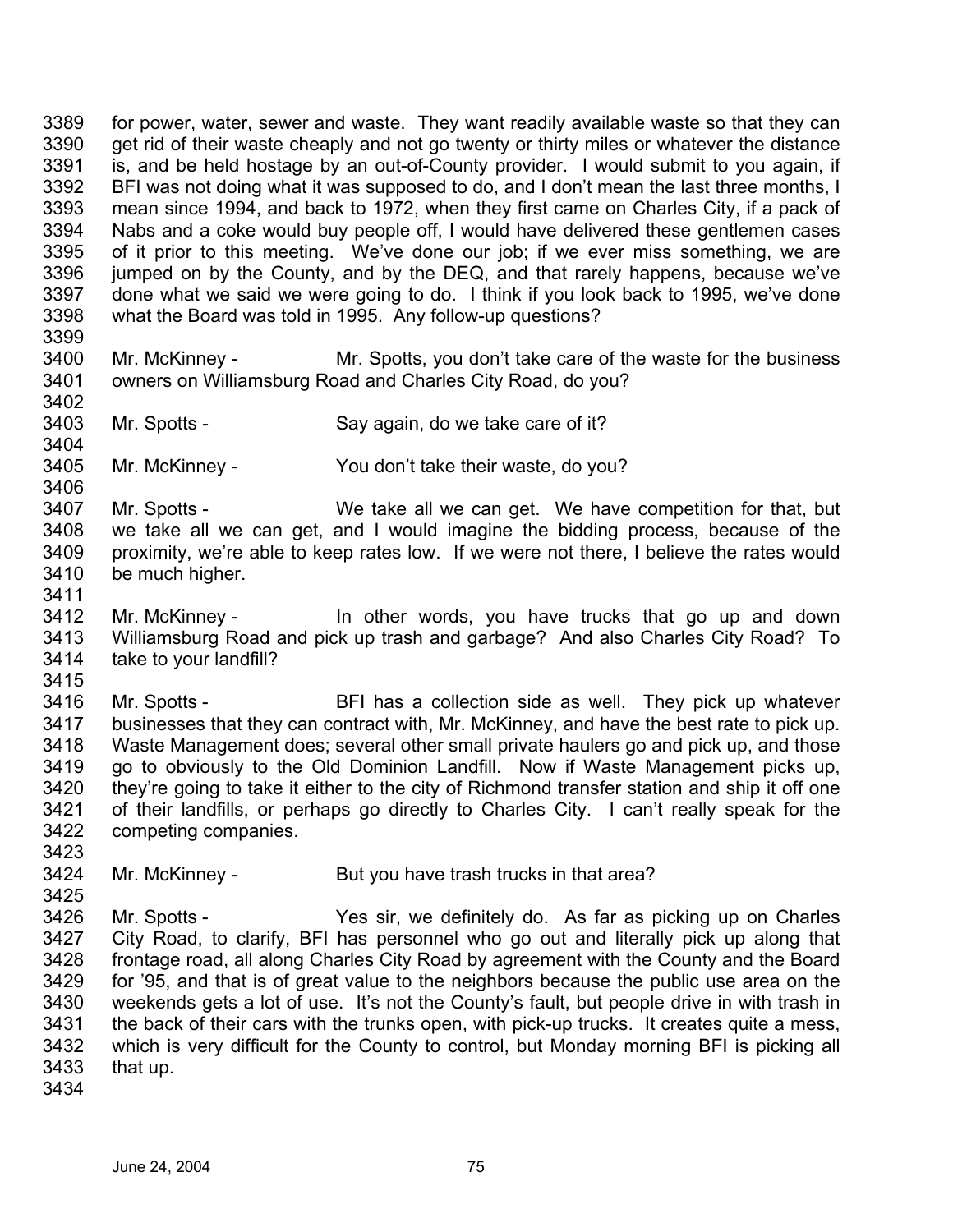- 3435 3436 3437 Mr. McKinney - So you pick up all the trash on Charles City Road, whether it's from your trucks or ……………………
- 3438 3439 3440 Mr. Spotts - I'm talking litter, if I can restate that. They pick up litter along the road. Now if there's a business on Charles City Road, and they've got a contract with them, yes sir, they'll pick that up.
- 3442 3443 Mr. McKinney - I'm saying, you police Charles City Road on a daily basis?
- 3444 Mr. Spotts - I'll let Mr. Dudding qualify that – yes we do.
- 3446 3447 3448 3449 Mr. McKinney - **On a daily basis?** So you literally have people who are going out picking up littler, etc., on both sides of Charles City Road, whether it came off of your trucks or came from private vehicles or whatever.
- 3450 3451 3452 3453 3454 Mr. Spotts - We cannot discriminate. Yesterday around 3:30 or 4:00 o'clock, as I left the site, there was a gentleman out there with a pole in hand and a bag on the edge of that road, and as pointed out, it's a very narrow road. I would not want that job, but yes, it is done.
- 3455 3456 Mr. Wright - If this permit is not approved, how much longer will you be able to operate at your present location?
- 3458 3459 3460 3461 3462 Mr. Spotts - At the present location, they could continue to operate, four to eight years, and I'd like to be very clear on the reason for that gap. If this permit were not approved, my guess is my client would very clearly cut back and only take the waste that was the most profitable to take in. That could extend the life longer.
- 3463 3464 3465 Mr. McKinney - What does that mean? I understand where the profit is, but does that cut out other area, or are you going to be taking it from other areas because it's more profitable?
- 3466

3457

3441

3445

- 3467 3468 3469 3470 3471 Mr. Spotts - For example, if they have a contract with a Hardees on Laburnum Avenue, and the rough tonnage is \$40 a ton to come in the gate, and they've got a contract with a neighborhood off Mechanicsville Turnpike that the effective rate is \$50 a ton, they're going to raise their rates to get more \$50 a ton contracts to make the landfill last longer and maximize the value of that air space.
- 3472
- 3473 3474 Mr. Wright – So you say four to eight years at the outside from now if you didn't get this permit approved? If this permit is approved, how much?
- 3475

3476 3477 3478 3479 3480 Mr. Spotts - As outlined, I believe somewhere between twelve to fourteen years, and it's easier to estimate that because you'll have a cap. If BFI were bought out tomorrow by another company, and they say we want the City of Richmond contract, the Henrico County contract, every other local government, we're going to fill this up, you could not do that.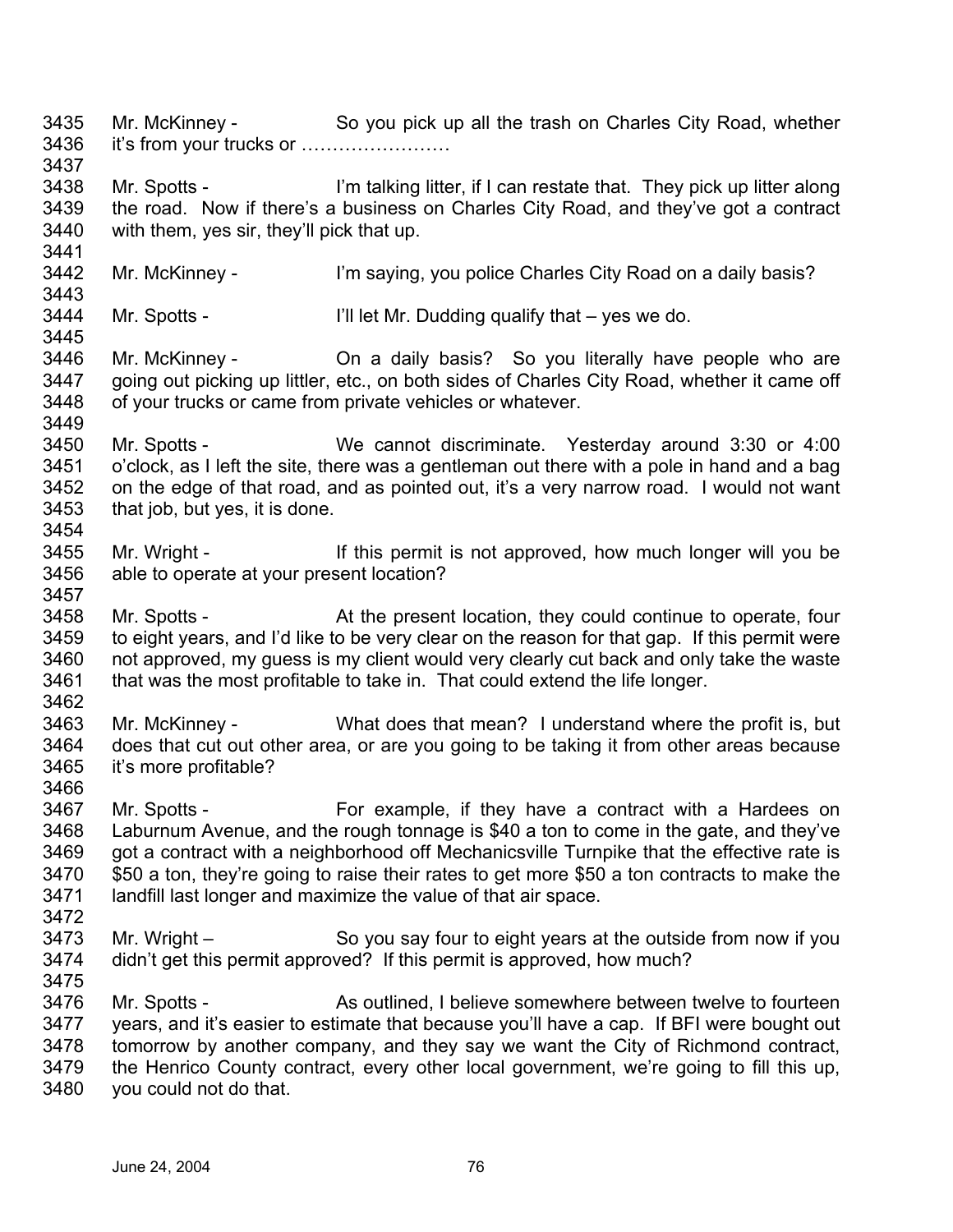- 3481 3482 3483 3484 3485 3486 3487 3488 3489 3490 3491 3492 3493 3494 3495 3496 3497 3498 3499 3500 3501 3502 3503 3504 3505 3506 3507 3508 3509 3510 3511 3512 3513 3514 3515 3516 3517 3518 3519 3520 3521 3522 3523 Mr. Wright - What you're saying is, the bottom line is, you would add about six years to the life of that operation if this is approved? Mr. Spotts - That's correct. If the tonnage numbers were to decrease, if the market would be where they could not get the tonnage, it would only extend it longer, and the County would have that facility for a longer period of time. Mr. McKinney - If granted, what are you going to do to help the adjoining property owners, that you're not doing now? Mr. Spotts - The buffer and screening requirements have to be submitted within 45 days will be done just as in '95 to block the visual of that landfill site. Mr. McKinney - But you heard some of the objections to this and what you've done in the past. Are you going to do anything to make it better? Mr. Spotts - There's no question, as this landfill stays longer, more things are done to improve it, and I use the odor control, which came up really last fall. Yes sir, we're doing that. The system going in for odor has been improved; we've talked to several landowners in the past and bought properties. The gentleman who referenced he would gladly be bought out, the problem there was one of price. If we were to buy every property owner out at that price, the landfill would be bankrupt. Mr. McKinney - You heard the complaint. Are you going to do anything to try to alleviate it – I know if this is denied, you're still going to operate there for some time. The landowners have still got the same problem. If this is granted, it's a little give and take on both sides, what are you going to do to help these people out? Mr. Spotts - The As far as the specific comments, the only ones we've received are the ones we've received here today. The other issues from the neighbors, we have already addressed. I don't want you to think these are the only people who raised issues that they wanted answers. Throughout the ten-year operation, we've been adding things to address issues. As far as these specific issues, anything we could do for adjacent properties that actually want to develop business, whether it's retail business or otherwise, office warehouse has one of the highest vacancy rates in the Richmond area, much less Henrico, but assuming something were to go in there, we would work with that property owner, especially if they were immediately adjacent to our property, to try to help them with waste disposal rates. Mr. McKinney - I'm talking about the concerns right now, what the property owners have as far as flies, odor, whatever, is that going to be reduced?
	- 3524 3525 3526 Mr. Spotts - I would say it is, and I will tell you why. Number 1, the odor control has been the focus of all the landfills in Virginia this last year, and based on the neighbors we have gone and talked to as recently as yesterday, they have said, "we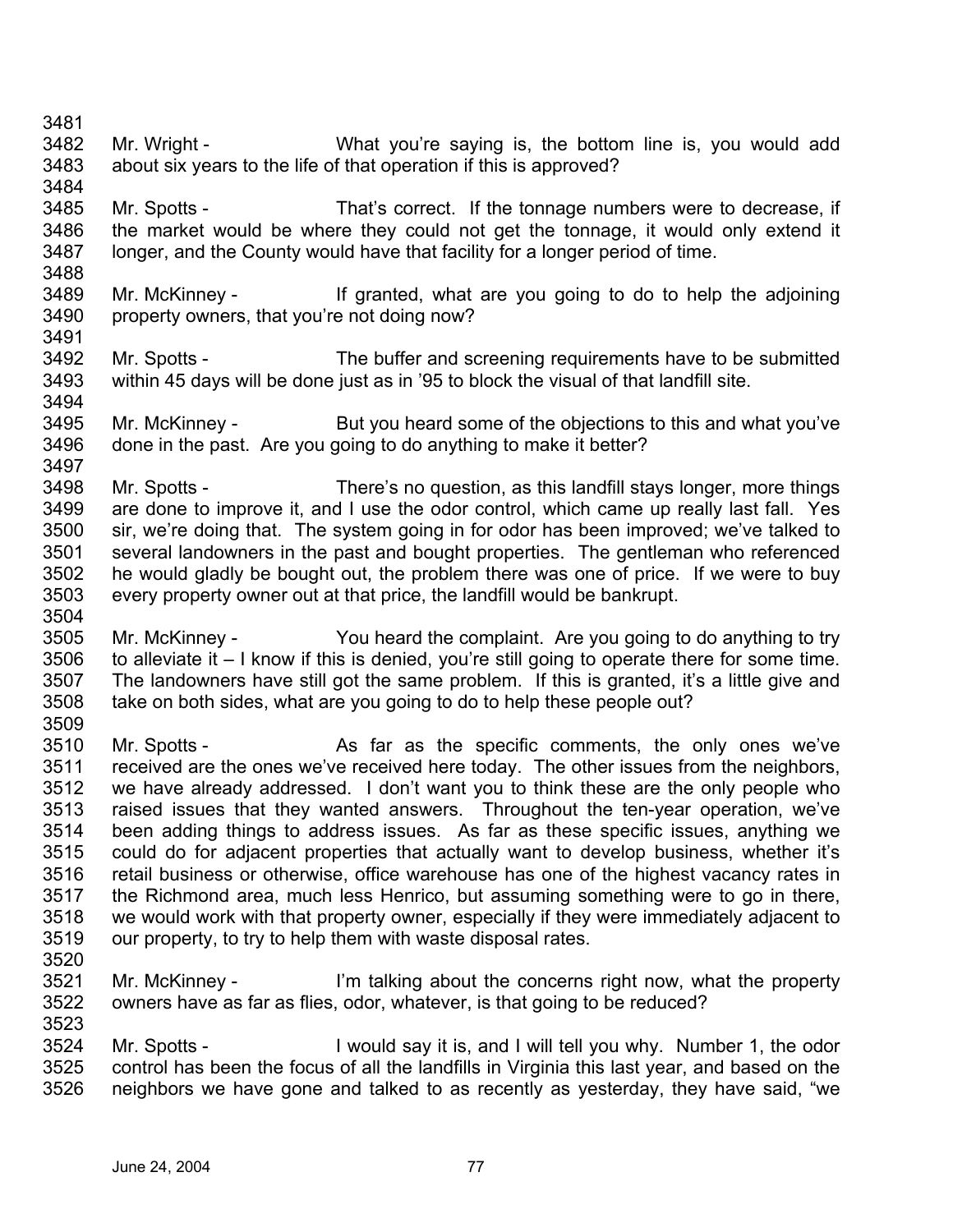- 3527 3528 3529 3530 don't know what you're doing, but it's a lot better  $-$  continue it  $-$  which is why we're going from a temporary system into a permanent system, in addition to all the landfill extraction method. This is the actual odor control system.
- 3531 3532 Mr. McKinney - These concerns that we've had over years and years have got to get better.
- 3534 3535 3536 3537 Mr. Spotts - Without going into too much detail, the GE Batts has a system about a control; it's not just masking. Without going into it, a method of getting the odor molecule attached to drop out of the air. You're correct; things are improving every year, and that's what we're going to put into place.
- 3539 Mr. McKinney - Are you going to do this at this site?
- 3541 3542 3543 Mr. Spotts - We'll be doing it at both sites, both this and another site that BFI controls. It's a statewide concern.
- 3544 Mr. McKinney - When?
- 3546 3547 3548 3549 3550 3551 3552 3553 3554 3555 3556 3557 3558 3559 3560 3561 3562 3563 Mr. Spotts - The system will probably be in place at this site within the next ten days. The temporary system has been there for several months. It's proven it works, and the permanent system will go in. I would like to comment on one thing though, so there's no misunderstanding. When you have heavy rain, combined with a low atmosphere pressure day, you're going to get gas at any landfill. So I don't want to say that when this system goes into effect, you'll never smell anything again at that site, but we will have addressed it as you suggest, with the highest technology available. Also, as we have capped the closed areas of this site, it's going to prevent a lot of gas from coming out , which is why we at least, and I believe the County. are getting fewer complaints about odor. As far as the traffic, very good points. We spoke with a neighbor. We suggested two things. The police, in fairness, have to respond to the number of complaints they receive on traffic. You should call every time you see a vehicle out here, and we will support any traffic speed reduction on that road. That's something we would like to do; we support the improvements on the road too. We've already done the extension lane to get the trucks off the road. Flies, have not been an issue that's been raised at the landfill. There are going to be flies on the face of the landfill during the summer; there's no question, but that's not something that's been brought to us from neighboring businesses.
- 3564

3533

3538

3540

- 3565 3566 3567 3568 3569 3570 Mr. McKinney - Well, I'm familiar with the landfill, an I'm familiar with the restaurant that Mr. Marshall's talking about, because I've eaten lunch there fairly often. What you're saying is, it's going to be quite a bit better, a little bit better? Are you speaking on behalf of BFI, or do we have somebody here from BFI who can assure us of this?
- 3571 3572 Mr. Spotts - I think I can assure you as well as anybody, and if you'll let me just qualify this. As the landfill closes from west to east, Yesterday's Restaurant is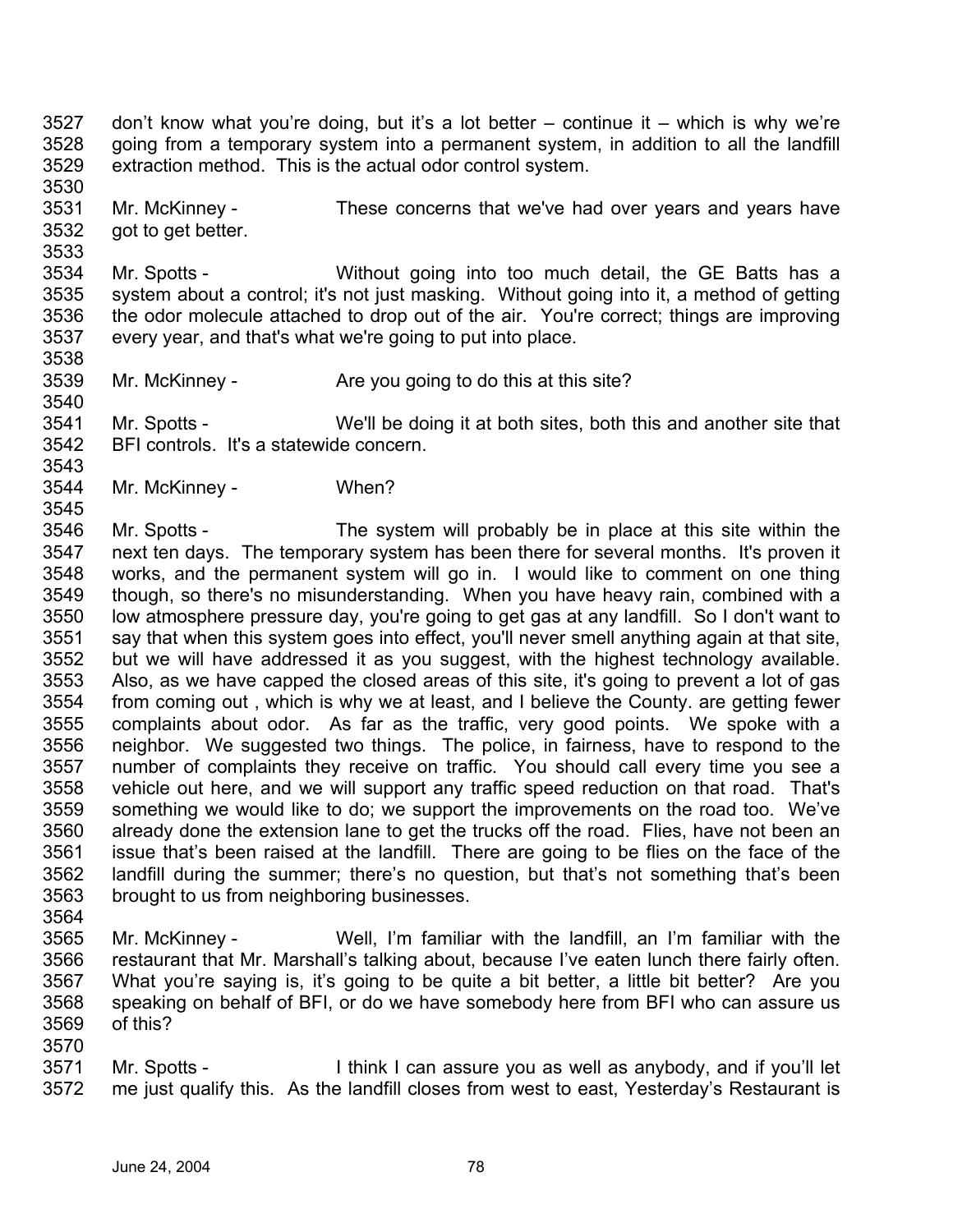3573 3574 3575 3576 3577 3578 3579 3580 all the way up on the top corner. We're going to be closing away from that area, so that in and of itself is going to be an improvement. I can tell you on the odor, the County has been very forceful with BFI. They know the problems; they have their own landfill in the west end that they're dealing with, but we have had to address that, and I will tell you that has already been an improvement. The flies and the birds – any time we can get a permit to reduce the bird population, I would tell you the landfills do. Buzzards, when you get those, they're federally protected, and you cannot take care of them in that manner in which you would like to.

- 3582 3583 Mr. McKinney - You can't put somebody out there with a gun and shoot them down.
- 3585 3586 3587 Mr. Spotts - Technically, no sir, you cannot. I won't say that self-help has not been used, but it's difficult.
- 3588 3589 3590 3591 Mr. Nunnally - You said that you'd talked to somebody, a bunch of people, yesterday, I think; you say you don't know what you're doing, but keep on doing it. Where were they located?
- 3592 3593 3594 3595 3596 Mr. Spotts - They're located on Charles City Road and the Pickwick neighborhood, I believe. I refer to Pickwick neighborhood; that's the one area of residential development that's close to the landfill, and we've very cognizant of their concerns and try to address them.
- 3597 Ms. Dwyer - **How many people were at your citizens meeting?**
- 3599 Mr. Spotts - Twenty-one or twenty-two citizens.
- 3601 3602 Ms. Dwyer - And what were their complaints, because no one's here today representing that group, so I'm assuming their complaints were addressed.
- 3604 3605 3606 3607 3608 3609 3610 3611 3612 3613 3614 3615 3616 Mr. Spotts - I don't mean to beat up on the County, but they talk about smell, and they talk about traffic, and the things that we tried to address; the traffic was the worst one. They know it's not us per se, but very correctly it should be a four-lane road; it's a narrow two-lane road. The main issue they had was they were very upset about the condition of the entrance. We were very shocked about that, because they said, "no, not your entrance, but the public use entrance of the County." In fairness to the County people, they get flooded on the weekends with people who don't come in with a waste container type vehicles. They get a lot of trash that comes off that they cannot help, and the residents don't like to see that. Of course we pick it up on Monday morning along the road. The County picks up the entrance-way. One of the ways, Mr. McKinney, to get back to your issue, our berms will go on both sides of the County's entrance to the public use area, to try to at least screen off the public use area.
- 3617 3618 Mr. McKinney - Mr. Blankinship, has Public Works and the Traffic Department done any studies on the area down there?

3581

3584

3598

3600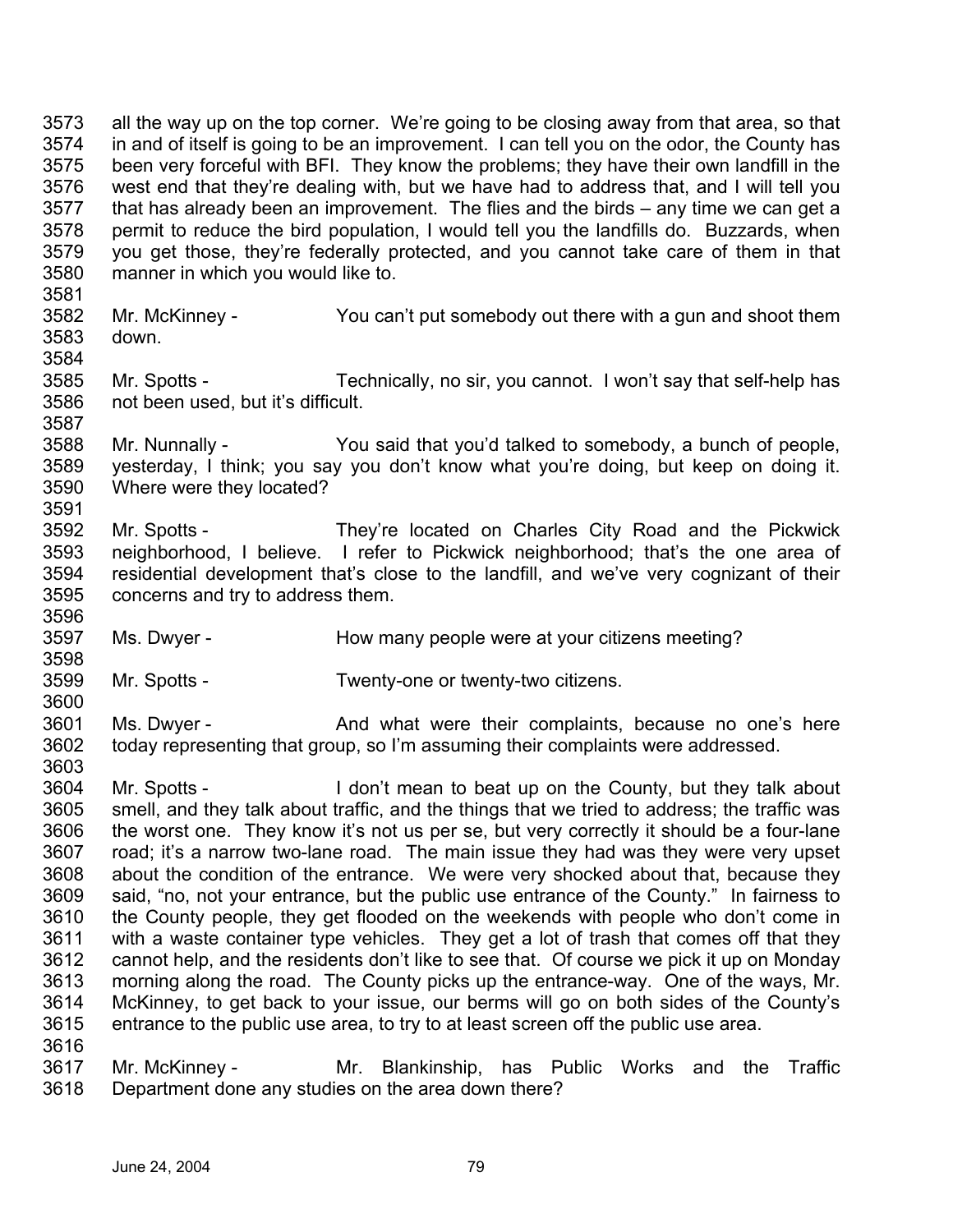3619 3620 3621 3622 3623 3624 3625 3626 3627 3628 3629 3630 3631 3632 3633 3634 3635 3636 3637 3638 3639 3640 3641 3642 3643 3644 3645 3646 3647 3648 3649 3650 3651 3652 3653 3654 3655 3656 3657 3658 3659 3660 3661 3662 3663 3664 Mr. Blankinship - Mr. Yob could probably answer that better than I. Mr. McKinney - As far as Tim Foster, or Lee Priestas, or any of those, as far as speed limits or any of that? Mr. Blankinship - Not that I'm aware of. Mr. McKinney - That's been going on a long time. It is a narrow, dangerous road, because I've driven it quite a few times, and I've seen trucks go up an down very fast. I don't know what the accident count is. Mr. Wright - These are some concerns, whether or not this is approved, that staff ought to look into, to see if we can approve them. We should cooperate in every way. Ms. Dwyer - What will happen to the landfill when you are finished with it? Mr. Spotts - When the landfill is finished, a very good example of what it will be, when you drive down Charles City Road to the east, you will see the closed old BFI landfill from 1972. You will basically see a hill, with grass on it. The regulations for post-closure maintenance through the DEQ are substantial; there are millions of dollars in environmental bonds, to make sure that hill stays a hill. I'll be glad to go into the environmental inspections, the protests, the results, but in a nutshell, you'll end up with a grass covered hill. The only difference is, the one that you will see along Charles City Road to the east along Laburnum is very close to the road. This will be much more removed from the road. You'll have all the vegetation. You probably won't be able to see it, but if you did, you'd see a hill covered with grass. The Code mandates a cover, and they monitor it for years. Ms. Dwyer - The You will continue to own the property in perpetuity and monitor it? Mr. Spotts - Correct. That's mandated again; the ownership is not mandates, but no one would probably buy it from you at that time, which is why the County wants to unload this albatross to someone who can use it. It would be owned by BFI, and the bonds that are required, Ms. Dwyer, are required, whether we sell it and go out of business; they have to be in place now. A lot has changed with landfills in the last ten years. Mr. Wright - Anything further, Mr. Spotts? That concludes the case. *(Voice from audience)* - I have a petition here from 89 people that signed, and I neglected to turn it in. Mr. Wright - You can submit that. That concludes the case.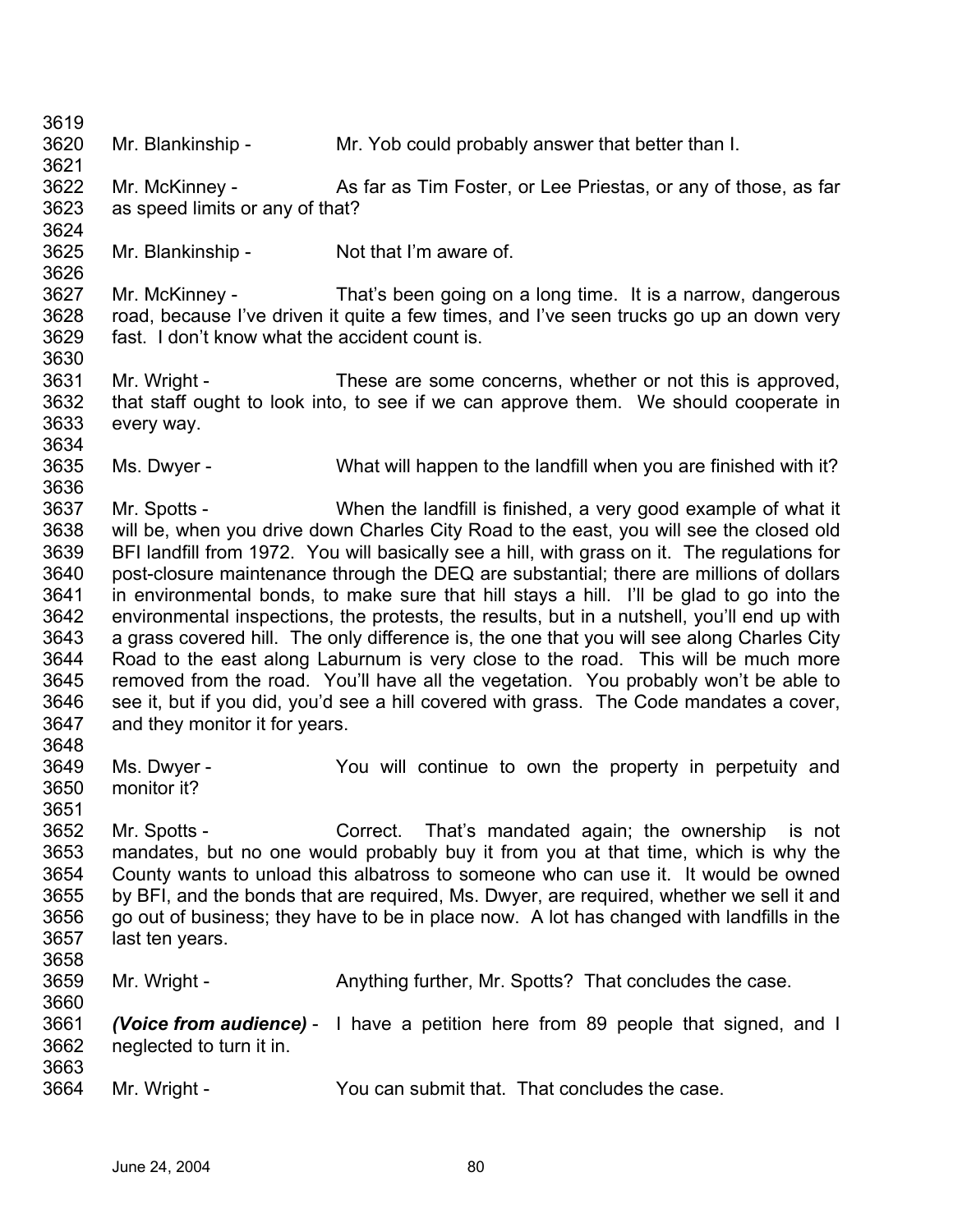3665 3666 3667 3668 3669 3670 3671 3672 3673 3674 3675 3676 3677 3678 3679 3680 3681 3682 3683 3684 3685 3686 3687 3688 3689 3690 3691 3692 3693 3694 3695 3696 3697 3698 3699 3700 3701 3702 3703 3704 3705 3706 3707 3708 3709 After an advertised public hearing and on a motion by Mr. Nunnally, seconded by Mr. Kirkland, the Board **granted** application **UP-18-2004** for a conditional use permit to expand the existing landfill at 2001 Charles City Road (Parcels 812-711-4422, 4005, 811-711-5111, 811-710-9875, 811-709-7458, 810-710-6142, 811-686-1061, 809-711- 9586, 6079 and 808-709-9287). The Board granted the use permit subject to the following conditions: 1. The landfill shall meet all applicable federal and state requirements regarding air pollution, water pollution and solid waste management. 2. The driveway to the landfill shall be paved for at least 400 feet off of Charles City Road and the operator shall take all necessary steps to prevent the tracking of mud or debris onto any public road. 3. Waste may be accepted for disposal from 6:30 AM to 6:00 PM Monday through Friday, from 7:00 AM to 6:00 PM Saturday, and such other times as expressly required or permitted by the Director of Planning or the Director of Public Utilities or their designees. 4. The facility shall not be used for the disposal of toxic or hazardous waste as defined by the Virginia Department of Environmental Quality or the U.S. Environmental Protection Agency. 5. Curb and gutter and necessary storm drainage facilities shall be constructed and maintained along Charles City Road as required by the Department of Public Works. 6. Within 45 days of approval, the applicant shall submit a detailed landscaping, lighting and fencing plan for review and approval by the Planning Department. 7. A slurry wall shall be constructed prior to the disposal of any waste within five vertical feet of the ground water table. 8. No landfilling shall take place on any part of the property that lies within the 100 year floodplain. 9. This facility shall not accept waste that was generated more than 150 miles from this location. 10. Water quality shall be monitored as required by the Virginia Department of Environmental Quality and the results provided to the Henrico County Department of Public Utilities. 11. The final elevation of the property after completion shall not exceed 320 feet above mean sea level. Such final elevation point of 320 feet MSL shall be at least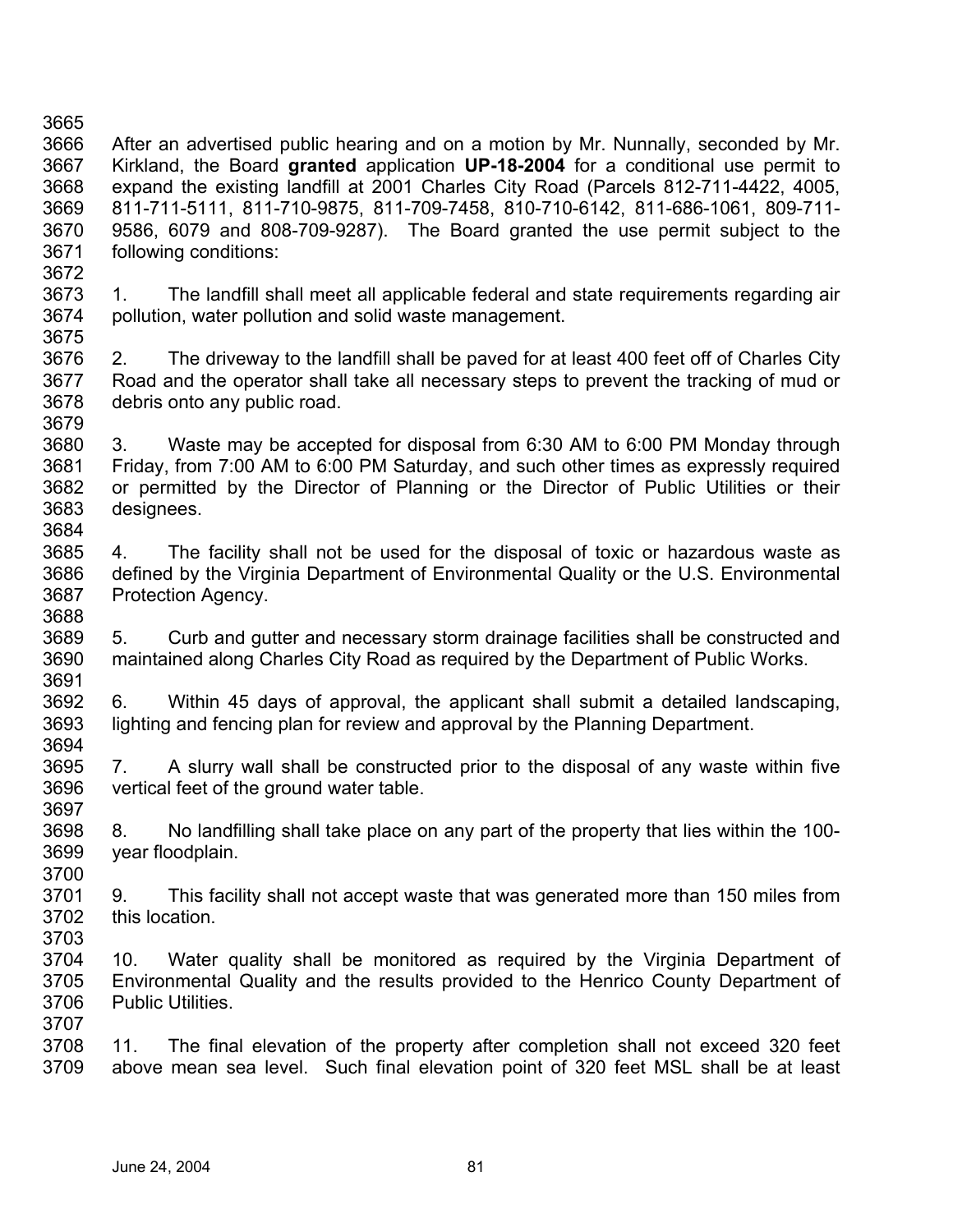- 3710 3711 3712 1,500 feet from any residence or from any property zoned residential and not owned by the applicant.
- 3713 3714 3715 12. All trucks hauling material to the property shall be covered with a tarp unless they are completely enclosed.
- 3716 3717 3718 3719 13. There shall be no entrance for the depositing of waste from any road other than Charles City Road. The main entrance to the site shall not be relocated without the approval of the Henrico County Director of Planning.
- 3720 3721 3722 3723 14. The operator shall daily monitor and clean up trash on both sides of Charles City Road from Williamsburg Road to Laburnum Avenue. This condition may be satisfied in cooperation with the County operation of the convenience site on the adjoining property.
- 3724 3725 3726 15. [Amended] Only the areas shown as "Phase 1" and "Phase 2" on the exhibits submitted with the application shall be used for the sanitary landfill disposal area.
- 3727 3728 3729 16. [Amended] The landfill shall be fenced and shall be secured or monitored at all times.
- 3730 3731 3732 3733 17. Prior to closing the landfill, the operator shall install a cover as required by Subtitle D of the U.S. Environmental Protection Agency regulations on any portion of old County landfill not already covered by the expansion of the applicant's landfill.
- 3734 3735 3736 18. All existing vegetation within 250 feet of Pickwick Lane shall be preserved subject to easements and other agreements for ingress, egress or utilities.
- 3737 3738 3739 3740 3741 19. [Added] That portion of Parcel 808-712-0741 (formerly identified as Parcel 10- A2-7) within 1,000 feet of Charles City Road and comprising a surface water body known as Lake Schneider, consisting of approximately 14.3 acres, shall be left in its natural condition and shall not be developed or used as a portion of the sanitary landfill.
- 3742 3743 3744 3745 3746 20. [Added] That portion of Parcel 808-712-0741 (formerly identified as Parcel 10- A2-7) north of Lake Schneider and toward Charles City Road shall remain in its natural state, except for improvements to provide the entrance to the landfill and for any other improvements approved by the Henrico County Director of Planning.
- 3747 3748 3749 21. [Added] The requirements and conditions of the County's contract to sell the property to BFI, and the Host Community Agreement, as they may be amended by both parties from time to time, are incorporated as if fully set out herein.
- 3751 3752 3753 3754 Affirmative: Dwyer, Kirkland, McKinney, Nunnally, Wright 5 Negative: 0 Absent: 0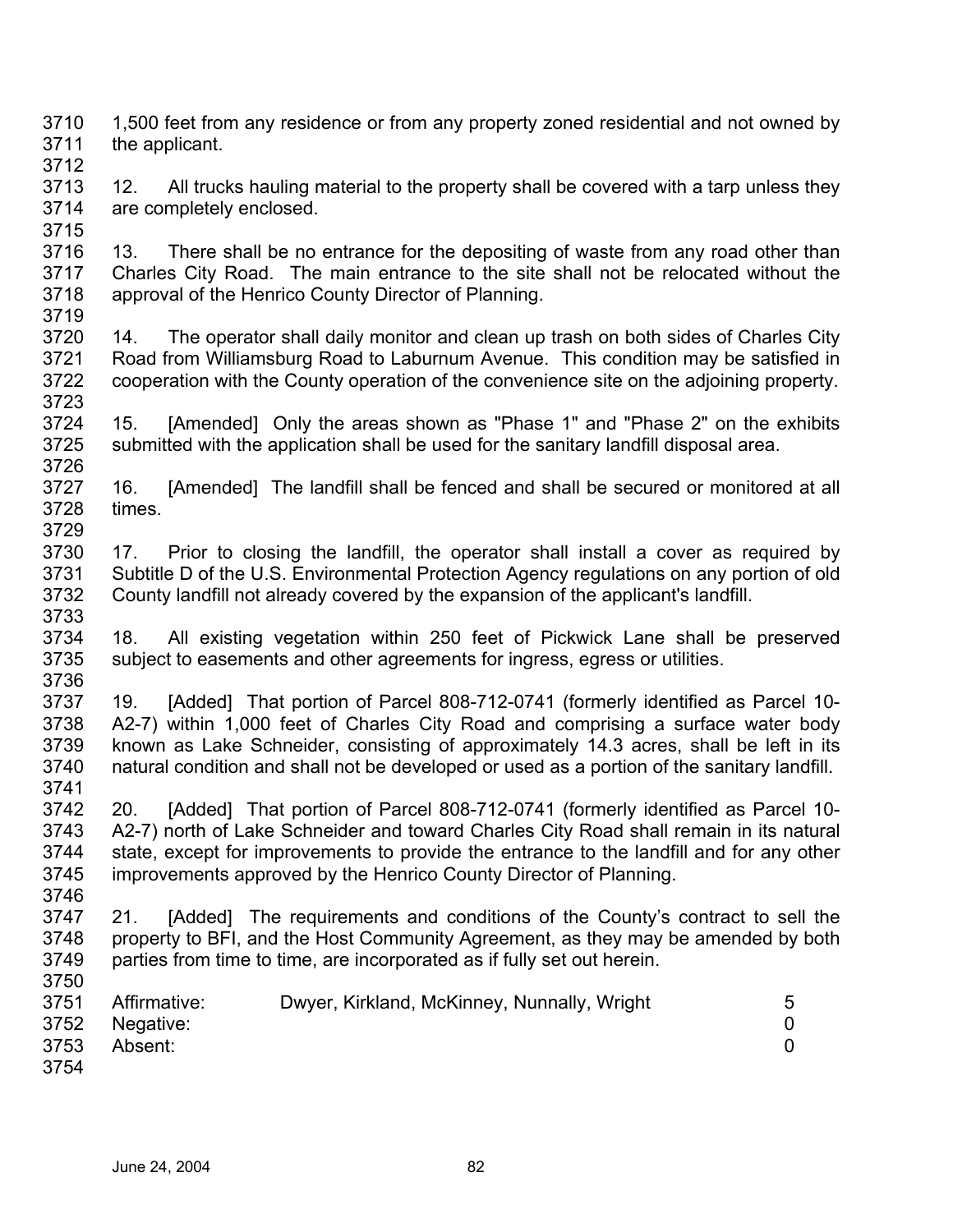3755 3756 The Board granted the request because it found the proposed use will be in substantial accordance with the general purpose and objectives of Chapter 24 of the County Code.

- 3758 3759 3760 3761 3762 3763 3764 3765 **A - 75-2004 STUARD A. AND BETTE ROCK** request a variance from Section 24-94 of Chapter 24 of the County Code to build an addition at 2308 Pleasant Run Drive (Tuckahoe Village West) (Parcel 730- 750-2928), zoned R-2A, One-family Residence District (Tuckahoe). The rear yard setback is not met. The applicants propose 32 feet rear yard setback, where the Code requires 45 feet rear yard setback. The applicants request a variance of 13 feet rear yard setback.
- 3767 3768 3769 Mr. Wright - The Mull have to disqualify myself from this case. Our Vice Chairman can take over.
- 3770 3771 Mr. Nunnally - Is anyone else here interested in this case, other than Mr. Axselle? Would you raise your right hand and be sworn please?
- 3773 3774 Mr. Blankinship - Do you swear that the testimony you are about to give is the truth, the whole truth, and nothing but the truth, so help you God?
- 3776 3777 3778 3779 3780 3781 3782 3783 3784 3785 3786 3787 3788 3789 3790 3791 3792 3793 3794 3795 3796 3797 3798 3799 3800 Mr. Axselle - I do. Mr. Chairman, my name is Bill Axselle; I'm here on behalf of Al and Bette Rock, who are the applicants. Bette Rock is here with us; she's been my legal assistant for thirty-five years, and I feel the same situation I felt when I went to traffic court a number of years ago with my mother, but I did represent her, and we were successful, but I remember the pressure I felt. Al and Bette Rock want to add an addition onto their home, as shown in the document. It would be an addition of the same material, the same construction, the same vinyl, the same look, the same windows, similar to the addition that's already on the other side. As the staff said, the requested variance shall not create any detrimental impact. I would like to provide to Mr. Blankinship a petition that has been signed by the neighbors and that notifies them of it, gives them a copy of the plan, and I quote, "The second purpose of this memo is to ask you to sign this memo as indication that you have been informed of our plans and have no objection to our variance request." The point is that all of the adjacent and adjoining neighborhood folks have been notified and also have indicated they have no objection. There are a number of factors that make this a very unusual case. This is a reverse corner lot, as indicated in the staff report, and as you can see, it's the inside of two curves. The staff also said it's an oddly shaped lot. Basically, you have two curved lot lines on Elmington and Pleasant Run, and then the two other lines go back in an angle and kind of come back in a narrowing effect. Also, the orientation of the house limits the flexibility of the property, and I will explain that. The front of this lot is on Elmington Road. The house faces Pleasant Run. The addition, which would be, if you were standing facing the house on Pleasant Run, which would be on your left, which would appear to be the side, is the side of the house, but it is the rear of the lot. That is the problem. They do not have an adequate rear lot depth and are requesting the variance. They could not go to what looked like the rear, because of the proximity to

3757

3766

3772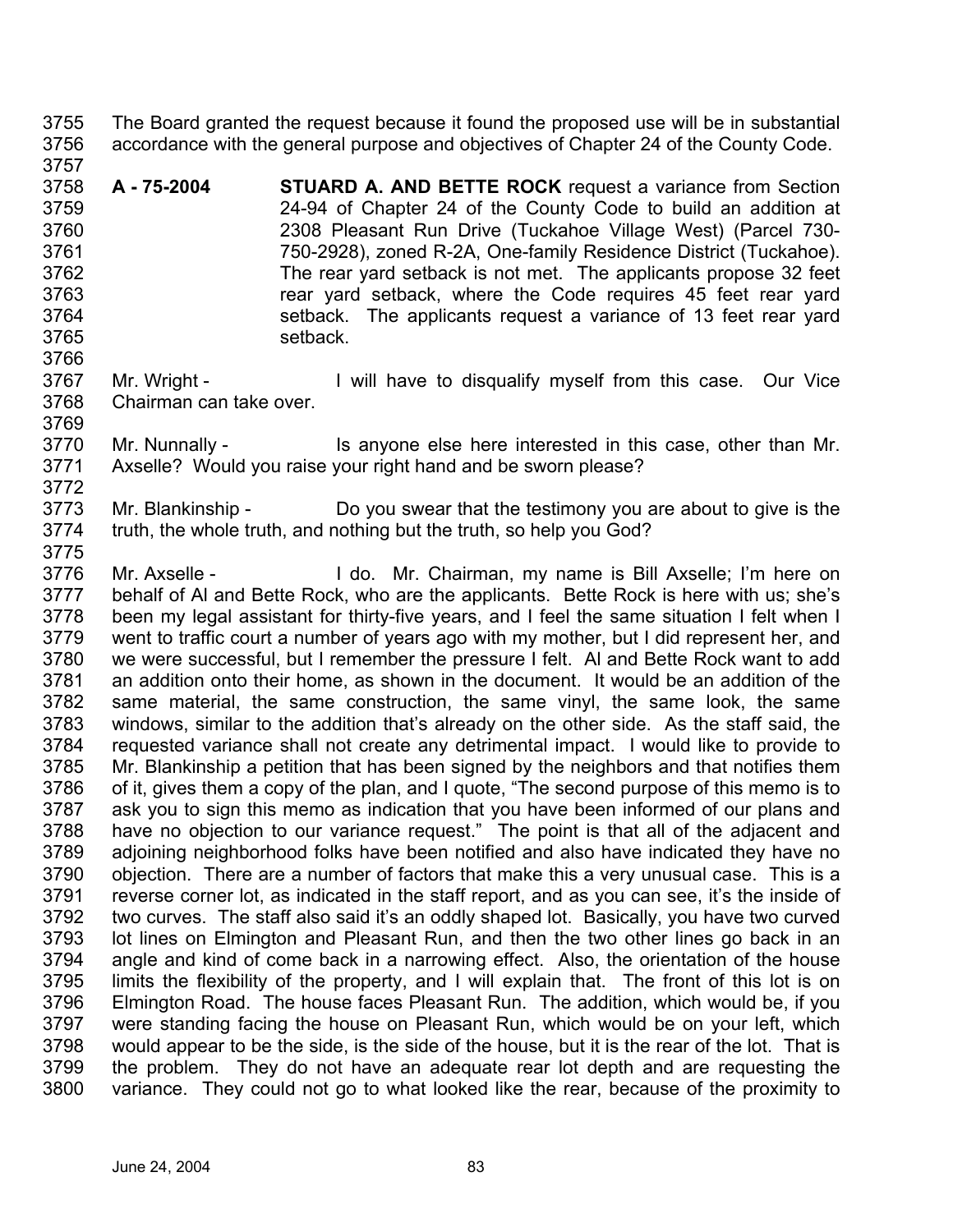3801 3802 3803 3804 3805 3806 3807 3808 3809 that line. The question might be, why could they not add the addition on towards Elmington, and there are probably four or five reasons. That side has a chimney and a fireplace. It has the air conditioning unit for the house on that side. It has the gas coming in there. It has the parking area, which is there, and also it would unbalance the house. I have a picture which I can pass up. I highlighted in yellow the paragraph which I quoted to you. As you know the applicant used to give the notice to the neighbors, and since I haven't visited with you for a while, that's what I started to do, and then I added this, because the neighbors preferred this to be the approach.

3810 3811 Ms. Dwyer - If we counted side yard, based on the way the house is oriented, you'd have plenty of space. Because it's rear yard, you don't.

3813 Mr. Wright - Any other questions of Mr. Axselle?

3815 3816 3817 3818 3819 After an advertised public hearing and on a motion by Ms. Dwyer, seconded by Mr. Kirkland, the Board **granted** application **A-75-2004** for a variance to build an addition at 2308 Pleasant Run Drive (Tuckahoe Village West) (Parcel 730-750-2928). The Board granted the variance subject to the following conditions:

3820 3821 3822 3823 3824 1. Only the improvements shown on the plan filed with the application may be constructed pursuant to this approval. No substantial changes or additions to the layout may be made without the approval of the Board of Zoning Appeals. Any additional improvements shall comply with the applicable regulations of the County Code.

3825 2. The new construction shall match the existing dwelling as nearly as practical.

| 3827 | Affirmative: | Dwyer, Kirkland, McKinney, Nunnally | 4 |
|------|--------------|-------------------------------------|---|
| 3828 | Negative:    |                                     |   |
| 3829 | Abstain:     | Wright                              |   |
| 3830 |              |                                     |   |

3831 3832 3833 3834 3835 The Board granted this request, as it found from the evidence presented that, due to the unique circumstances of the subject property, strict application of the County Code would produce undue hardship not generally shared by other properties in the area, and authorizing this variance will neither cause a substantial detriment to adjacent property nor materially impair the purpose of the zoning regulations.

3837 Mr. Wright - Would you call the case again that we passed.

3839 3840 Mr. Wright - Che of the members has requested a five-minute recess before we get started on the decisions.

3842 3843 Mr. Wright - We will go back to front, for the people who have waited to hear their results.

3844

3836

3838

3841

3812

3814